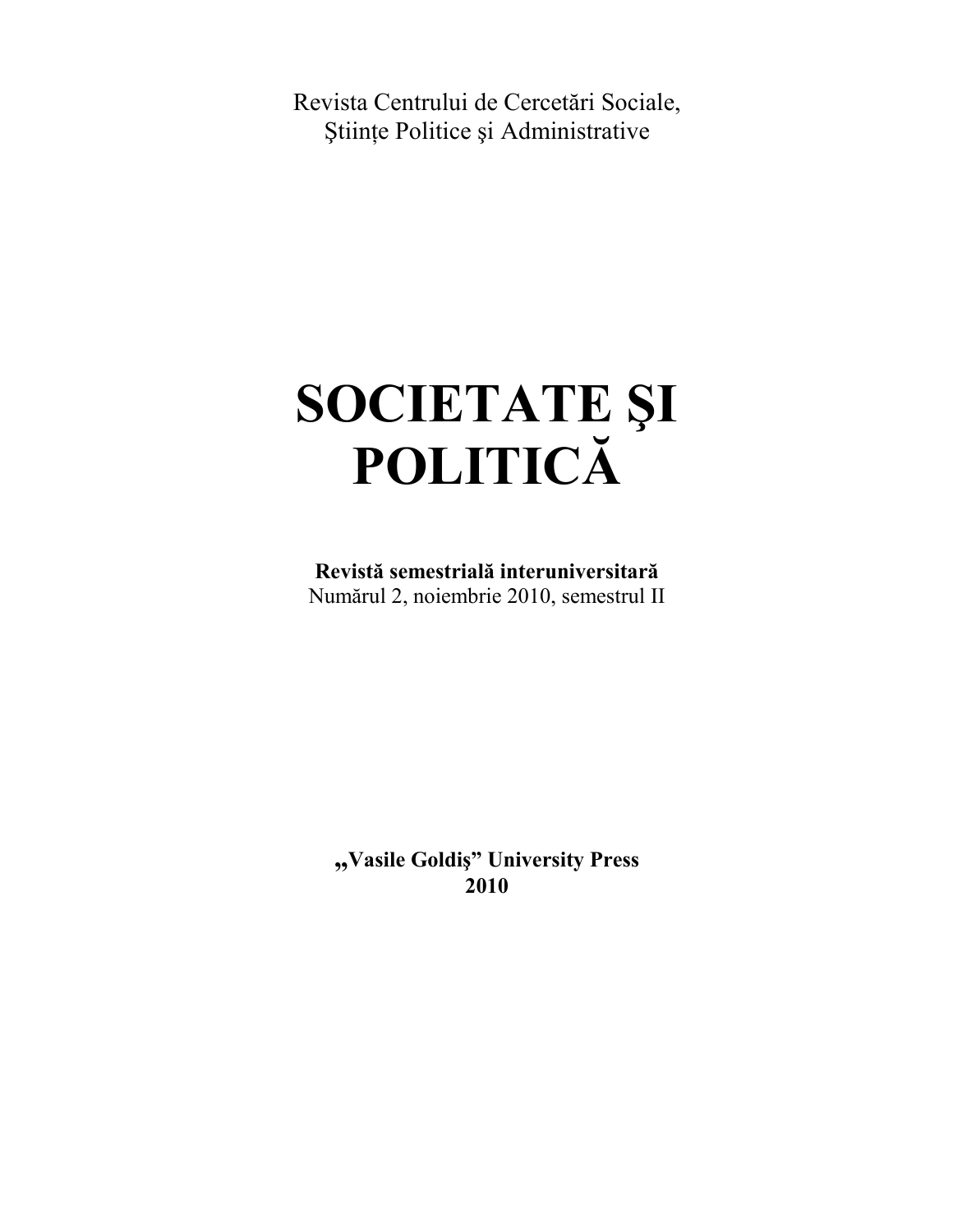#### **The Purpose and Objectives of the SOCIETY AND POLITICS Review Board**

*SOCIETY AND POLITICS* is a half-yearly publication issued by the Center for Social Researches, as part of the Research Institute within the Western University "Vasile Goldis" of Arad – being the successor to the *STUDIA UNIVERSITATIS "VASILE GOLDIS" – SOCIAL AND HUMAN SCIENCES SERIES*, started in 1994.

 The main topics of the review are focused on field of research in the area of sociology, political science, public administration, social and community psychology, public policies, European construction, political ethics and related specializations. The research results proposed for publication – whether theoretical or applied, make use of the specific methodology of multi-, inter- and transdisciplinary approaches, correlated to "top" knowledge in the field.

 The review is intended not only for experts in the academic environment and in specialized research institutes, but also for staff in public institutions, high officials in public administration and young persons interested in these fields of research, in the prospect of formation for a future career (university students, master's and doctoral candidates).

 The approval for publication is subject to an objective and impartial selection procedure, based on a rigorous assessment of each article. Thus, the scientific board encourages high-level scientific research, which may contribute to an increased thoroughness of theoretical and practical knowledge, to the development of the analytical, synthetic, comparative and creative capacity of potential readers, but also to the formation of convictions, abilities, and competences that the topics of the articles aim at.

 The review is nationally recognized by the National Council for Scientific Research in Higher Education ever since 2007 and is registered in the CEEOL International Database (2009) in Germany, Index Copernicus International – Poland (2010) and DOAJ – Sweden (2010).

Responsabilitatea privind continutul materialelor publicate apartine în întregime autorilor /referentilor stiintifici.

Revistă evaluată de Consiliul Național al Cercetării Științifice din Învățământul Superior: Categoria B+, cod CNCSIS 834, indexată în Baze de Date Internaționale (BDI) CEEOL (www.ceeol.com) din Frankfurt - Germania, Index Copernicus Internațional - Polonia (www.indexcopernicus.com ) şi DOAJ – Suedia (www.doaj.org).

#### **ISSN print: 1843-1348 ISSN on-line: 2067-7812**

#### **Adresa/ Editorial Office:**

"Vasile Goldiș" University Press, revistă semestrială, B-dul Revoluției, Nr. 94-96, 310025, Arad, România E-mail: **miovan@uvvg.ro** Web: **www.uvvg.ro/socpol Tel. / Fax: 0040-257-284899**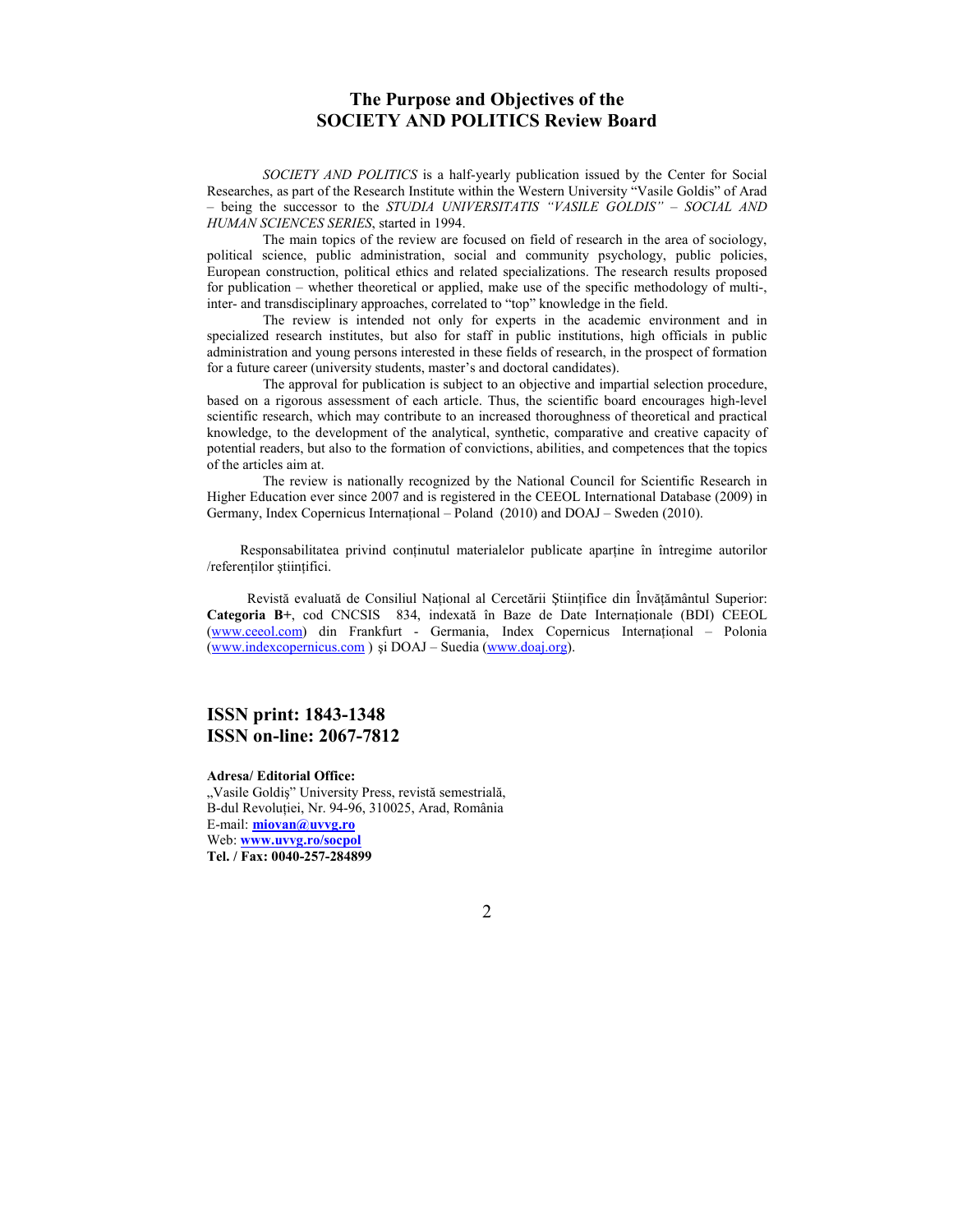## **Editorial Board:**  Redactor - şef: Marțian Iovan, Universitatea de Vest "Vasile Goldiș" din Arad

## **Consiliul științific:**

Aurel Ardelean, Universitatea de Vest "Vasile Goldiș" din Arad, România **Mihai Anitei**, Universitatea din București, România **Clemens Clockner**, Universitatea din Wiesbaden, membru al Academiei Germane **Alexandre Dorna, Universitatea Caen, Franța** Anca Duțu, Universitatea Liberă Internațională din Chișinău, Moldova Letiția Filimon, Universitatea din Oradea, România Adrian Gorun, Universitatea "C. Brâncuși", Târgu Jiu, România Marius Grec, Universitatea de Vest "Vasile Goldiş" din Arad, România **Harry Grosmann**, Universitatea din Frankfurt-Hanau, Germania **Calciu Rodica Hanga, Universitatea din Lille, Franța** Nicolae Iuga, Universitatea de Vest "Vasile Goldiș" din Arad, România **Vovkanych Ivan**, Universitatea Ujgorod, Ucraina **Ilona Máthé**, Universitatea Szent István Gődőllő, Ungaria **Patrizia Messina**, Universitatea din Padova, Italia **Vincenzo Milanesi**, Universitatea din Padova, Italia **Adrian Miroiu**, SNSPA, Bucureşti, România Basarab Nicolescu, Universitatea Paris VI, Franta Delia Podea, Universitatea de Vest "Vasile Goldiş" din Arad, România George Poede, Universitatea "Al. I. Cuza" din Iași, România **Viorel Prelici**, Universitatea din Timişoara, România **Roseann Runte**, Universitatea Carleton, Ottawa, Canada **Emanuel Socaciu**, Universitatea din Bucureşti, România **Tanguy de Wilde d' Estmael**, Universitatea Catolică din Louvain, Belgia **Lucia Maria Vaina**, Universitatea din Boston, SUA **Răzvan Theodorescu**, membru al Academiei Române, Bucureşti, România **Cătălin Zamfir**, membru corespondent al Academiei Române, Bucureşti, România Liviu Zăpârtan, Universitatea "Babes-Bolyai" din Cluj, România

## **Birou de redacție:**

Secretar general de redacție / Executive Editor: lect. univ. dr. Cristian Bențe **Editor**: conf. univ. dr. Roman Regis **Responsabil de număr:** lect. univ. dr. Sorin Bulboacă Traduceri / Translations from Romanian were revised by: lector dr. Stăncuța Laza, lector dr. Narcisa Tirban, Emilia Rus **Tehnoredactor/ Made-up:** prof**.** Daniela Dumitrean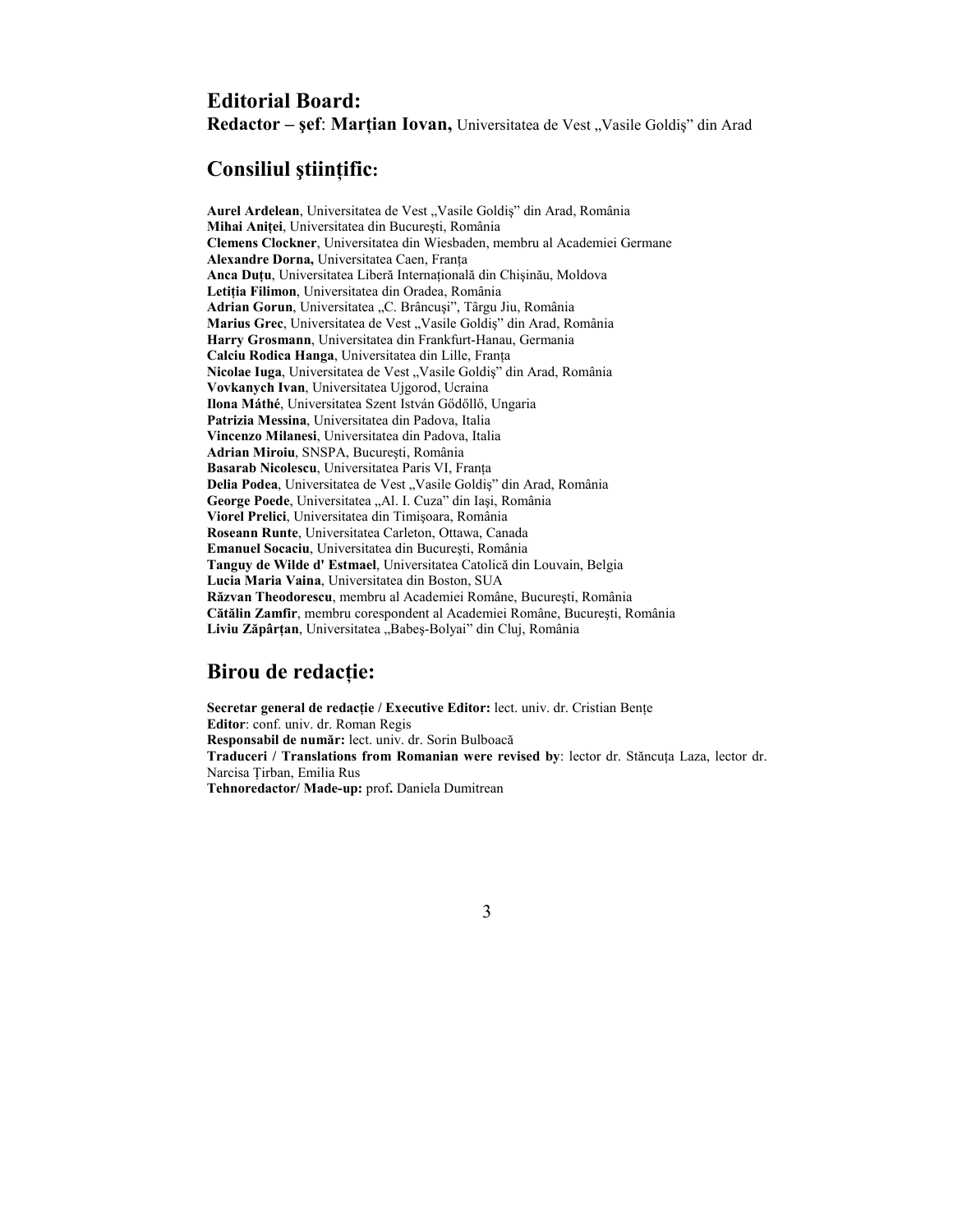# **CUPRINS**

| IOVAN, M., Sensuri și semnificații ale culturii politice în secolul XXI;        |
|---------------------------------------------------------------------------------|
|                                                                                 |
| REGIS, R., Caracteristici ale culturii și democrației consolidate. Aplicații în |
|                                                                                 |
| ȘTEFANACHI, B., Statul și provocările globalizării: descentralizarea            |
|                                                                                 |
| MATEI, O., Citizens of the 21th century and their expectations towards good     |
|                                                                                 |
| MORCAN, O., Integrarea în școala de masă a copiilor cu deficiențe               |
|                                                                                 |
| LUPAŞ, A., Egalitatea de şanse pentru toți – un deziderat al                    |
| PORUMBĂCEANU, C., Politica agricolă comună a UE și aplicarea acesteia în        |
|                                                                                 |

*Authors' guidelines*..........................................................................................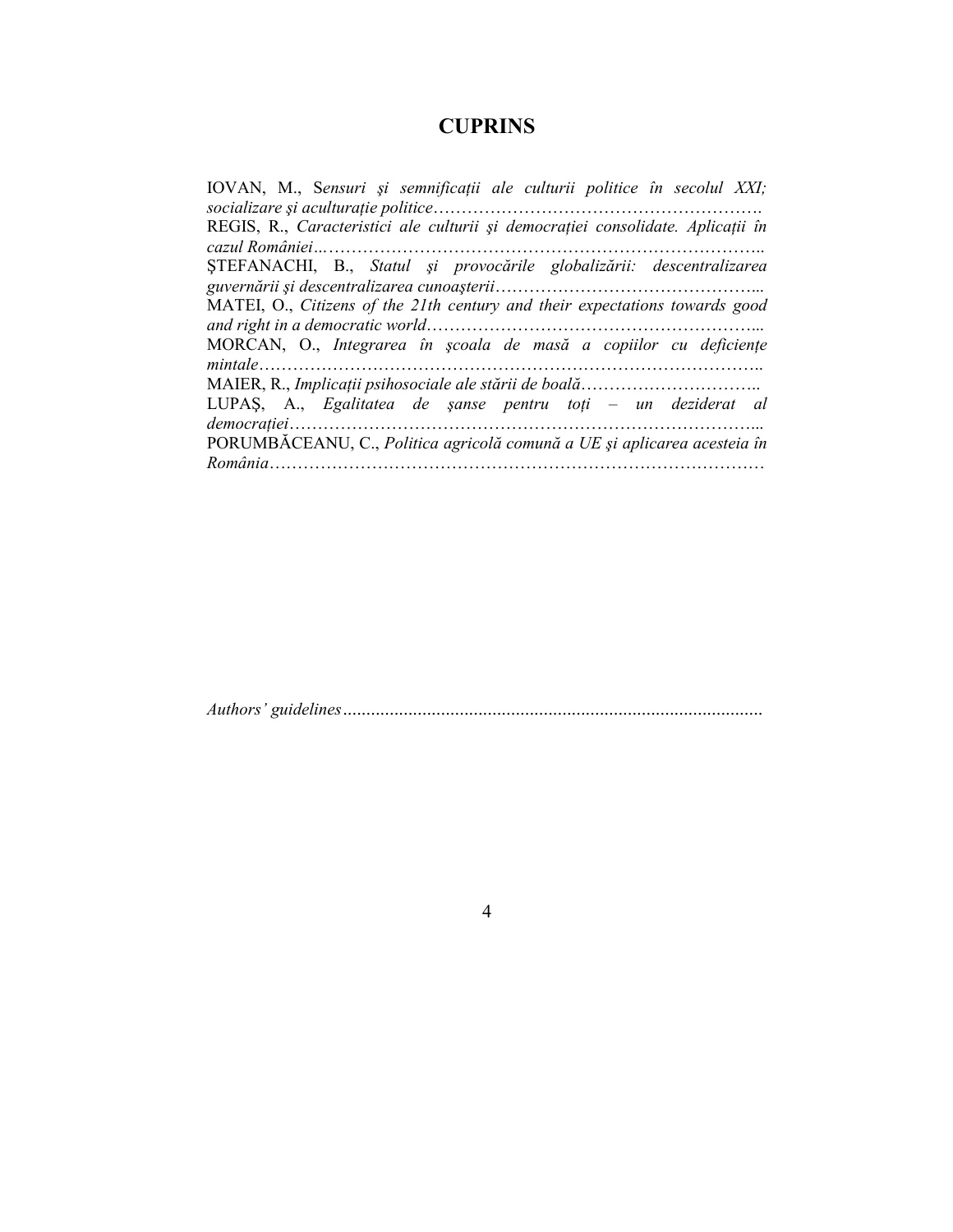# **CONTENTS**

| IOVAN, M., Senses and significations of political culture in the $21^{st}$ century; |
|-------------------------------------------------------------------------------------|
|                                                                                     |
| REGIS, R., Characteristics of consolidated culture and democracy. Applications      |
|                                                                                     |
| STEFANACHI, B., The state and the globalizations' challenges: the governance        |
|                                                                                     |
| MATEI, O., Citizens of the 21th century and their expextations towards good         |
|                                                                                     |
| MORCAN, O., The integration in the normal school of children with mental            |
|                                                                                     |
| MAIER, R., Psychosocial implications of state of mind                               |
| LUPAS, A., The equality of chances for all the citizens $-$ a requirement of        |
|                                                                                     |
| PORUMBACEANU, C., The common EU Agricultural Policy and its                         |
|                                                                                     |

*Authors' guidelines*..........................................................................................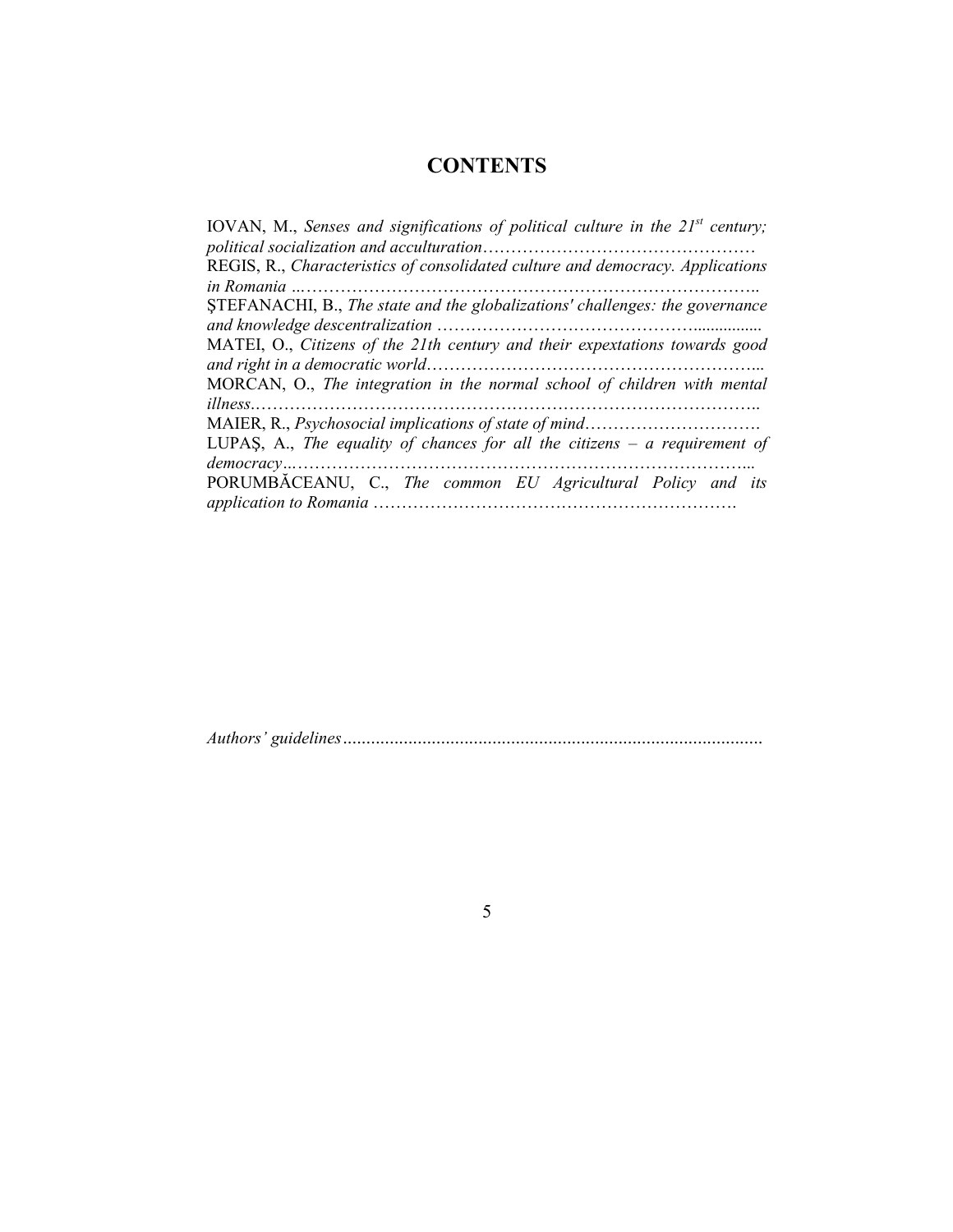# **SENSES AND SIGNIFICATIONS OF POLITICAL CULTURE IN THE 21ST CENTURY; POLITICAL SOCIALIZATION AND ACCULTURATION**

#### **Ph. D. Martian IOVAN**

*"Vasile Goldiş" Wstern University of Arad*  Telephone: 0040/257284899 E-mail: miovan@uvvg.ro

**ABSTRACT**. *In this article, the author, after having comparatively analyzed senses and significations of the concept of politic culture, as stated by several renowned authors in the world of science, proceeds to a differentiation of general political culture from those political cultures that are integrated into the lives of contemporary political agents (subcultures, political countercultures, marginal cultures, political cultures of public policy makers etc.) which coexist on the territory of a state.* 

*Using praxeological and systemic approaches, the author discusses the place and role of contemporary ideologies in their quality as a directional and dynamogenic factor in political practices, as well as political socialization and acculturation as methods of reproducing and developing political culture in accordance with the necessities imposed by the global development of society and by its subsystems. The formation of a solid political culture, through education and communication in general, both at individual and at social level, conditions the maturation of democracy, and the launching of public policies likely to solve individual and community issues.* 

*Keywords: participative political culture, subcultures and countercultures, socialization, acculturation, ideology.* 

#### **1. Introduction**

The concept of culture is a polysemantic one; in specialized literature there is a wide range of senses and significations attributed to this term, which have been stated in various definitions: nominal, genetic, structural, functional, historical, psychological, ostensive, normative etc. In his work, "*Sociodynamique de la culture*" – 1967, Abraham A. Moles observed the existence of over 250 definitions. And if we should consider different segments of culture in society at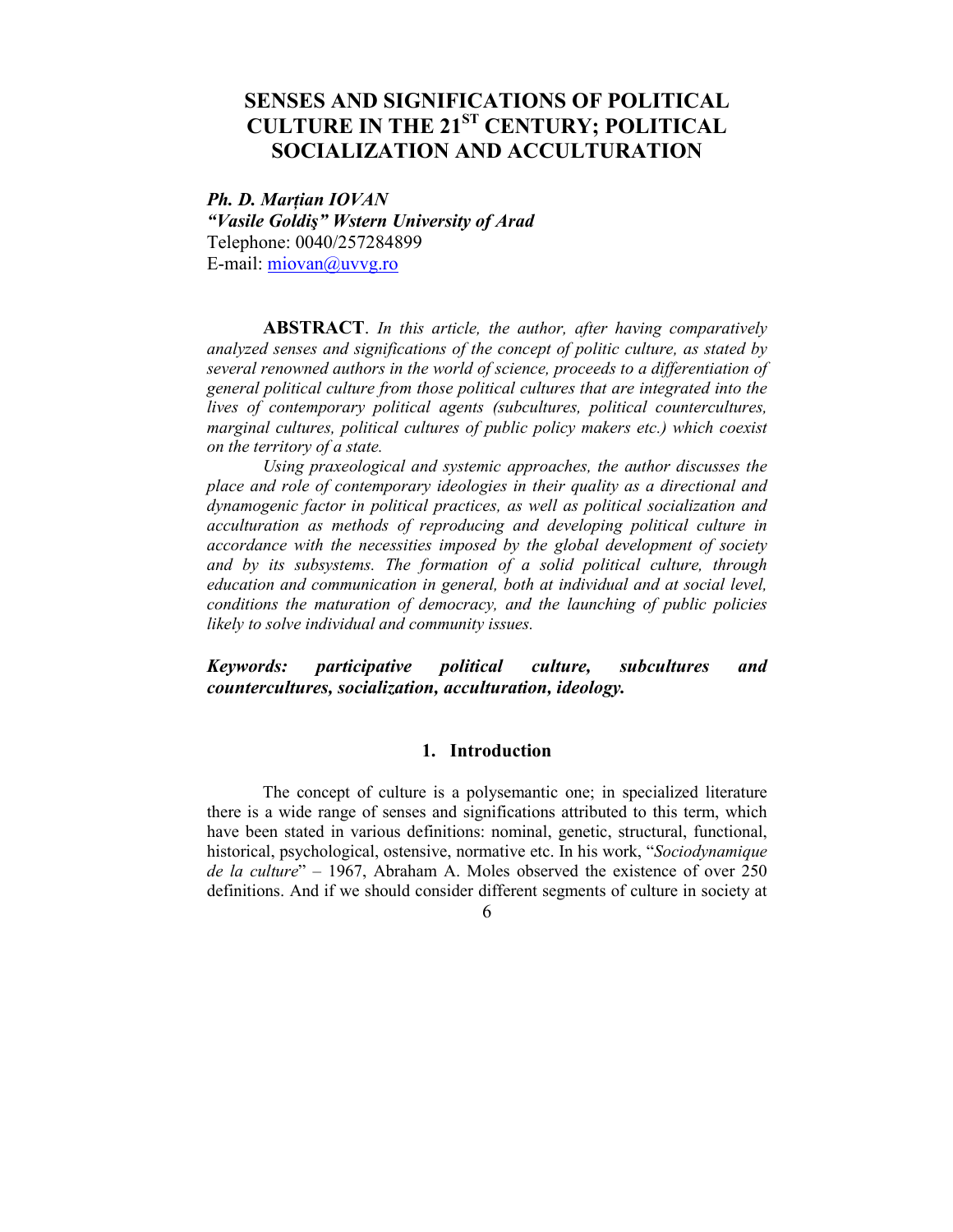large, different subcomponents or historical moments of the morphology of culture, then the number of definitions, descriptions and nuances would tend to increase exponentially.

In everyday language, the applications of such expressions as: cultured person, high culture, mass cultur, average culture, popular culture, elite culture, classic culture, modern culture, political culture, universal culture etc are often discussed. All these make us question the real meaning of culture. Certainly, the modern sense of the concept of culture was first used by Edward B. Tylor and defined in his work "*Primitive culture*" – London, 1871: "Culture, or civilization, taken in its broad, ethnographic sense, is that complex whole which includes knowledge, belief, art, morals, law, custom, and any other capabilities and habits acquired by man as a member of society." Thus understood, culture is a result of mental, spiritual and organizational development of society. In the century, the term of 'culture' was correlated to, and almost identified with that of civilization. A. Comte, for instance, believed that civilization resided in the development of the human spirit, in development of the action of man on nature which is, in fact, the direct consequence of the development of spirit. Subsequently, O. Spengler would maintain that civilization was the inevitable destiny of a culture, the most exterior and most artificial stage that the human species can reach. Starting from such connotation, the last century knew an ample recurrence of the expressions: "material culture" and "spiritual culture", "explicit culture" and "implicit culture" (spiritual values, attitudes, ideals, symbols etc.), "real culture" and "ideal culture", "subculture" and "counterculture", cultural transmission, acculturation etc.

Regardless of the type of discourse referring to culture, subsidiarily all sociologists agree on a few defining notes of the concept. Thus, ideas such as: culture is a socio-historical product that is the gauge of human beings, culture is what differentiates humans from all the other species of the biosphere, culture comprises all acquisitions of the agents of social action resulting from creation, culture is all that is to be learnt throughout one's social life and transmitted from generation to generation, it is a learned and socially transmitted inheritance etc., reunite the agreement of anthropologists, sociologists, humanists. Today it is evident to all those who study society and its history that any human community, any agent of social practice (individual, company, political party, state, political elite etc.) possesses a specific, concrete culture, which influences and determines the total development of its composing members. Upon birth, each human individual finds a preset culture (models, patterns, paradigms, codes, symbols, habits, traditions, norms, mentalities, values). The human will assimilate and acquire humanity while becoming a cultural subject, while internalizing cultural values. This is obtained through education and self-education, through the action of socialization factors. Through cultural transmission (what Ralph Linton called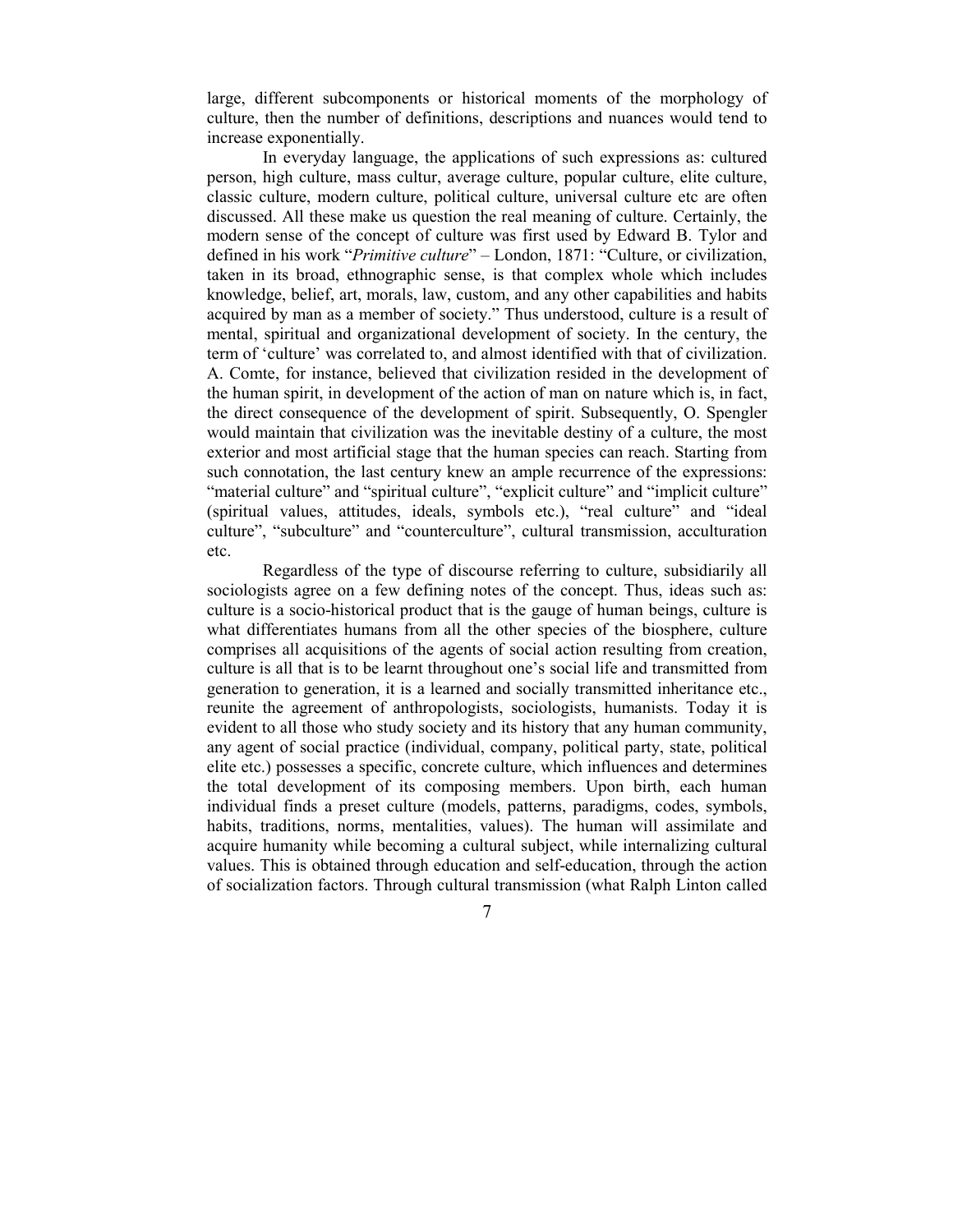the "social heredity of the members of a society") human beings became the dominant species on Earth. In such a system of reference, political culture holds its specific place and plays a privileged part.

The financial, economic, social and cultural crisis started two years ago on a worldwide scale, shifts the focus again on the issues regarding the structure and dynamics, the functioning and efficiency of political culture. It is not so much the theoretical – philosophic, sociological and anthropological dimensions regarding political culture that come first in debates, as its practical, behavioral and pragmatic components. This reality is illustrated by the strong development in the system of political sciences, in public policies, in administration science and the management of state institutions. The imperious need for any state institution (government, ministries, directorates, agencies, councils, presidency, local public authorities etc.) is to posses such a political culture (which is always multi- and interdisciplinary) as to be capable to launch the appropriate policies for solving community problems and, first and foremost, those on the public agenda. Without a political culture at general state level and at the level of each public authority within the European Union or within its composing states, on a national, regional and local scale, which would be solidly based and operational, the efficiency of designing and implementing public policies cannot be guaranteed, neither can the ongoing crisis come to a close.

Given the situation, it is necessary to make a distinction of principle between the theoretical, systematic political culture of state institutions, which is transmitted and assimilated officially in relevant faculties, postgraduate studies, doctoral schools, and the political culture of the community, of the masses, of the citizens. The latter is driven by parties, interest groups, pressure groups, *massmedia* institutions, the system of communication between the government and the governed. The current crisis will certainly have among its results: the development of the functional political culture of the agents involved in finding solutions to the problems with which human communities are confronted and their practical finalization, the invention of new political instruments, the valuerelated detachment of the role of knowledge and, implicitly, of media coverage, the shift of place and role in hierarchy not only by political actors, but also their ideological – doctrinal orientations, a new perspective on using force in international relations, in the globalization process as method of overcoming the crisis etc.

Here are a few aspects which place the senses and significations of the concept of political culture at the center of the scope of interests for researchers in the field of political, economic, socio-human, juridical sciences, but also for those in transdisciplinary fields, such as political philosophy, philosophy of law or political anthropology.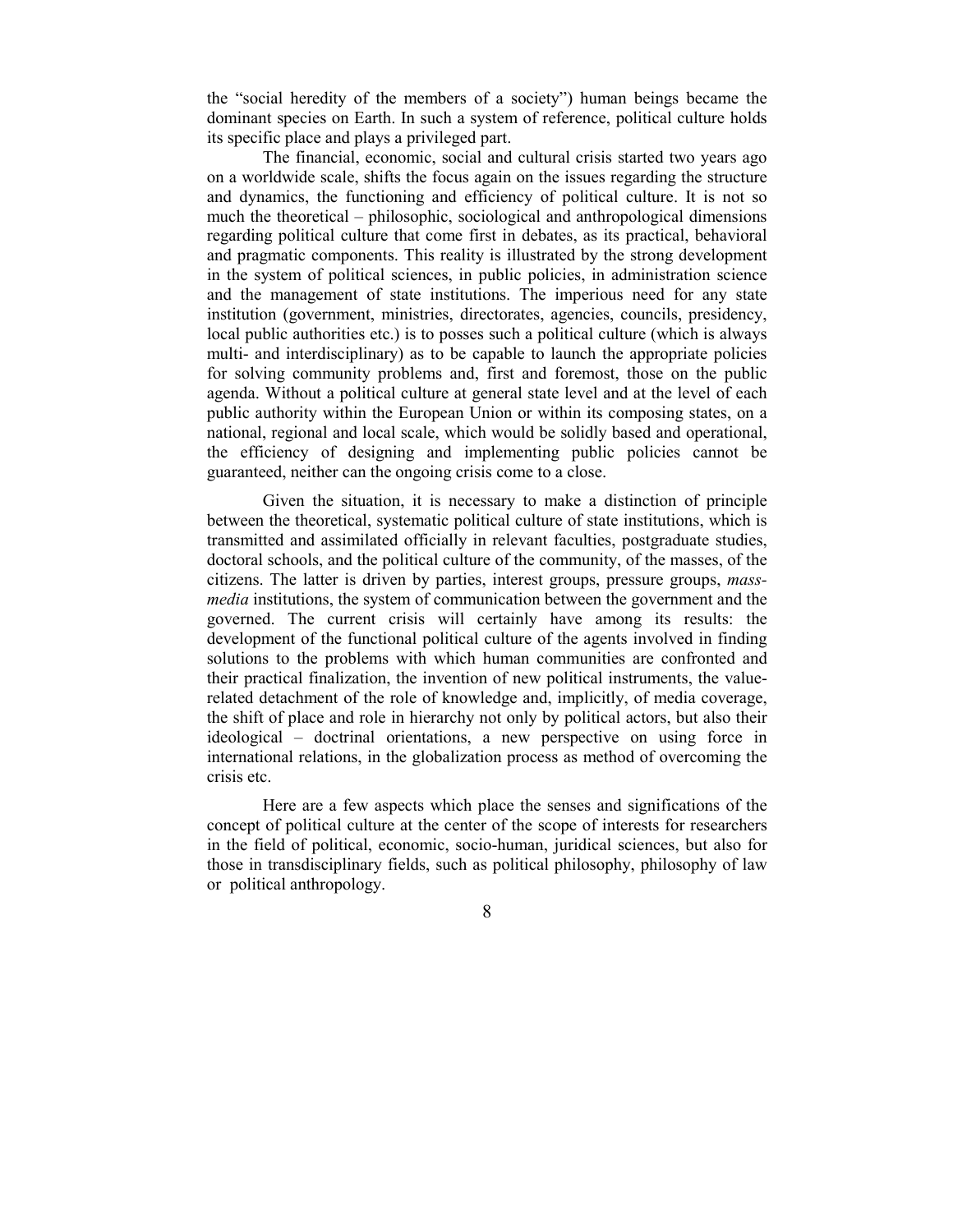#### **2. Significations of the concept of political culture**

The expression "political culture" was introduced in political science during the last half of a century, especially in the works of American research. Naturally, there had been generic terms covering the same reality centuries before this expression was coined, which were used in an encyclopedic discourse, with a contemplative or metaphysical connotation. But this time the expression so defined (from the standpoint of pragmatic philosophy) as to be used in comparing contemporary systems and regimes, in recording tendencies, rules and mechanisms of intervention in political life, in the sense of deepening democracy, enhancing the efficiency of governing activities and public affairs management. The first empirical sociological studies were dedicated to the political culture of democracy and of the social processes and structures sustaining it. Gabriel A. Almond and Bingham G. Powell wrote, in 1966, that: "Political culture is the pattern of individual attitudes and orientations toward politics among the members of a political system. It is the subjective realm which underlies and gives meaning to political actions. Such individual orientations involve several components, including (a) cognitive orientations, knowledge accurate or otherwise, of political objects and beliefs; (b) affective orientations, feelings of attachment, involvement, rejection, and the like, about political objects; and (c) evaluative orientation, judgments and opinions about political objects, which usually involve applying value standards to political objects and events"<sup>1</sup>. In other words, political culture stands for the entire network of orientations, attitudes, convictions and values by which the individual relates to the political system. In the same spirit, Lucian W. Pye regarded political culture as a set of beliefs and attitudes orienting political life and providing the rules intended to regulate political behavior. It entails both political ideals, and the norms with which politics operates. Likewise, the English political scientist Al. Ball believed that political culture is generally composed of attitudes, beliefs, emotions and reality values linked to political life, whereas Y. Schemeil (France) preferred the expression "political cultures", which would suggest cultural plurality, for, in reality, there is no one political culture; there can be, however, common notes to these multiple political cultures: the attitude towards the political system, political beliefs and significations that are pertinent to a collectivity.

<sup>|&</sup>lt;br>|<br>| G. A. Almond, B. G. Powell, *Comparative Politics. A Developmental Approach*, Boston, 1966, p. 50.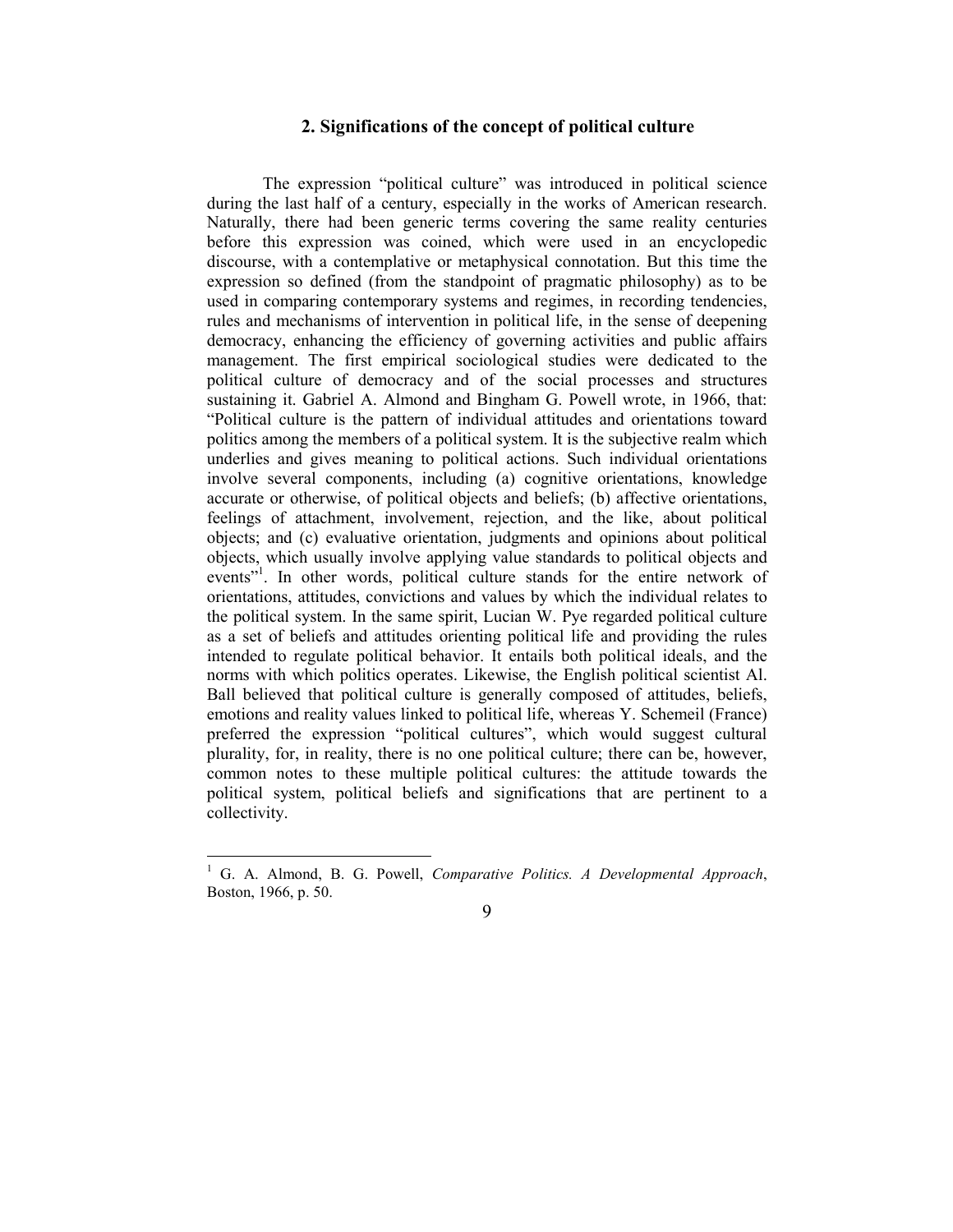All these definitions of political culture have in common the fact that they prevalently illustrate the subjective dimension of political practice, they explicitly refer to the psychological dimensions of politics, which are, essentially, the following three: a cognitive dimension (knowledge, explanations, interpretations, anticipations referring to internal and external political events); an affective or emotional dimension (expressed in affects, affective dispositions, feelings, passions etc.), which have an obvious role in forming attitudes and creeds, and an evaluative dimension, expresses in the judgments of value with regard to political events and processes, according to the scale of values to which the individual has adhered. Evidently, these three dimensions of political culture are systemically and functionally correlated, resulting in three states of mind that the population has about politics: approval, apathy and alienation. Depending on the way in which the cognitive elements of political culture combine with the affective and evaluative, these combinations may result, according to G. Almond and Sidney Verba, in the following types of political culture:

a) A parochial (local or provincial)political culture, specific to traditional societies, to communities that are unaware of the importance of national and world issues and have no interest in the values and mechanism of the national political system. This is the political culture of villages, ethnic groups, regions – where the church, the school and the town hall are key institutions. Knowledge, feelings and judgments of value are oriented toward these local structures.

b) A political culture of submission (subordination), corresponding to communities regulated by national values. Within these societies, the agents of political action are aware of the existence of a political system, but contend themselves on an attitude of passivity with regard to participating in political life and decision making processes. This is due to the fact they believe the political system to be thus built so as to protect their lives and personalities, without expressing initiatives and requirements to the state authority. That is, the system will work well, the advantages will be good for all citizens, if they comply with the decisions and regulations corresponding to an ethics of submission.

c) A participative political culture, which corresponds to democratic system and is the result of developed educational processes and a high extent of organization, also reflecting the political-social experiences that are specific to democratic countries. Citizens possess several subjective means and abilities, skills and dexterities for using them rationally, for the purpose of influencing decision making, the progress of political events, representation or for stopping those administrative decisions that would negatively affect their interests.

These types of political cultures coexist in contemporary society, they combine and influence each other, they fuse or intertwine among individuals who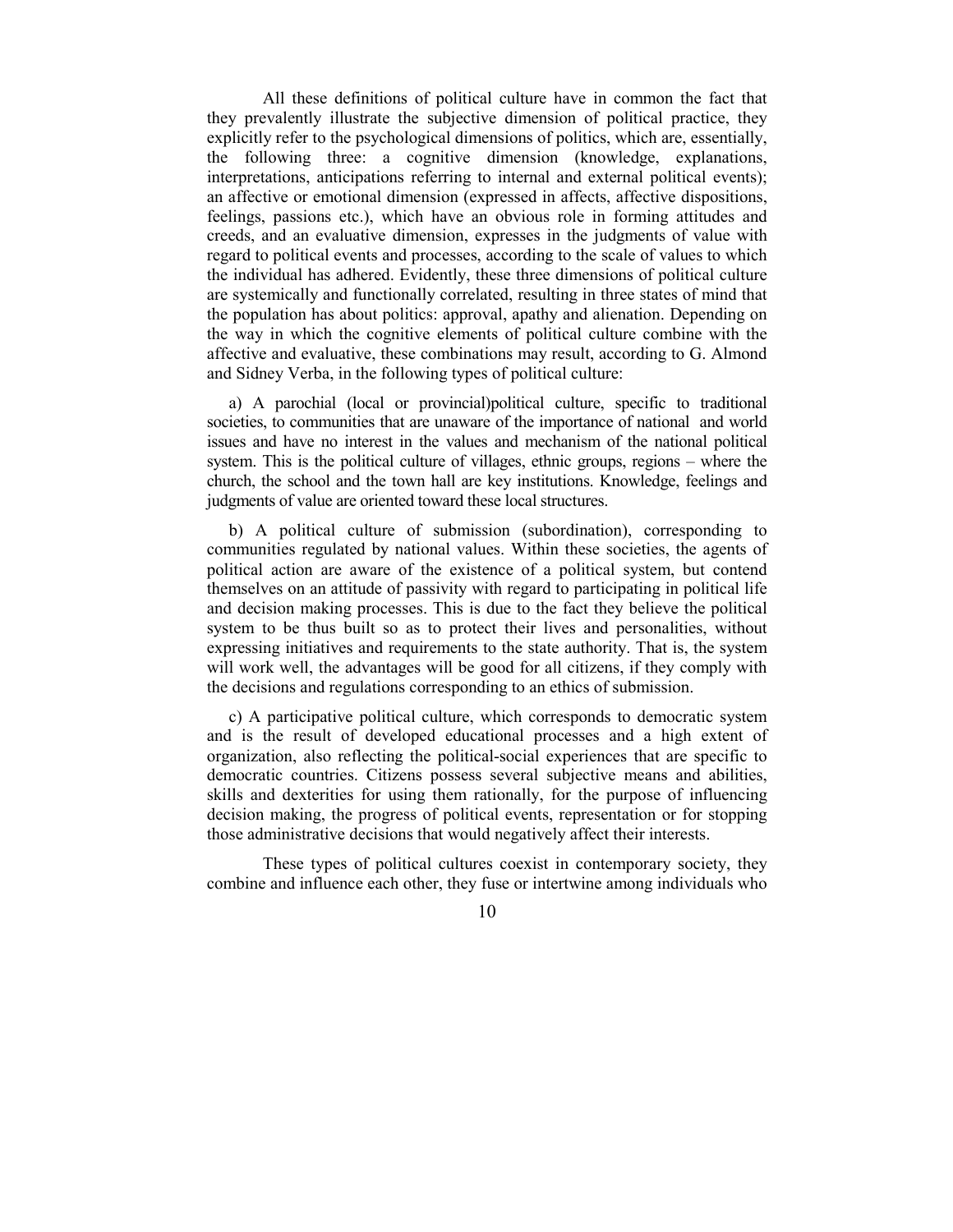form the political community of that country. Thus, for instance, the citizens of a participative political society are not solely oriented towards active participation in politics, they are also subject to laws and authorities, as well as being members of a group with a parochial culture. The political orientations of an individual contain, to varying degrees, elements of parochial, submission and participative culture. Likewise, any particular political culture involves the same three types of elements, combined to specific proportions.

G. Almond and S. Verba conducted and ample research between 1958 and 1963, in five countries: the U.S.A., England, Italy, Germany and Mexico, on a sample population of 1,000 subjects, questioned in each country. The purpose of the research was to discover the cultural bases of democracy. Considering the degree of participation (expressed in practical performances) by citizens in the workings of a democratic system as a core value of political and civic culture, Almand Verba measured the level of political culture in each of the five countries, using the following indicators: the amount of political knowledge; the civic component; the modes of political action; the evaluation of the political system. The conclusion they reached, at that time, were: only the U.S.A. and England had reached the necessary degree of correlation between the primary structures of society (families, local communities etc.) and the national political structures which provide functionality to democratic participative culture. Italy and Mexico would have a parochial culture; Germany – one of submission. In societies where there is a rupture between political attitudes and social ones, there appears to be a political culture of alienation (Italy), either one of submission (Germany), or a dissident political culture (Mexico). Thus, political culture has an impact on the political system to which it belongs. There is a democratic political culture – a *pattern* of political attitudes sustaining democratic stability, political modernization, in the sense of increasing the efficiency of governing activities. The citizens belonging to a democracy possess a rational – active culture, which means that they are expected to be active in politics, to be guided by reason, and not by emotions, when approaching politics, to be well informed and base their decisions on careful thinking, on correlating individual interests to collective ones, on the ethics of responsibility. As long as citizens do not act according to the standards of rationalactive culture, democracy has failed. Low levels of political culture, insufficient information, apathy, passivity among citizens are indicative of a weak democracy.

To these three types of culture are added, under the impulse of audiovisual means – as R.G. Schwartzenberg wrote, the "spectacle" political culture, which is damaging in a different way than the culture of submission. If the latter ensures professed dominance and admits open violence, the spectacle culture is nothing but simulation, artifice, parody. It is a deceptive representation of democracy, a simulacrum of participative culture. Individuals believe themselves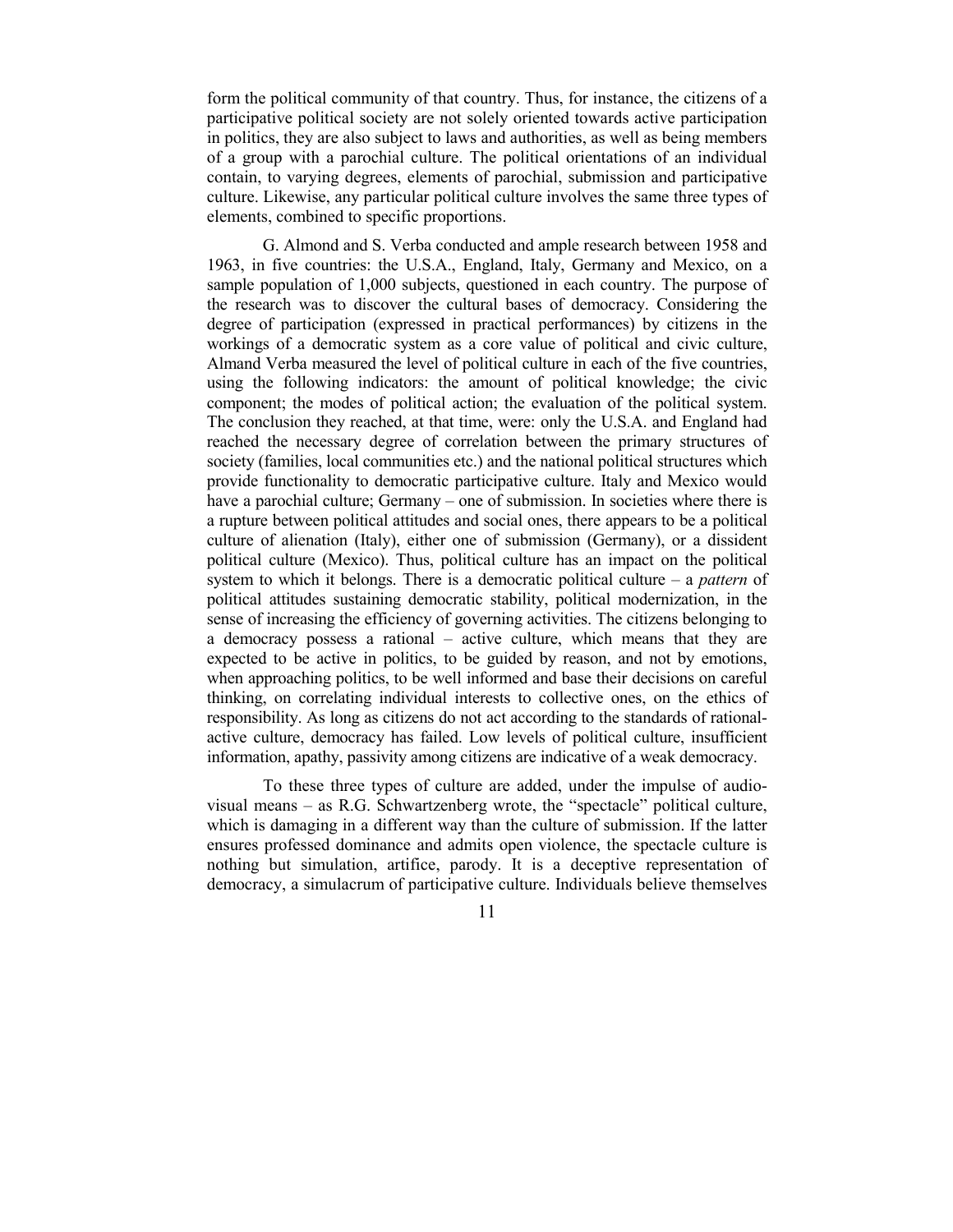to be free, active, and influential. They believe that they actors of the political system, when in fact they are not but spectators, deceived and deluded by the "game of politics" that is played on the TV screen and behind the voting booth curtain"<sup>2</sup>. Thus, the spectacle culture comes to insidiously replace participative culture, and the political spectacle replaces democracy, brining back into discussion the issue of man's political alienation, even in advanced democratic societies.

> \* \* \*

In another perspective – the praxeological one, political culture pertains to the subjects of political action, to those who are involved, direct or indirectly, in politics, are part of political life either as leaders or as followers, with the mention that in democratic societies the two *statuses* (leader, follower) are cumulated by most citizens. Political culture is a reality that is present in all societies organized according to political criteri, being the result of cumulative efforts by many generations, aimed at bringing about a social order in which the lives of individuals would be possible and guaranteed, and which would secure the requirements for a good functioning of the entire social body (people, nation, human collectivity), social progress and the development of the personalities of the members of that social body.

Being a component of a society's culture, political culture has the same structural components, but they gravitate around political values and guide political action, and the workings of the political system in a society. The immense diversity of politically organized human collectivities and the impressive variety of concrete political agents results in a pluralism of political cultures (for example: the political culture of Romanian elite, the political culture of the electoral body, the political culture of party  $X$  or  $Y$ , the political culture of ethnic minority A or B, the political culture of youth in general or of the youth affiliated to a party, the political culture of governors *versus* the governed, the political culture of those at power *versus* opposition, the political culture of pressure groups etc.). Behind concrete elements, specific to the culture individual political agents, common, general and essential elements of political culture can be traced and functionally correlated into a pattern. Its elements are:

a) Cognitive, by which the agent of political action reflects, understand, explains his political deeds, the politico-social universe, the possibilities and

 $\overline{a}$ 

<sup>2</sup> R.G. Schwartzenberg, *Statul spectacol*, Ed. Scripta, Bucureşti, 1995, p. 243-244.

<sup>12</sup>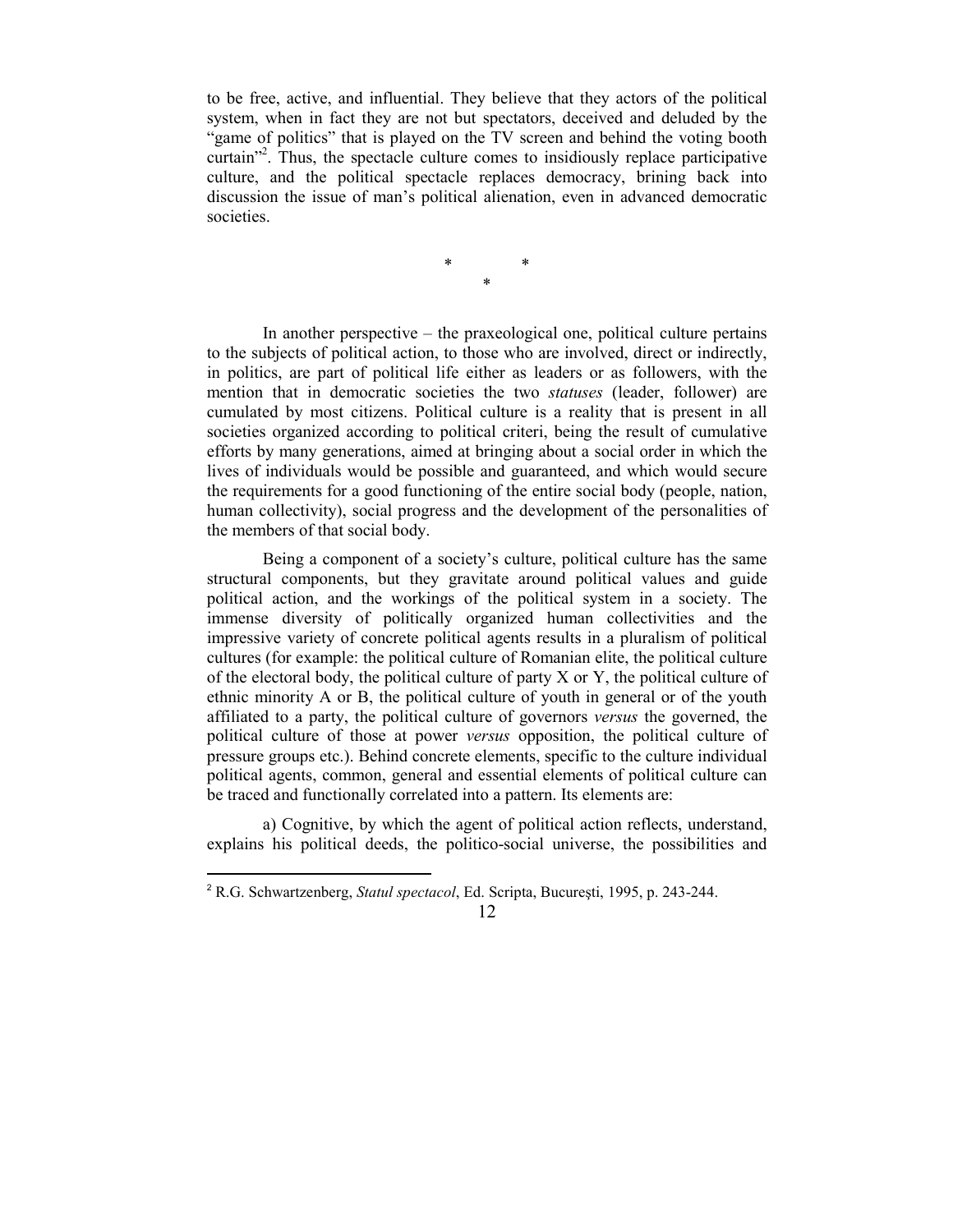opportunities of his participation in political practice. Political knowledge, the amount of political-juridical information existing in society and, especially, in the experience of the agent of political action, have been internalized in the form of operational acquisitions, being both a resource and a means of political practice, which facilitate a conscious, rational, responsible and efficient action. Besides operational political information, in all contemporary cultures there is also knowledge, contemplative, speculative information, situated somewhere in the passive realm of knowledge and political culture. One cannot, however, exclude the possibility of updating this information, of transforming into an operational instrument, favorable to increasing the rationality and efficiency of political practice in certain social circumstances.

b) Axiological, by which the agents of political action (political leaders, political elite, parties, pressure groups, electorate etc.) evaluate, according to a certain criterion, facts and procedures of political practice, as well as their own performance, establishing a hierarchy and action priorities, determining utility, the sense of actions, the possibilities of political alliance etc. All these evaluations are essential for scheduling action, for creating strategy and tactics, but also for correlating the political agents' own actions "on the fly".

c) Creative, by which the agents of political action process the cognitive, affective, motivational and moral-volitional data which they possess in experience, constructing and developing new political values, solving issues made current by the flows of social events. All these involve creative efforts for adapting, constructing, and producing novelty; the creation of political values constitutes the nucleus of political culture, the factor that gives the measure of success in action and predetermines the historical importance of political actions.

d) Praxeological, used in the political action of values, such as: political agenda, strategies, tactics, political ideals, political means and resources, objects that undergo transformations (which, in connection to governing acts, become politicized), acts of legalization, decisions, control etc. All the components of political practice are contained within the scope of political culture and can be evaluated as values, pseudo-values and anti-values. Some pertain to the material, others to the non-material (ideal) side of culture - each having specific, irreplaceable functions in political practice, in achieving the objectives of politics in general.

e) Communicational, concretized in the transmission political information between the two poles of political life: the governors and governed, between political society and civil society, between political elite and the citizen. The communicational realm overtook, by a wide margin, the other means of political practice (as source of efficiency, operativeness and importance) in the  $20<sup>th</sup>$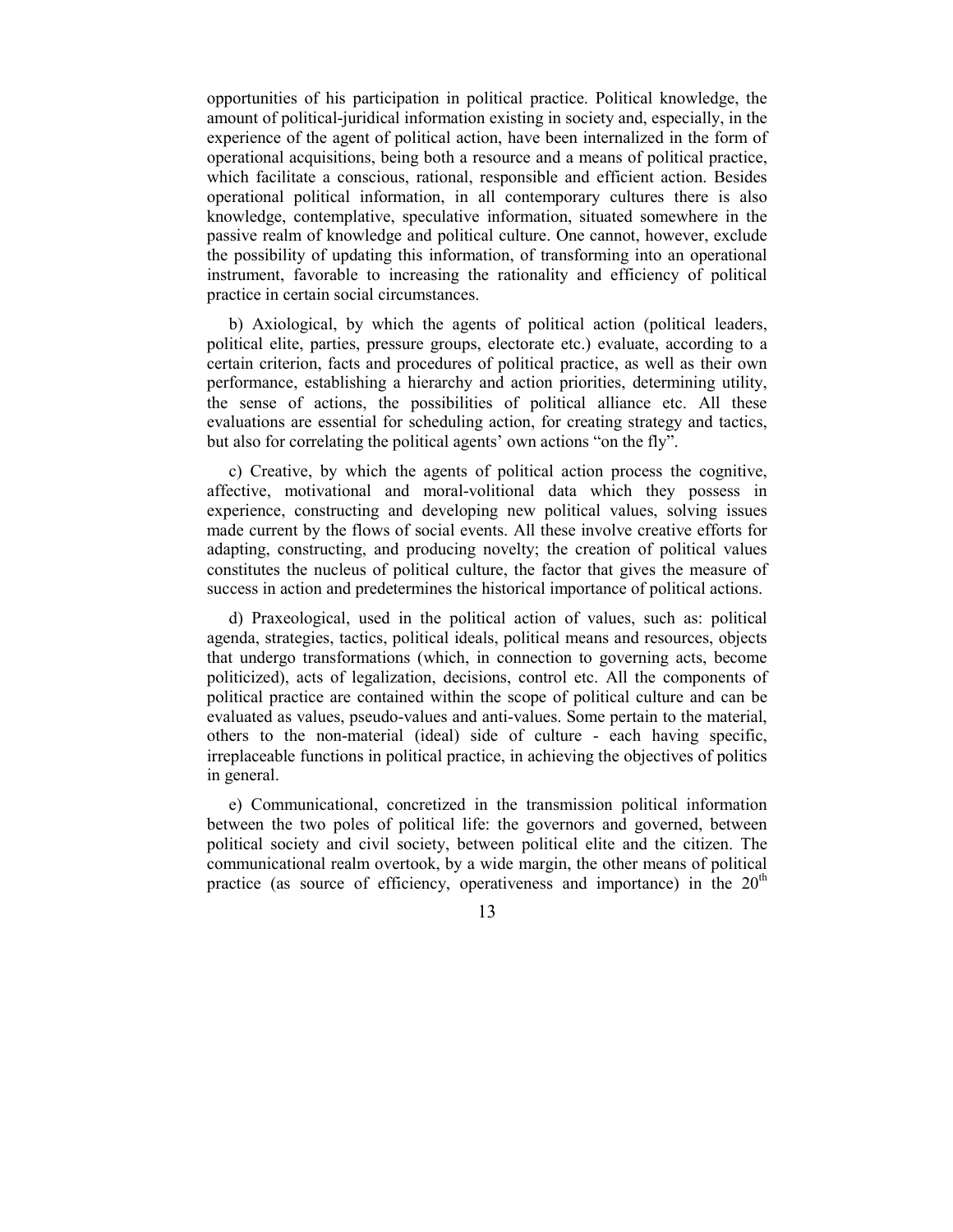century. Hence, a growing interest by all governments in perfecting it. No politics is possible without communication, and this is especially true in the case of the democratic political system. The modernization of communication political systems proved to be necessary to the development of political life, to the transfer of political models through learning, imitation, education, through the action of the various factors of political socialization - processes occurring within the same human community or among different collectivities.

All these elements are organically correlated into a functional system of political culture, centered on a table of political values, specific to each society. Dominant political values are promoted and propagated by those who are at power. Liberal values may be "at the top" in on political system, while the values of social-democracy, or Christian democracy etc. may be prevalent in another. This emphasizes the role of ideologies as integral parts of political culture. But the political culture of a society must be evaluated not according to the content of ideology (in such a case, the political scientist would have to characterize cultures that are so different in superlative terms), but according to the performance of political practice, and especially according to the amount of good, justice, welfare, happiness and truth brought to the people by a concrete political system. This is due to the fact that the elements of political culture participate, directly or indirectly, in a network of circuits composing global political practice. A disparate element of political culture, even if it has a perfect individual quality, will be devoid of value if the political action integrating it does not yield the socially expected results. From this point of view, the political culture of a society has passive ("dead") and active elements, latent and manifest elements, "parasite" ("pseudo-values") elements and functional elements, lucrative and inhibitive elements, propelling and barking elements etc.

Political culture, part of the overall culture of society, has been and will remain a variable depending on the general progress of human communities. It is subject to transformations, and implicitly to development and modernization. Throughout this historical process, it has demonstrated its ambivalent role: political culture, in its development, favors, on the one hand the increase in the degree of human freedom and, on other hand, limits the freedom of humans. Political culture increases freedom because it enables the elaboration of more soundly based options and the choice from a rational offer of acceptable variants, favoring participation in political life in the light of anticipating long-term effects. At the same time, political culture liberates the citizens from the effort of permanently reinventing the mechanisms of participation in political life, from exerting control on the activity of decision-makers, contesting political acts etc., for these may be ensured through social learning, through political socialization, generating free time, necessary for explorations and creation. At the same time,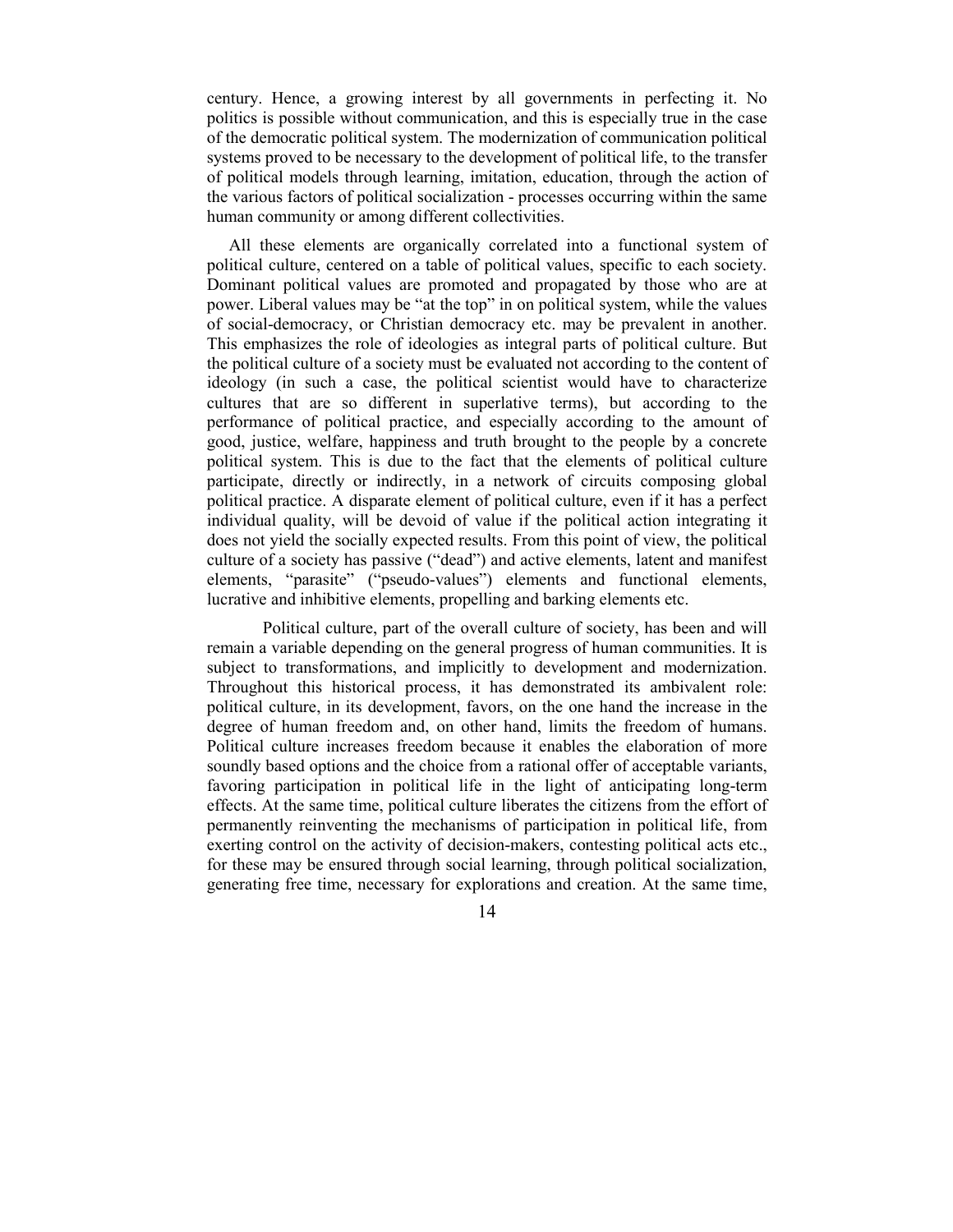developing culture limits the freedom of citizens, as people are not free to do what they want to. Laws, normative acts, as inventions of juridical culture, prevents citizens from engaging in certain types of actions (for example: founding a fascist part, making an assault on the city hall or the government headquarters or not failing to pay their taxes) and makes them act in a certain way or in accordance to certain standards. But political culture sets uneven limits (depending on one's affiliation to a class, wealth, sex, professional *status* etc.).

The political culture of an agent of political practice (political party, body of state, pressure group, community, organization etc.) has a certain inner structure and coherence, dependent on fundamental values, worldview, religious creed, ideological dominants present in the consciousness and imagination of political agents. One's worldview, approach to history, religious and doctrinal creed are as many criteria for political action in the sense of increasing the degree of order, solidarity, freedom and justice in society. From this standpoint, Nicolae Frigioiu observed that in human societies culture appears "as a factor of unity, both for personality traits, and for the different personalities and communities. Culture is first and foremost continuity and cohesion, for there is no culture without tradition."<sup>3</sup> Consequently, the ideological creed, the order of values within political culture is what orients the development and functioning political cultures in society, they are responsible for the degree of coherence, efficiency and efficacy of the dynamogenic, attitudinal, evaluative and motivational components of the political culture of each participant (person or institution) in political.<sup>4</sup>

Having ideational (knowledge, justifications, argumentations, political ideals, a specific view on society and the course it should take etc.), affective (affects, emotions, feelings, political passions etc.), motivational (motives, interests, convictions, aspiration levels etc.), volitional (attitudes, decisionmaking capacity, perseverance, power of action and reaction etc.) components and including a stock of political resources and instruments, the political culture of different agents and politically organized human communities cannot remain neutral; in its entirety – political culture has a certain dynamic, a power to adapt, and react in interactions with other cultures, to impose certain decisions and norms. Essentially, political culture stands for struggle, commitment, practical effort, in order to preserve a socio – economic and cultural system, change it, or negate it. The political culture of the members of an organization, agent, or

 $\overline{a}$ 

<sup>&</sup>lt;sup>3</sup> Nicolae Frigioiu, *Politologie și doctrine politice*, Vol. 1. Introducere în științele *politice*, Editura Economică, Bucureşti, 2007, p. 155.

<sup>4</sup> Marțian Iovan, *Studii de știința și filosofia politicii*, Editura Dacia, Cluj – Napoca, 2006, p. 90-92.

<sup>15</sup>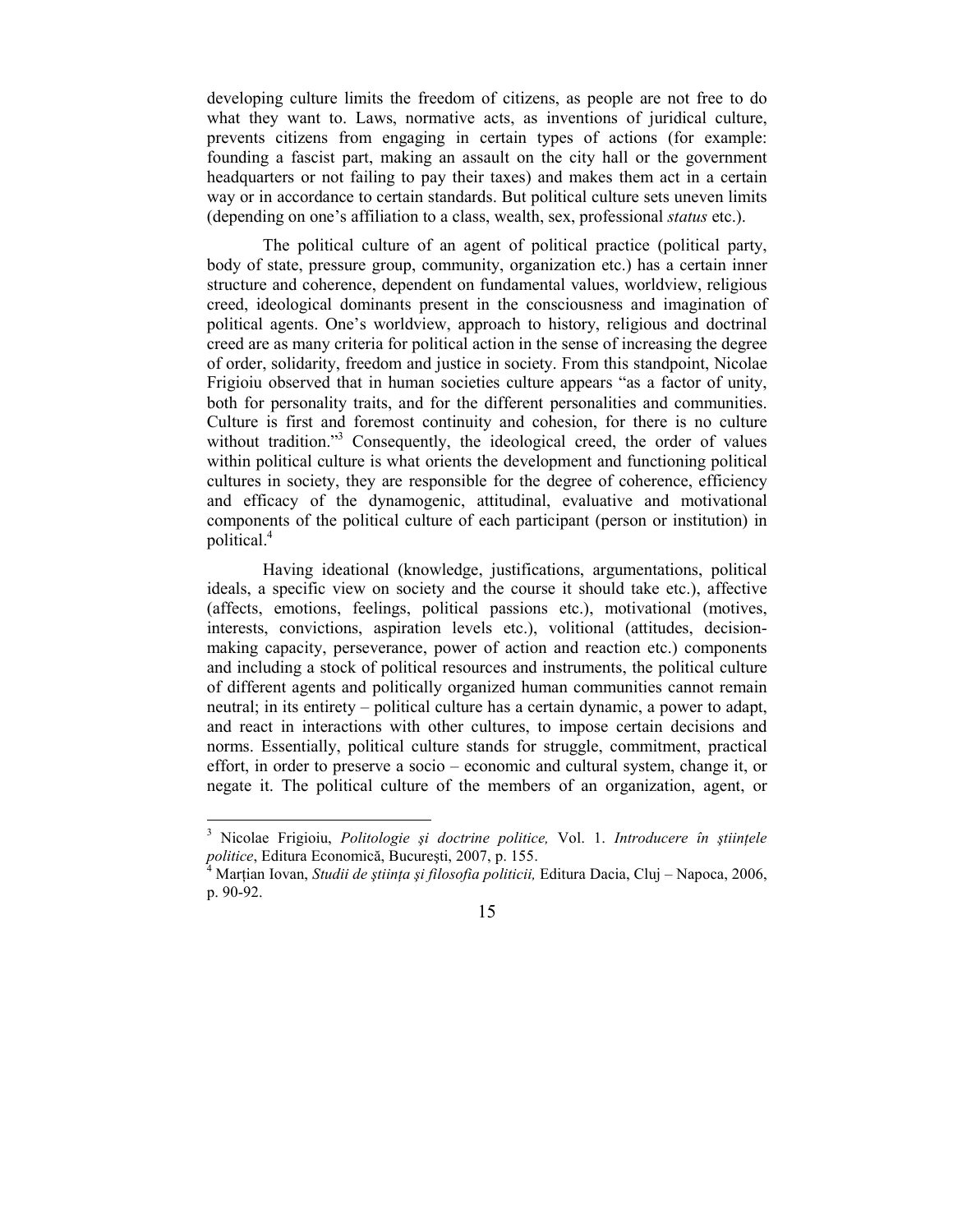politically organized community is based on the members' agreement or disagreement with the direction or strategy for which the efforts are made.

In a society or in a state, political culture is held by direct and indirect participants to political life, supporters of political actors and electors, that is, a great part of the electoral body; beside these, there are those with attitudes of apathy and alienation. It is evident that, in times crisis, as is the case now, objective motivations are create for increasing participation in political. In such a context, one must re-analyze the structure and functioning of political culture, it role, the relations between political awareness, ideologies, political agenda, political affectivity, political attitudes and volition, in order to find the most effective and appropriate procedures for modeling and using political culture in carrying out projects, strategies, and political agenda.

#### **3. The diversity of political cultures**

The pluralism of political cultures is expressed both on a planetary scale, in the differences between political societies, between political systems and regimes and peoples, and within one and the same society.

As regards the diversity of political cultures among societies, anthropological reports showed a considerable cultural diversity, regarding the material aspects of political culture, the organization of relationships among the members of society, values, norms, habits, political morals and taboos, political symbols, administrative-territorial organization etc. The emphasis of differences among political cultures made use of certain criteria: dominant values in the political system (the American political culture, for instance, and all other democratic cultures consider the human being, as individuality, to be a supreme value, the respect for human rights is the axiom of any political agenda, whereas in communist regimes, and in those involving command in general, priority is placed on collectives, on general interests, and not on individual personality); the economic structure, based on which capitalistic, socialistic and mixed political cultures were formed; the level of development rendered, among others, by the Gross Domestic Product per capita, depending one may talk about political culture in developed, averagely developed, underdeveloped, developing societies; historical, geographical or climatic criteria, depending on which one may talk about the political culture of insular and continental countries, of countries with warm, temperate and cold climate, of countries with millennial state traditions and countries with a shorter history of political life, of countries colonially dominated by France, in contrast to those dominated by Great Britain or Portugal.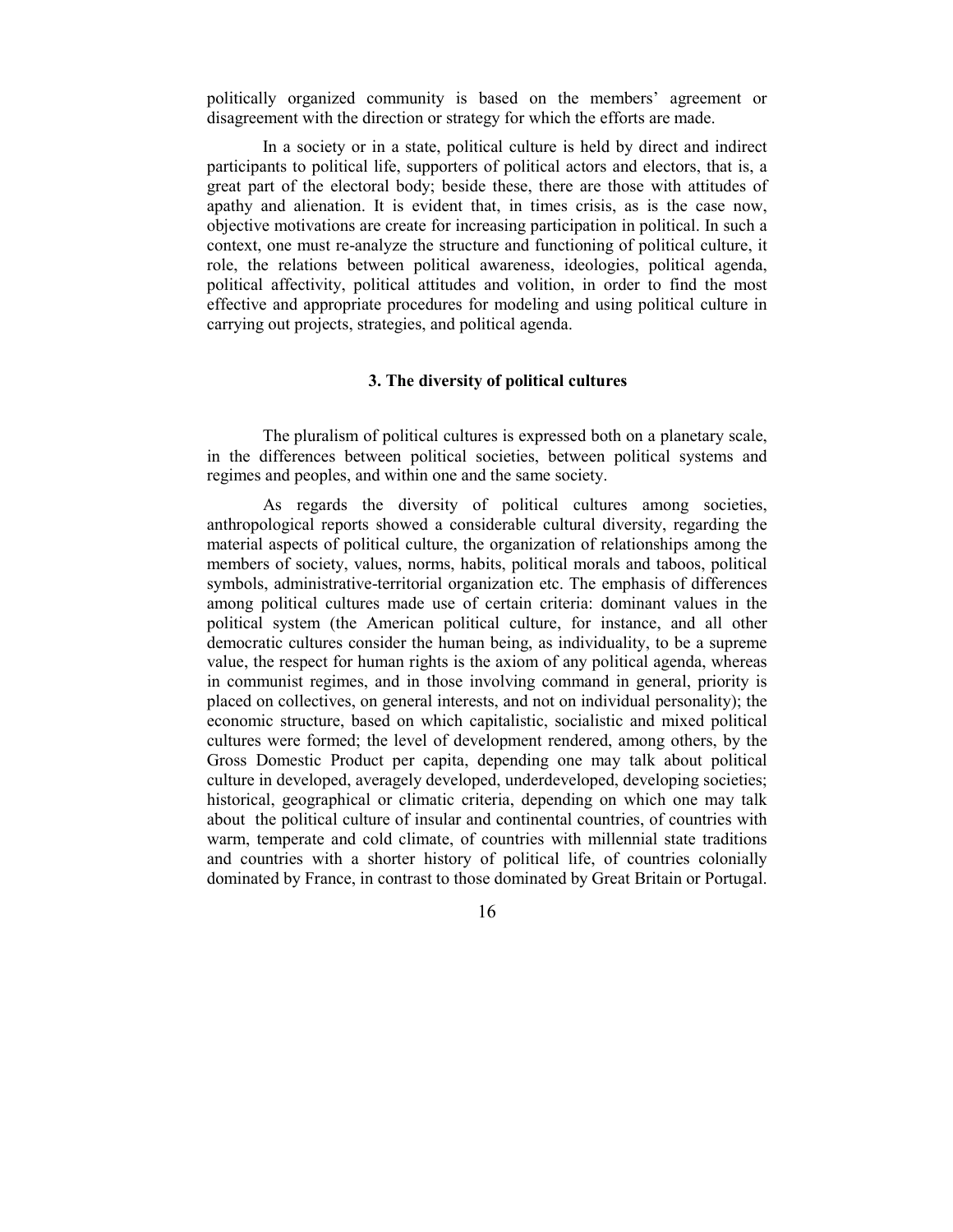Sometimes, cultures were classified using the older division of Apollonian vs. Dionysian cultures. Thus, a Dionysian political culture would give vent to unchained imagination, frantic activities, participative passions, exaggerated sensibility, whereas the Apollonian one lays emphasis on rational sobriety, logical calculus, discretion, moderation, mechanical observance of laws, on the pre-eminence of collectivity over the individual.

The diversity of political cultures in human communities comes to testify to the innovative power of political elites and to the flexibility and versatility of institutions and political-juridical organizations. Just as the political cultures of different societies vary over space and time, the social segments composing a society may produce variety in political structure, especially in the modern and postmodern era, resulting in the political culture of the regime and the political culture of the opposition, the political culture of left (prevalently relating to the following values: equality, social justice, equity, solidarity, progress, the secular sense of human life, Republicanism, powerful state, unconditional social protection etc.), the political culture of the right (oriented by a different set of values: the pre-eminence of individuals over collectivity, human rights, defense of property, social order based on the law, promotion of naturally formed elites, belief in God, conservatism, anti-communism), a liberal, Christian-democrat, communist, nationalistic, conservative, ecologist etc. political culture. As in the last century, specialized literature still operates with such expressions as: "political culture of the masses", "political culture of the elite", "political culture of governors", "political culture of electors", "marginalized political culture", "political culture of consumption", "political culture of the assistential state", political culture of a majority within a national state, in the European Union etc. Political cultures have proliferated at an exponential rate due to the democratization of society, the generalization of compulsory education, the development of mass-media, the globalization of the information society. Extending the practices of creating and implementing public policies among thousands of political agents in the same country led to the formation of political cultures with highly individualize. In order to designate this variety of political culture within a society, the term of political subculture was introduced, with the expression of *political cultures<sup>5</sup>* being sometimes used*.* 

Political subcultures may be based in a social class, an ethnic or religious group etc. which, by reacting to the process of homologation and generalization of official political values, build their own systems of values, representing a sublimation of their needs, attitudes and lifestyle at the level of community life.

<sup>&</sup>lt;sup>5</sup> Cristian Preda, *Introducere în știința politică*, Polirom, Iași, 2010, p. 198 (unde autorul intitulează un capitol "Culturile politice").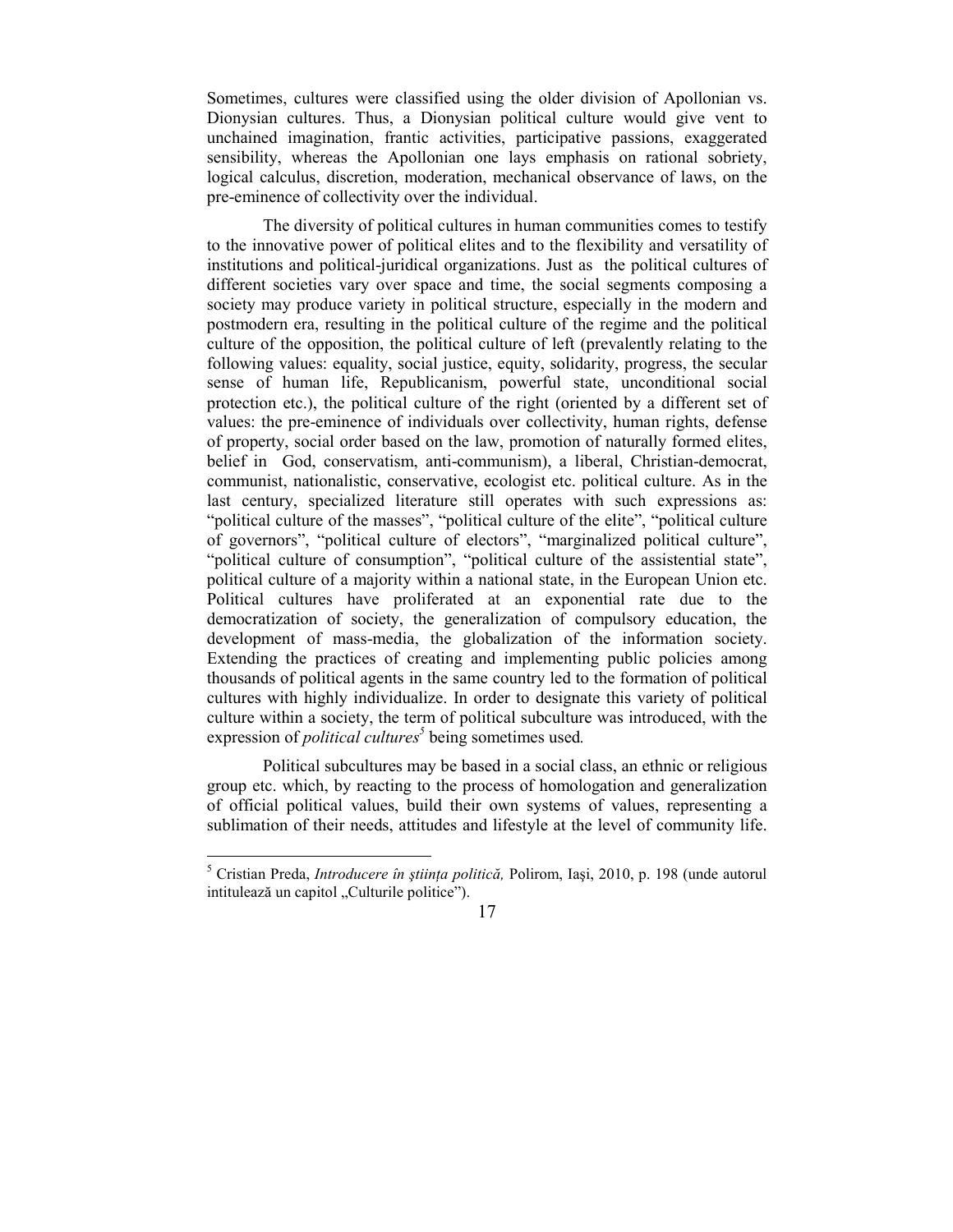Political subcultures summarize the worldview of collectivities guided by democratic values. As V. Măgureanu showed, "they are not opposed to official values, they do not contest these values, but they institute a sort of parallelism between the values of the group, practiced and recognized by its members, and official state values, which are relevant for those communities only when they concern general or national interest"<sup>6</sup> . In any case, a political subculture has a matrix, a pattern conferring an identity, a personality to the collectivity and political organization. The identity of a political subculture can be based on its ethnic heritage (the culture promoted by the Roma Party, by U.D.M.R. etc.), on its economic condition (the political culture of the aristocracy, of ghetto paupers, the culture promoted by the middle class party etc.), on the affiliation to a certain region (the political culture promoted by the Moldovans' Party, the political culture of  $18<sup>th</sup>$  century Transylvania, or the Basque Country etc.) and to history (frequently invoked in leaders' speeches).

Political subculture posses a distinct language, specific symbols (logos, banners, coats of arms, ceremonies, portraits of the leaders, colors, anthems, uniforms, myths, slogans, greeting phrases, distinct forms of communication, meant to strengthen feelings of identity and protect this communication from outsiders).

At the same time, apart from political subcultures, there may also be countercultures, political cultures marginalized by the regime, which openly, sometimes even vehemently contest the official political practice, the dominant values of society, often proposing radical institutional changes. Such are the extremist political cultures (ultranationalism, extreme right wing, the Neo-Nazi movement in Germany, the Ku Klux Klan in the United States of America, Al – Qaeda, the Muslim Brotherhood in Egypt etc.). All these formations have developed their own cultural patterns, expressed in ideas, values, norms and styles of actions, opposing them to the cultures of their own societies. Certainly, the manifestation of political countercultures has official and very strong limitations in totalitarian regimes (in such political systems, countercultures are outlawed, their bearer and agents frequently come into contact with the repressive bodies of the state, countercultures are silenced or manifest themselves in latent forms). In democratic regimes, political countercultures have a wide space of expression, knowing the fact that the rightful state does its duty and that, at the same time, there are forms of tolerance and even respect for the cultural styles that may appear unnatural or outlandish.

 $\overline{a}$ 

<sup>6</sup> V. Măgureanu**,** *Studii de sociologie politică*, Ed. Albatros, Bucureşti, 1997, p. 334.

<sup>18</sup>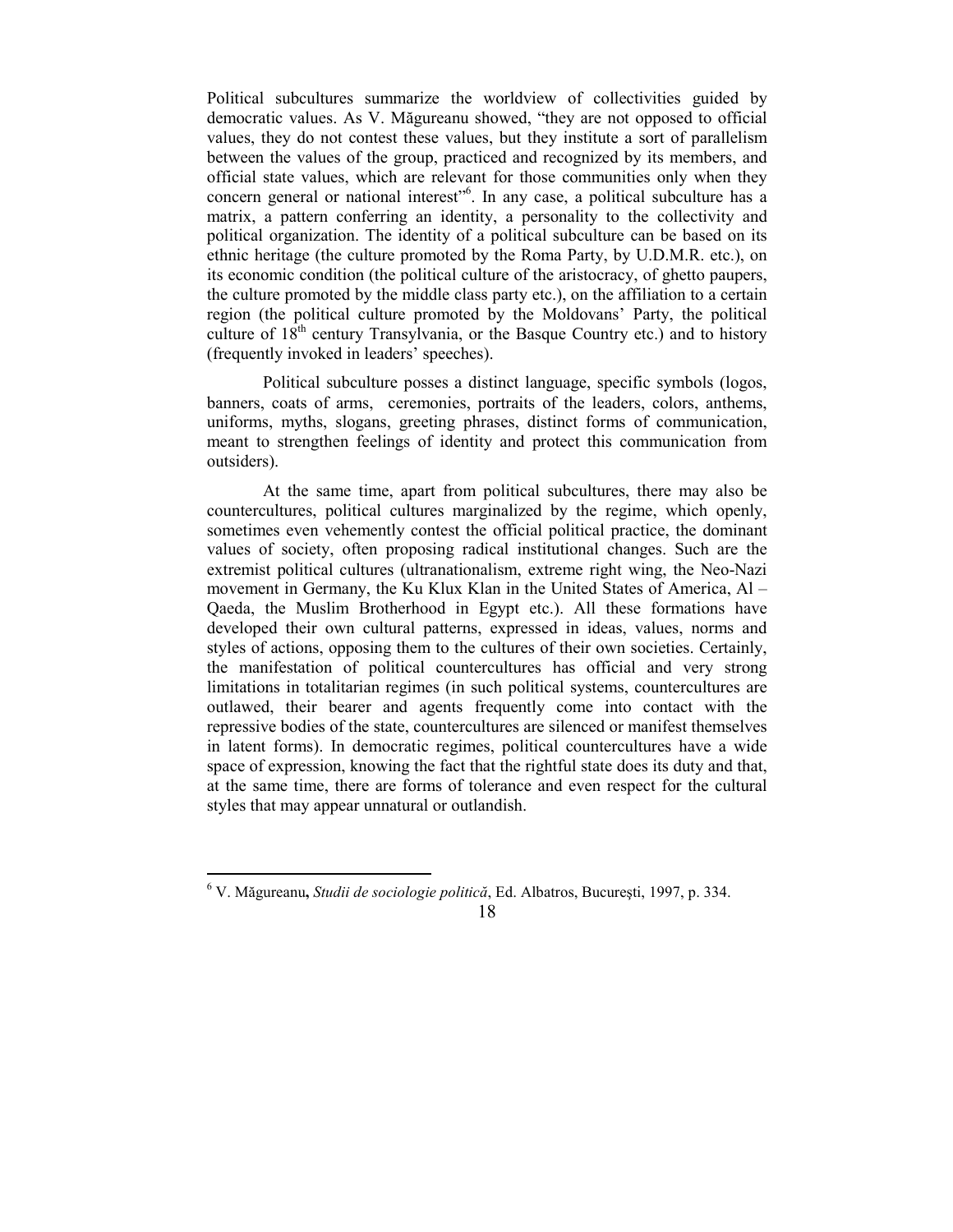The mosaic created by the existence and competition of political cultures may be considered a factor of progress for the political society. A parte of the political forces are aware of this reality and stimulate it through practical means. The United States, France etc., have often considered that the diversity of their political culture improved their image in the world, increased their power (but not all of the citizens of these states share this opinion). On the other hand, some states (no dictatorial state is an exception to this) believe that the diversity of political subcultures comes to weaken the official political culture, and inhibit its functions. For this reasons they do not encourage such cultures or, often times, officially prohibit them.

The cohabitation of several political cultures (be they subcultures or countercultures) within the same society suggest the existence of great difficulties for those who wish to establish a hierarchy, to opt for "the best one", or to decide which one it "bad". Therefore, there is a relativism of political culture (the supreme practical value of opportunists), according to which any of the cultures plays a distinct role, has function in the overall configuration of society culture, feeds on the culture of the social aggregate. The idea of relativity must not be pushed into cynicism or into the belief that anything is permitted in a political society, that there are no absolute standards (for instance, respecting the right to life, fighting racism etc.). Adopting a position of cultural relativism encourages citizens to have a more objective view of the society in which they live, the existing cultural styles, by relating them to their own potential.

Political culture is expressed in the actions of political agents (bodies of the state, parties, pressure groups, political leaders, the citizens' electoral behavior etc.). The series of historical political actions coherently refer to the entire culture, political culture in particular, mastered by political agents, resulting in different styles of political action. The political style (of a leader, a party or pressure group) externalizes the ideals, values, projects and norms to which the political agent adheres, giving it a certain personality and power of influence. The style of a political agent is their culture in action, their political civilization.

## 4. **Ideologies, vectorial and dynamogenic components of of political culture**

Ideologies have been an integral part of political culture, of the culture of humanity in general, since the moment when social consciousness appeared. Ideologies consisted of sets of collective beliefs, attitudes, values, norms and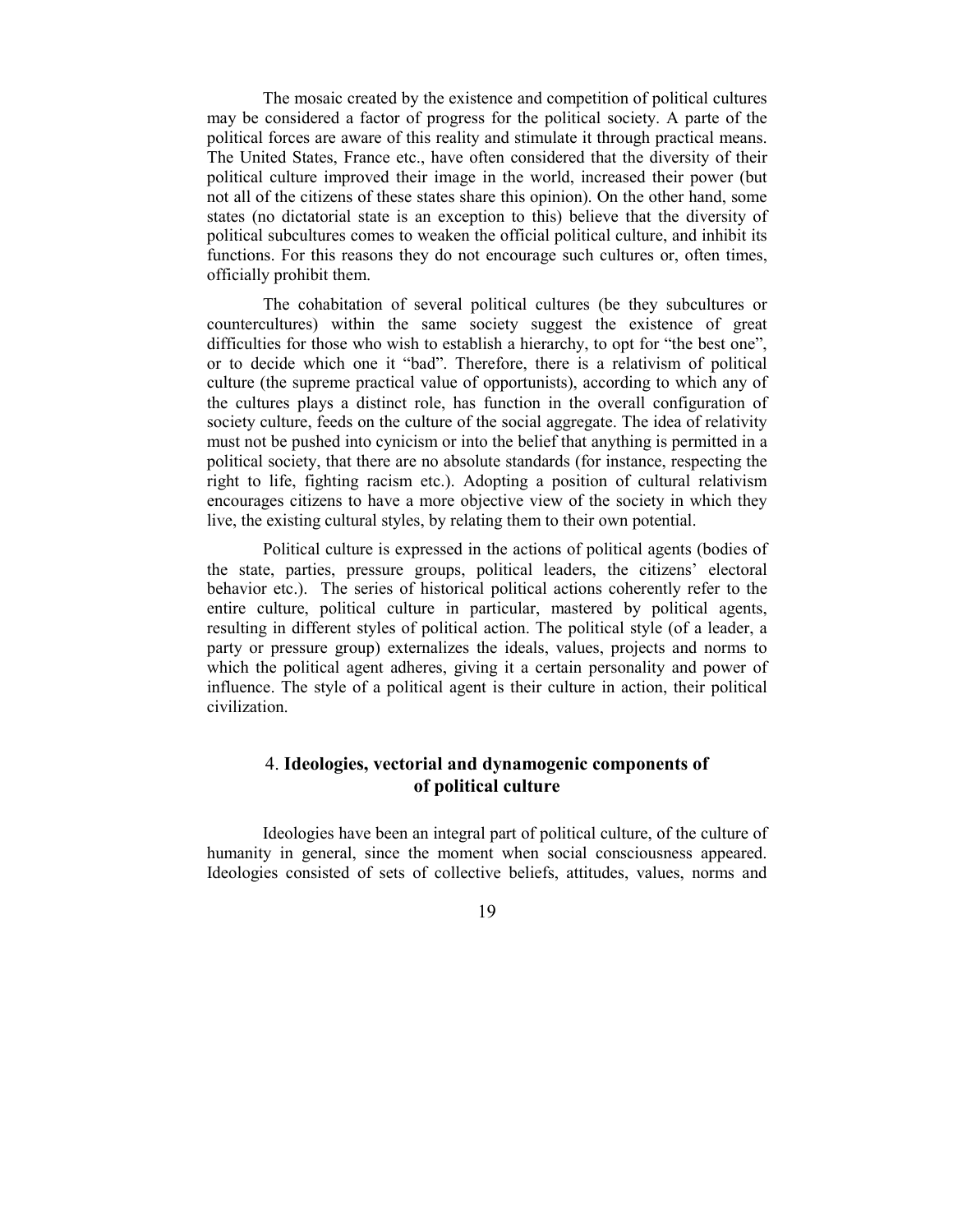representations, justified by reasonings, theoretizations, doctrinal constructs that are more or less successful from a logical and scientific point of view. Ideologies have always been different: they may be religious, economic, political, juridical, moral, philosophic, esthetic etc. Their common denominator lies in the fact that they set out to reflect a segment of reality, to which the authors of their ideas and representations belong themselves, in terms of position, a attitudes, interests and traditions; ideologies attempt to provide a feeling of security to the agents of social action, in their effort of developing self-awareness, of gaining possession over some standards of coherent explanation of their place and role in society, of defining interpretations and justifications for their own deeds and for the relationships with other agents, believing them to be legitimate even in virtue of the promoted ideology.

The concept of ideology acquired a particular meaning in the thoughts of Marx and Engels. In the initial acceptation given to it by them, ideology would be illusory, mystified, alienated reflection of social evolution, a discourse which dissimulates reality or disguises certain segments of truth; it would be a false consciousness with regard to human-nature and human-human relationships, determined by class interest and the historical limits of the era in which social agents act. Subsequently, the connotation of the concept of ideology was extended to the entirety of ideas and outlooks reflecting, in a more or less systematized form, the interests and aspirations of the members of a social class or stratum, determined by the objective conditions of their existence and which serves to justify, consolidate or change social relationships, that specific class being interested in maintaining or creating these relationships.<sup>7</sup> In agreement with this connotation, a recent book stated that "an ideology is a systematized and relatively hierarchic set of opinions… the term of "doctrines" is often preferred to that of "ideologies", which is attributed an exclusively negative connotation... In fact, the concept of ideology is more general than that of doctrine, being a universalistic way of interpreting reality, from which derives the interpretation of political reality. From this perspective, it is believed that there are only three fundamental political ideologies -conservatism, socialism and liberalism, the rest derived and combined, theoretically or historically from them".<sup>8</sup> Another, widely recognized, author believed that "an ideology would indeed be a pseudo-science and a pseudo-philosophy, transgressing at the same time the limitations of science and the limitations of philosophy…ideologies pretend to know the mysteries of the whole historical process – the secrets of the past, the intricacies

 $\overline{a}$ <sup>7</sup> Vezi *Dicționar de filosofie*, E.P., București, 1978, p. 342-343.

<sup>8</sup> Alina Mungiu-Pippidi, *Doctrine politice*, Polirom, Iaşi, 1998, p. 9.

<sup>20</sup>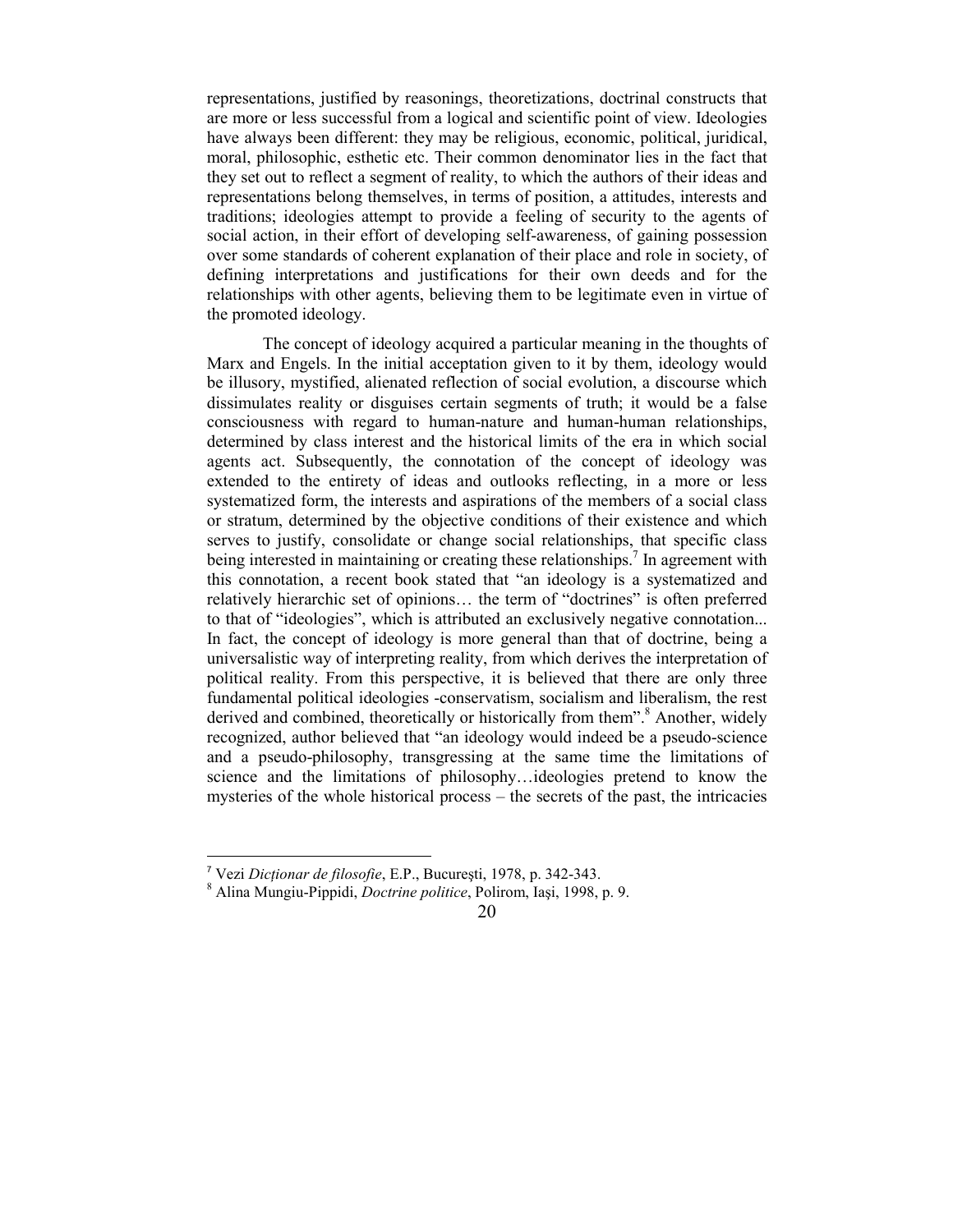of the present, the uncertainties of the future."<sup>9</sup> In such an acceptation, ideologies are created by intellectuals who have a doctrinal, "advocational" vocation (in the sense that they have the ability to defend particular interests, that they know how to construct an discourse depending on the identity of a particular collectivity); they contain a high degree of correspondence with the reality to which they refer, but also inadequate, incoherent, false and unscientific reflections, justifications, and evaluations. The same aspects remain true for the judgments of value contained by any ideology (judgments of value express the options and desires of the agent, their attitude toward other social agents etc.); all these can have a very different base or sufficient reason, going as far the most aberrant evaluations. The way in which judgments of existence are combined with judgments of value, the proportions between the adequate and the inadequate reflection of reality, between truth and falsehood differ from one ideology to another.

A particular variant of the concept of ideology is represented by political ideologies. The latter express, in a theoretical-justifying plane, by relating to certain values and norms with particular connotations, the attitudes, interests, feelings and volition of political agents and the social group they represent, towards the state, evolution and prospects of global society, towards the ratios of power and domination. Political ideologies are, therefore, a component of the political agents' self-awareness, having a guiding, regulating, ordering function for political behavior; they offer axiological landmarks, general projects regarding the evolution of individuals and society as a whole, in order to shape the preparation of political agents' agenda, strategies and tactics. From this perspective, ideologies are the most evident component of political culture, guiding the history of political practice. Dominique Colas was convinced that "ideology is an element of culture, an even its hard nucleus, as it defines it explicitly, systematically and essentially".  $^{10}$ 

Therefore, political ideologies are dependent on political action, are integrated into the life of political agents, as vectors of political struggles, proposing the introduction of a new socio-economic order, a new course in political and social life. From this perspective, they either suggest and describe a desirable social order, or bring justification to interests and projects for their accomplishment, or condemn the ideas and practices of competing political agents, especially those of opposing orientation. Political ideologies are promoted both by the representatives of power, as justifying discourses of the

 $\overline{a}$ 

<sup>9</sup> Hanaah Arendt, *Originile totalitarismului,* Editura Humanitas, Bucureşti, 1994, p. 607- 608.

<sup>10</sup> Dominique Colas, *Sociologie politique,* Presses Universitaires de France, Paris, 1994, p. 101.

<sup>21</sup>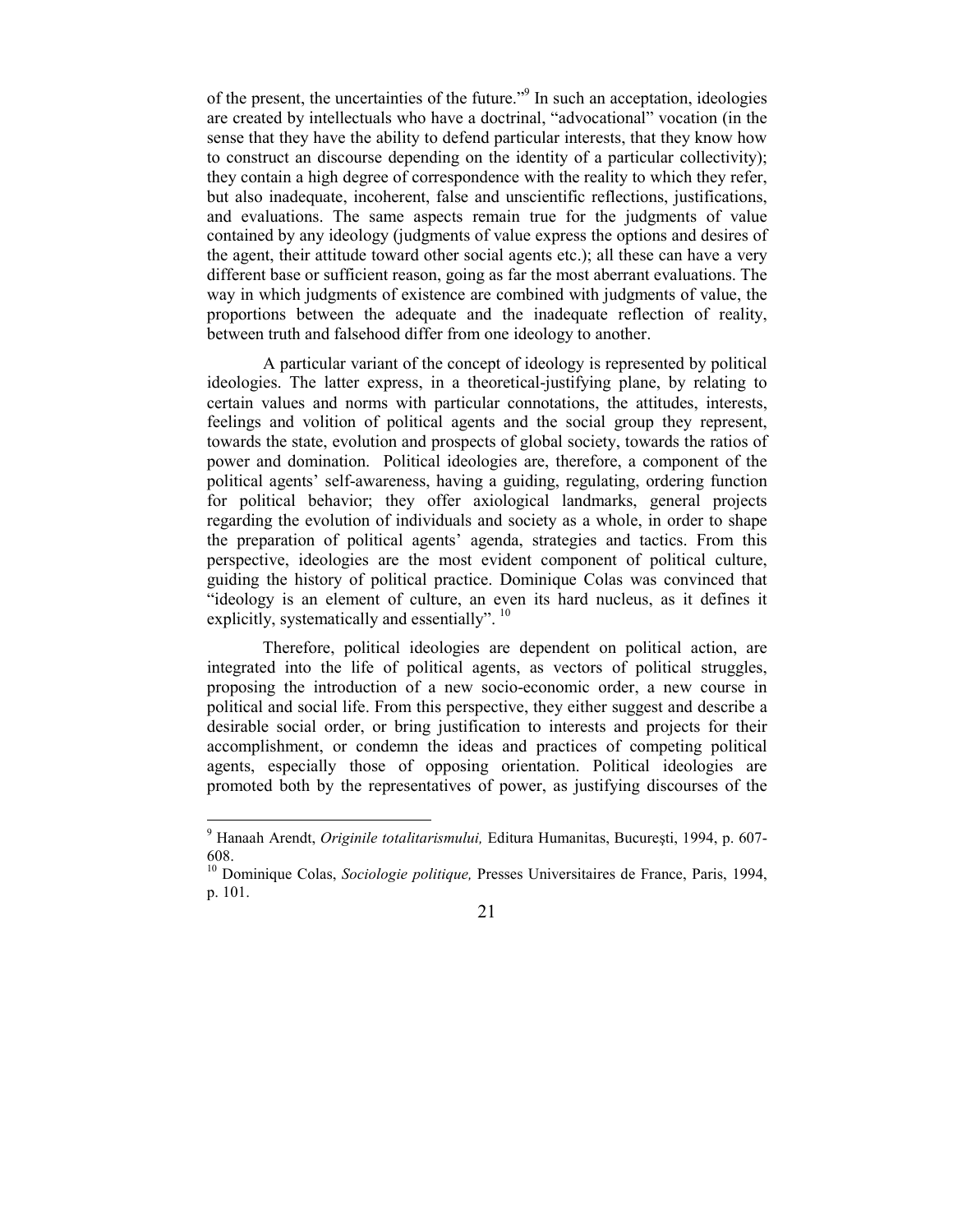power exerted by them, and by the representatives of the opposition, as discourses opting for a new political order and destructively criticizing the existing order and political-juridical practices for supporting it. Consequently, any political ideology will contain attitudes and "for" or "against" options, will have in itself a theoretical elaboration of a constructive-justifying type, and another one of a destructive-critical type. Political ideologies are, therefore, at the same time, not only "discourses" of power or against power, but also resources, instruments, "weapons" of political practice, of political socializations and media coverage.

As veritable guides of collective action, political ideologies "describe social order, condemn or justify it. In this sense, they are related to origin narratives, to the myths of traditional societies. But, differing from myth, ethic – religious, Messianic or prophetic doctrines, political ideologies take the form of a demonstrative argumentation targeting the establishment of a necessity for political order or the ineluctable character of its evolution. They are the natural offspring of industrial and postindustrial society, dominated by the scientific way of thinking. However, they are clearly different from science. Ideologies do no accept the overturning of their "arguments", based on a progress of knowledge. They constitute closed and fixed systems of thought, addressing not only the people's reason, but also their affectivity".<sup>11</sup>

From the above-mentioned it can be concluded that political ideologies are pre-scientific ways of reflecting social life, by which social group, human collectivities reach a more or less reality-deforming self-awareness, containing certain amounts of syncretic, primitive, infantile thinking, expressed in the form of myths, imaginary constructs, elements of false knowledge. With all of these "vices" political ideologies have promoted, in many cases, general human values; their propagation among crowds, among the civil society, has led to a stronger consensus, to social cohesion, to a more tightly knit political community. Political ideologies that rose to mainstream, to the backdrop of deeper social ruptures, of historical society-restructuring processes (through revolution, wars, great reform etc.), have served as platforms for legitimating a historical political practice, the settlement of political alliances, a political power, or the overthrowal of a political regime.

Today's political doctrines are numerous: liberal, social-democrat, socialist, Christian-democrat, ecologist, conservative, nationalist, communist, feminist etc. From these derived several variants, dissidences, "hybrid" doctrines (resulting from the combination of two or more doctrines). As a consequence,

 $\overline{a}$ 

<sup>&</sup>lt;sup>11</sup> D. Chagnollaud, *Dicționar al vieții politice și sociale*, Ed. ALL, 1999, p.72.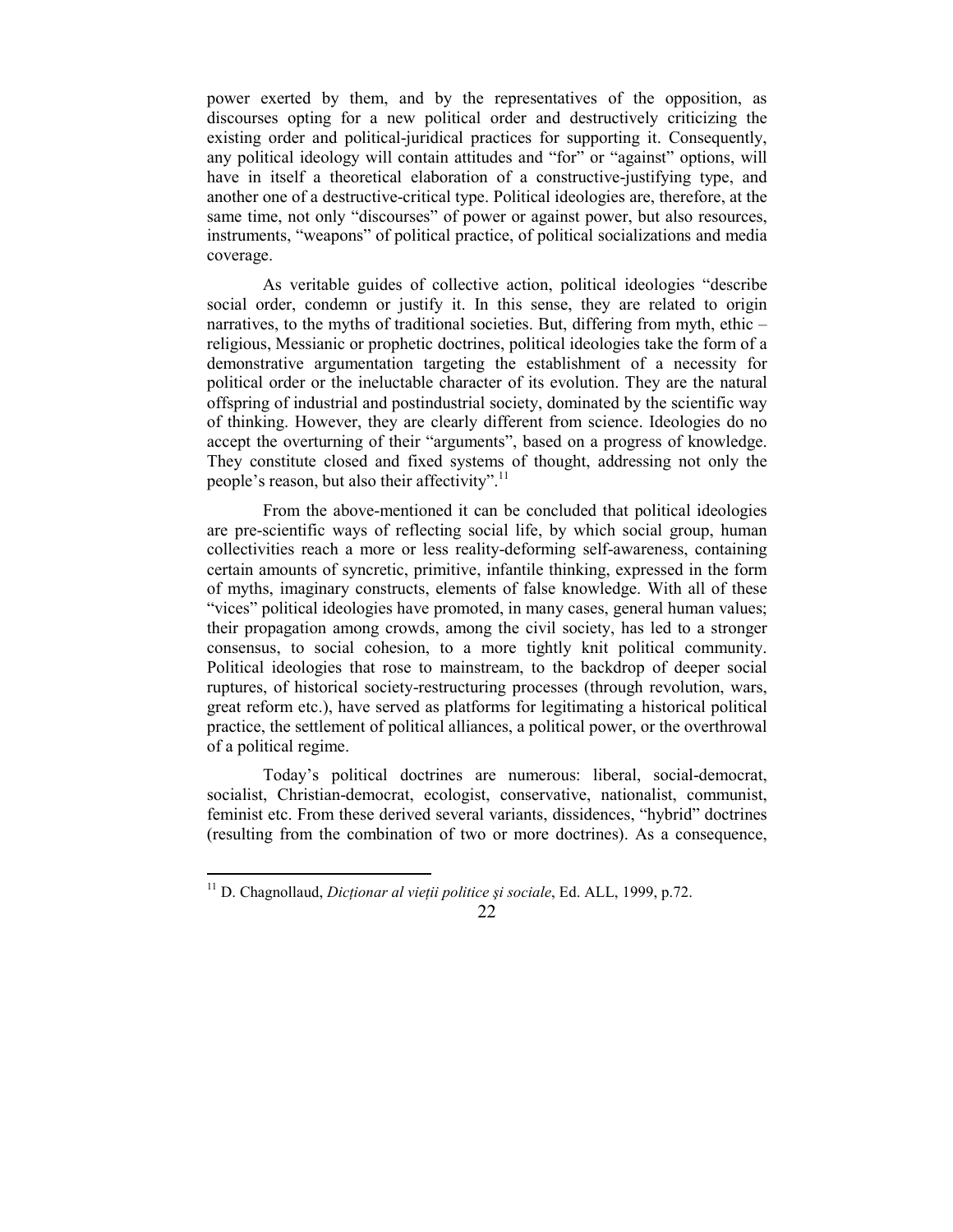political ideologies were classified into: left-wing, center and right-wing; conservative, reforming and revolutionary; royalist and republican; materialistic and idealistic; slave-based, feudal, capitalistic, communist; traditional, modern and postmodern; individualistic and collective etc. A recent classification (by Guido Dericks) uses as criterion the distinction between community and society – a historical process which strongly asserted itself from the  $19<sup>th</sup>$  century onwards. In this sense, the political doctrines that justify the interests of a particular human community, in competition with others, are: nationalism, conservatism, environmentalism, and those pleading for a universal society, for European construction and global regulation of international relations are liberalism and social-democracy. On the substance, they are also the most powerful contemporary political creeds, currents of opinions and political ideologies dominating collective mindset and imagination.

#### **5. Political socialization and acculturation**

As soon as a human being comes to life, it begins to capitalize on its social potential, engaging into a continuous process of interaction with its fellow humans, learning, broadening its cognitive and social experience, using a wide range of skills enabling it to actively participate in society. This important process by which the individual gradually learns new social roles, by which it develops its own identity and manifests itself as an active member of society, is called socialization.

Over the last few decades, numerous definitions were given to the process of socialization (from the perspective of psychology, sociology, sociology of deviance, culturology, cognitive theory, symbolic interaction). Most authors regard socialization as an ontogenetic, stage process, consisting of the entirety of formative-educative influences exerted by various social groups on individuals that compose them. Through this process individuals assimilate the language, values, habits, traditions, customs, attitudes, norms, and rules of behavior that are specific to the social group to which they belong. The normal development of human beings requires inter-individual contacts, occasions to see, hear and learn from one's peers, closeness and communion with other human beings. Formative, educative, shaping influences come from formal and informal agents are wittingly or spontaneously produced, generating, for the developing personality, mechanisms of assimilation, choice, learning, adaptation, integration, conformity or nonconformity to the requirements of the social, political-juridical and moral environment.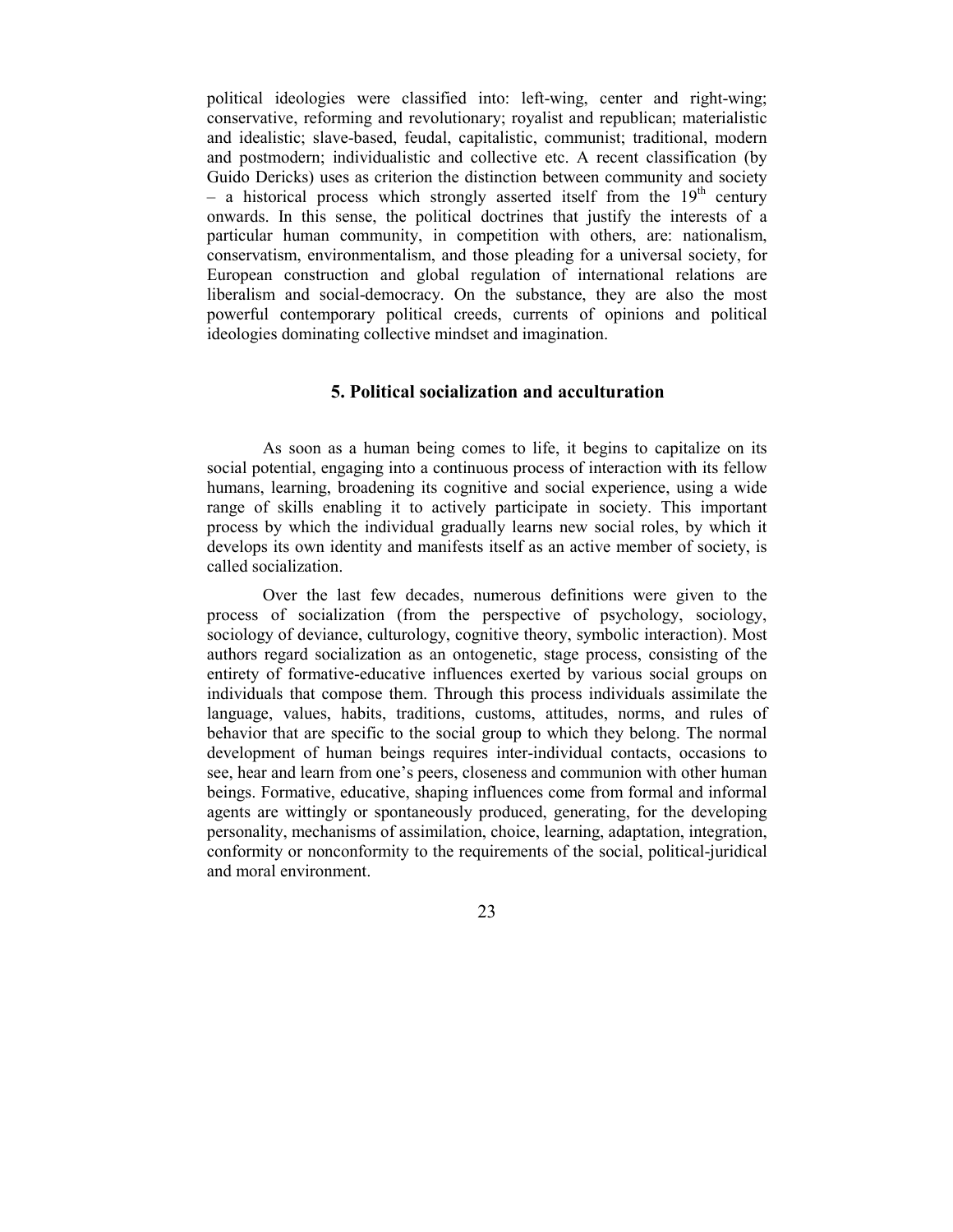The first instances of socialization, implicitly political, are through family (most importantly), school and church, age group, *mass-media*; then there are friend circles, colleagues, army, frequented institutions, partisanship etc. According to sociologist Norman Goodman, "the one truly important factor in socialization is family. Family is the first and most continuous social world to the infant and the child. It is within family that the first and most durable intimate relationships are established. The communicative capacity, first occurring by learning the language, initially also takes place in family. Also in family, the infant and the child come to know the key elements of culture … family provides the initial social identity of the child in terms of race, religion, social class and gender. The general chances in life, health, longevity, degree of education and type of occupation are strongly influenced by the family in which the child is born"<sup>12</sup>. But the family environment will also determine the child's socialization, along with the other factors.

A large part of American researchers reached the conclusion that individuals' integrating into groups and social collectivities is the result of three factors:

a) assimilation, internalization of juridical and moral norms, role models and values;

b) the individual becomes aware of the fact that possibilities of choice from assumable roles are limited;

c) the human being acquires the consciousness of responsibility for the way in which it abides by ethical-juridical norms, in virtue of which it avoids punitive sanctions naturally deriving from the infringements of these norms and, at the same time, wishes to obtain more prestige and positive feedback from complying with the ethical-juridical model provided by society.

During an individual's socialization process, social control will lead conduce to the acceptance and internalization of the values, goals, norms, habits and mentalities of the collectivity, social control gradually transforms into selfcontrol, into free action by individuals, who will reproduce, often creatively, the cultural-normative pattern of society. Essentially, socialization has the effect of creating conformist personalities, which will manifest predictable behaviors, integrated into social system. But socialization is a dynamic, open product, not lacking in ambivalent implications, because the individuals will not confine themselves to mechanically learning conformity with relation to the values and norms of collectivity, they will not linearly comply with its requirements, but will learn to compare, to choose, contest, reject certain patterns out of those provided

 $\overline{a}$ 

<sup>12</sup> N. Goodman, *Introducere în sociologie*, Editura Lider, Bucureşti, p.120.

<sup>24</sup>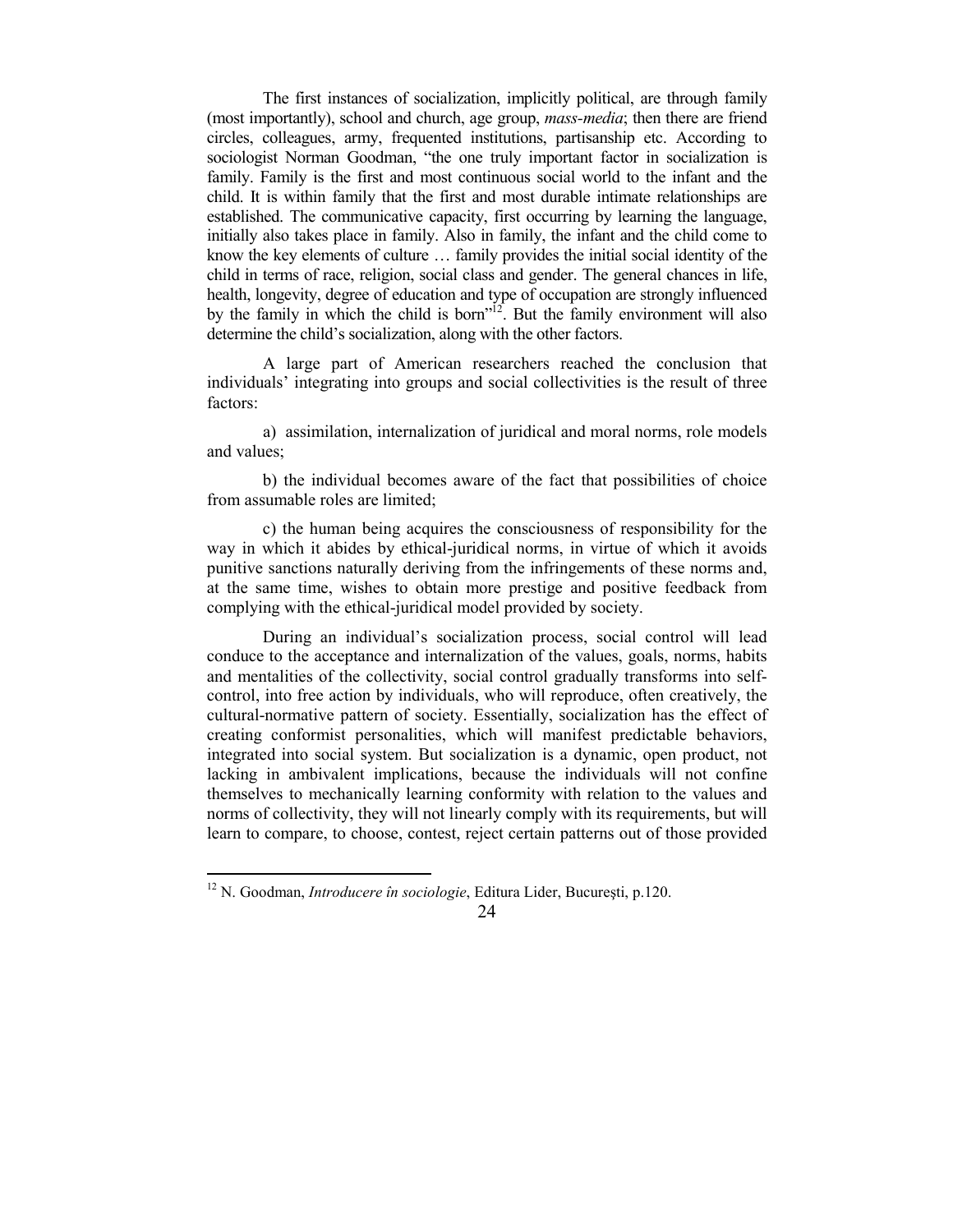by society. For this very reason, R. Linton, E. Sapir, A. Kardiner etc. replaced the term of socialization with that of acculturation, emphasizing the importance of assimilating values and goals, cultural patterns.

Political socialization is a facet of the individual's overall socialization process, of assimilating the culture of society, having a specificity among socializing processes in the fact that it ultimately leads to the formation of those skills of the human being which, in its quality as a citizen, will enable it to make a distinction between civil society and political society, to understand and evaluate political facts, to make political options and participate in solving political affairs, according to the *statuses* and roles assimilated by each. Political socialization is a complex, multiphasic process for forming and developing the political culture of individuals, for assimilating roles that render them capable of participating in political life.

Political socialization, as socialization in general, is not a process of "socio-political dressage", it does not consist of a mere reception and passive acceptance of elements of political-juridical culture passed on by mature generations; it involves an ample personality shaping process, sustained efforts of social learning throughout and individual life, observably resulting in politicalcivic behavior, the human being's participation in political life. It does not confine itself to the storage of political knowledge and information, nor to the formation of skills for valuating political facts and for orienting oneself in the political realm, but, to a greater extent, it is an exercise in practicing political, participative behaviors, in externalizing one's personality through attitudes of acceptance or non-acceptance of political decisions, by making options, by actively propagating elements of political culture in favor values on which personality is based, by directly participating in leadership activities etc.

|         | From whom to   | Main         | Prevalent      | How?          |
|---------|----------------|--------------|----------------|---------------|
|         | who            | institution  | period of time |               |
| Liberal | From one       | Family       | Childhood      | Unplanned     |
| outlook | generation to  |              |                | (spontaneous) |
|         | another        |              |                |               |
| Radical | From the       | Mass – media | Adult age and  | Premeditated  |
| outlook | dominant class |              | childhood      |               |
|         | to the         |              |                |               |
|         | subordinate    |              |                |               |
|         | class          |              |                |               |

Schematically, the liberal and radical outlooks on political socialization present themselves as follows $^{13}$ :

<sup>13</sup> Vezi Alina Mungiu – Pippidi, *Introducere în politologie*, Polirom, Iaşi, 2000, p. 161.

 $\overline{a}$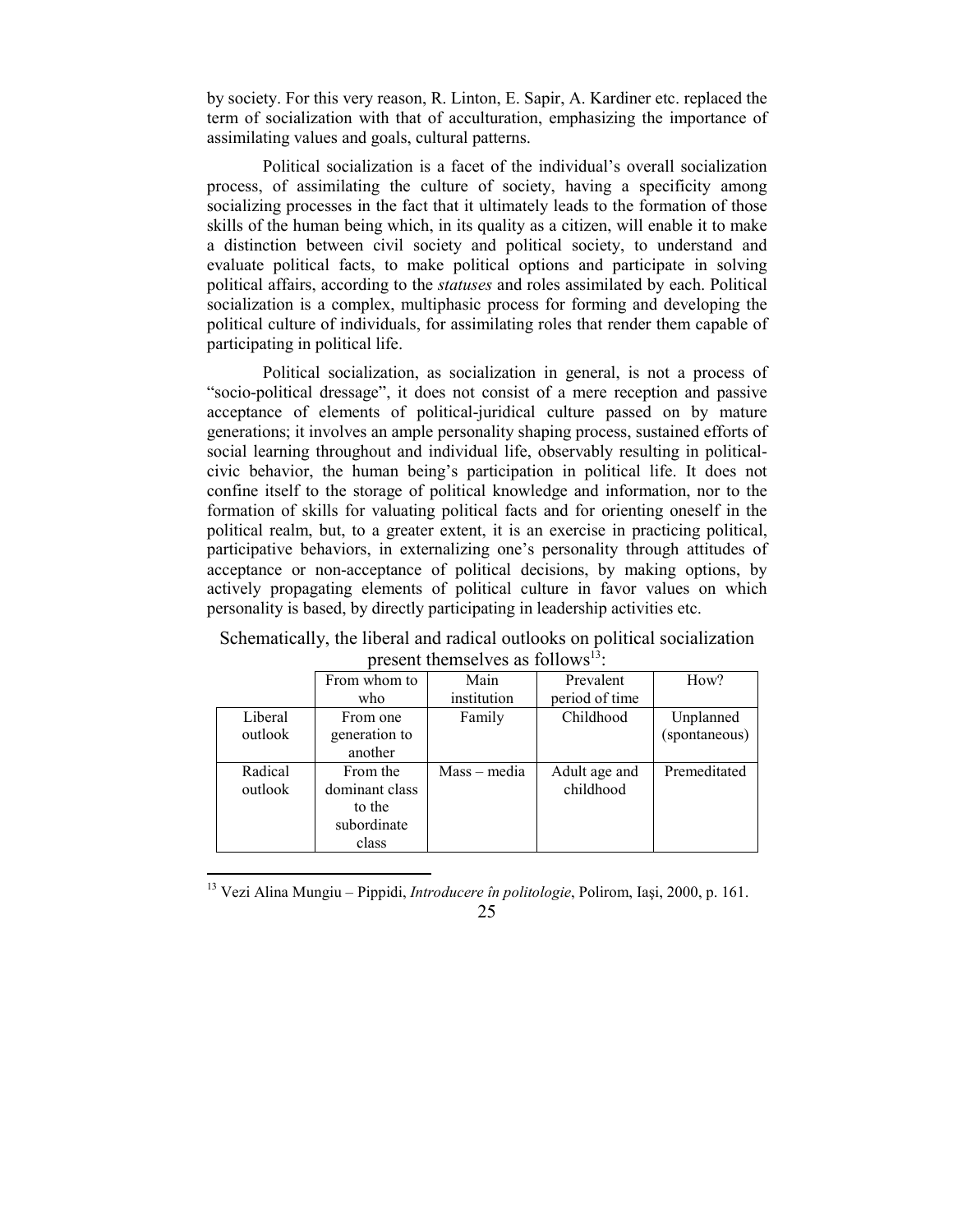The process of political socialization begins as early as the period of childhood, within formal and informal groups (family, kindergarten, age group, *mass-media*, circle of friends, Church etc.), having a strong affective support. Psychopedagogues have succeeded in determining the moment when politicojuridical socialization starts: ate age 5-6, when some basic processes in the structure of personality begin to take shape. In childhood does basic (or primary) socialization occurs which is then added, during adulthood, continuous political socialization, conditioned by the adult's assumption of new initiatives and roles by which their citizen status is materialized. The content of socialization differs according to the ontogenetic stage, to the profile, purposes and values of the groups adhered to by the human being. The child is socialized within a profoundly affective context (family), and the adult in usually interested environments, with their lives centered on specific values, goals and norms. The adult will receive and assimilate the political culture of the group (the social class to which they belong, the collectivity, the community etc.), by relating to the official political culture, to the values of dominant institutions in society.

Continuous socialization (also called "secondary" by some sociologists) or the political socialization of adults regard those processes by which citizens assume new political roles which intersect to political life, associated to the assimilation of corresponding elements of political culture, to the de-structuring of political attitudes, the re-orientation of personality towards new political values. The main causes of political re-socialization may act from within the personality (political disillusion, loss of hope, contradiction between initial expectations and the performance of the political regime, the feeling of duty, the need for social prestige etc.) or may be due to external constraints: the change of political regime, becoming unemployed, changing one's professional status, retirement, passage of laws profoundly affecting citizen interests etc. Adults' political socialization process is a sinuous, contradictory, personalized one, often containing personal dramas caused by the difficulties of changing political convictions and attitudes, and restructuring one's own hierarchy of political values etc. News acquisitions of political culture may enter into conflict with the old values and norms, re-socialization occurring with a certain degree of difficulty, directly proportional to age.

Political socialization largely coincides with political education in a broader sense (exerted by family, school, university, *mass-media*, other educational factor), but has a wider scope by its contribution, as well as that of other institutions (political, economic, juridical, religious organizations etc.) or factors of spontaneous, random influence. Some political institutions create possibilities, especially for their members, of preparing for the role they will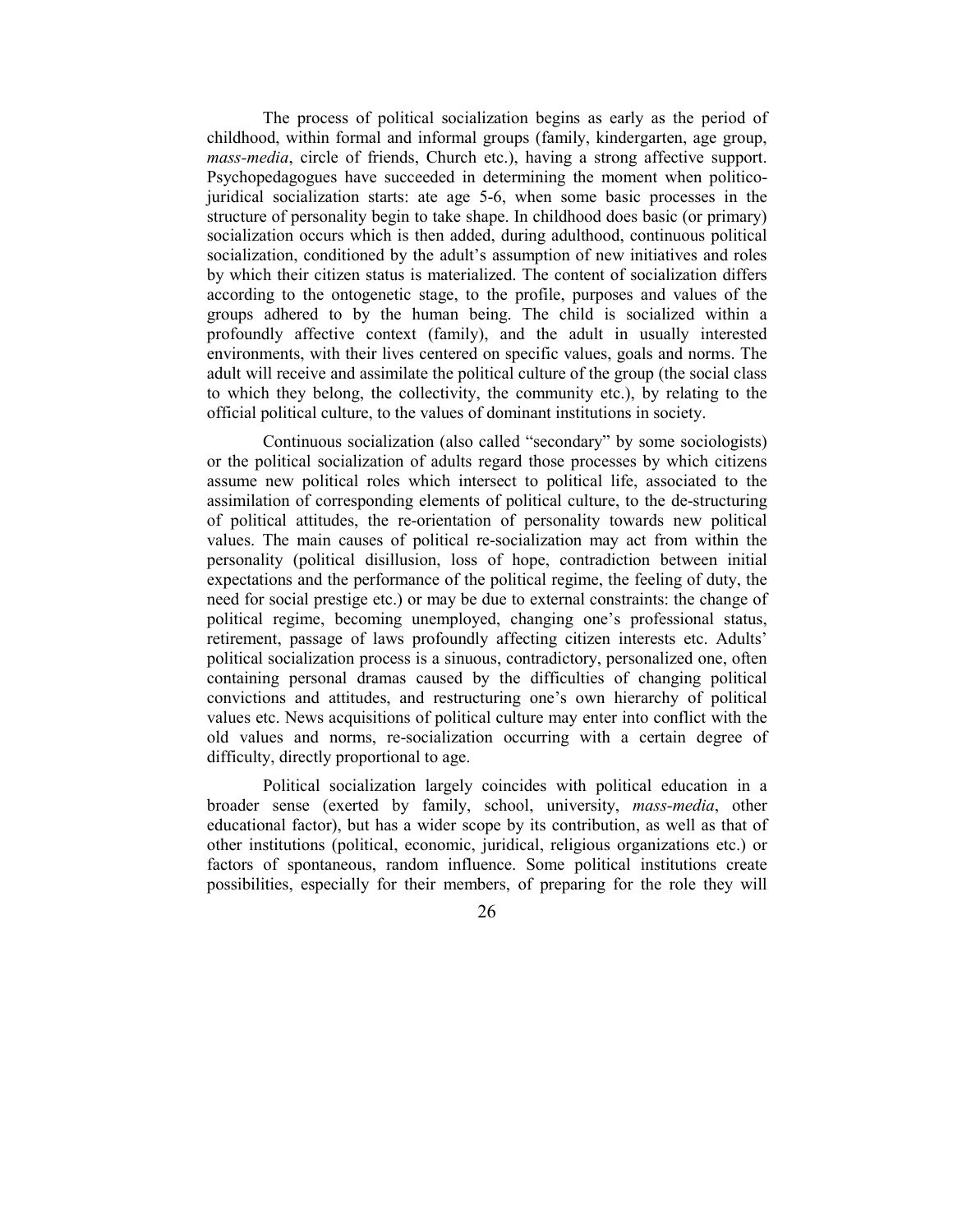practice later, for future positions in the world of political elite, which is called anticipated socialization or pre-socialization.

According to the degree of conformity to the values of the political system and the contribution to political-juridical innovation, socialization may also be positive or negative. Positive political socialization essentially presupposes conforming to the values of the system, to the official ethicalpolitical model, manifesting a creative, innovative conduct within the system and not against it, whereas negative political socialization consists of assimilating a different type of political culture, leading to the marginalization of those persons with regard to the official political culture, to the development of a counterculture oriented by values opposed to the existing political-juridical system (for example: socialization within protest groups, political dissident movement, formations opposed to the politics of the regime etc.).

Depending on how it is done, political socialization may be latent (informal) and manifest (institutionalized, formal); conscious and unconscious; cognitive, affective, attitudinal, volitional and creative. These variants of socialization may enter diverse combinations within the complex process of political acculturation  $-$  a process resulting from the contacts and interaction between two or more political cultures. Political acculturation is the entirety of changes occurring in original cultural patterns, when groups of people with different political culture come into contact on a long-term basis. Political cultures that come into contact will undergo intrinsic changes, re-elaborations, reciprocal exchanges, borrowings, adjustments etc. Thus, for instance, in times of invasions, colonial conquest, international migration, immigrant exodus in the European Union or in the USA, forms of political acculturation always take place, but none of the political cultures involved succeeds in completely dominating the other, even if inequalities, amplitudes, axiological differences between them are very evident. In his sense, M. Dogan and D. Pelassy wrote:  $\ldots$ Political culture is transmitted by acculturation. Thus, socialization assumes a function of stabilization in a vertical sense between generations, as well as a horizontal sense – between social groups". <sup>14</sup>

The efficiency of political socialization has increased enormously over the last half of a century, due to the development of systematic, theoretical and scientific political culture, of the exponential growth in the number of specialists with expertise in the field and especially media and mass-media development

 $\overline{a}$ 



<sup>&</sup>lt;sup>14</sup> Mattei Dogan și Dominique Pelassy, Cum să comparăm națiunile. Sociologia politică *comparativă,* Editura Alternative, Bucureşti, 1993, p. 81*.*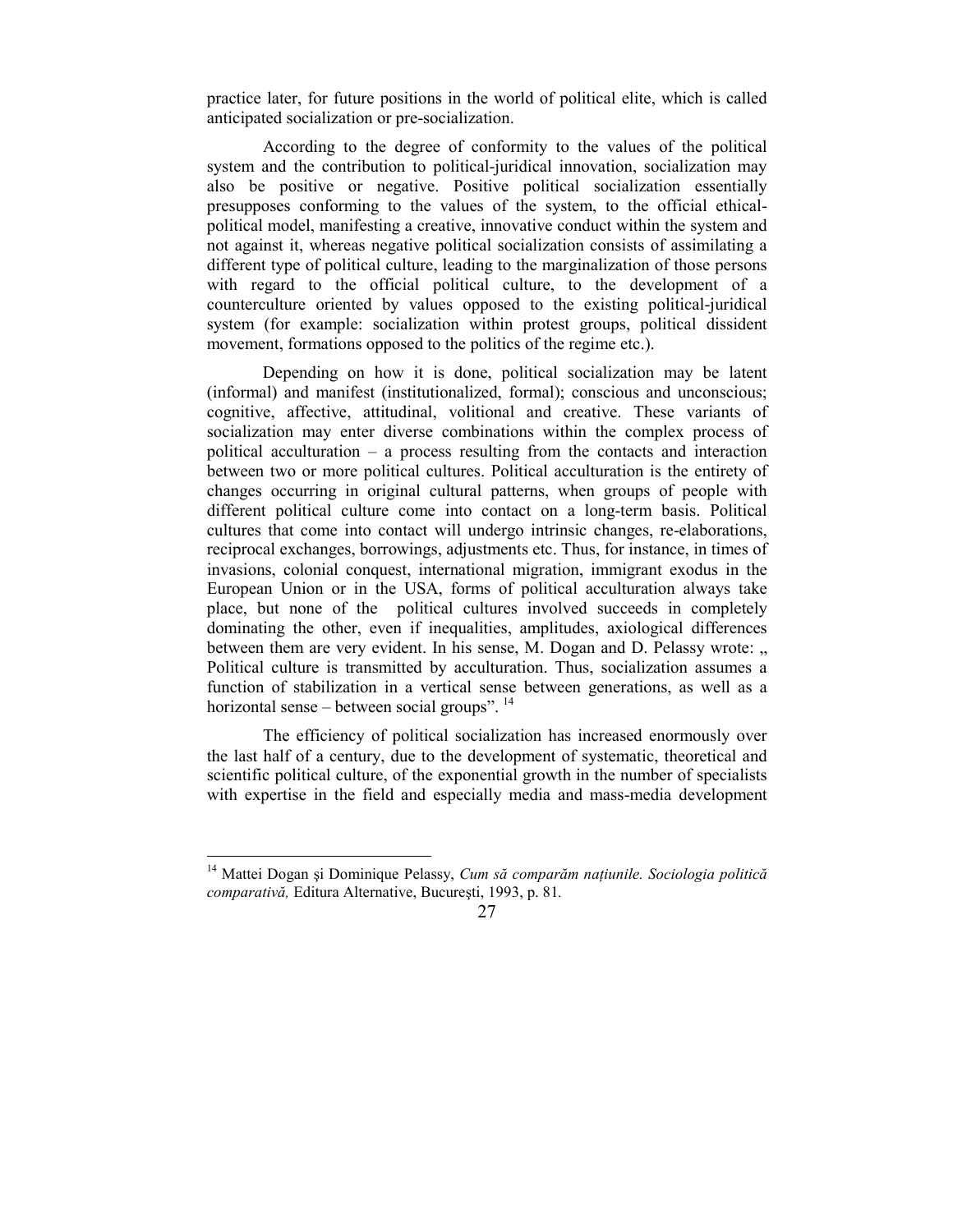experts (remote communication through televisions, the Internet, mobile phones etc.).

An example of forced political-juridical socialization was that undertaken by Spanish conquistadors in Central and South American territories, which they conquered, introducing political, juridical and religious control accompanied by the use of force, then followed by imposing the political and normative model issued by the Iberian civilization, by political re-socialization. In all cases, colonization introduced the political culture of the metropolis, its juridical and economic model, gradually criminalizing traditional norms and rules of conduct. The same line was followed by numerous communication operations of the dominant culture or of cultural models "embodying" democracy, including those affecting, over the last few years, the population of Iraq, Afghanistan, Serbia, Iran etc. But re-socialization also affects the invaders who often find themselves in the situation of revise their attitudes, to recognize the value of some element of the political culture of the invaded etc. Sometimes, political acculturation determines a certain type of socialization which can evolve between two axes: cultural integration, which makes the elements of foreign culture be incorporated into the indigenous political-social system, according to its cultural matrix, and assimilation, as an inverse process of adopting politicaljuridical values and norms, accompanied by the elimination of indigenous traditions and mentalities.

#### **6. In lieu of conclusions**

In the period following the collapse of communism in Eastern Europe, there is an acute issue of forming and developing a political culture specific to democracy, in close agreement to universal values, which would facilitate the active, responsible participation of citizens in political life. Radical changes in the post-1989 political system and regime, and the adoption of a new set of political values impose a necessity for political re-socialization of citizens – a particularly complex and sinuous process, charged with true subjective dramas, not always followed socially acceptable results. This type of process brings back into current interest the older issue and theory "forms without a substance", coined in Romanian culture by Titu Maiorescu. He had noticed the discordance between political institutions, juridical codes, initiatives of reforming the political state organizations introduced in Romania during the second half of the last century and the economic-social structures, traditions, customs and spiritual substance of the people. The greatest vice of politicians back then was their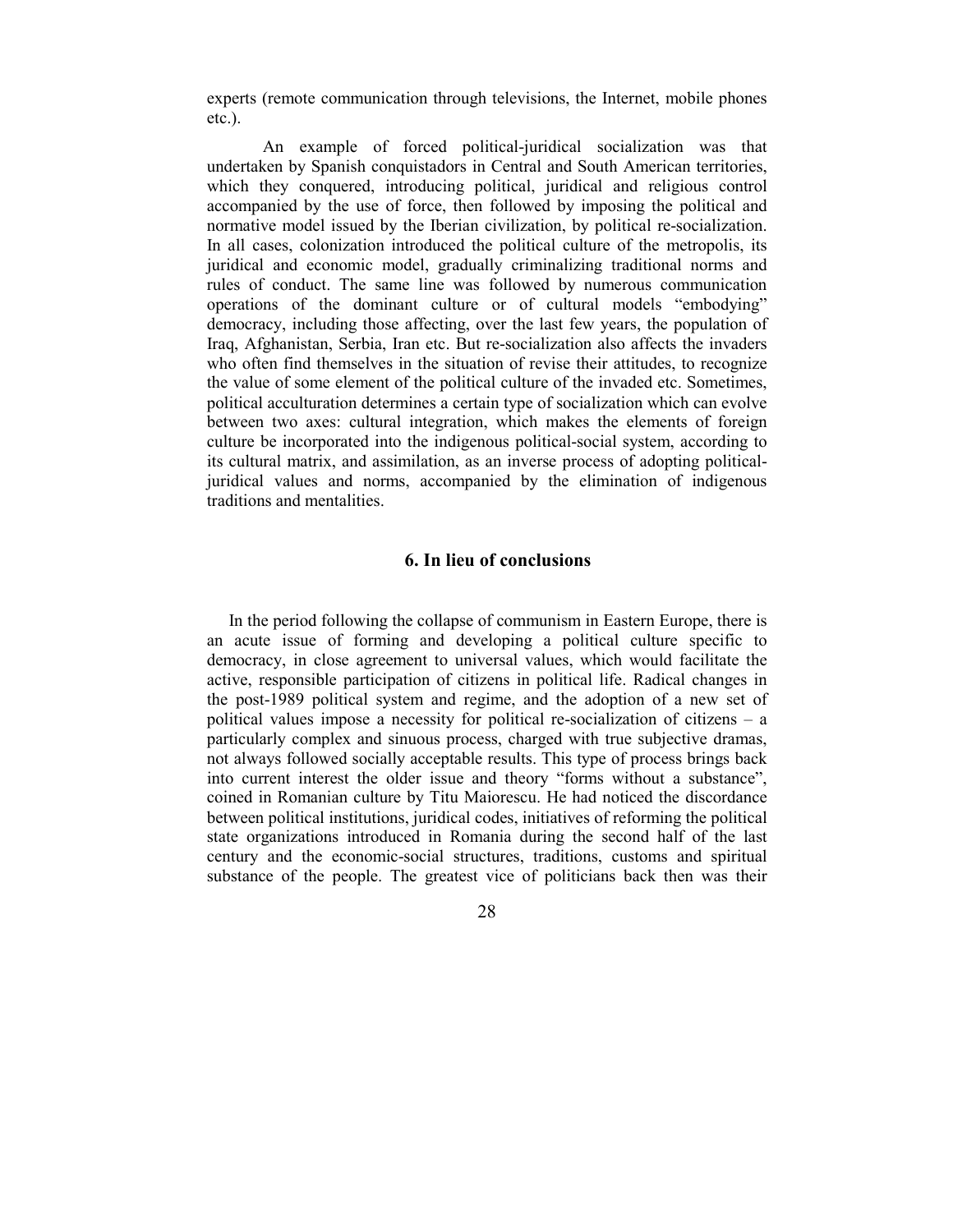unrealistic creed that the forms that were copied from the wealthy and civilized Western Europe would be appropriate and productive in Romania. But, in reality, as T. Maiorescu asserted, these were dead productions, baseless pretentions, forms that had no sufficiently matured premises in national culture and economic life. Is this question not the same today? Are we prepared "to enter Europe definitively"? Is the creation of institutions specific to democracy, most of all the adoption of a democratic Constitution and the dissemination of rule-of-law ideology, a sufficient condition? Will collective mentality, attitudes, skills and habits formed throughout several decades of totalitarian political life be replaced overnight? Will the assumption of the political outlooks of Western institutions be supported and effectively realized (implicitly at the level of political attitudes and behavior) by the entire people or only by the elites?

Such issues emanate from the specific practices of Romania's evolution towards a consolidated market economy and towards a mature democracy demonstrating that institutions, laws, the Constitution, however well they were designed, are sufficient in themselves for the rule of law to become a reality or for market economy to become a source of progress and wealth. As long as laws, governmental practices, created institutions will remain external to the political life and culture of most citizens, as long as citizens will remain indifferent, apathetic to reforming changes, Maiorescu's theory will continue to be topical, that is, the performance of the political regime will not meet the expectations of civil society. This serves to show how important is the political re-socialization of citizens, the generalization of political-civic culture matching the concrete realities in Romania, the construction of active, rational political attitudes involving the responsibility of common citizens. But forming a political culture involving the participation of ordinary people takes time, sometimes even generation; it is, first of all, a certain result of political pedagogy and civic education. Political education, engaging the contribution of various socialization institutions, may speed up the reform process, may achieve the required correlation between political-juridical institutionalization and the spiritual substance, collective mentality and political–civic culture of the masses, thus facilitating the efficiency of operating a democratic political system.

On the substance, political education and socialization do not lead to uniform attitudes among citizens, to leveling their political culture, to generalizing the predominant ideology or to decreasing the number of existing political cultures in a society or on the territory of a state, but to the increase in the level of an individual's knowledge of political life, to the development of their capacity to explain to themselves and to others the political events and trends in their community or state and in the world, to the formation of skills for orienting themselves in the political realm, for evaluating public policies, events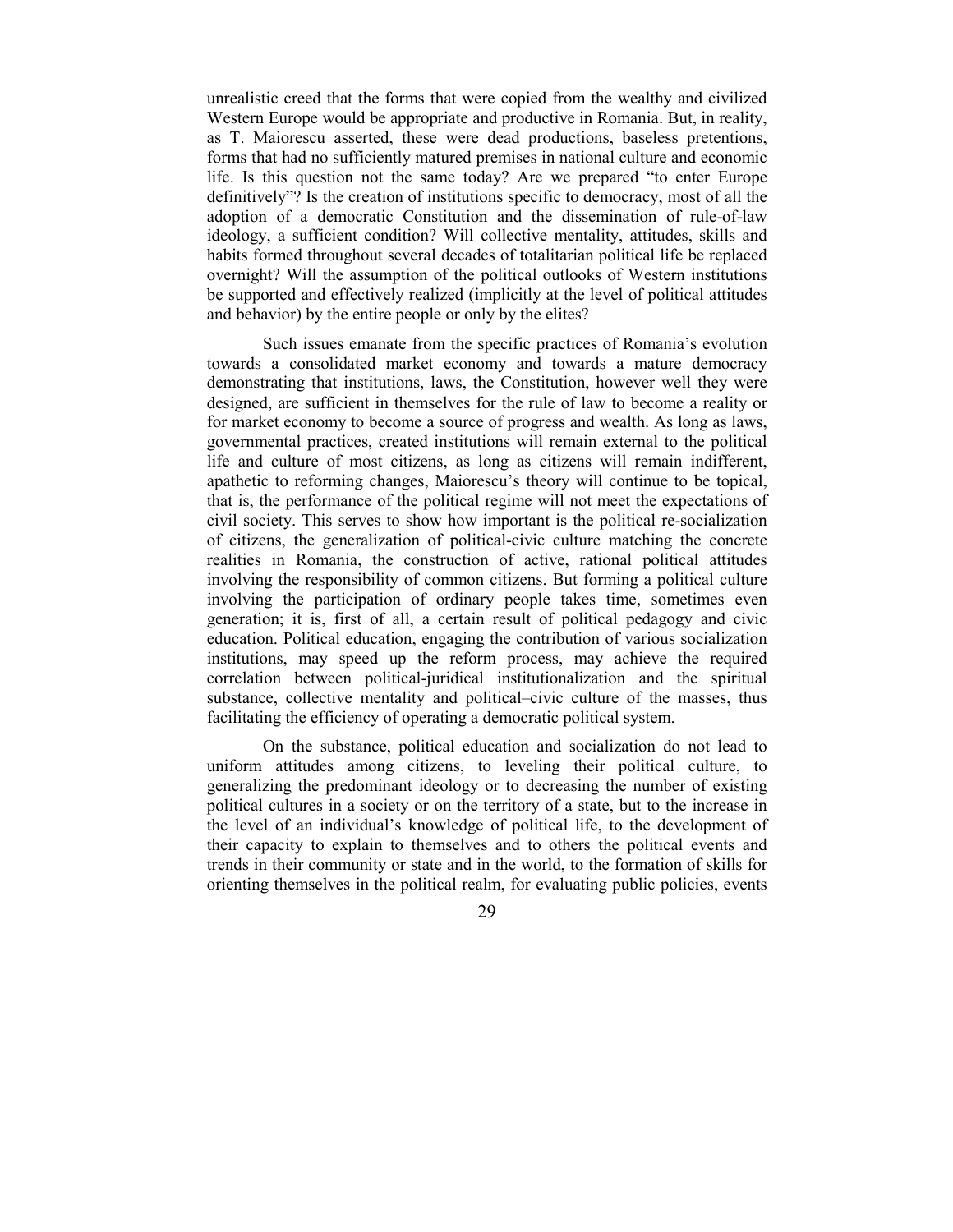and decision taken by authorities, in order to choose and decide about their participation and involvement in politics, to the development of self-awareness by relating to the political orientations and strategies circulating in society, which will allow them to leave the state of neutrality or political apathy and become an active participant in solving of the issues of their community, in accordance to a creed resulting from internalizing the political values of  $21<sup>st</sup>$  century democracy. . Being at east everywhere and in any circumstance is an indicator of success for socialization" – Yves Schemeil wrote, with good reason<sup>15</sup>.

Indeed, political socialization, formal and informal political education, especially those occurring before the individuals starts to mature, find their ultimate completion in the personality profile of *zoon politikon*, characteristic of the beginning of the  $3<sup>rd</sup>$  millennium. The citizen of this age of history, whether governor or governed, must come to possess a personal political culture that would internalize universal values decreed throughout two millenniums in European culture, the current senses and significations of political culture, associated to the feeling of their responsibility for the community they belong, of solidarity, justice and freedom as a motivating factor for participative behaviours.

#### **References**

- 1. G. A. Almond, B. G. Powell, *Comparative Politics. A Developmental Approach*, Boston, 1966, p. 50.
- 2. R.G. Schwartzenberg, *Statul spectacol*, Ed. Scripta, Bucureşti, 1995, p. 243-244.
- 3. Nicolae Frigioiu, *Politologie și doctrine politice*, Vol. 1. *Introducere în științele politice*, Editura Economică, Bucureşti, 2007, p. 155.
- 4. Marțian Iovan, *Studii de știința și filosofia politicii*, Editura Dacia, Cluj Napoca, 2006, p. 90-92.
- 5. Cristian Preda, *Introducere în știința politică*, Polirom, Iași, 2010, p. 198 (unde autorul intitulează un capitol "Culturile politice").
- 6. V. Măgureanu**,** *Studii de sociologie politică*, Ed. Albatros, Bucureşti, 1997, p. 334.
- 7. Vezi Dicționar de filosofie, E.P., București, 1978, p. 342-343.
- 8. Alina Mungiu-Pippidi, *Doctrine politice*, Polirom, Iaşi, 1998, p. 9.
- 9. Hanaah Arendt, *Originile totalitarismului,* Editura Humanitas, Bucureşti, 1994, p. 607-608.
- 10. Dominique Colas, *Sociologie politique,* Presses Universitaires de France, Paris, 1994, p. 101.
- 11. D. Chagnollaud, *Dicționar al vieții politice și sociale*, Ed. ALL, 1999, p.72.

 $\overline{a}$ 

<sup>15</sup> Yves Schemeil, *La science politique,* Armand Colin, Paris, 1994, p. 66.

<sup>30</sup>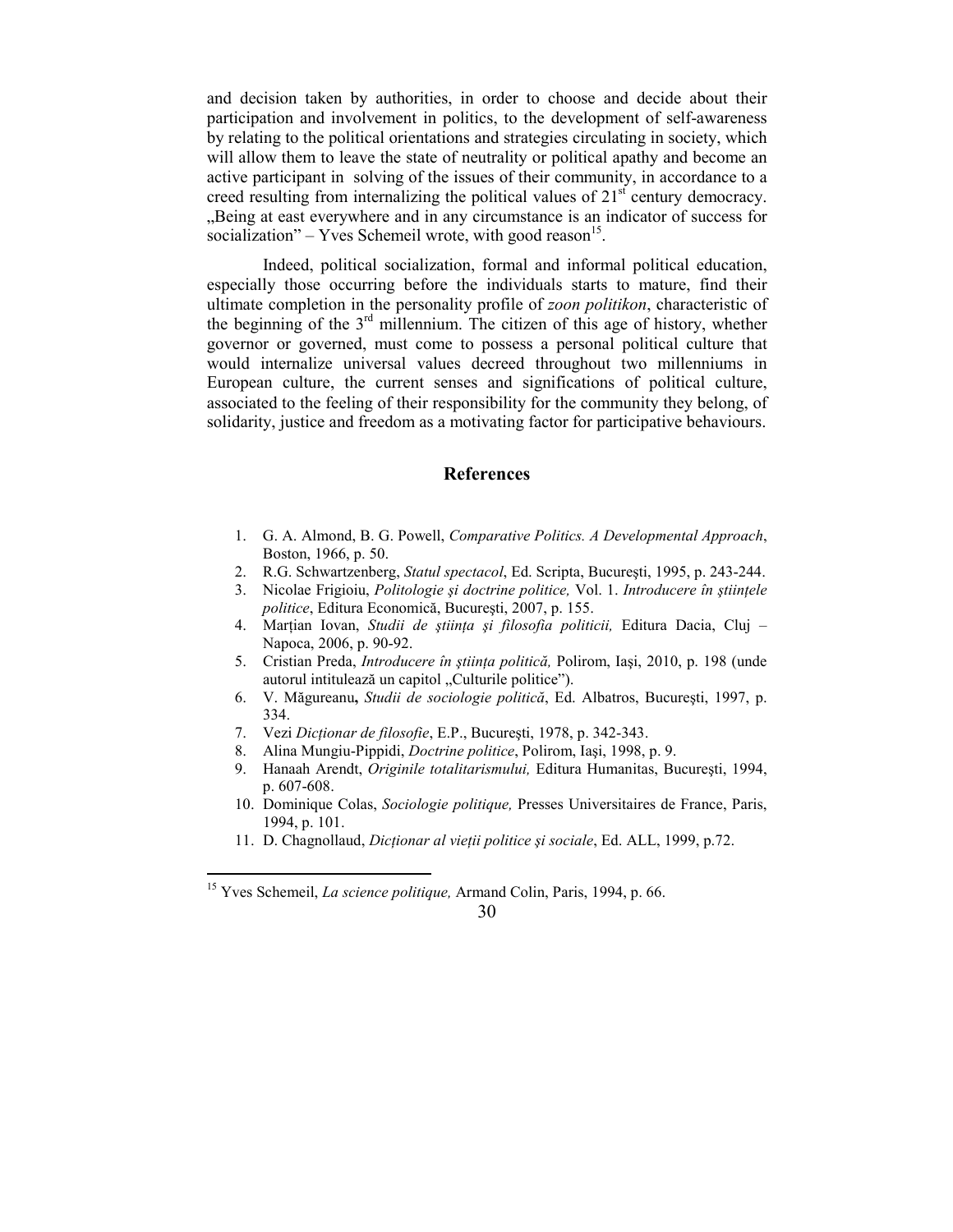- 12. N. Goodman, *Introducere în sociologie*, Editura Lider, Bucureşti, p.120.
- 13. Vezi Alina Mungiu Pippidi, *Introducere în politologie*, Polirom, Iaşi, 2000, p. 161.
- 14. Mattei Dogan și Dominique Pelassy, Cum să comparăm națiunile. Sociologia *politică comparativă,* Editura Alternative, Bucureşti, 1993, p. 81.
- 15. Yves Schemeil, *La science politique,* Armand Colin, Paris, 1994, p. 66.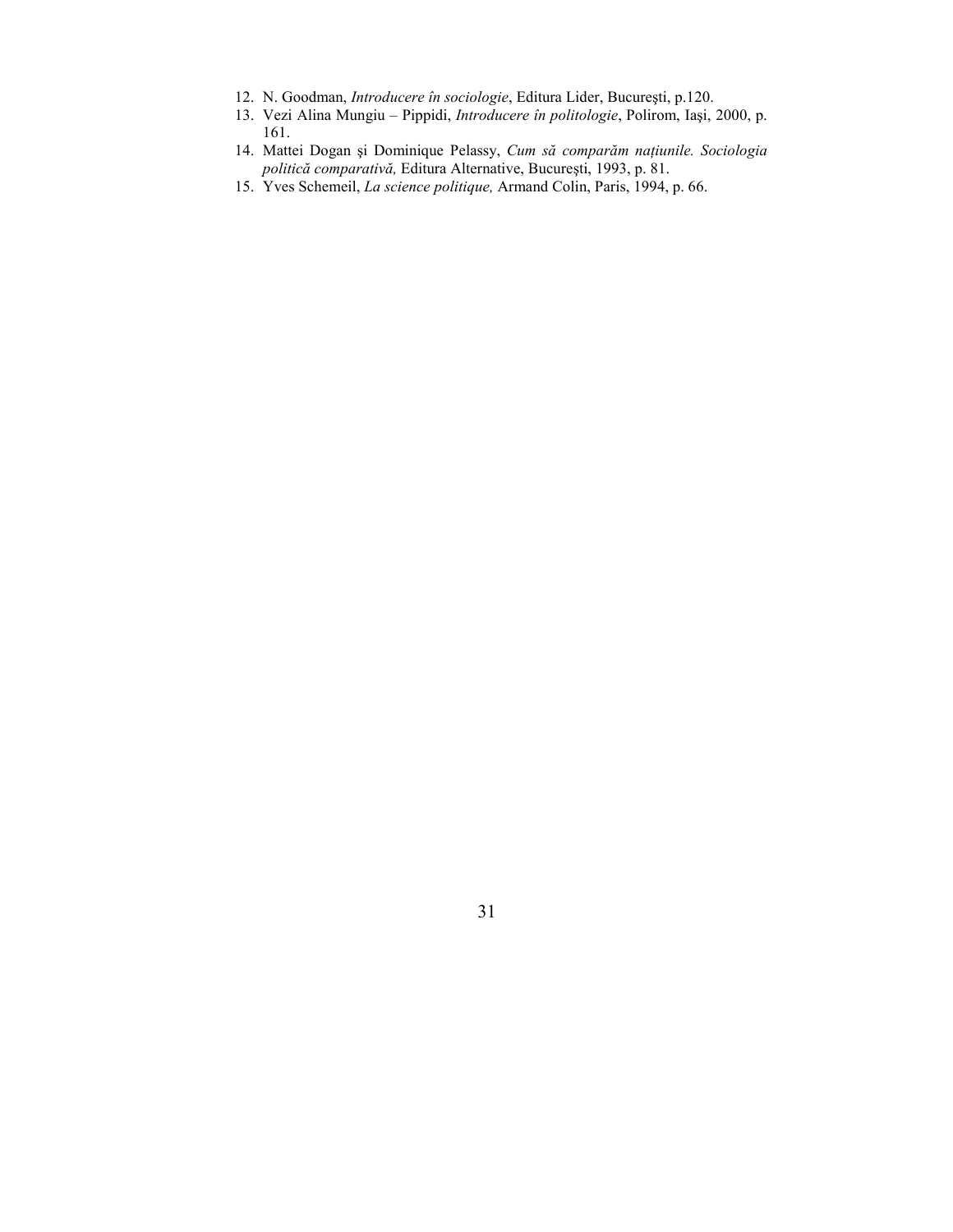# **CARACTERISTICI ALE CULTURII ŞI DEMOCRATIEI CONSOLIDATE. APLICAłII ÎN CAZUL ROMÂNIEI**

*Conf. univ. dr. Regis ROMAN Universitatea de Vest "Vasile Goldiş" din Arad* Telefon: 0257 / 282324 E-mail: regis\_roman@yahoo.com

> **ABSTRACT.** *I have come to the idea of applications consolidated democracy in Romania: political party and cultural politics, communicative roll and sociologic mentality. Especially after the concerted collapse of communist regimes in Eastern Europe and the allegedly definitive triumph of liberalism on a world-wide scale.*

#### *Keywords: consolidated democracy, political science, cultural politics, institutions.*

Ca fenomen de comunicare, de cultură şi de societate, în actualitate, poate fi realizată o explicitare detaliată a puterii din perspectiva științelor politice, a sociologiei, inclusiv a filosofiei pentru a justifica, până la urmă, rolul şi importanța efectelor sociale pe care instrumentul și intenția puterii le are asupra binomului socio-cultural: om politic - cetățean. Astfel, odată cu François Chazel ne sunt propuse elementele de analiză prin interrelație a puterii, oarecum individuale, dar care ies din izolarea lor teoretică prin următoarele înțelesuri [1]:

- Puterea unui om semnifică totalitatea mijloacelor necesare obținerii unui bun viitor (Th. Hoobes),
- Criteriul puterii constă în a produce efectele scontate (B. Russel),
- Interrelația puterii arată dependențele funcționale care apar între dorințele unui agent, ale unui actor social și rezultatele pe care acesta le obtine (Alvin Goldman),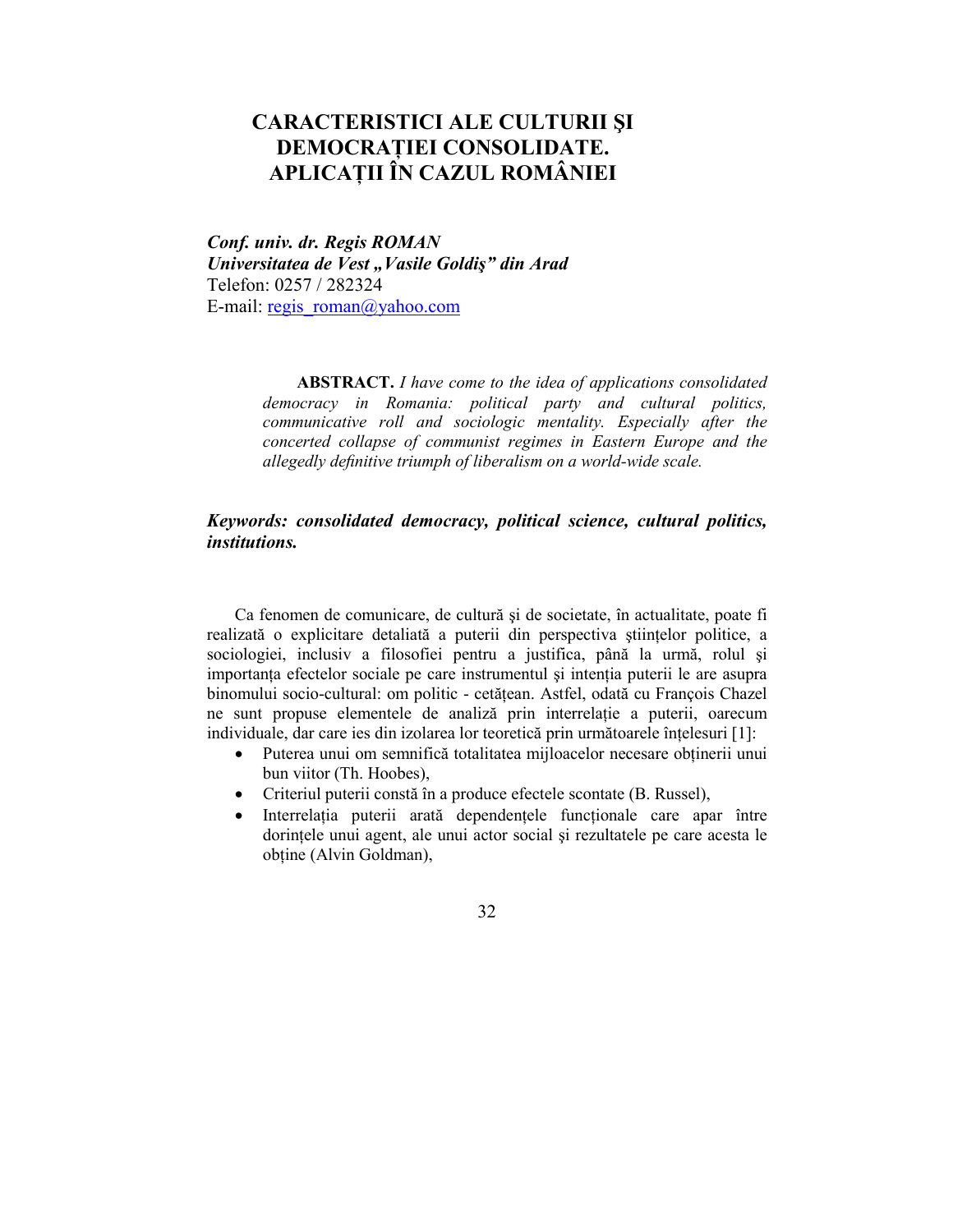- Capacitatea transformatoare inerentă a acțiunii umane, în dubla manifestare a sintagmei puterea de a…, şi puterea asupra…. (Anthony Giddens),
- Puterea reflectă o capacitate durabilă a unor oameni care se află în opoziție cu procesele episodice ale indivizilor (Gilbert Ryle),
- Esenta notiunii de putere constă în capacitatea de a efectua ceva, fără a fi necesară şi transformarea şi afectarea comportamentului indivizilor ori a lucrurilor (Peter Morris),
- Intenția constituie un criteriu de demarcare a puterii, prin intermediul căreia delimităm efectele scontate ale puterii de efectele nescontate, involuntare, informale (Dennis Wrong),
- Natura structurală și legitimă a puterii descrie aspectul relațional al puterii (M. Maruyama).

În consecință, puterea reflectă o structură organică relațională și de atribuire. Mecanismele puterii au o structură organică relațională datorită premiselor intentionale și motivationale afișate, astfel încât, de fiecare dată când puterea se manifestă are consecinte nemijlocite sau mijlocite asupra mediului sau asupra altor fiinte umane în tipuri conditionate. Puterea trebuie să actioneze asupra a ceva sau cineva – altfel este vidă. Totodată, efectele puterii sunt, printr-o explicitare socio-psihologică conştiente şi inconştiente, în stare manifestă şi latentă ceea ce arată necesitatea studierii constante a fenomenului atribuirii puterii. În acest ultim caz, puterea include premisa constantei temporale a actiunii. Doar, și exemplul redat de Robert Dahl este semnificativ, un om bogat poate să ajungă un colecționar desăvârșit – de tablouri ori de oameni politici. Din această cauză este justificabil mecanismul liberal, al democrațiilor consolidate care pun ca premisă fundamentală principul limitării puterii în scopul prevenirii abuzului de putere.

#### **A. Puterea din perspective polare:**  stiinta politică - sociologia-cultura politică

Din perspectivă actuală prin "stiinta politicii (ori știința politică, *tout court*) se înțelege studiul fenomenelor politice cu ajutorul metodelor științifice empirice"[2] ceea ce apropie în mod unitar studiul politic de cel socio-uman, inclusiv de antropologia și sociologia politică. Relationarea între știința politicii si metodele de cercetare empirice arată necesitatea înțelegerii și descoperirii unităților empirice reale, purtătoare de sens și semnificatie între domeniul politic şi cel social. Din această cauză fenomenul politic poate fi analizat ca demers teoretic, pe de o parte, ca știință a procesualităților și evenimentelor politice în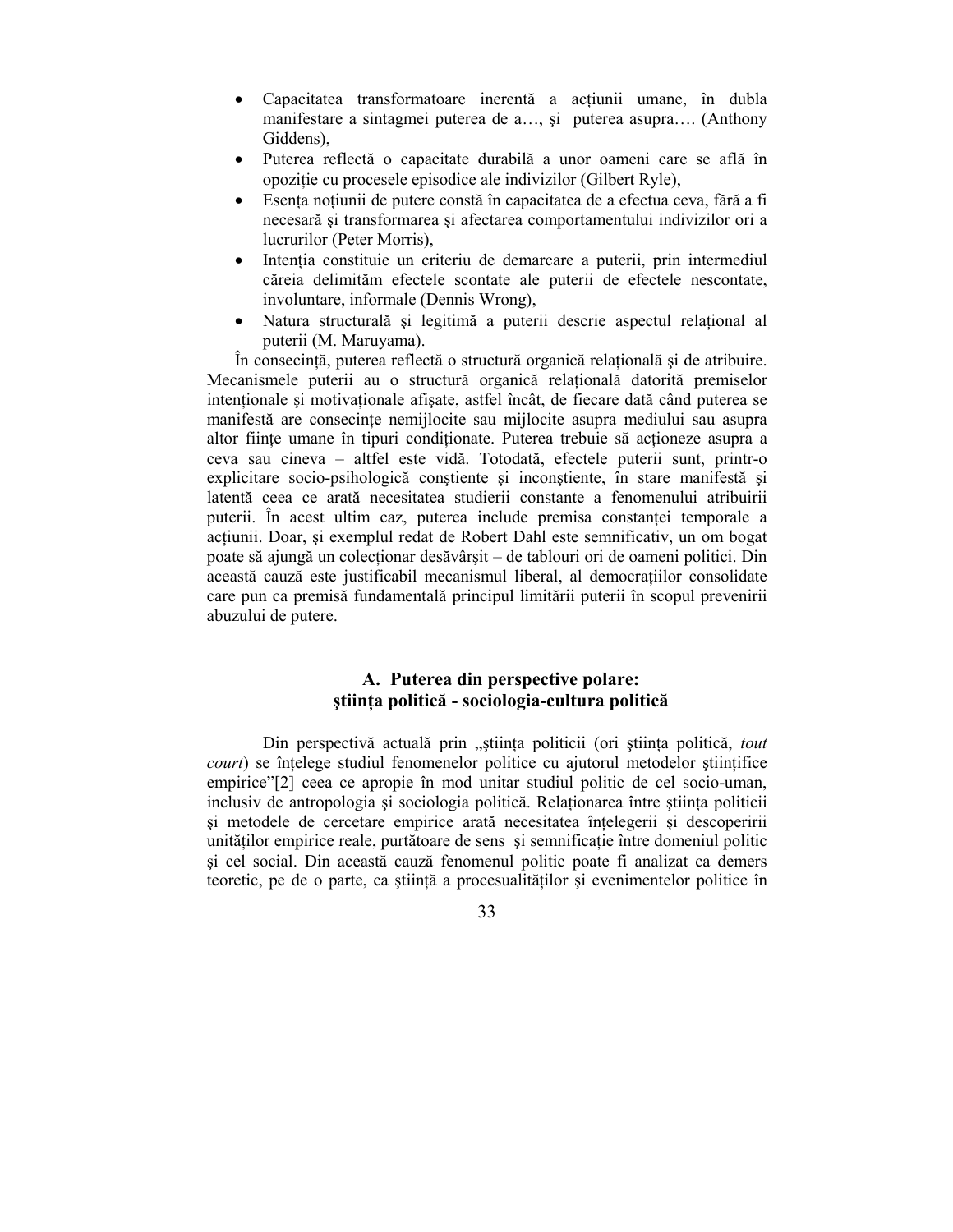cadrul cărora seducția maselor are un rol hotărâtor, ajungându-se la ideea de solidaritate umană, dar și ca fenomen constant de analiză și de soluționare a situațiilor sociale conflictuale în care se regăsesc actorii politici, dar și sociali, instituțiile naționale, dar și internaționale, ca modalitate de orientare în sensul înlăturării "conflictului din viata publică" [3]. Drept urmare, legitimitatea politică a utilizării fortei, monopolul politic al institutiilor statului poate să constituie un garant al respectării ordinii civile şi al păcii interne şi externe, în cazul statelor democratice dar și în cazul statelor nedemocratice. Rezultă o serie de funcții care indică din punct de vedere socio-structural faptul că [4]:

- Politica organizează comunitățile (în general), dar nu le organizează în acelasi mod. Există deosebiri evidente între modalitățile de organizare ale sistemelor democratice față de sistemele nedemocratice, între tipurile de organizări traditionale ale regimului politic și implementarea actuală a acestuia,
- Primatul politicii asupra societății, inclusiv asupra diviziunii sociale a muncii se întemeiază pe procesualitățile care indică funcția coordonatoare și regulatoare asupra societății, dar și pe funcțiile de utilizare a forței și a constrângerilor sociale,
- Atributul generalității politicii este un construct elementar din perspectivele enumerate, deşi sistemul socio-cultural, în ansamblul lui, are o sferă mai mare, el este cuprins și direcționat de cel politic,
- În cadrul sistemelor politice complexe care au ajuns la un anumit nivel de generalitate şi civilitate se dezvoltă o relativă loialitate a sistemului social față de sistemul politic ceea ce dezvoltă ideea participării politice a societății, a fiecărui individ la viata politică în ansamblu.

La nivel operațional și prin conceptualizările sociologiei sistemul politic, odată cu structuralismul și funcționalismul lui B. Malinowski și G. Almond, descrie funcționarea acestuia ca o "capacitate" care se adaptează în mod constant la mediul său socio-institutional. Există în conceptia lui G. Almond capacități care vizează: mobilizarea resurselor materiale şi umane specifice mediului intern şi extern, elemente de reglare şi de control ale sistemului în ansamblul său care se răsfrâng asupra comportamentului indivizilor, alocarea autoritară şi distribuirea de bunuri și servicii tuturor membrilor societății, implementarea în cadrul societății a simbolurilor politice, a valorilor impuse societății la nivel decizional.

Toate aceste functii au o natură unitară relationând procesualitătile unui mecanism definitoriu care este redat prin judecata: **manifestare a intereselor**. Manifestarea intereselor este o acțiune specifică mobilității și cerințelor acțiunilor grupurilor sociale și indivizilor care adresează cerințe factorilor politici și decizionali. Într-o societate democratică factorii politici și decizionali tin seama de aceste cerinte si trebuinte ale cetătenilor organizați la nivel de grup sau individuali, formându-se o **agregare a intereselor**, o platformă politică generală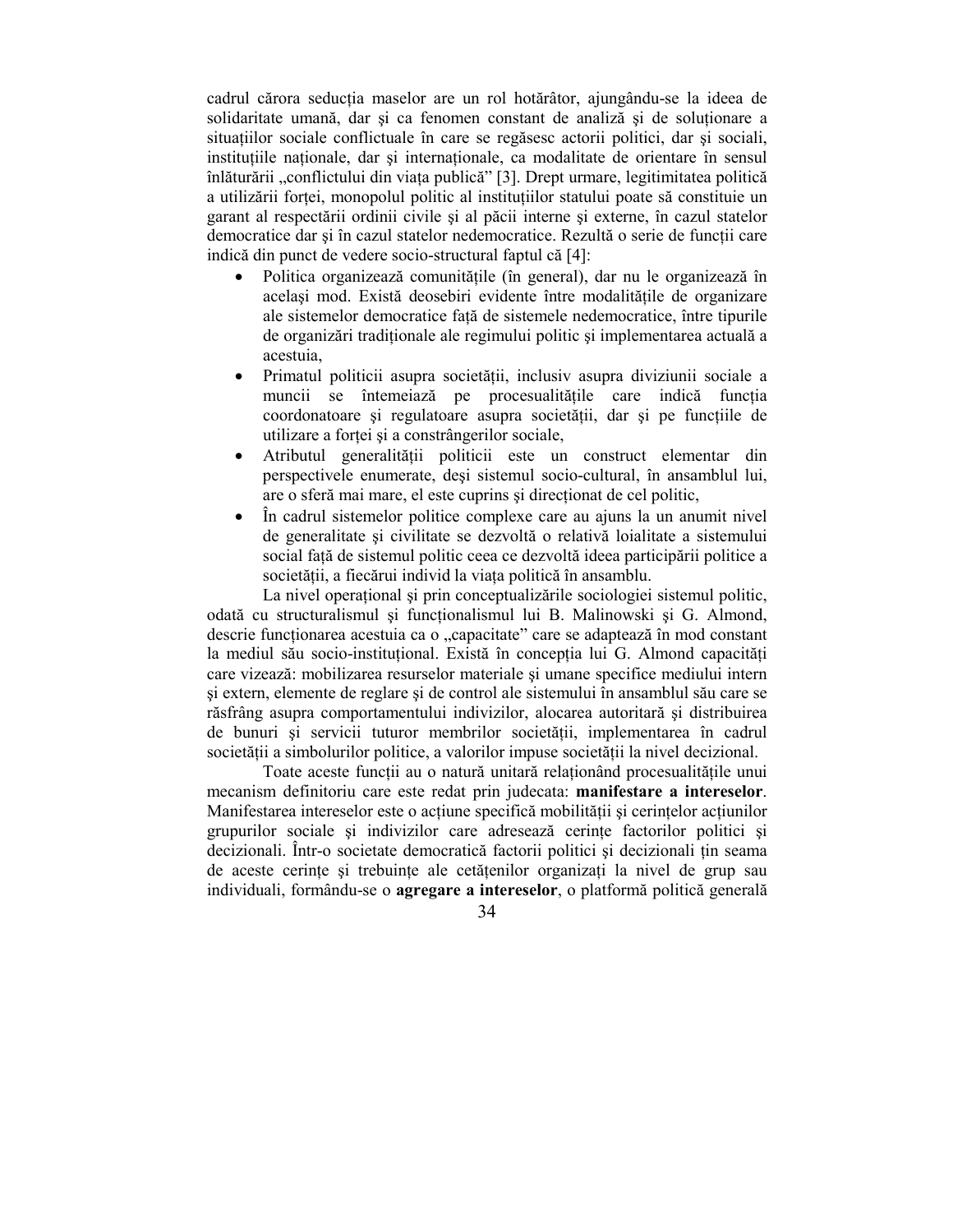a societății. Pentru a se stimula comunicarea intraindividuală și institutională se utilizează functia **comunicării politice** prin intermediul căreia sunt transmise mesajele și informațiile într-un dublu sens: asociații civile – instituții politice și invers. Ca efect al manifestării şi agregării intereselor şi al comunicării politice sunt **formate**, sunt **aplicate** şi sunt **administrate** juridic normele. În sinteză toate aceste etape si functii conduc la formarea în comportamentul individual si de grup a *socializării politice*, pornind de la care se dezvoltă un câmp complex de roluri sociale, născându-se în modalități implicite și explicite *cultura politică*.

Cultura politică este definită "drept o difuzare specifică, printre membrii unei comunități, a metodelor de orientare în raport cu procesul politic (Almond, Verba, 1963). Astfel de orientări sunt de trei tipuri: cognitive (orientările ce se referă la sfera cunoaşterii), afective (orientările ce se referă la sfera pasiunilor, emoțiilor și sentimentelor), evaluative (orientările ce se referă la sfera judecăților de valoare)" [5]. În consecintă se nasc conceptele de ideologie politică, de ethos national, de valori fundamentale ale unui popor s.a. Toate aceste concepte formează cultura politică, dezvăluind trei patternuri acționale de bază care sunt specifice societății, în ansamblu și fiecărui individ în parte:

- Cultura parohială în cadrul căreia individul nu cunoaşte şi nu conștientizează sistemele politice naționale, interesându-se numai de evenimentele specifice cadrului local ori regional în care trăieşte,
- $\bullet$  Cultura de supunere în cadrul căreia individul adoptă o poziție explicit orientată față de respectarea dispozițiilor și normelor legale în vigoare, iar cunoasterea sistemului politic semnifică întelegerea strictă a reglementărilor adoptate de către acesta,
- Cultura participativă în cadrul căreia individul este implicat în modalități mijlocite sau nemijlocite la procesul de elaborare a deciziilor publice.

Primele două tipuri de culturi sunt caracteristice societătilor aflate pe diferite trepte de consolidare ale democratiilor, în stadii diferite de executie a rolurilor și a instituțiilor statului de drept, de pildă, prin comparație, cu statul de tip occidental. Explicația este simplă și denotă un anumit grad de autoritarism pe care sistemul politic îl întrebuințează pentru a realiza îndeplinirea funcțiilor politice şi legislative, în cadrul cărora libertatea cuvântului lipseşte sau dacă există nu constituie un factor care să mobilizeze sau să influențeze deciziile politice.

Cultura participativă este specifică civilizatiilor care apelează la ideea regimurilor politice democratice, liberale, care au un sistem politic consolidat şi în cadrul căreia fiecare individ este văzut ca un potențial actor ce poate să influenteze procesul de deliberare și de implementare a deciziilor politice.

Cultura democratică este o noțiune prin care putem să interpretăm în mod relaționat dezvoltarea democratică ca un construct cultural eficient. De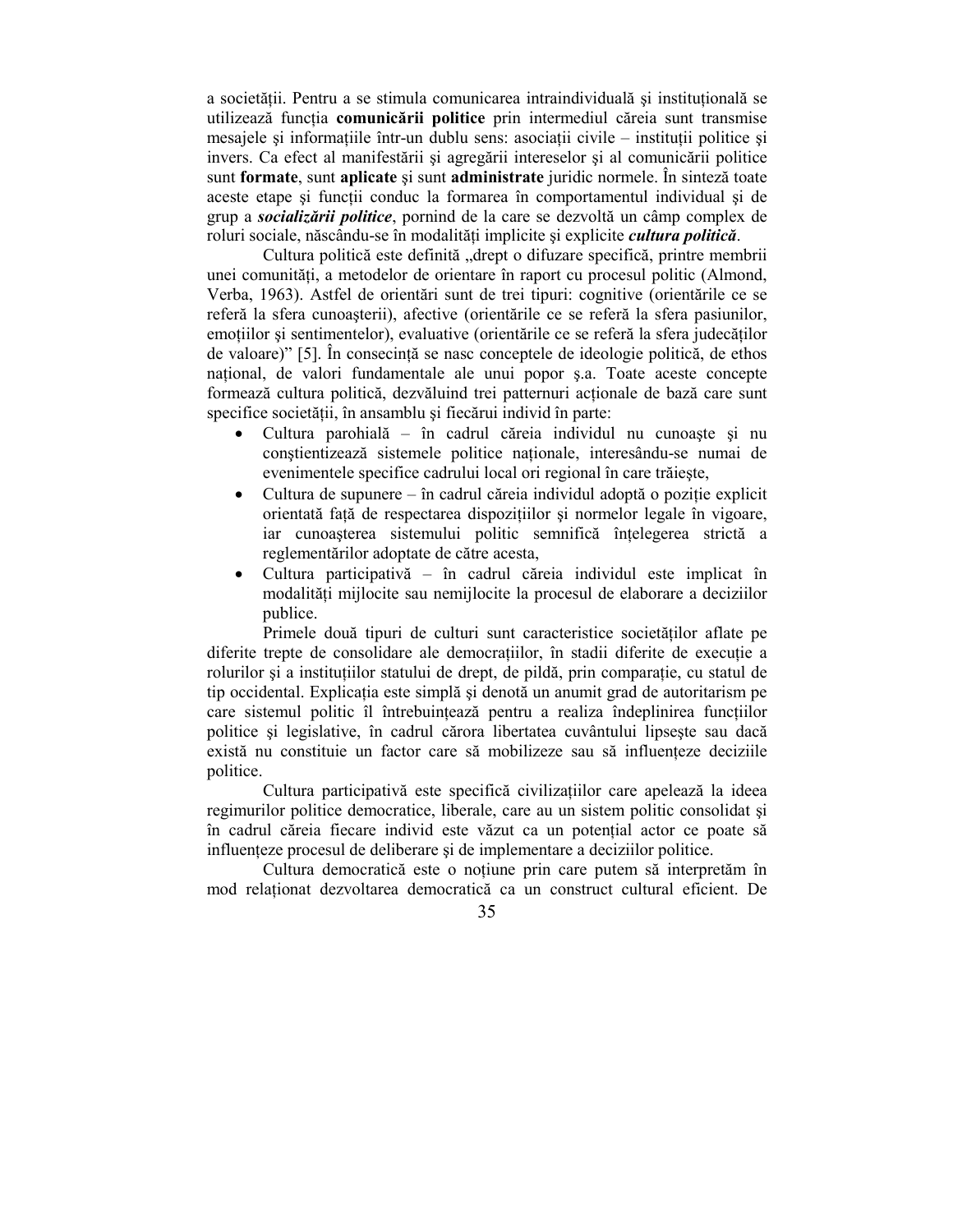exemplu, prin argumentele istorice utilizate Robert A. Dahl relationează și compară două pârghii specifice mecanismelor democratice pentru a înțelege ponderea economiei de piață modernă și a unui regim democratic în ceea ce privește funcționarea democrației. Într-un mod subtextual, arată că este necesară o cultură [6] democratică pentru ca democratia ca formă de guvernare să existe, Drept urmare economia de piată modernă nu constituie o conditie necesară și nici suficientă pentru a se manifesta democrația. Argumentată istoric, această idee relevă trei tipuri de succesiuni prin care s-a ajuns la democrația de tip "liberal" sau consolidată. Sunt expuse simplificat [7] şi prin rezumare:

- Succesiunea occidentală obişnuită în care cultura democratică precede dezvoltarea socioeconomică (cazul S.U.A., al tărilor scandinave s.a.)
- Succesiunea modernizării autoritare în care dezvoltarea socioeconomică precede culturii democratice (Coreea de Sud şi Taiwan).
- Democratizarea treptată prin dezvoltarea simultană a culturii democratice si a evolutiei socioeconomice (tranzițiile înspre forme ale democrațiilor consolidate pot să ajungă şi la 40 de ani).

Juan J. Linz și Alfred Stepan își definesc termenul de democrație consolidată drept unul elementar care vizează întemeierea instituțională a statului. Din această perspectivă fundamentul consolidării democratice este unul integrator și presocialist: "Fără stat nu poate exista nici democratie"[8]. Înainte de apariția și funcționarea tipului democrației consolidate trebuie îndeplinite trei conditii minime. Aceste conditii sunt necesare dar nu sunt și suficiente. Sunt necesare deoarece, ca precondiții, pot da naștere conceptului dar nu îl desăvârsesc. Este vorba despre:

- Alegeri libere. Votul în sistemul pluripartidist nu asigură şi autoritatea statului.
- Legitimitatea puterii. Câştigarea alegerilor prin vot democratic nu înseamnă automat și guvernare democratică în scopul nevoilor societății şi individului.
- Domnia legii. Protejarea drepturilor tuturor indivizilor dintr-un stat presupune aplicarea legilor adaptate societății, dar și asupra tuturor membrilor ei.

În aceste condiții, democrația consolidată poate să apară numai în momentul în care "tranziția democratică a luat sfârșit" [9] iar conducătorii guvernează în spirit democratic.

În ultimul caz, conditiile minime propuse de Juan J. Linz și Alfred Stepan sunt: "existenta unui stat, o tranziție democratică completă și un guvern care conduce democratic" [10]. În consecință, definiția democrației consolidate arată că: "un regim democratic, de pe un teritoriu, este consolidat atunci când nici un actor semnificativ national, social, economic, politic sau institutional nu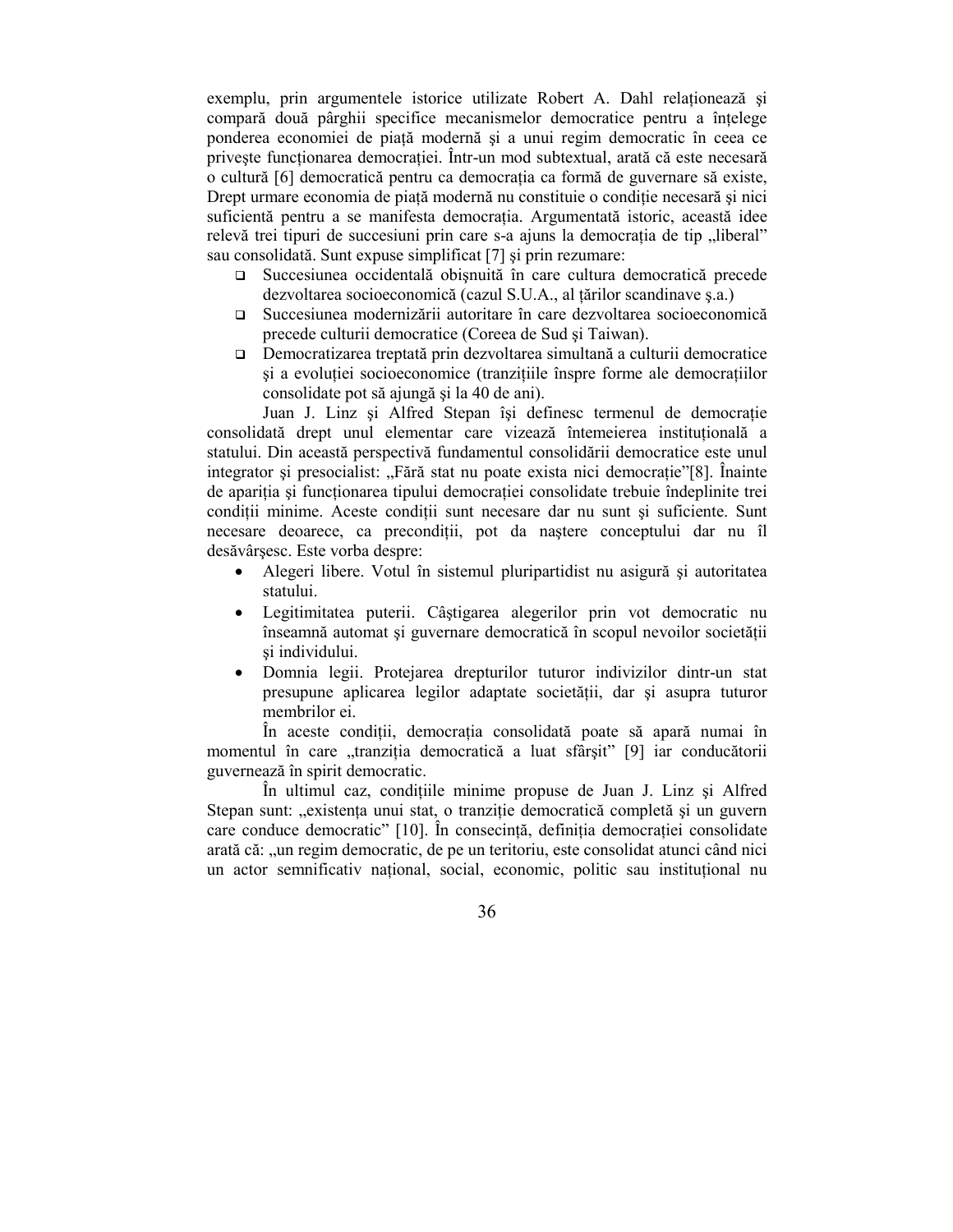foloseşte resurse importante în încercarea de a-şi atinge obiectivele prin crearea unui regim nedemocratic sau printr-o desprindere de stat" [11].

Este evident faptul că modelările se aplică printr-un set de condiții care favorizează democrația consolidată, precum: societate civilă puternică, sistem politic autonom, stat de drept, birocrație redusă însă eficientă, societate economică institutionalizată.

## **B. Subtextul României**

Friedrich A. Hayek interpretând consecintele dezvoltării celor două tipuri de gândiri politice europene conform demersurilor unei economii centralizate, respectiv permisive arăta că deși "fuseserăm preveniți de către unii din marii gânditori politici ai secolului al XIX –lea, ca Tocqueville şi Lord Acton, că socialismul înseamnă sclavie, am continuat statornic mersul către socialism" [12]. Oricum, drumul socialismului justifică şi explică faptul că în România nu au existat decât sclavi politici sau specificitatea gândirii lor se reduce flagrant la paradigmele neocomuniste în care s-au format, dar ceea ce este cel mai grav este faptul că vorbim despre analişti relativ tineri. De exemplu putem analiza câteva erori elementare persistente în literatura editorială din România:

## a. **eroarea fundamentelor/ prejudecăti barbare**

Daniel Barbu realizează o analiză contradictorie a comunismului de vreme ce gândeşte în extrem flatând regimul monopartidist şi supraevaluându-l prin ideea conform căreia: "Comunismul a căzut pentru că și-a atins toate țintele. Toate, cu o singură excepție, aceea de a asigura supraviețuirea politicului" [13]. Explicația acestei poziții este unitară de vreme ce se pornește de la prejudecata că prăbușirea regimului comunist a însemnat dispariția singurei forme de participare politică pe care românii și est-europenii au cunoscut-o vreodată. Aceste judecăti sunt contradictorii încă de la început prin fundamentul lor analizat superficial care arată un tablou ecologic şi politic dezastruos. Există două erori elementare făcute în numele creativității, a unei alte poziționări a gândirii textuale care arată cultura politologilor postdecembriști români: atingerea țintelor cu excepția uneia fundamentale: supraviețuirea politicului și participarea politică prin genul regimului unic. Citind aceste judecăti ai impresia că partidul unic (comunist, dictatorial ş.a.) n-ar fi avut drept scop fundamental tocmai păstrarea puterii politice [14]. Ca şi cum ai gândi participarea politică a românilor numai dintr-o factură neocomunistă, fără să presupună cazul idealul [15] al potentelor altor tipuri de gândiri politice, fie şi la nivel teoretic sau al reprezentărilor mentale nostalgice (în cazul generațiilor înaintate în vârstă) ori colective (judecăți de valoare şi sociale).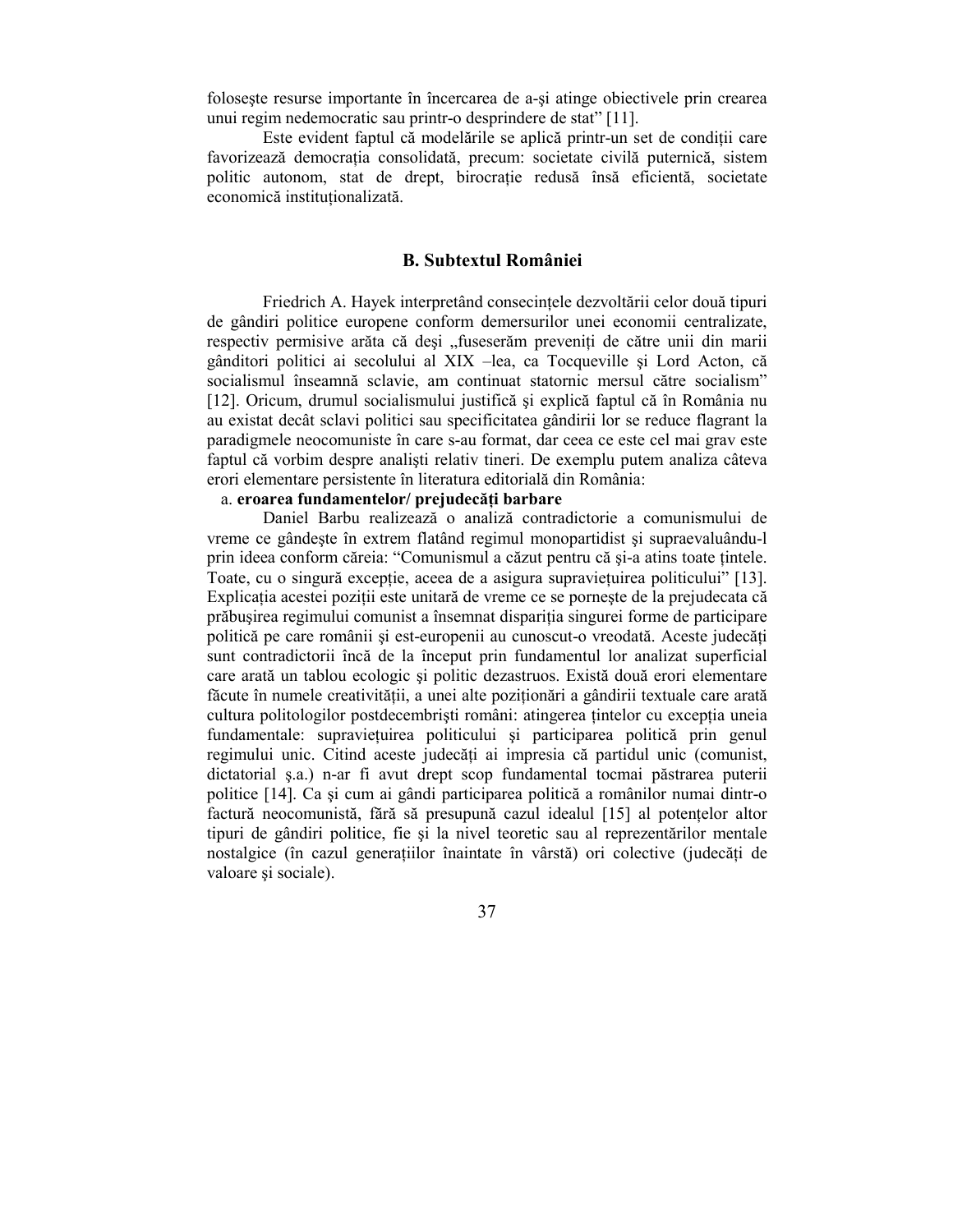Totuşi este bine că se conştientizează faptul că într-o societate democratică politica devine "inteligibilă doar în măsura în care le oferă cetățenilor o oglindă cu ajutorul căreia aceștia să poată mai întâi să vizualizeze atât ceea ce-i uneşte, cât şi ceea ce-i desparte, iar apoi să măsoare echilibrul dintre libertatea individuală şi egalitatea civilă de care au parte" [16]. În oricare alte cazuri, politica nu este decât un soi de "șmecherie" (John Dunn) în care se dezvoltă dezechilibre structurale în cadrul societății.

## **b. eroarea minorităților/ prejudecăți culturale**

Levente Salat atrage atenția asupra faptului că în jurul anilor 1990 o întrebare elementară viza răspunsul al problema democratiei parlamentare care se caracteriza prin reprezentarea egală și proportională a cetătenilor în institutiile puterii de stat. În consecință, s-a căutat să se întemeieze ca principiu atât "egalitatea deplină" [17] a indivizilor, cât și libertatea morală a indivizilor. În concepția autorului, ultimele funcții de egalitate și libertate nu sunt îndeplinite de către democrația parlamentară deoarece acest tip de organizare politică și administrativă nu ține seama de specificul comunităților culturale în condițiile în care predomină voința instituțională a majorității etnoculturale [18]. De fapt, ca simpatizant al unei minorități nationale Levente Salat minimizează câștigurile democratiei parlamentare care a functionat în România prin votul pe liste comune de partid, ignorând faptul că în cazul votului uninominal multe partide mici: extremiste, reprezentând minorități etnice ori cu adresabilitate electorală puțin semnificativă n-ar fi intrat în parlament, ca reprezentanți ai scenei politice din România.

 Pe de altă parte, este interesant de observat argumentele pe care le-a utilizat din perspectiva filosofiei politice pentru a justifica unele declarații ale principiilor democratice în sensul acceptării ideii de autonomie culturală, dar şi teritorială, prin extrasele:

- Libertatea de a fi diferiți (Thomas Jefferson), fără a preciza faptul că libertatea de a fi diferiți cu o ipoteză subliminală care se traduce prin libertatea de a te izola şi de a te autoguverna (etnocultural unic).
- Evitarea "tiraniei majorității" (Alexis de Tocqueville) ca și exemplu în care s-a avut în vedere numai situația ignorării totale a drepturilor minoritătilor iar în conditiile în care drepturile nu sunt ignorate atunci pot fi extinse la scara autodeterminării.
- Democrația este reprezentativă în condițiile în care granițele guvernării corespund granitelor nationalității (J. S. Mill) ca argument prin care putem să nu ne mai referim din start la exemplul dispariției S.U.A. ca natiune.
- Democrația este sau nu este posibilă în condițiile diversității etnoculturale (Will Kymlicka). Dacă răspunsul este afirmativ atunci el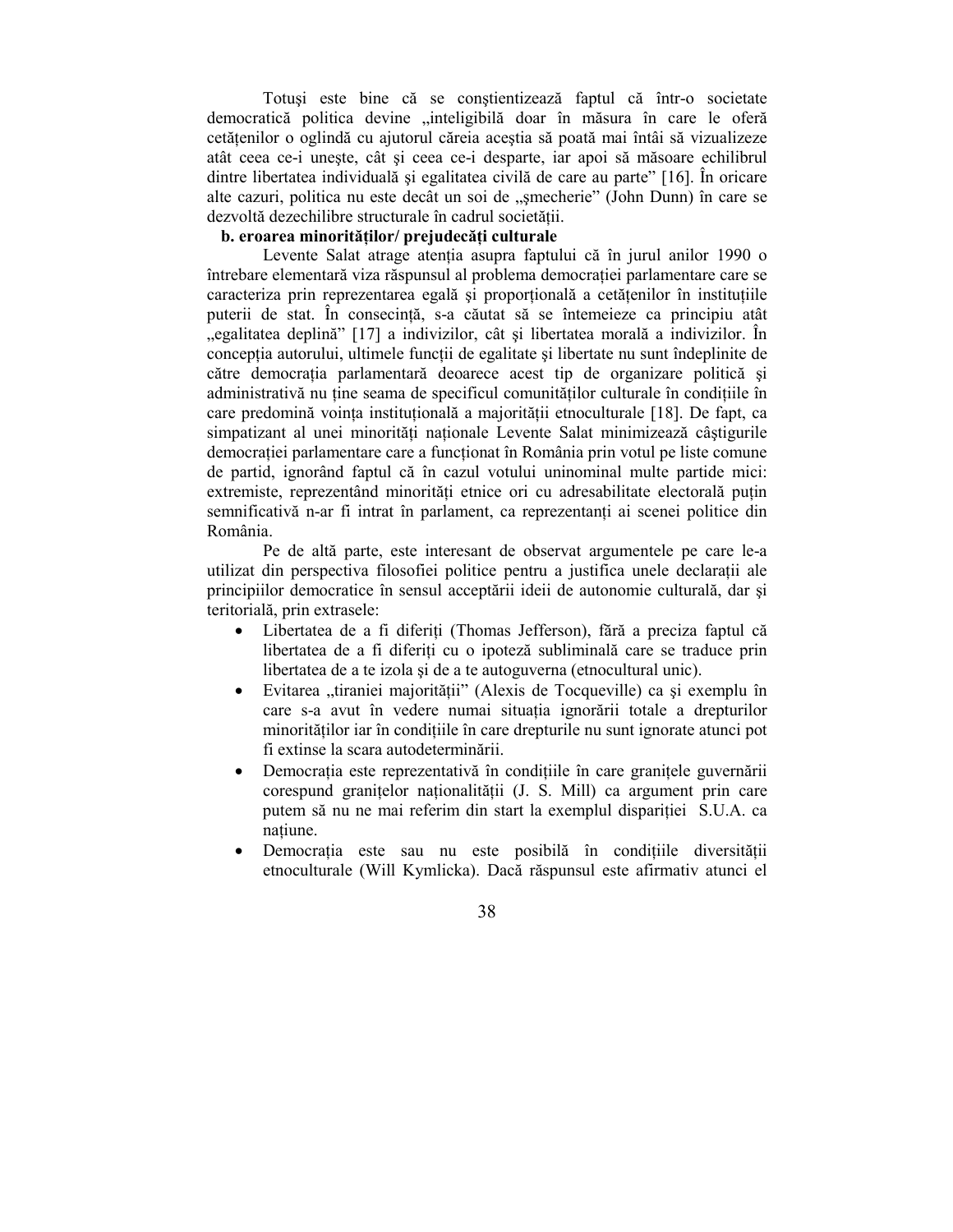este evitat iar dacă este negativ înseamnă că numai minoritatea are drepturi fundamentale.

• În concluzie este necesară o echitate etnoculturală formulată în cadrul teoriei liberale a drepturilor minoritare [19].

Judecătile de mai sus constituie un exemplu elocvent în legătură cu posibilitățile de exprimare și identificare a identităților naționale în România. Iar libertatea de a cere este egală cu libertatea de a gândi a individualismului, a comunităților, a minorităților în cadrul unui stat democratic și unitar.

## c. eroarea instituțiilor / prejudecăți ale tranziției

Samuel P. Huntington, analizând guvernarea democratică drept soluție împotriva dictatorilor și tiranilor, atrage atenția asupra a trei pericole care pot să apară în procesul de democratizare, de tranzitie înspre democratie:

- 1. Organizarea primelor alegeri libere înseamnă câştigarea puterii politice de către liderii locali aflați în situație concurențială. Modalitatea cea mai simplă și plauzibilă de obținere a voturilor constă în promovarea ideilor etnice, nationaliste ori religioase. "Democratia ajunge astfel să promoveze comunalismul şi conflictul etnic.[20]" Este cazul primelor alegeri desfăşurate în Uniunea Sovietică sau în Republica Federală Iugoslavia care au promovat partide naționaliste care au avut drept efect destrămarea statelor.
- 2. Democratizarea face conflictul extern mai probabil ca idee prin care este justificat studiul de caz a lui Edward Mansfield şi Jack Snyder în legătură cu destrămarea U.R.S.S.-ului şi cu războaiele din interiorul sistemului purtate de către Rusia. Acest argument reconfirmă, de fapt, pericolul temelor naționaliste care dau naștere conflictelor interetnice.
- 3. Democratizarea stimulează, în ceea ce priveşte comportamentul individului, anarhia legislativă (individul are tendinta să nu mai asculte de legi în momentul în care statul totalitar s-a destrămat); anarhia valorică (prin relaxarea inhibițiilor sociale individul nu mai deține modele certe după care să se orienteze) şi anarhia morală (este cazul descompunerii valorilor etice tradiționale, ajungându-se la un relativism al valorilor ca dorință a individului de a încerca experiențe sociale noi).

În oricare din aceste situații se poate ajunge la "întoarcerea roșie" ca sintagmă a reapariției comunismului, la câștigarea alegerilor de către partide politice antidemocratice, sau de către instituții deviate de la calea democratică (exemplul anulării alegerilor de către armată în anul 1992 în Algeria) sau la pericolul apariției unor noi dictaturi, a unei democrații autoritare când liderul executivului subordonează sau dizolvă legislativul şi conduce prin decrete (cazul Belarusului și parțial al Rusiei; al Argentinei, Venezuelei ș.a.). Orice asociație în legătură cu aceste pericole şi cazul de studiu al României este incitantă şi nearbitrară.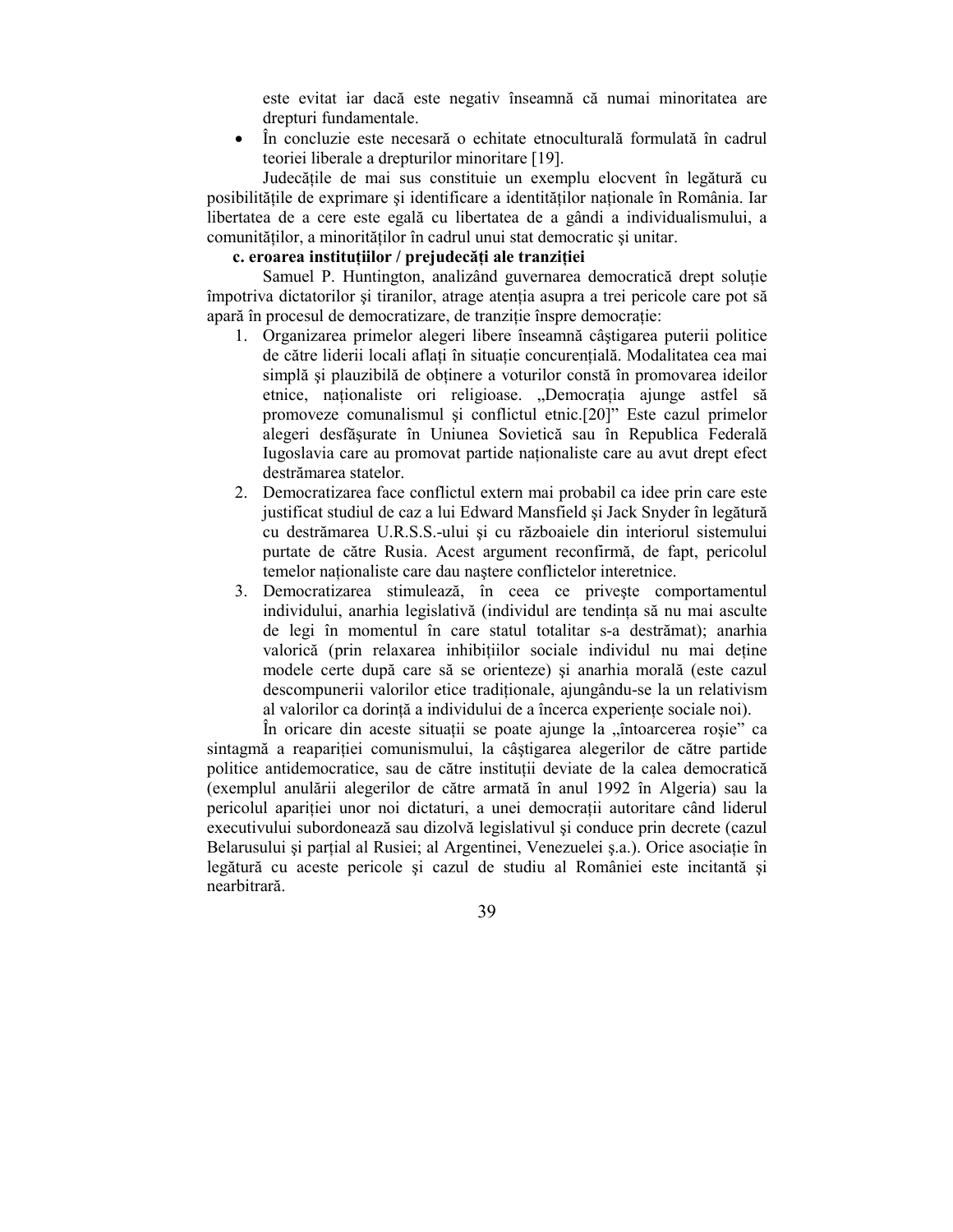Există, în rezumat, un set de condiții care favorizează democrația consolidată şi care trebuie să facă parte integrantă din mentalul socio-individual comun. Numai în aceste condiții putem vorbi despre funcțiile și efectele care definesc o societate civilă puternică, care impun în acțiune instituțională un sistem politic autonom ce constituie esenta statului de drept. În cazul României nu există, încă, nici o pârghie pe deplin realizată, consistentă şi coerentă. Societatea civilă este caracterizată printr-o slabă cultură politică, sistemul politic este în legătură cu diferite mecanisme care îl conditionează mai ales din punct de vedere economic, esența statului de drept este fragmentată de instabilitatea legislativă iar gradul de instituționalizare este nereprezentativ.

### **Bibliografie**

[1] Raymond Boudon, (coord.), *Tratat de sociologie*, Editura Humanitas, Bucureşti, 1997, pp. 220 şi urm.

[2] Domenico Fisichella, *Știința politică. Probleme, concepte, teorii*, Editura Polirom, Iaşi, 2007, p. 11.

[3] Domenico Fisichella, *Știința politică. Probleme, concepte, teorii*, Editura Polirom, Iaşi, 2007, p. 51.

[4] Domenico Fisichella, *Știința politică. Probleme, concepte, teorii*, Editura Polirom, Iaşi, 2007, p. 71 şi urm.

[5] Domenico Fisichella, *Știința politică. Probleme, concepte, teorii*, Editura Polirom, Iaşi, 2007, p.100.

[6] Asociativ putem lua în considerare și situarea conceptului de civilizație (intuit de Huntington prin relationarea democratiei cu forme ale civilizatiei sau ale lipsei de civilizație) ca limită a constiturii culturii democratice.

[7] Robert A. Dahl, în Larry Diamond, Yun-han Chu, Marc F. Plattner, Hung-mao Tien (coord.), *Cum se consolidează democrația*, Editura Polirom, Iași, 2004, pp. 70, 71.

[8] Juan J. Linz, Alfred Stepan în Larry Diamond, Yun-han Chu, Marc F. Plattner, Hungmao Tien (coord.), *Cum se consolidează democrația*, Editura Polirom, Iași, 2004, p. 51.

[9] Larry Diamond, Yun-han Chu, Marc F. Plattner, Hung-mao Tien (coord.), *Cum se*  consolidează democrația, Editura Polirom, Iași, 2004, p. 51.

[10] Juan J. Linz, Larry Diamond, Yun-han Chu, Marc F. Plattner, Hung-mao Tien (coord.), *Cum se consolidează democratia*, Editura Polirom, Iași, 2004, p. 51., p. 52.

[11] Larry Diamond, Yun-han Chu, Marc F. Plattner, Hung-mao Tien (coord.), *Cum se consolidează democrația, Editura Polirom, Iași, 2004, p. 51.* 

[12] Friedrich A. Hayek, *Drumul către servitute,* Editura Humanitas, Bucureşti, 1993, p. 26.

[13] Daniel Barbu, *Republica absentă. Politică şi societate în România postcomunistă,*  Editura Nemira, Bucureşti, 2004, p. 19.

 $[14]$  E ca și cum ai spune că celibatar înseamnă bărbatul puțin necăsătorit.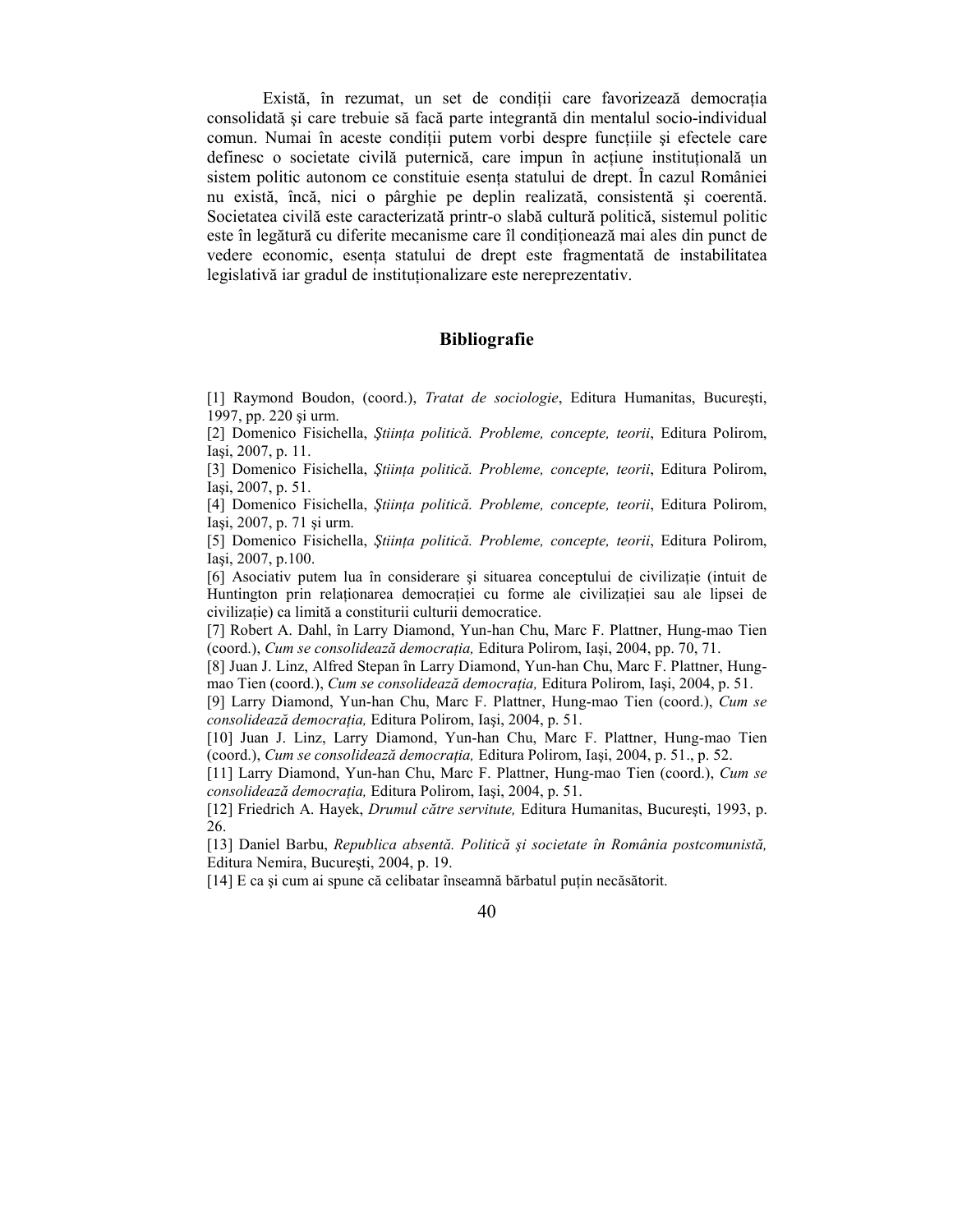[15] În aceeaşi linie de gândire nici nu erau prezente sau nu aveau nici un sens social fenomenul imigrării ori al culturii ca refugiu, ori al Europei libere ca informare.

[16] Daniel Barbu, *Republica absentă. Politică şi societate în România postcomunistă,*  Editura Nemira, Bucureşti, 2004, pp. 142, 143.

[17] Levente Salat, *Multiculturalismul liberal,* Editura Polirom, Iaşi, 2001, p. 9.

[18] A mai existat o ideologie care a pus în prim centrul ei specificitatea etnoculturală a raselor şi care s-a numit nazism.

[19] Levente Salat, *Multiculturalismul liberal,* Editura Polirom, Iaşi, 2001, p. 336.

[20] Samuel P. Huntington în Larry Diamond, Yun-han Chu, Marc F. Plattner, Hung-mao

Tien (coord.), *Cum se consolidează democrația*, Editura Polirom, Iași, 2004, p. 43.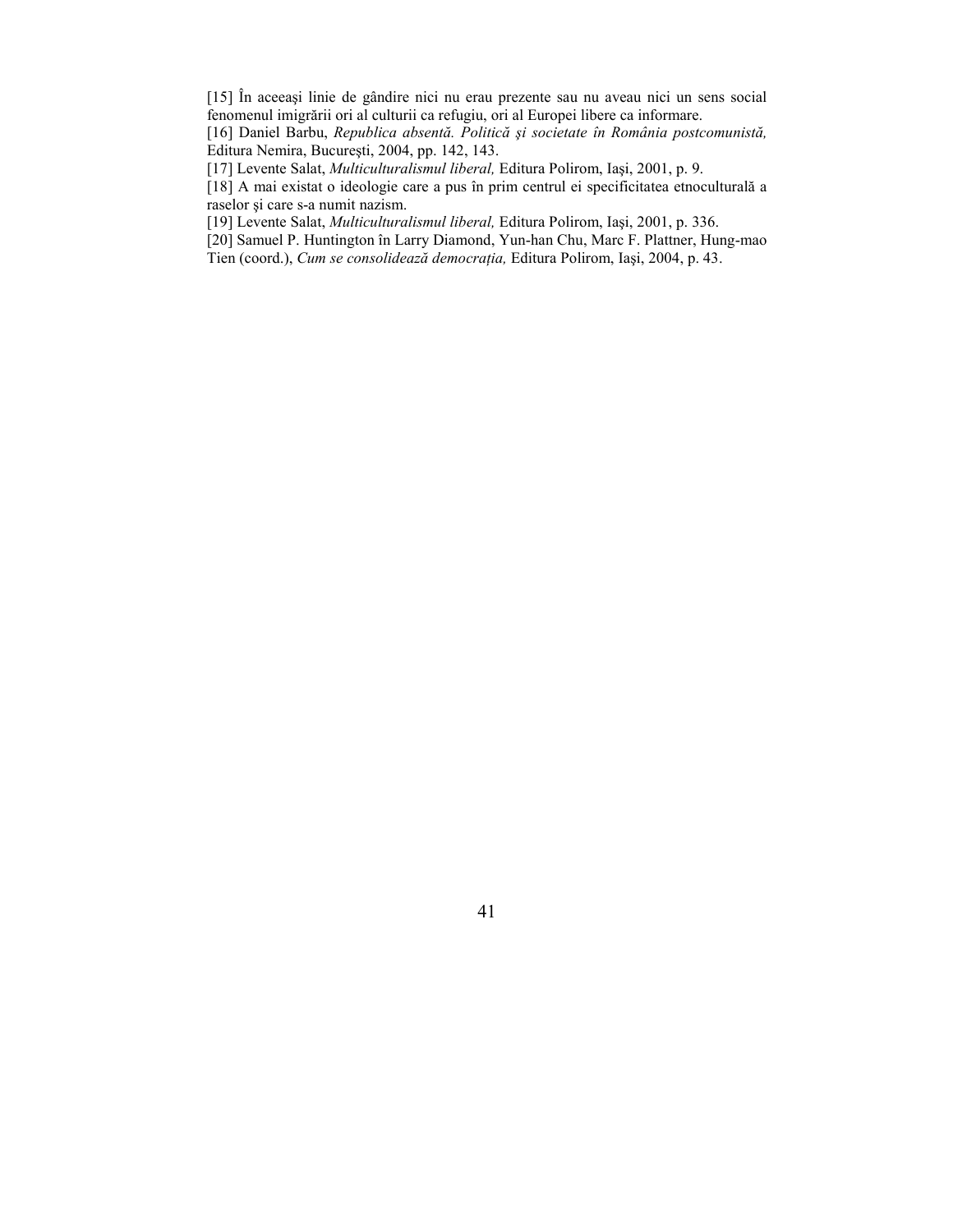# **STATUL ŞI PROVOCĂRILE GLOBALIZĂRII: DESCENTRALIZAREA GUVERNĂRII ŞI DESCENTRALIZAREA CUNOAŞTERII<sup>16</sup>**

*Lect. dr. Bogdan ŞTEFANACHI Academia Română, filiala Iaşi Universitatea "Al. I. Cuza" Iaşi*  Telefon: 0740 / 192582 E-mail: stbogdan2000@yahoo.com

 $\overline{a}$ 

**ABSTRACT**. *Globalization could be understood from the enlargement and redefinition of the power relations perspective: firstly, nationstates have functionally became parts of a vaster pattern of global changes and, secondly, the idea of global politics underlines the complexity of the interpenetrations that transcend states and societies, adding them a large network of agencies and organizations. On the other hand the article stresses the fact that globalization has eroded the nation state's monopoly of scientific knowledge and its ability to use that knowledge to reproduce (class) power, even as the nature of class power relations itself moves away from nation state control. Placed between these two challenges of globalization the state loses its traditional characteristics and in the new world the trends of supranationality and devolution go hand in hand.*

# **Keywords:** *globalization, state, power, knowledge, descentralization.*

Fără a pretinde că există o sinonimie perfectă între globalizare şi neoliberalism, în spațiul economiei globale argumentele neo-liberale împotriva  $...$ intervenției proactive a statului $"$ <sup>17</sup> pentru a gestiona funcționarea pieței sunt cele

<sup>16</sup> *ACKNOWLEDGEMENT: This paper was made within The Knowledge Based Society Project supported by the Sectoral Operational Programme Human Resources Development (SOP HRD), financed from the European Social Fund and by the Romanian Government under the contract number POSDRU ID 56815.*

<sup>17</sup> Jan Aart Scholte, *Globalization. A Critical Introduction,* London: Palgrave, 2000, p. 34.

<sup>42</sup>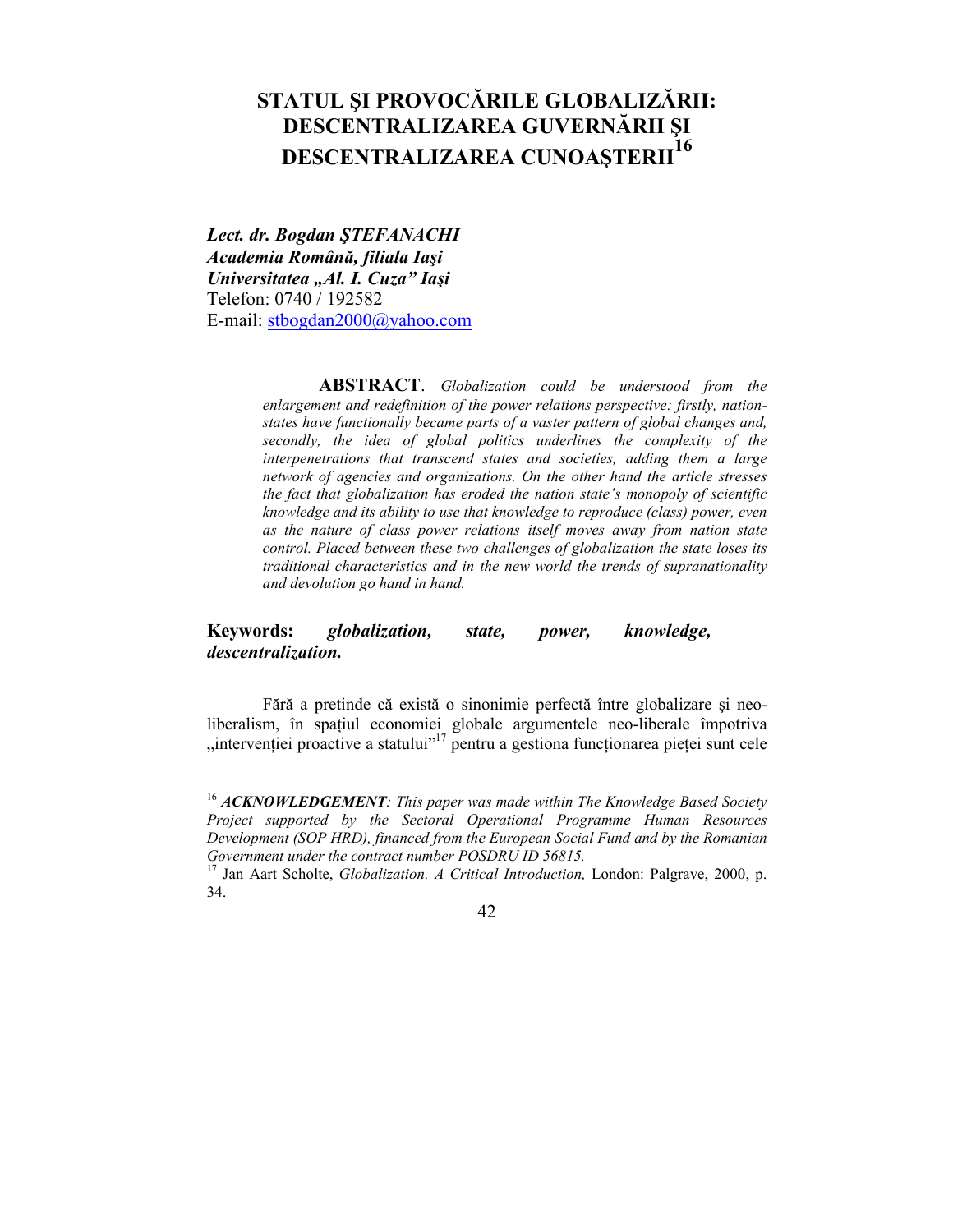care pot reflecta cel mai bine tendintele economico-politice ale sfârșitului de secol XX. Acceptând o astfel de matrice interpretativă a economiei mondiale contemporane, devine evident că trăsăturile globalizării sunt identice cu disciplina fiscală, liberalizarea financiară, liberalizarea comerțului, privatizare și dereglementare, precum și garantarea proprietății<sup>18</sup>. Astfel, globalizarea și liberalismul (neo-liberalismul) sunt măcar interdependente, dacă nu în întregime congruente, sau după cum sustinea Andrew Gamble, "una dintre cele mai semnificative tendințe ale ultimilor 30 de ani se constituie sub forma revitalizării liberalismului economic atât ca economie politică, cât și ca, ideologie politică.<sup>19</sup> Mai mult chiar, conform lui Martin Carnoy şi Manuel Castells, însăşi sursa globalizării a fost reprezentată de procesul de restructurare a capitalismului – atât a statului cât și a corporațiilor – care era menit să depășească criza de la mijlocul anilor 1970 – "dereglementarea, liberalizarea și privatizarea, atât la nivel intern cât și international au reprezentat baza institutională care a pavat traiectoria noilor strategii (de afaceri) cu caracter global."<sup>20</sup>

La nivel internațional, globalizarea generează sau creează condițiile necesare pentru manifestarea unor entități care erodează rolul tradițional al statului ca unic actor internațional. Aceasta înseamnă că globalizarea este asociată cu un *nou* regim al suveranității ca urmare a apariției unor "noi și puternice forme non-teritoriale de organizare economică şi politică în domeniul global, asemenea corporațiilor multinaționale, mișcărilor sociale transnaționale, agentiilor de reglementare internationale etc."<sup>21</sup>. O astfel de realitate – cu cele două componente prezentate – plasează statul ca interfața dintre sistemul global modelat constant de fortele globalizării (îndeosebi economice) și sistemul substatal caracterizat în primul rând prin descentralizarea puterii, descentralizarea deciziei şi implicit descentralizarea cunoaşterii. Acest model interpretativ, preluat şi dezvoltat din modelul *clepsidrei* propus de Ronnie D. Lipschutz<sup>22</sup> pentru studiile de securitate, oferă o abordare mai eficientă a condiției statului în contextul politicii globale. Spre deosebire de o abordare clasică fundamentată pe distinctia extrem de rigidă dintre aspectele și coordonatele domestice ale statului și mediul exogen în care acesta acționează, o atare schemă de comprehensiune va încerca să integreze şi să analizeze cele două componente – internă şi externă –

l

 $18$  John Willianson, "In search of a Manual for Technopols", în John Willianson (editor), *The Political Economy of Policy Reform,* Washington: Institute for International Economics, 1994, pp. 26-28.

<sup>&</sup>lt;sup>19</sup> Andrew Gamble, "Neo-liberalism", *Capital and Class 75* (2001), p. 127.

<sup>&</sup>lt;sup>20</sup> Carnoy Martin, Castells Manuel, "Globalization, the knowledge society, and the Network State: Poulatzas at the millenium", *Global Networks*, 1(2001), p. 5.

<sup>21</sup> David Held, Anthony McGrew, David Goldblatt, Jonathan Perraton, *Transformări globale. Politică, economie şi cultură*, Iaşi: Polirom, 2004, p. 33.

<sup>22</sup> Ronnie D. Lipschutz, (ed.), *On security,* New York: Columbia University Press, 1995.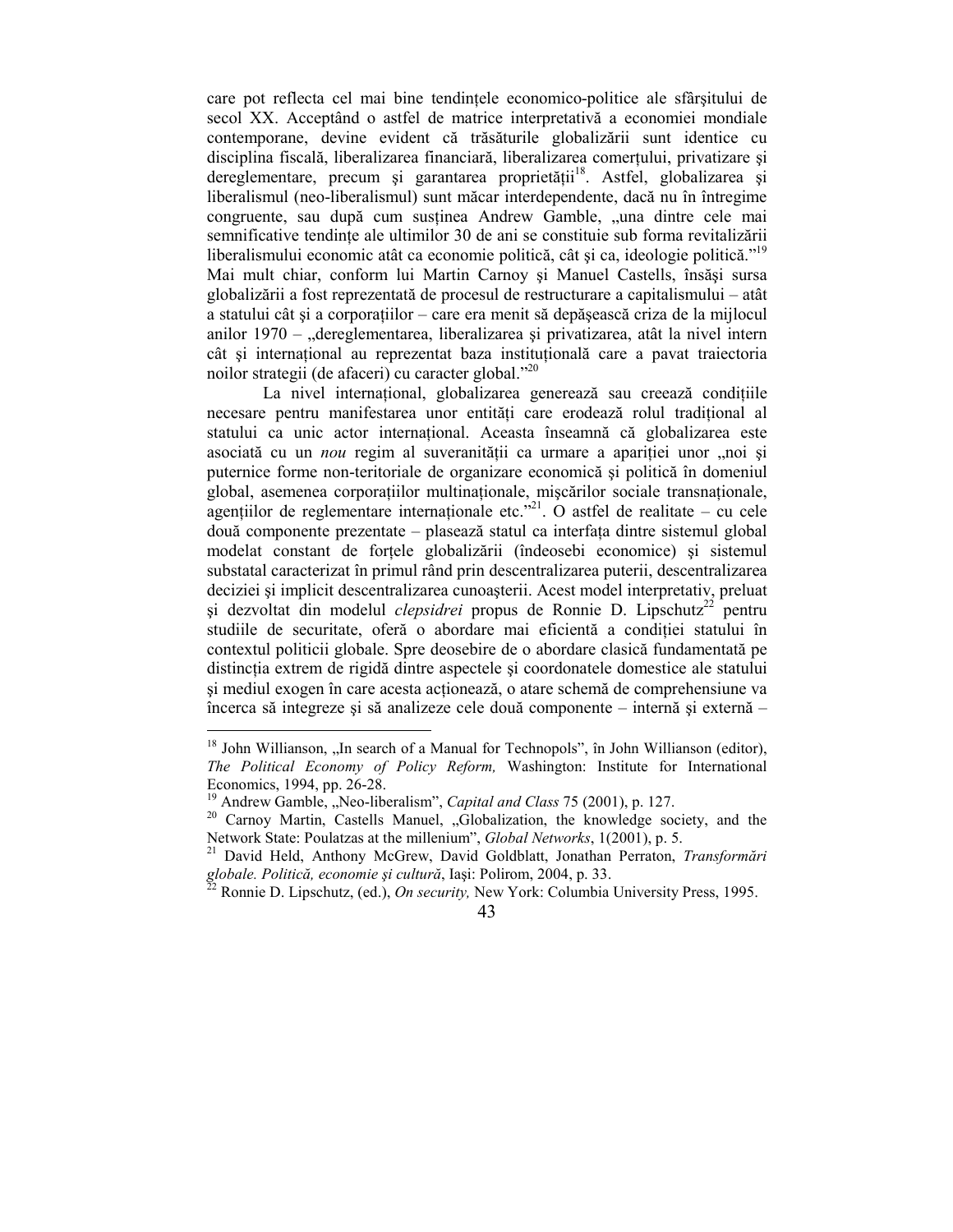într-o manieră funcțională. Prin urmare, "globalizarea trebuie înțeleasă și ca o serie de modificări în interiorul statului și nu doar ca o serie de forțe externe îndreptate împotriva lui"<sup>23</sup>, deoarece "istoric, forțele transnaționale și statele s-au dezvoltat şi au evoluat în tandem."<sup>24</sup> Altfel spus, modelul *clepsidrei* permite surprinderea interacțiunii dintre substatal și suprastatal la nivelul statului ca o ". combinatie de autonomie relativă și interdependență simbiotică.<sup>225</sup>

Asadar, statul contemporan, se pare că se plasează la intersecția dintre vectorii globalizării care, pe de o parte îi modifică statutul pe scena internațională/globală iar pe de altă parte forțele care îi diluează puterea internă – aceste două aspecte constituind şi marile provocări contemporane la adresa statului.

Globalizarea poate fi înțeleasă ca o "lărgire, adâncire și accelerare a interconectării la scară mondială în toate aspectele vieții sociale contemporane"<sup>26</sup>. Aceasta se traduce prin faptul că timpul și spațiul se comprimă la o intensitate şi în moduri fără precedent, fapt care proiectează globalizarea să fie "nu doar o simplă teorie socială ci, mai curând o descriere a unei noi realități sociale extrem de semnificative"<sup>27</sup>, sau pentru a folosi cuvintele unuia dintre cei mai importanți susținători ai globalizării (economice) contemporane, "legătura cu fluxurile globale reprezintă poate, aspectul central al istoriei actuale.<sup>528</sup>

Globalizarea este termenul preferat pentru a descrie realitatea internațională după sfârșitul Războiului Rece, iar cei mai mulți dintre cei care o analizează se referă la ea ca la un *proces evoluționist<sup>29</sup>*, o *transformare istorică*<sup>30</sup>

 $\overline{a}$ 

<sup>23</sup> Ian Clark, *Globalization and International Relations Theory*, Oxford:Oxford University Press, 1999, p. 52.

 $^{24}$  Ibidem, p. 52.

<sup>&</sup>lt;sup>25</sup> Michael Mann, "Has Globalization Ended the Rise and Rise of the Nation-state?", *Review of International Political Economy,* 4:3( 1997), p. 477.

<sup>&</sup>lt;sup>26</sup> David Held, Anthony McGrew, David Goldblatt, Jonathan Perraton, op. cit., p. 26.

 $^{27}$  Ian Clark, op. cit., p. 35.

<sup>28</sup> Kenichi Ohmae, *The End of the Nation State: The Rise of Regional Economies*, New York: Free Press Paperbacks, p. 15.

<sup>&</sup>lt;sup>29</sup> George Modelski, "Globalizations as Evolutionary Process", în George Modelski, Tessaleno Devezas, William R. Thompson (editors), *Globalization as Evolutionary Process. Modeling Global Change*, London: Routledge, 2008, pp. 12-29.

<sup>30</sup> James H. Mittelman, *Whiter Globalization? The Vortex of Knowledge and Ideology*, London: Routledge, 2004, pp. 4-5; magnitudinea acestei transformări este astfel explicată *it is a transformation in the economy in that livelihoods and modes of existence change; in politics, since the locus of power gradually shifts above and below territorial states, forming a multilevel system; and in culture, insofar as there is an erosion of certain lifeways and the emergence of new hybrid forms. Globalization, in turn, engenders both accommodation and resistance. After all, this power structure has an uneven impact on various strata in different regions and countries.*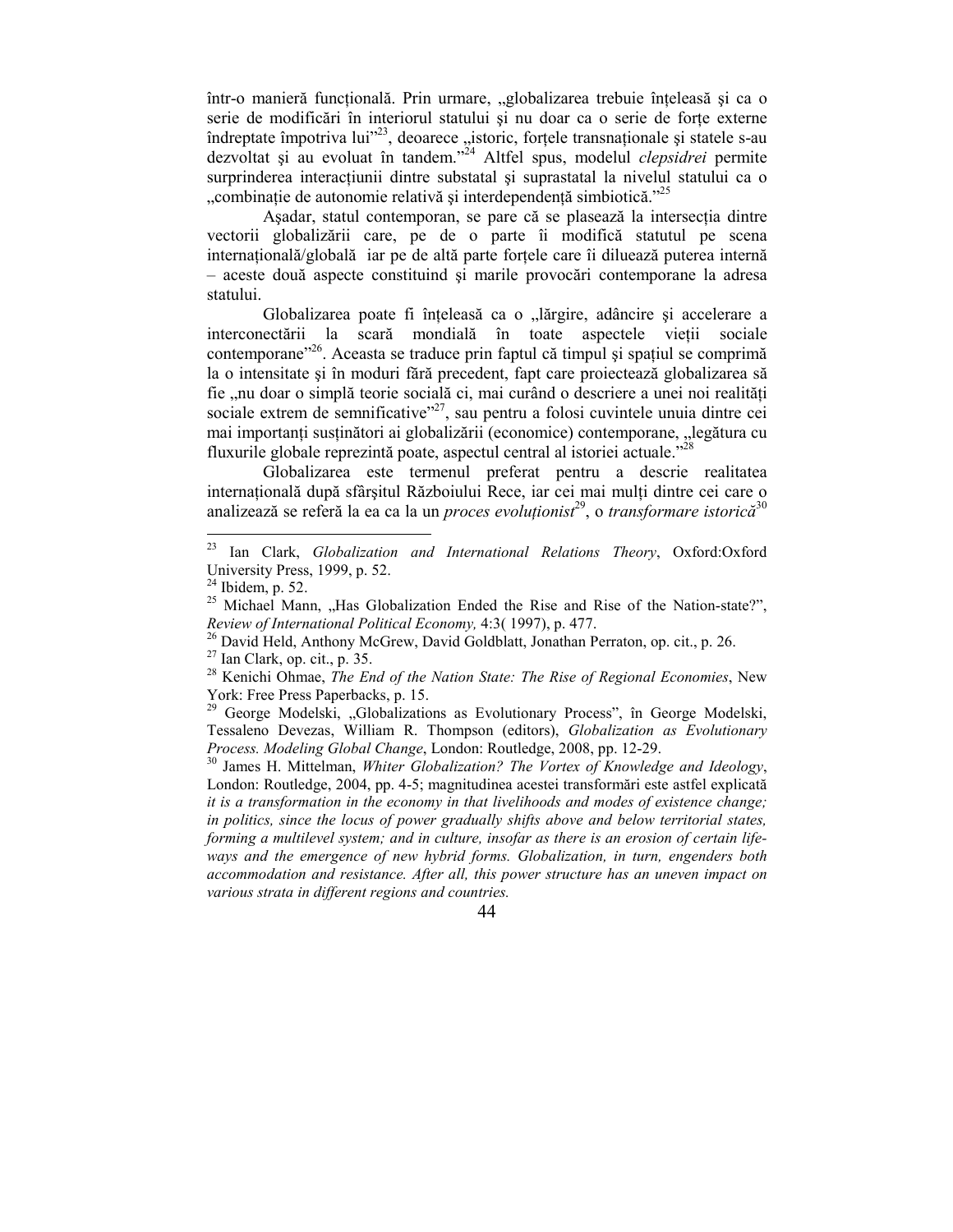sau ca la o *realitate multidimensională*<sup>31</sup> ce decurge din "diversitatea care este parte a naturii sale intrinseci."<sup>32</sup> Constanta tuturor acestor abordări este reprezentată de surprinderea creșterii interdependențelor pe de o parte, ca urmare a "creșterii interconectărilor reflectată în extinderea fluxurilor de informație, tehnologie, capital, bunuri, servicii și persoane<sup>33</sup>, iar pe altă parte, de creșterea gradului de deschidere, de transparentă.

Intersectarea interdependenței și deschiderii devine posibilă și mai mult, se adânceşte ca urmare a unora dintre componentele fundamentale care caracterizează procesul de globalizare: internaționalizarea comerțului, finanțelor si investitiilor, avansul rapid al tehnologiilor, diseminarea paradigmelor politice, emergenta miscărilor sociale cu influență locală și transnatională, standardizarea sistemelor de securitate globală, internaționalizarea problemelor transfrontaliere şi translarea puterii dinspre statele suverane către elitele globale avansate tehnologic precum și către interesele private supranaționale.<sup>34</sup>

Prin urmare, "globalizarea implică procese complexe care internaționalizează politica domestică – dar în același timp modelează politica externă funcție de presiunile interne în creștere" ceea ce se reflectă în faptul că "statele națiune au învățat să-și partajeze suveranitatea cu instituții regionale și globale şi, în acelaşi timp, să-şi deschidă economiile către dimensiunile regională şi globală."<sup>35</sup>

Deci, dacă globalizarea este un proces al lumii contemporane, iar unele dintre principalele ei consecințe pot fi analizate la nivelul transformărilor statului, atunci și acesta poate fi conceput din perspectiva procesualității. Astfel, premodernitatea este caracterizată de presatatalitate şi haosul postimperial, lumea modernă propune o imagine clasică a statului dată de recunoaşterea principiului suveranității și, în paralel, de separarea clară dintre afacerile interne și cele externe ale statului, iar în ultimă instantă statul postmodern nu se mai bazează pe sistemul balanțelor și nici nu mai subliniază importanța suveranității sau a diviziunii clare dintre politicile interne și cele externe.<sup>36</sup> Statul postmodern este

<sup>31</sup> Hopper, Paul, *Living with Globalization*, Oxford, New York: Berg, 2006, p. 139.

 $32$  Ian Clark, op. cit., p. 35.

<sup>33</sup> NIC (National Intelligence Council), *Mapping the Global Future*, Honolulu: University Press of the Pacific, 2004.

<sup>&</sup>lt;sup>34</sup> Group of Experts on the United Nations Programme in Public Administration and Finance, *Globalization and State: an overview. Report prepared by the Secretariat* (May 2000), pp. 2-4.

 $35$  Ibidem, p. 1.

<sup>&</sup>lt;sup>36</sup> Robert Cooper, *Destrămarea națiunilor. Ordine și haos în secolul XXI*, București: Univers Enciclopedic, 2007, pp. 41-81.

<sup>45</sup>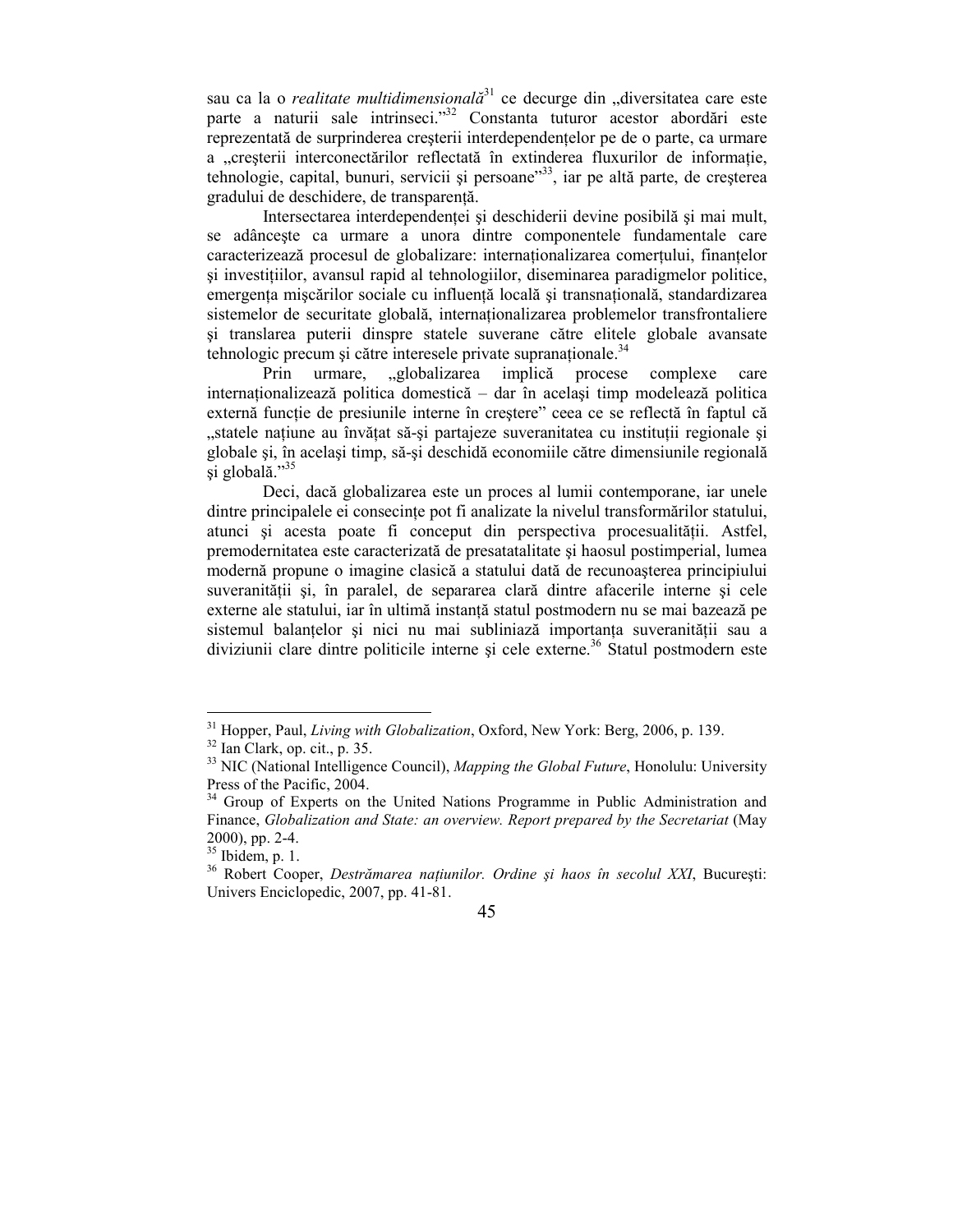statul care s-a transformat sub presiunile globalizării şi este unul dintre actorii care populează spațiul "politică postinternațională."37

Această simplă enumerare, din perspectivă istoric-evolutivă, a stărilor de agregare a statalității ar trebui să risipească fobiile pe care le declanșează reforma sau evolutia sa sub impactul globalizării: statul nu a fost asa dintotdeauna și nu va rămâne aşa pentru totdeauna!

Dintr-o altă perspectivă începuturile modernității sunt caracterizate de "statele teritoriale guvernate de monarhi absolutiști angajați în lupta pentru  $s$ ecuritate și supraviețuire $^{338}$  fiind construite pe niveluri extrem de ridicate ale *puterii intensive* – înțeleasă ca puterea care se proiectează profund în interiorul societății.<sup>39</sup> Gradual, trecând prin perioada exprimării *puterii extensive* în formule imperiale, statele teritoriale se transformă în națiuni-state, entități care au avut rolul central în apariția noii ordini mondiale; ele sunt structuri politice distincte atât de conducător cât şi de cel condus, cu autoritate supremă asupra unui teritoriu clar definit, sprijinite pe deținerea monopolului asupra puterii coercitive legitime.

Astăzi, globalizarea limitează suveranitatea statului şi în acelaşi timp redefineste granitele sale sociale. Dacă statul-natiune clasic implică existenta unei comunități naționale ca referent, atunci când globalizarea forțează statul săși modifice acest cadru de referință, comunitățile naționale își pierd canalul reprezentării politice iar ceea ce urmează este dezvoltarea naționalismului împotriva statului. Prin urmare, ca o evoluție firească a statului "separația dintre națiune și stat este un proces fundamental care caracterizează lumea contemporană."<sup>40</sup> Fără a absolutiza această separare, trebuie să subliniem că statul îşi pierde din atributele pe care i le-a conferit modernitatea. Economia globală și revoluția informațională au reconfigurat profund instituțiile fundamentale ale proceselor de guvernare specifice statului modern şi prin aceasta au modificat două dintre trăsăturile centrale ale statului modern: suveranitatea şi teritorialitatea.

 $\hat{\text{In}}$  această nouă *geografie a puterii* globalizarea implică cel puțin "o denationalizare parțială a teritoriului național precum și o translare a unora dintre componentele tradiționale ale suveranității către alte instituții sau chiar o

<sup>37</sup> James N. Rosenau, *Turbulence in World Politics. A Theory of Change and Continuity*, Princeton: Princeton University Press, 1990, p. 6

<sup>38</sup> John Baylis, Steve Smith, *The Globalization of World Politics. An Introduction to International Relations* (second edition), Oxford: Oxford University Press, 2001, p. 620.

<sup>39</sup> Mann Michael, *The Sources of Social Power*, Cambridge University Press, 1986, pp. 7- 10.

<sup>40</sup> Calhoun Craig, *Nationalism*, University of Minnesota Press, 1998.

<sup>46</sup>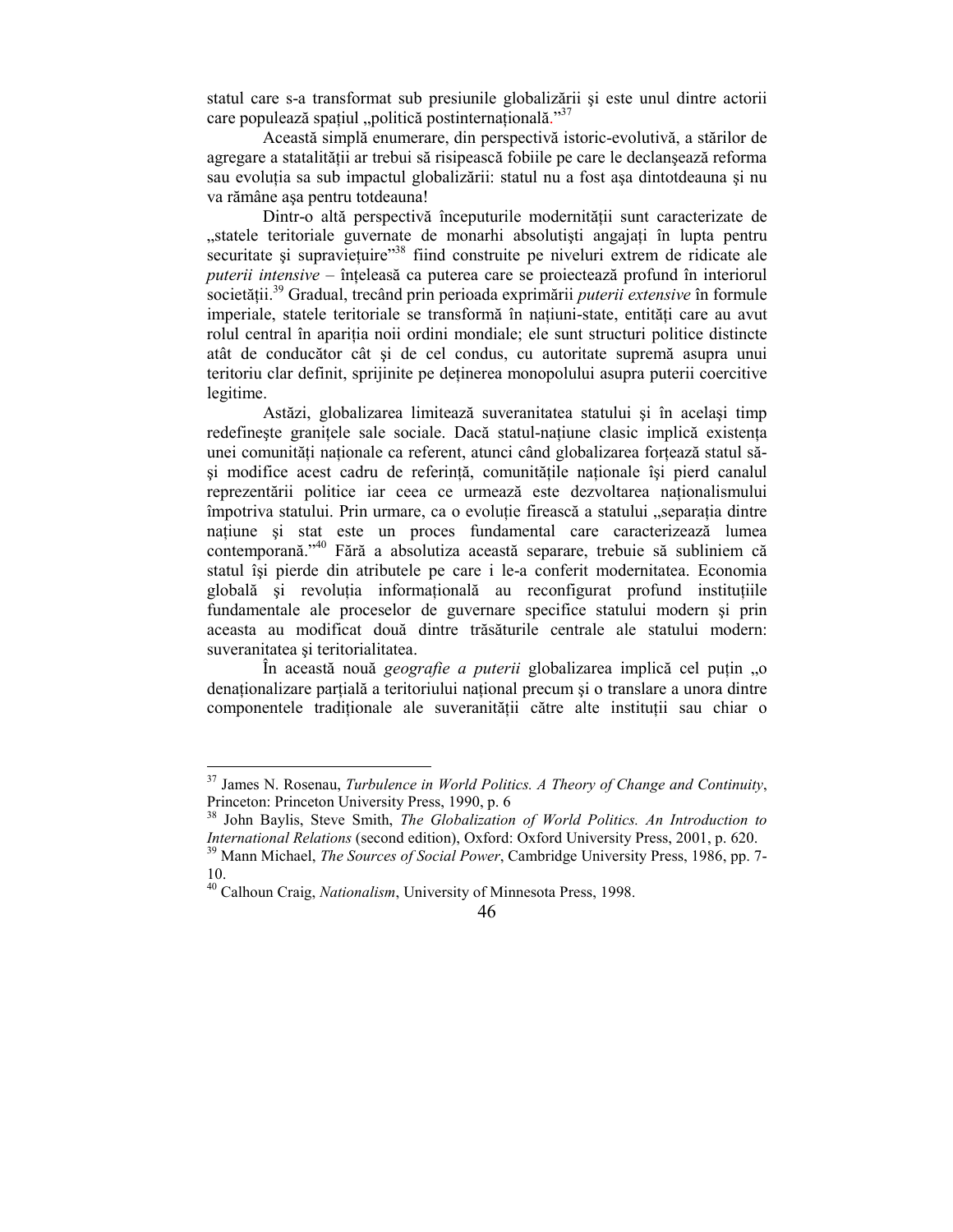translare dinspre entitățile supranaționale către piata globală de capital $1^{34}$  sau altfel spus suveranitatea și teritoriul sunt relocate în alte arene instituționale din afara statului și din afara cadrului teritoriului tradițional, suveranitatea fiind descentralizată iar teritoriul parțial denaționalizat. Ca urmare a unor astfel de transformări statul-natiune se vede constrâns pe de o parte de fortele pietei globale, iar pe de altă parte de imperativele politice ale transferului de putere. Astfel, dacă forțele pieței denaționalizează teritoriul, transferul de putere se realizează prin locarea suveranității într-o multitudine de arene instituționale, de tipul regimurilor (legale) transnationale.

Într-un astfel de cadru, globalizarea trebuie înteleasă din perspectiva extinderii și redefinirii relatiilor de putere: în primul rând, statele-natiune au devenit parte a unui model al schimburilor globale şi, în al doilea rând, ideea politicii globale evidențiază complexitatea întrepătrunderilor care transcend statele și societățile prin faptul că le completează cu o rețea extinsă de agenții și organizatii. Într-un astfel de context, considerat de unii ca fiind anarhic, de altii ca fiind complex, predictibilitatea interacțiunilor poate fi analizată din perspectiva regimurilor internationale care reflectă intensificarea modelelor de angajare globală şi regională.

Regimurile internationale trebuie întelese ca un sistem descentralizat de guvernare care erodează monopolul autorității statului fapt pentru care statele națiune nu mai reprezintă singurele centre sau formele principale de guvernare și autoritate din lume.<sup>42</sup> Mai mult, regimurile și organizațiile internaționale sunt singurele capabile să ofere soluții unor probleme contemporane pentru că reusesc să gestioneze mult mai bine decât statul cunoaşterea disponibilă; acest lucru devine posibil deoarece "organizațiile internaționale devin parte a experienței cotidiene pentru că ele se constituie în mediatori ai politicilor; ele reprezintă o parte a spatiului (de dezbatere) international care autorizează inovatia. Astfel, putem să le concepem și studiem ca agenți ai novației."<sup>43</sup>

Aceste structuri au luat naștere pentru a *soluționa probleme* care necesită actiuni colective dar, în același timp, soluționarea și redefinirea problemelor depinde de cantitatea de cunoaştere nouă care poate fi introdusă în procesul de luare a deciziilor. Particularitatea acestei cunoaşteri este că trebuie să fie astfel construită încât să poată fi utilizată simplu şi eficient în cadrul unei retele (*policy or knowledge network*). În acest context cunoasterea poate fi

<sup>41</sup> Sassen Saskia, *Losing Control? Sovereignity in an Age of Globalization*, Columbia University Press, 1996.

<sup>42</sup> James Rosenau, *Along the Domestic – Foreign Frontier*, Cambridge: Cambridge University Press, 1997.

<sup>43</sup> Haas Ernst B., *When Knowledge is Power: Three Models of Change in International Organizations*, California: University of California Press, 1990, p. 14.

<sup>47</sup>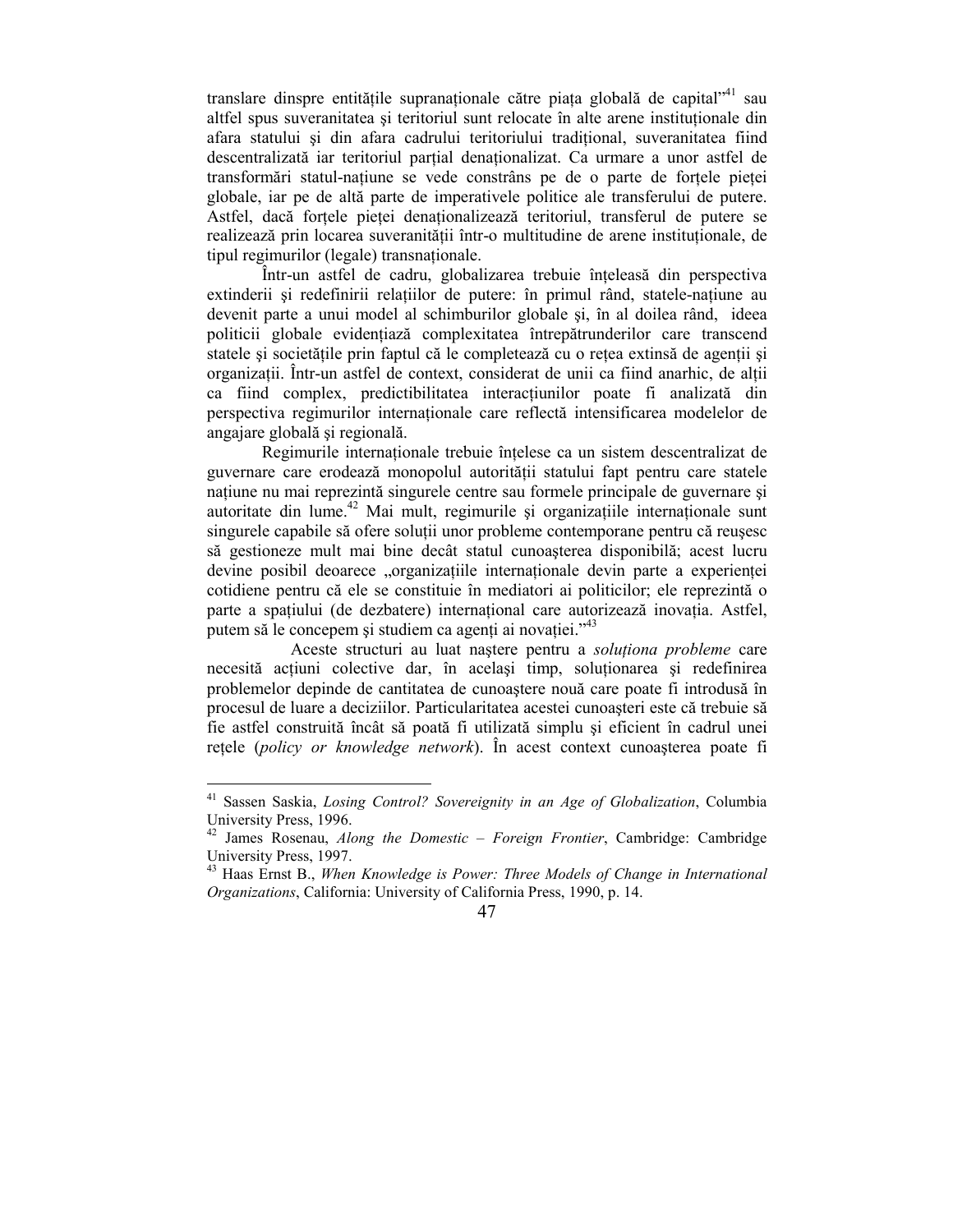înteleasă ca un instrument care permite conectarea unui spatiu cu un altul, ca un nod prin care majoritatea actorilor trebuie să treacă; fluxurile în interiorul unei astfel de rețele (ceea ce Foucault numea *putere*) devin posibile și reale numai din perspectiva şi datorită cunoaşterii.

Aşadar, globalizarea implică descentralizarea cunoaşterii (a puterii) iar aparitia societății bazate pe cunoaștere diminuează rolul internațional al statului şi propune o formulă teoretică şi practică utilă pentru a explica politica globală. Incapabil să mai gestioneze și controleze bunăstarea și informația, delegitimat de chiar acțiunile și ideologia sa, statul se transformă sub presiunea globalizării care produce modificări structurale în relația dintre putere și cunoaștere. Astfel, din perspectiva cresterii interconectivității globale care afectează profund întelegerea clasică a statului și a funcțiilor sale, analiștii au propus o serie de formule alternative care să reflecte pierderea atributelor care tradițional aparțineau statului – suveranitatea, teritoriul și implicit puterea – *stat rețea (network state)<sup>44</sup>*, *stat regional / subregional (regional / subregional state)*<sup>45</sup> sau *stat transnational (transnational state)<sup>46</sup>* .

Globalizarea, în formula pragmatică a liberalizării, produce o serie de modificări la nivelul funcționării interne a statului; aceste modificări sunt atât de profunde şi de evidente încât pot fi analizate într-o manieră autonomă fără ca prin aceasta să nu rămână perfect convergente cu implicatiile generate de globalizare. Altfel spus, statul își redefinește statutul nu doar ca urmare a actiunii de sus în jos, cât și ca urmare a descentralizării cunoașterii, care actionează și poate fi analizată mai curând urmând o traiectorie ascendentă. Prin faptul că nivelul global este unul care elimină frontierele care modelau gândirea clasică, multe dintre conceptele cu care operam în mod tradițional își pierd din relevanță, iar "cea mai perimată dintre aceste noțiuni este cea de stat-națiune."<sup>47</sup> Dacă până acum am încercat să surprind principalele aspecte pe care spațiul global le proiectează asupra statului în cele ce urmează vom analiză din perspectiva cunoaşterii cealaltă jumătate a clepsidrei.

Michel Foucault considera că puterea este exercitată prin intermediul institutiilor sociale și, prin aceasta puterea este constituită din discursuri, care reprezintă arii de cunoaștere prin intermediul cărora este înțeleasă lumea. Cu alte cuvinte, lumea există ca un construct al subiectivității: un set de semne și practici

<sup>&</sup>lt;sup>44</sup> Martin Carnoy, Manuel Castells, "Globalization, the Knowledge Society, and the Network State: Poulatzas at the millenium", *Global Networks*, 1(2001).

<sup>45</sup> Kenichi Ohmae, *The Next Global Stage. Challenges and Opportunities in Our Global World*, New Jersey: Wharton School Publishing, 2005.

<sup>46</sup> Ulrich Beck, *Ce este globalizarea?: Erori ale globalismului - răspunsuri la globalizare*, Bucureşti: Trei, 2003.

<sup>47</sup> Kenichi Ohmae, op. cit., p. 82.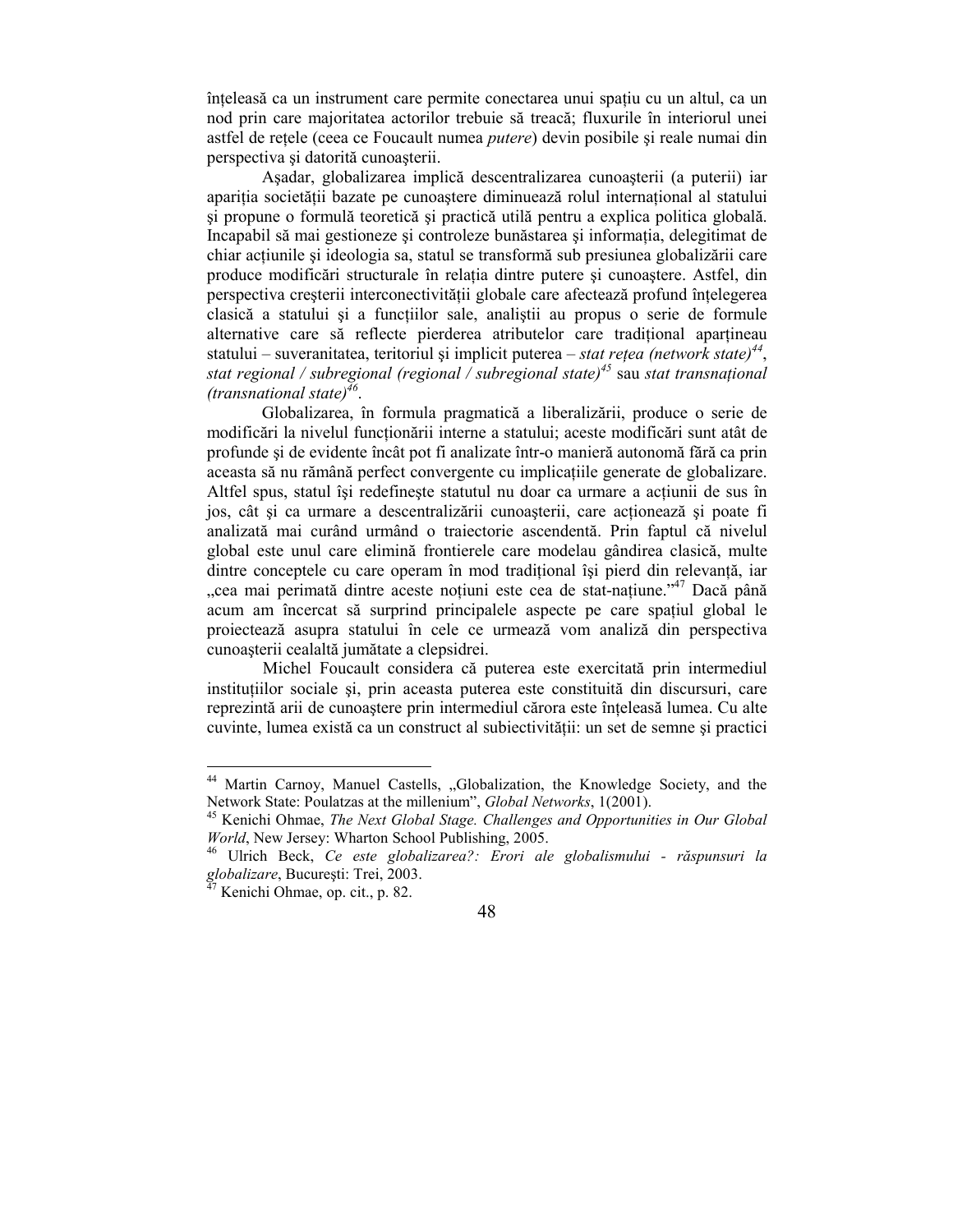care includ reguli, multe dintre ele nespuse, dar care controlează comportamentul.

Cunoașterea (cu precădere cea științifică) controlată de stat, a fost și rămâne fundamentală pentru relațiile de putere din interiorul societății capitaliste. Aparatul de stat controlează atât cunoaşterea cât şi discursul iar, statul se modelează în functie de modul în care utilizează puterea pentru a reproduce relațiile de inegalitate (bazate pe distribuția inegală a puterii): "monopolizarea cunoașterii de către stat este cea care determină funcțiile organizaționale și direcția statului<sup> $348$ </sup>; altfel spus statul utilizează cunoașterea pentru a legitima o anumită ideologie (spre exemplu valorile şi normele burgheziei). De aceea statul nu are doar un rol important în generarea de cunoastere nouă în cadrul societății ci, are un rol determinant în modul în care această cunoaştere este utilizată.

În statele dezvoltate, pe perioada epocii industriale, această accepțiune a cunoașterii putea fi caracterizată ca fiind cu precădere națională: statul avea capacitatea de a defini această *știință* precum și valorile care sustineau reproducerea puterii în interiorul granitelor naționale.

În lumea globalizată a tehnologiei informaționale, formarea cunoașterii și deținerea controlului asupra cunoașterii scapă de sub controlul statului-națiune, iar această pierdere a monopolului asupra cunoaşterii poate fi explicată prin intermediul a trei motive distincte:

- a. valorile şi normele capitaliste dominante sunt în proces de globalizare
- b. multe dintre forțele (care dau substanță globalizării) descentralizează controlul asupra producerii şi transmiterii cunoașterii deținut în mod tradițional de către stat
- c. din cauza competiției economice și a îmbătrânirii populației statele nu mai pot sustine nivelul bunăstării care a caracterizat lumea de după cel de-al Doilea Război Mondial<sup>49</sup>

Globalizarea a erodat monopolul statului-națiune asupra cunoașterii stiințifice precum și abilitatea sa de a utiliza această cunoaștere pentru a reproduce puterea; chiar dacă rolul cunoaşterii devine din ce în ce mai important în conturarea relațiilor de putere, aproape paradoxal rolul statului în cadrul acestui proces se diminuează. Aşadar, descentralizarea cunoaşterii devine un proces emblematic al lumii contemporane si trebuie înteles din perspectiva faptului că "formarea cunoașterii și controlul (puterea) asupra cunoașterii în economia globală scapă de sub controlul statului-națiune deoarece inovația se globalizează, deoarece discursul despre cunoaştere se plasează în afara

<sup>48</sup> Nicos Poulantzas, *State, power, socialism*, London: New Left Books, 1980, pp. 60-61.

<sup>49</sup> Martin Carnoy, Manuel Castells, op. cit., pp. 9-10.

<sup>49</sup>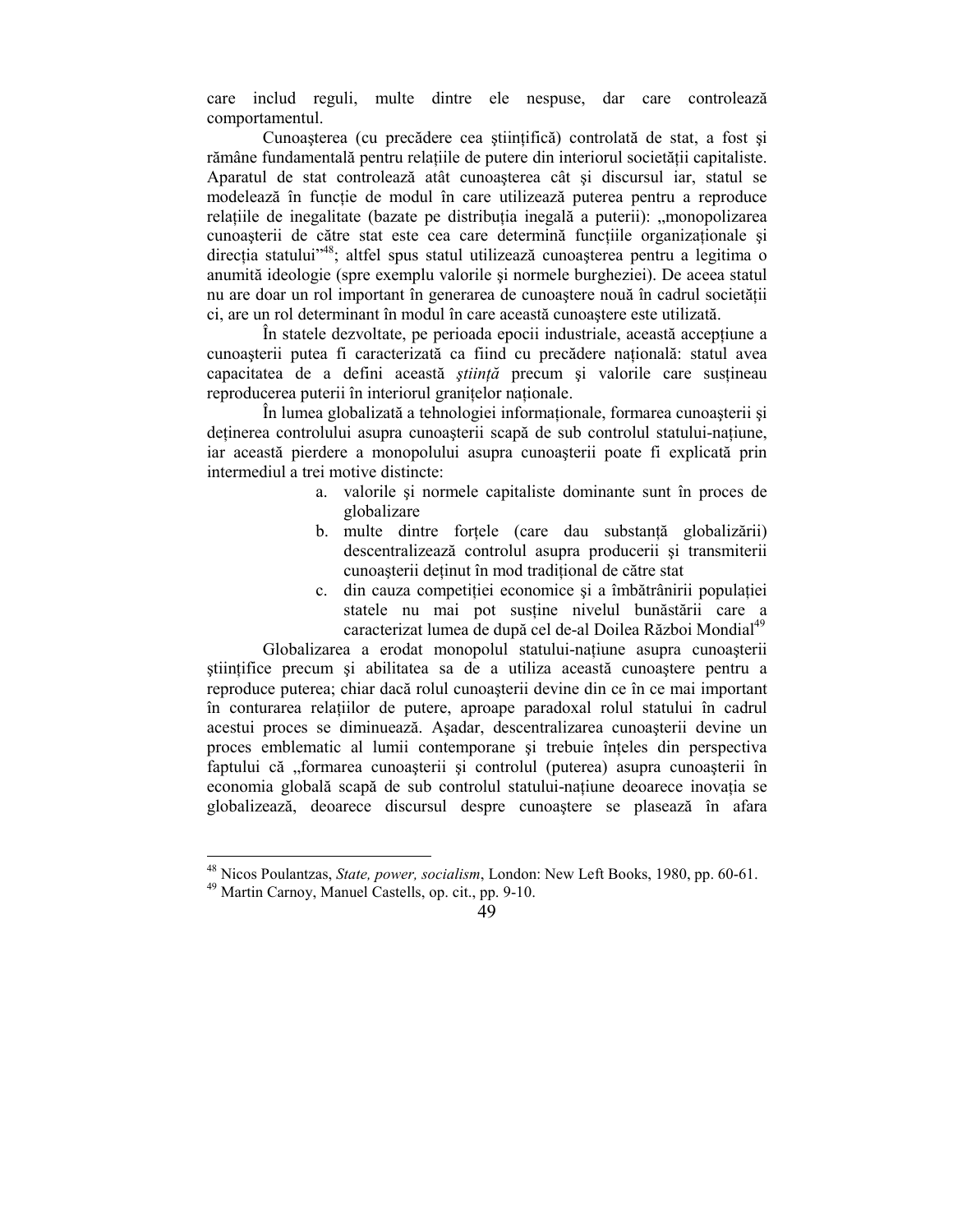controlului statului și, deoarece informația este mult mai accesibilă decât a fost înainte datorită dezvoltării tehnologiei și comunicațiilor."<sup>50</sup>

În mod tradițional spațiul economic și statul-națiune au apărut și s-au dezvoltat împreună găsindu-și legitimitatea unul în existența celuilalt. Or, în momentul în care globalizarea diminuează (uneori chiar elimină) evidenta pragmatică a unei astfel de relatii, minimizarea rolului statului deschide calea spre descentralizarea puterii şi implicit a cunoaşterii. Altfel spus, globalizarea produce condiții necesare pentru creșterea libertății individuale care este direct proportională cu diminuarea monopolului statului asupra cunoașterii. Aceasta este o modalitate de a elimina legătura dintre stat şi economie prin faptul că performanta crește tocmai pentru că rolul statului se diminuează.

Dacă devine o evidență că statul pierde monopolul asupra cunoașterii științifice este cu atât mai clar că știința socială (care permite interpretarea și întelegerea socialului) se fundamentează pe natura dispersată a cunoașterii umane deoarece "o cunoaștere a particularului, o cunoaștere dominată de condițiile circumstanțiale ale timpului și spațiului nu poate exista decât dispersată printre indivizi."<sup>51</sup> Mai mult chiar, trebuie să subliniem că atunci când ne referim la cunoașterea științifică (ea însăși eliberată de tirania statului) nu facem referire decât la o mică parte din cunoașterea umană, întrucât mai există "o arie de cunoaștere importantă, dar neorganizată, care nu poate fi numită științifică, în sensul cunoașterii regulilor generale: cunoașterea circumstanțelor particulare de  $t$ timp și spațiu<sup>"52</sup> (condiția naturală a cestei cunoașteri este descentralizarea, cu atât mai evidentă o dată cu diminuarea rolului statului).

Astfel în spatiul economic, sau în spatiul socialului cunoasterea este esențialmente una *dispersată*, iar prin aceasta trebuie să înțelegem o *cunoaștere practică* specifică circumstanțelor individuale; aceste circumstanțe exprimă o *rationalitate* imposibil de cuprins în întregime în limbajul conceptual, care ar putea justifica mecanismele unui centru de control: "înainte de a exista piata este imposibil să existe un planificator care să știe care sunt cererile individuale<sup>753</sup> sau în alți termenii "orice regim centralizat va exploata doar o mică parte din cunoașterea disponibilă<sup> $554$ </sup> (iar prin aceasta va deveni neperformant justificând încă o dată necesitatea descentralizării cunoaşterii). În acest context dacă o economie se dorește a fi de succes, atunci trebuie să poată face față *diviziunii* sau

 $50$  Ibidem, p. 11.

<sup>51</sup> Friedrich A. Hayek, *Law Legislation and Liberty, Rules and Order (vol.I),* Chicago: The University of Chicago Press, 1973, p. 80.

<sup>52</sup> Friedrich A. Hayek, *The Counter-Revolution of Science*, New York:The Free Press, 1955, p. 183.

<sup>53</sup> Norman P. Barry, *The New Right*, London and New York: Croom Helm, 1987, p. 32.

<sup>54</sup> John Gray, *Hayek on Liberty,* Oxford: Basil Blackwell, 1984, p. 15.

<sup>50</sup>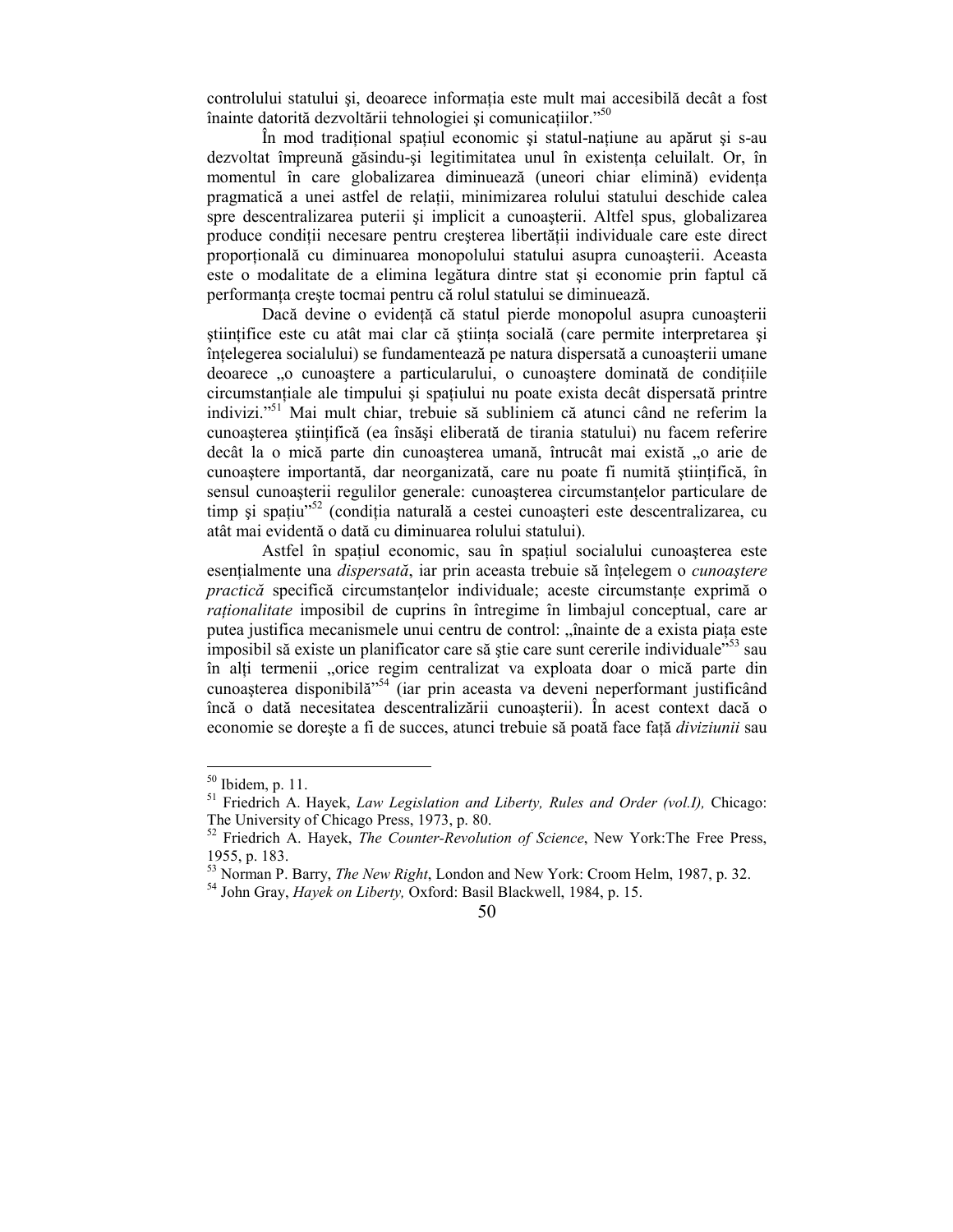*fragmentării* cunoaşterii; refuzul de a accepta structura mozaicată a cunoaşterii este efectul direct al încercării de a coordona procesul social, sub forma diferitelor inginerii sociale sau politice care diminuează sau chiar elimină libertatea individuală. Imposibilitatea planificării decurge din imposibilitatea centralizării *cunoaşterii* fapt care devine cu atât mai evident pe masură ce se aprofundează implicațiile globalizării. Așadar orice stat care garantează libertatea individuală trebuie să accepte ca provocare contemporană şi descentralizarea cunoaşterii*.*

Plasat între provocările globalizării – descentralizarea guvernării şi descentralizarea cunoașterii – statul își pierde din caracteristicile tradiționale iar în *noua lume* "cele două tendințe – supranaționalitatea și devoluția – merg<br>împreună.<sup>555</sup> Astfel, globalizarea permite emergenta unor structuri globalizarea permite emergența unor structuri supra/transnaționale care pot oferi soluții problemelor cu care se confruntă spațiul (inter)național, și în același timp natura dispersată a cunoașterii umane erodează capacitățile de planificare (rațională, științifică) pe care și le asumase în mod traditional statul.

<sup>55</sup> Martin Carnoy, Manuel Castells, op. cit., p. 14.

<sup>51</sup>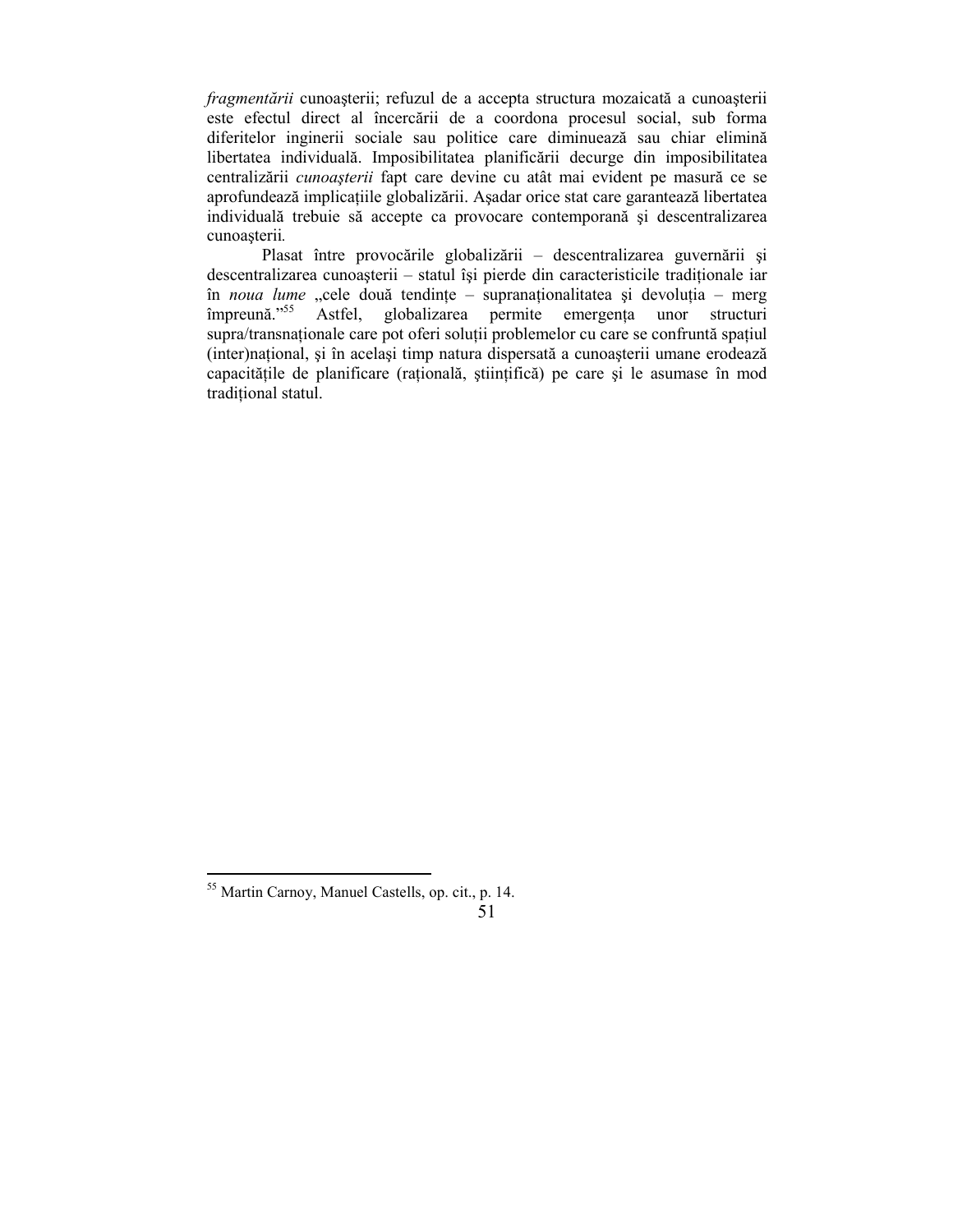# **CITIZENS OF THE 21ST CENTURY AND THEIR EXPECTATIONS TOWARDS GOOD AND RIGHT IN A DEMOCRATIC WORLD**

*Assistant Professor Oana MATEI "Vasile Goldis" Western University of Arad, Romania* Telephone: 0040/257/282324 E-mail: oanamatei@yahoo.com

> **ABSTRACT.** *The ethical debate is a very opportune debate in our times, when a new system of values is challenging our world. The traditionally standards of a democratic process for a democratic world are now facing new cultures and new values. Three centuries ago, the democratic system was designed for specific cultures with specific habits. I am referring to the people of the United States of America and their protestant ethics of working and living. That system was developed in the Western Europe, in countries with protestant traditions, also. The concepts of good and right were meaning rationality, efficiency and, of course, hard working and faith. So, ethical governance should be an effective one. After 1990 and beginning with the 21st century the democratic process was implemented in countries with no democratic and no protestant tradition. The process of implementation was difficult and the results can be easily seen. But the people of Eastern Europe and the people of Middle East have different views concerning the concepts of good and right. Those concepts do no more mean rationality and efficiency, because people from Eastern Europe and from Middle East do not have the same ethics of living and working.*

> *The real challenge is to redefine the key concepts of living. Times have changed and the values have changed, too. So, public administration's task is to find the new meanings of good and right and appropriate them, in order to serve public interests and to fulfill citizen's expectations. If we want to live in a world where democratic principles are applied with no discrimination and if we want to have better and ethical administrations, we should understand people's expectations towards good and right, properly. If we are talking about minorities, about fundamental rights and about no discrimination, we should redesign the governance's effective shape in such a way as to be ethical.*

### *Key words: politics, governing, moral rules, democratic principles.*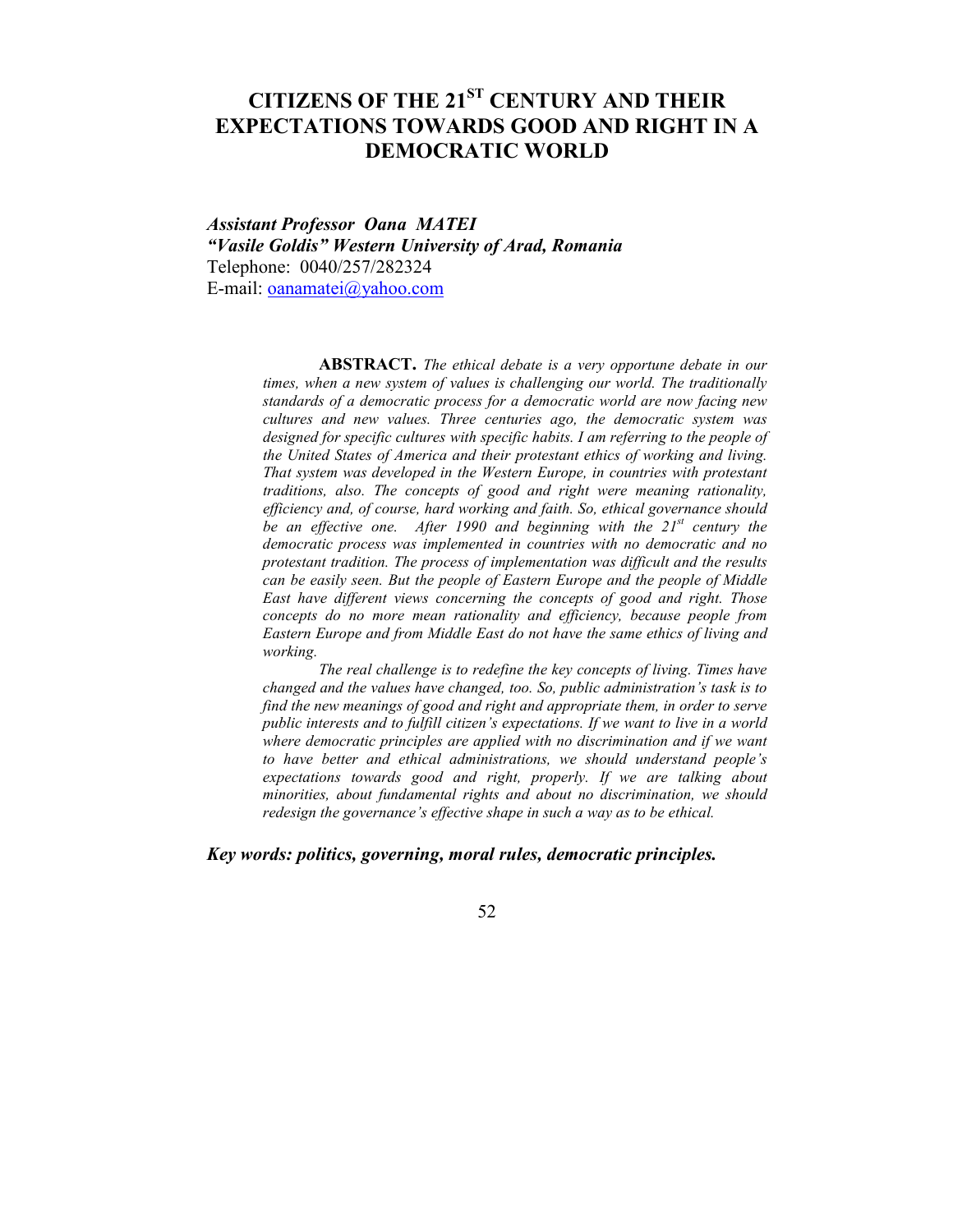Politics and governing cannot be appreciated just in terms of efficiency and rationality, but are judged in terms of honesty, abiding of fundamental freedoms and human rights, of equality etc. This moral dimension sums up the system of norms, beliefs, values shared by a certain society in a given moment of its evolution and in the extent to which these are reflected, or not, within the political process. Definitely, the moral dimension of the political process manifests evaluations of the moral or immoral type; ethical or non-ethical. A certain governmental decision or a certain political view can be considered moral or can be labeled as immoral; both will always be imbued with morality. And, as long as the political process invariably implies a moral dimension, it is very important to observe the way in which the citizens relate themselves to this dimension. It is very important how they perceive it, how they perceive themselves in view of that dimension, which is the position they stand on as part of the political process and how do they see the morality in which they can interact and influence that certain dimension. It is very important to mention that the reference is made to the democratic systems, more specifically what Popper<sup>56</sup> referred to as *open societies*, those that stimulate and liberate the creative potencies of the human being. Because the relation between the perception, expectancies and the final results of the democratic process, namely the public policies implemented through the public administration, is able to quantify positively or negatively the moral dimension of the political process in a democratic country. When the citizens feel that they are a part of the democratic process, they will experience the feeling that they can influence the process, implicitly they will acknowledge the fact that, one way or another they are responsible for the moral dimension of that certain process, more specifically that morality or immorality associated to politics also depend on the status of their civic conduct.

Political power must be permeable and receptive to the social will and the call to morality in politics is a call to certain standards of conduct, to an impartial judgement. Ethics can demand from political leaders to adopt certain behaviors which at first glance might seem paradoxical, however these behaviors can be justified through the pre-eminence of the common good. Such an example is the behavior of the British authorities during the Second World War in the case of Coventry, when the lives of that locality's citizens were sacrificed for a greater cause, namely, the winning of the war against Nazi Germany.

 $\overline{a}$ 

<sup>56</sup> KARL POPPER, *The Open Society and its Enemies*, (Romanian version), Humanitas, Bucharest, 2005.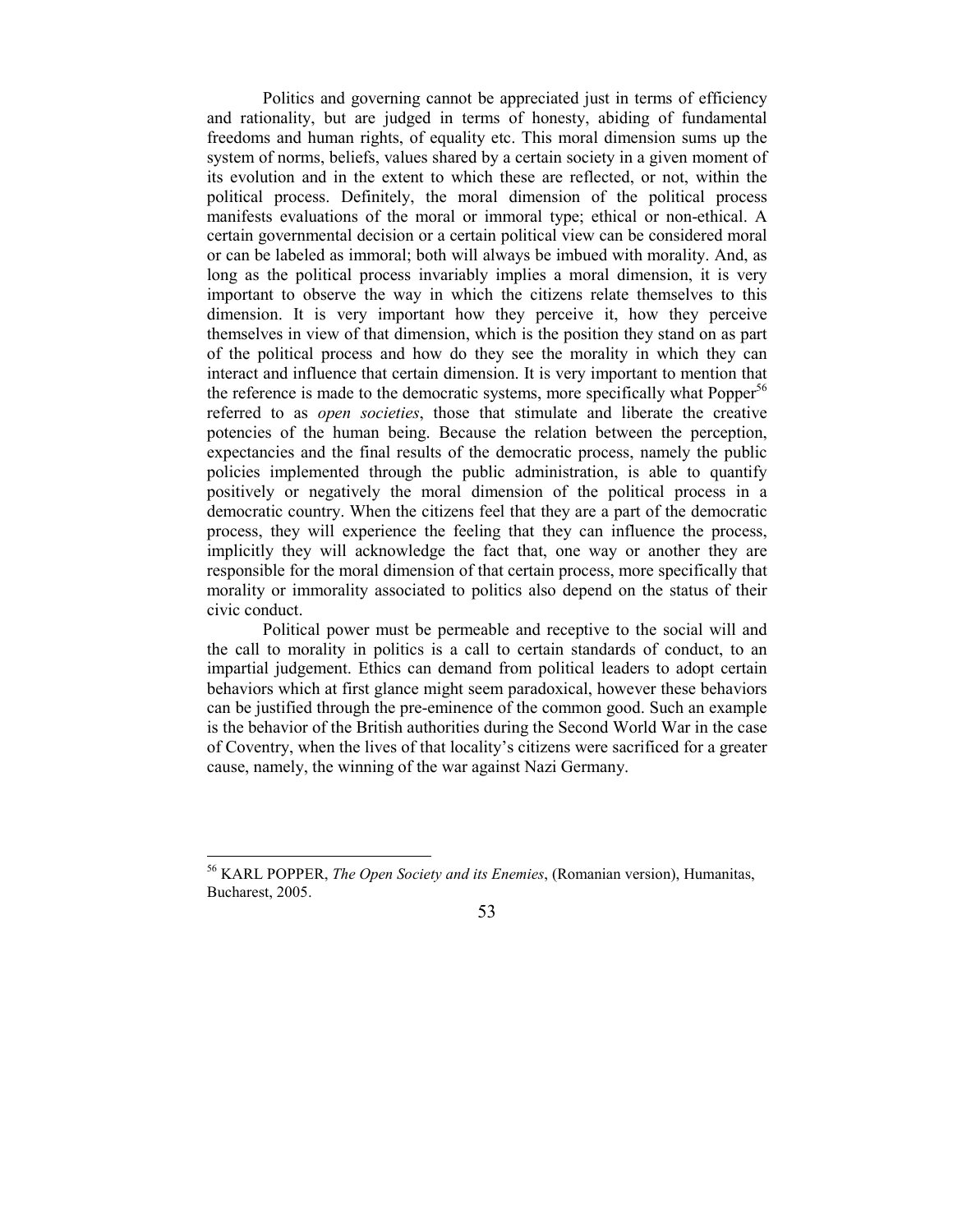Democracy is a morally-political, society project<sup>57</sup>, thus is it important to notice how exactly does the relation between the value system from a certain society and the abiding of the principles that are implied by democracy as a process work. The civic dimension of the behavior of the citizens of a democratic society cannot be evaluated without making use of an elementary morality, composed out of the norms and values shared by that certain society.

In 1989, in his famous article, *The End of History*, Francis Fukuyama<sup>58</sup> stated that the necessary conditions have been created to reach the final point of the ideological evolution of humankind, the western liberal model becoming a universal reference and a unanimously sought after goal.

Modern democracy emerged in a space in which it was associated to a certain system of values and a particular ethic. The democratic spirit<sup>59</sup> was built on an entrepreneurial spirit, on an economically rational spirit and on the cult of work seen as a method of attaining a state of grace. Democracy, as a process sustained by these values, was implemented in the North-American territory, also to be later on applied in the countries of Western Europe. Morality and implicitly, the notions of good, were indivisibly bound to these moral and spiritual values. After the fall of the Berlin Wall, democracy and its constitutive principles were adopted in cultural spaces that had only been in contact with the protestant ethic. Nowadays, it is attempted to introduce the democratic process in countries that have another religion than the Christian one, cultural spaces extremely different of all that signify fundamental values of modern democracy. Leo Strauss makes an excellent distinction between the mentality of ancient democrats and the one of modern democrats.<sup>60</sup> The ancient Greeks, claims the author, knew well enough which were the meanings of good and of virtue, showing no interest in rights, rather than just through involvement. The modern ones claim they know very well their rights, but are not so sure anymore about the meanings of what's good. The emphasis shifted on the meanings of good and virtue, on the importance of abiding the rights, from the private area to the public one. One of the current issues of moral philosophy is the attempt of defining new meanings of good, which are well connected to the priorities of the contemporary world. If for the first North-American colonists the meanings of good was

<sup>57</sup> VASILE MORAR, *Etică în afaceri şi politică*, (*Ethics in Businesses and Politics*) Ed. Universității din București, București, 2006, p. 93.

<sup>58</sup> FRANCIS FUKUYAMA, *The End of History?*, National Interest, may 1989, www.wesjones.com/eoh.htm; december 2008.

<sup>59</sup> See MAX WEBER, *The Protestant Ethic and the Spirit of Capitalism*, (Romanian version), Humanitas, Bucharest, 1993.

<sup>60</sup> LEO STRAUSS, *Three waves of modernity*, in HILAEL GILDIN, ed. *Political Philosophy: Six Essays by Leo Strauss,* Indianapolis, 1975.

<sup>54</sup>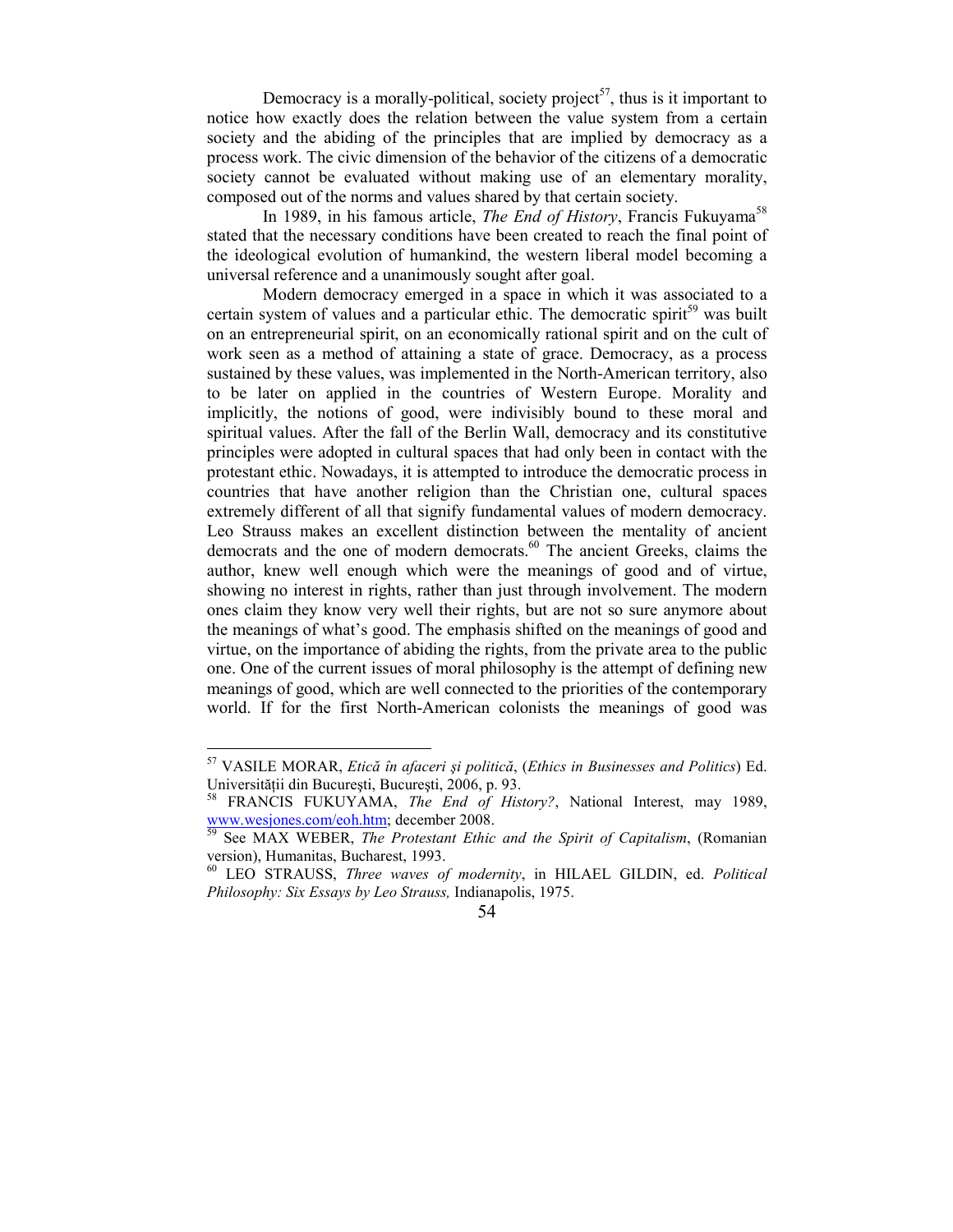represented by the faith in God and hard work in order to achieve success and a virtuous way of life stood for a life led in the spirit of faith, of efficiency and of rationality oriented towards achieving a goal, for the citizens of imported democracies, these values cannot find their place.

The own value systems of the new spaces in which the democratic process takes place and is implemented today are, more or less, incompatible with the democratic ideals. In the past, the virtues of the good Christian were perfectly compatible with the virtues of the citizen, of the good citizen. The criteria according to which a democratic process was moral were defined by the same values: efficiency, rationality. Today, democracy is implemented in areas in which the good follower is not also the good Christian and, that's why one of the impediments of successfully applying the democratic process is this disjunction between the elementary morality of the occidental democratic citizen and the morality of a democratic citizen from an area that is not Christian. The value system at a global scale is perpetually changing and if politics and governing want to achieve moral standards they must discover which are the new meanings of good, to embrace them and shape their institutions according to these demands, thus promoting the new values and the new civic virtues.

The  $21<sup>st</sup>$  century and the current economic crisis represent new challenges in the field of current governments. It can be stated that, globally, democracy does not function anymore. One of the answers to this question could be that a certain cleavage surfaced between the elementary moral of the citizen and the moral presumed by a democratic process. This cleavage is represented by the fact that the two sets of values (on one hand the values of the  $21<sup>st</sup>$  century citizen and on the other hand the values presumed by a democratic process) are no longer equivalent. If modern democracies promoted as main values efficiency and rationality oriented towards achieving a goal, these values being shared also on a social scale by the citizens, today, efficiency and rationality are no longer necessarily shared on a social scale. Norms and social moral values are not the same with the norms and values of the democratic process. A possible reason could be the inconsistency which emerged between the values shared in a cultural space and the new values which are implied by the implementing of a new democratic system. The cultural spaces in which democracy is being implemented today do not benefit of suitable grounds for the success of this process, a fact which has determined countless negative side-effects. Among these negative side-effects we can remember the multiple conflicts which surfaced, both at a familiar scale, a group scale, a community scale as well as at the whole society's scale. The emancipation of women in the Middle East produced a crisis which manifested and still manifests itself at all levels, from the familiar one, to the social one. It's the same with the idea of undiscriminating treatment of all ethnic, sexual, religious minorities etc. The migration of these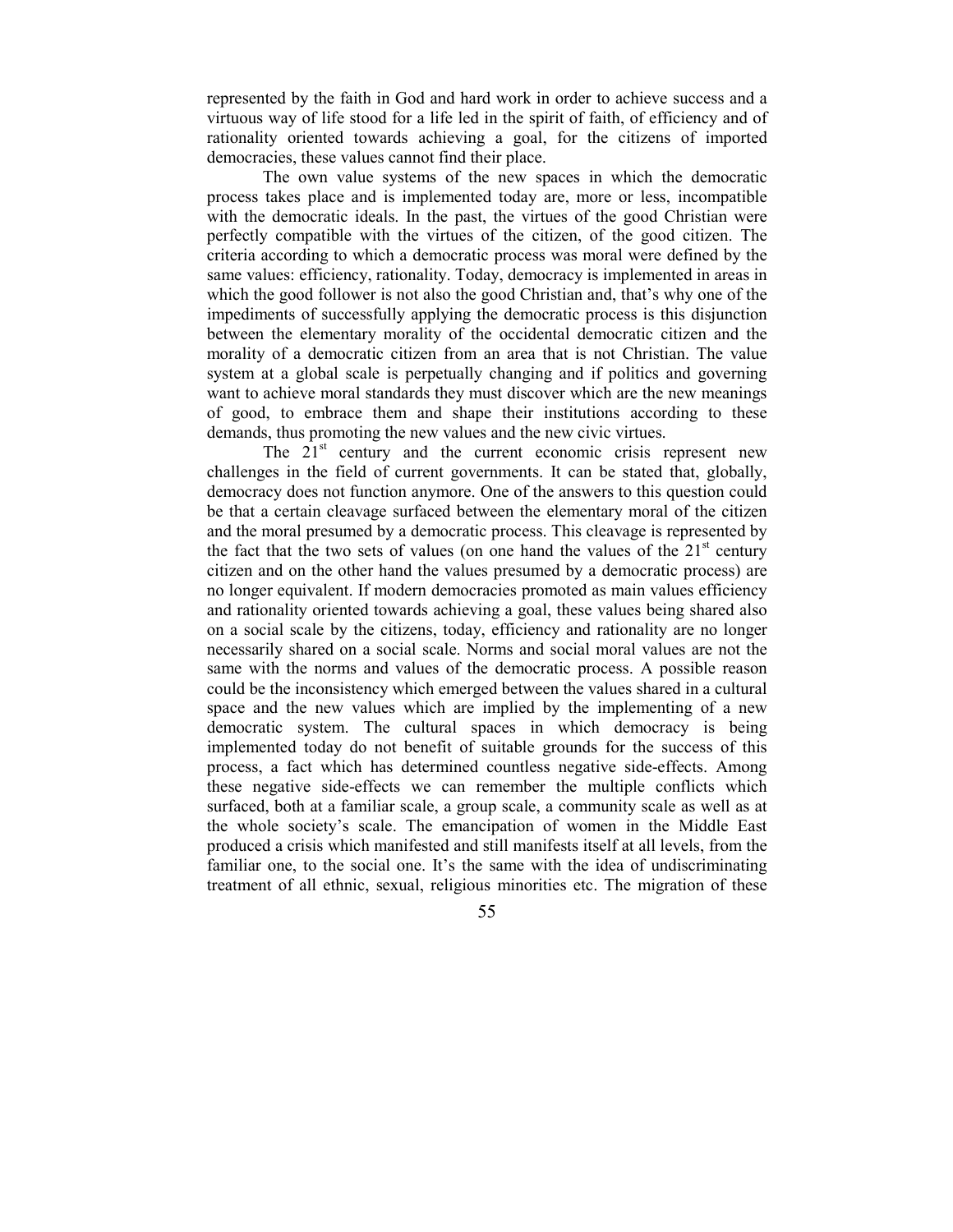populations towards Europe and the American continent did nothing but bring along with them the conflicts in these areas as well. This is why the classic democratic algorithm is compelled nowadays to redefine and reformulate itself. The solution for the contemporary governments is to redefine their key concepts, namely, to redefine the democratic values from another perspective. The stress will shift from the area of efficiency to the one of primary and fundamental meanings of democracy, because the modern meaning of the term, that of efficiency and rational thinking oriented towards achieving a goal is no longer equivalent to the meaning of morality. The current task of democratic governments is that of redefining democracy by returning to its elementary meanings.

The elementary value upon which the democratic process is built is that human beings are of an intrinsic value, that no one is intrinsic superior to anyone else. Thus, a morally autonomous person is a person who decides upon his or hers own moral principles and upon the decisions which flow from them, as a consequence of a rational process of reflection and deliberation. From these it results that *each individual must be considered the best judge of his or her own wellbeing or own interests.<sup>61</sup>* The criteria for a democratic process described by Robert Dahl<sup>62</sup> represent moral criteria themselves and can be considered real values for a democratic spirit. The abiding of these laws represents requirements for the elementary moral of a democratic citizen, regardless of the cultural area from which he comes. The following will be debated upon next.

1). The actual participation: *During the whole period of the mandatory decisiontaking process, the citizens must benefit of adequate opportunities to express his preferences regarding the final result. Citizens must benefit of suitable and equal opportunities to make known their priorities on the agenda and to express the reasons for supporting a decision or another.<sup>63</sup>* The breaking of this principle means denying the intrinsic value that every human being possesses. The abiding of this criteria states the equality of the intrinsic value of all human beings and the liberty that they have when expressing their preferences and participating at the democratic process.

2). The equality of the vote in the decisive phase: *In the decisive stage of joint decisions, each citizen must be provided with the equal opportunity to express an choice which will count as much as the option of any other citizen. In establishing the final results, only and only these options must be taken into* 

<sup>61</sup> ROBERT DAHL, *Democracy and its Critics*, (Romanian version), Institutul European, Iaşi, 2002, p. 139.

<sup>62</sup> All the references will be made according to ROBERT DAHL *Democracy and its Critics*, (Romanian version), Institutul European, Iaşi, 2002.

 $<sup>63</sup>$  Ibidem, p. 152.</sup>

<sup>56</sup>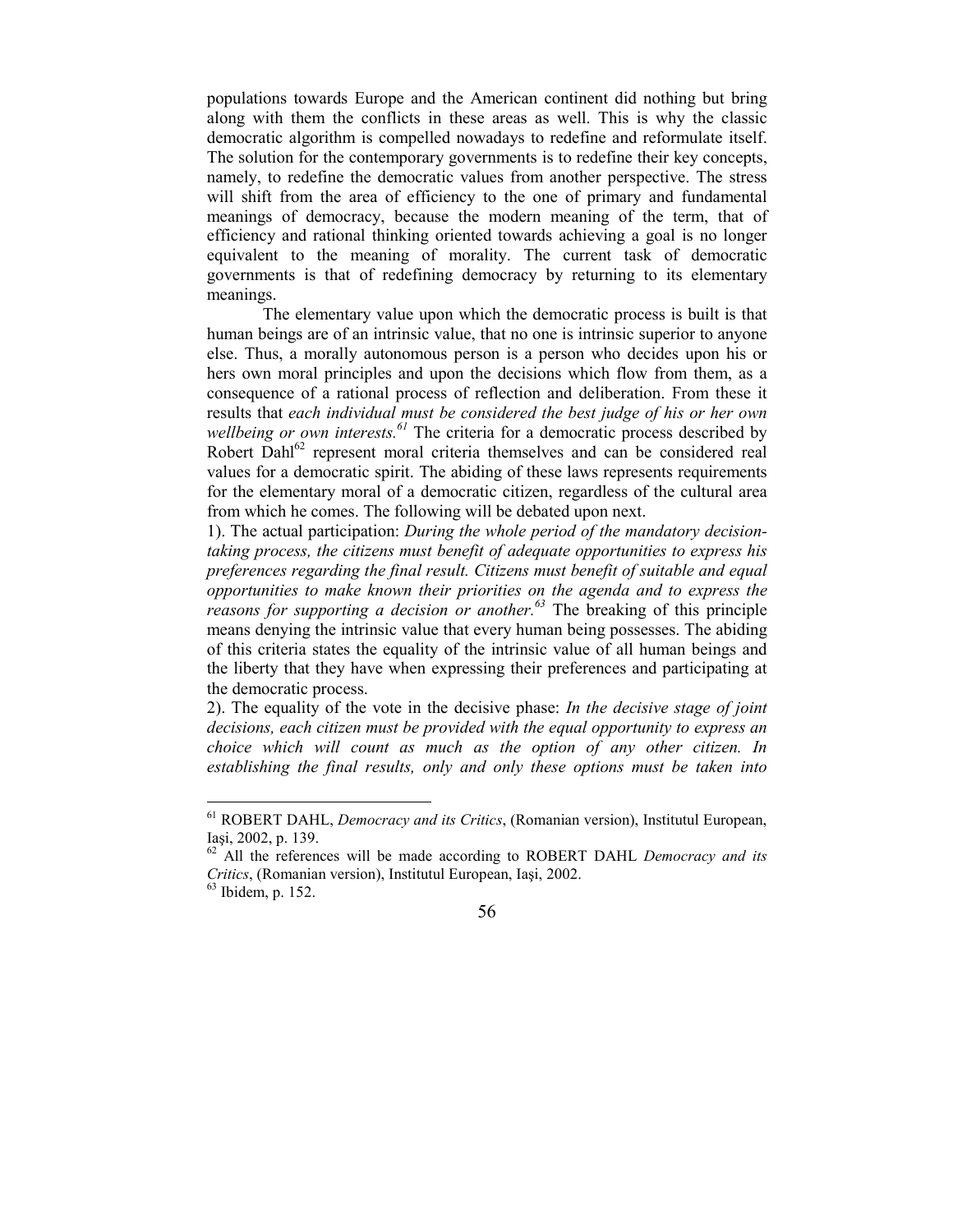*consideration.<sup>64</sup>* The purpose of this criterion is of assuring the protection that the intrinsic value of the citizens is not violated. The opinion that some citizens are more entitled than others to decide in regard with matters of common interest is completely erroneous and promotes many inequalities. Even the ancient Greeks (although the notion of citizenship was limited to the masculine, free population born in Athens) considered that each citizen was entitled and can equally decide upon matters which concerned the interests of the city, as long as they dedicated time to these issues, out of the time allocated to their daily duties. Thus, no one is more entitled or more capable than anyone else to decide regarding common interest matters. Failing to comply with this criterion would render null the idea of intrinsic equality, creating an infinite number of inequalities and, many times, in matters that concern a certain particular issue, not even an academic scholar could take better decisions than the ones strictly involved in that certain matter; whereas the abiding of this criterion, states again the intrinsic value of all human beings and their freedom of speech.

3). Enlightened comprehension: *Each citizen is entitled to adequate and equal chances of discovering and validating (within the time limit permitted by the necessity of a decision) the option regarding the decision that must be taken, in such way that it best serves the interests of the citizen.<sup>65</sup>* Democracy is conceived as a governing system that offers its citizens the chance of getting what they want, or what they think is best, and for that, the citizens must be informed through public debates, through teaching. This criterion implies that citizens must be offered real chances of understanding what the problems, immediate goals, means at their disposal and expected consequences of the politics that concern not only them, but the ones around them are. Citizens should have the opportunity of gaining an understanding of these aspects, to the extent to which the wellbeing or interests of a citizen demand a concern towards the public wellbeing or general interest. This criterion asserts the equal right to information and meditation through reflection, as well as a rational decision-taking process, as fundamental values for a democratic process.

4). The control over the agenda: *The population must have the exclusive opportunity to decide how will the problems that need solving through the democratic process be included on the agenda with problems<sup>66</sup> .* Citizens are the best judges of their own competences and it's themselves who can decide that there are some domains in which their competences are obsolete. It is very

<sup>64</sup> ROBERT DAHL, *Democracy and its Critics*, (Romanian version), Institutul European, Iaşi, 2002, p. 153.

<sup>65</sup> Ibidem, p. 156.

<sup>66</sup> ROBERT DAHL, *Democracy and its Critics*, (Romanian version), Institutul European, Iaşi, 2002, p. 158.

<sup>57</sup>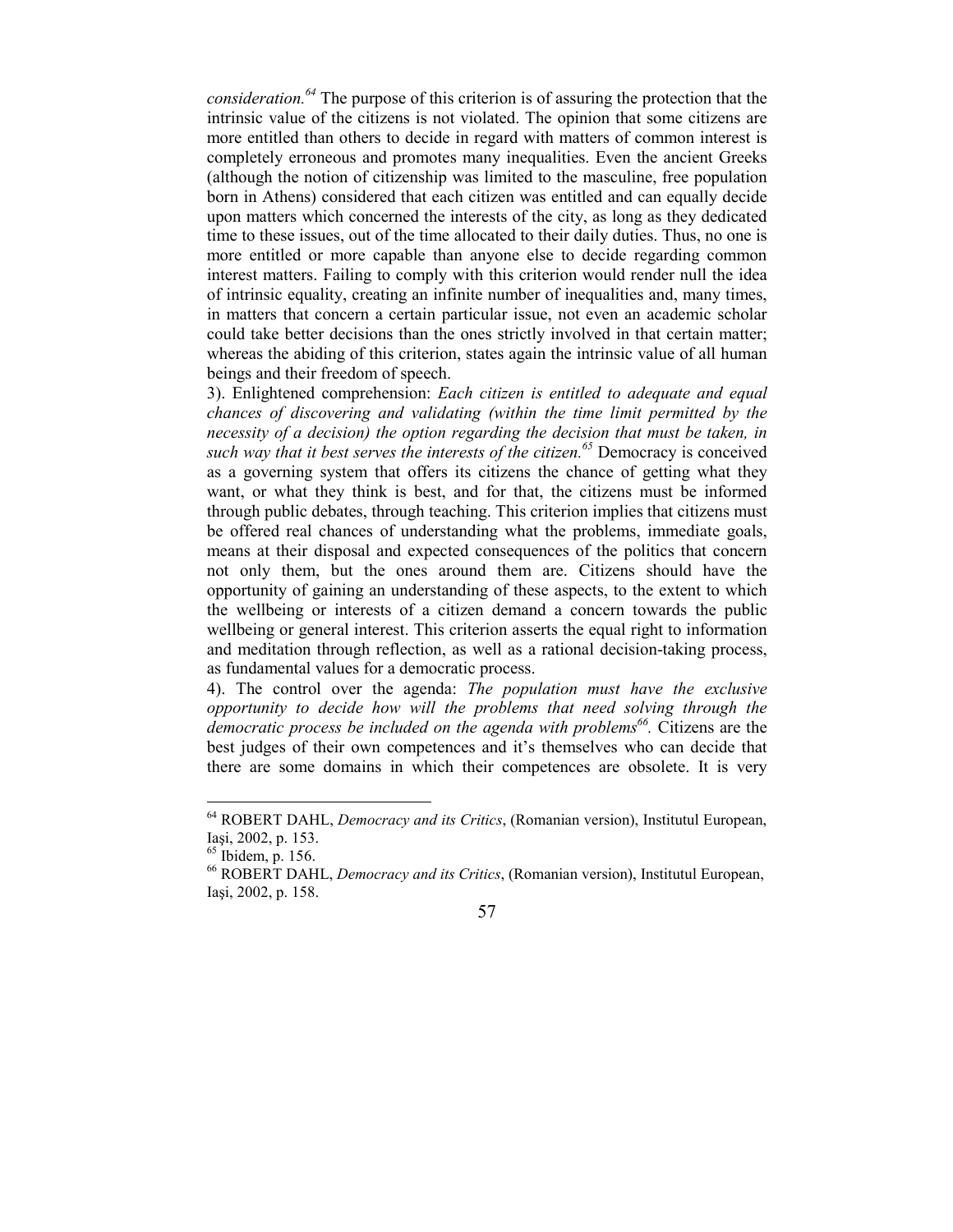important that citizens decide what problems require or not mandatory decisions and, among those that do, which are the ones susceptible to their judgement and the terms in which they delegate their authority. This criterion promotes the value of the population's sovereignty, because delegation does not mean estrangement.

5). Inclusion: *The population should include all the adults subject to the mandatory collective decisions of an association.<sup>67</sup>* The inclusion criterion refers to the fact that citizenship is an attribute that all members of a certain society possess, without any discrimination that would regard sex, race, nationality, religion, sexual orientation, etc. The only ones excluded from this are the people in transit (because they are not actually part of the community, their staying in the community being only temporary), children (who do not have full capacity to take decisions and act accordingly) and mentally challenged people (because they do not have the capacity to decide and act accordingly). If the criterion of inclusion would exclude other people, then democracy would not stay true to the meaning of "governing of the people", under the circumstances in which "the people" would be trunked and would include only some members. This last criterion reasserts the intrinsic equal value that all human beings have, without any kind of discrimination.

These criteria are ideal standards as well as moral standards. The prescriptions that these criteria include are circumscribed in the area of constitutional law, thus they are juridical norms, but they are also religious Christian norms (by asserting the intrinsic value of each human being) and moral ones. Aside from the fact that they are moral norms, they also transcribe moral values shared in a democratic society. Thus, there is a continuous relation of conditioning and interdependency between the moral norms, moral values and the compliance with the democratic principles. It is impossible to comply with moral norms that promote moral values, without assuming the applying of democratic principles. Moreover, it has previously been proven the democratic standards of an open society are perfectly compatible with moral standards. But all these values (like liberty and intrinsic equality of human beings) are circumscribed by the fundamental rights from the different Human Rights Declarations. And then, the conclusion that stands out is that the notion of common good (wellbeing) has got something to do with the fundamental rights and the criteria for a democratic process. Therefore, the rights and possibilities of the democratic process are a common good.

Despite all these, the great challenge of contemporary democratic governments remains the redefining of the key terms of a better life. The new elementary morality of the democratic citizen of the  $21<sup>st</sup>$  century will be a morality inside of which the meanings of good can articulate themselves with the

 $\overline{a}$ 

 $67$  Ibidem, 167.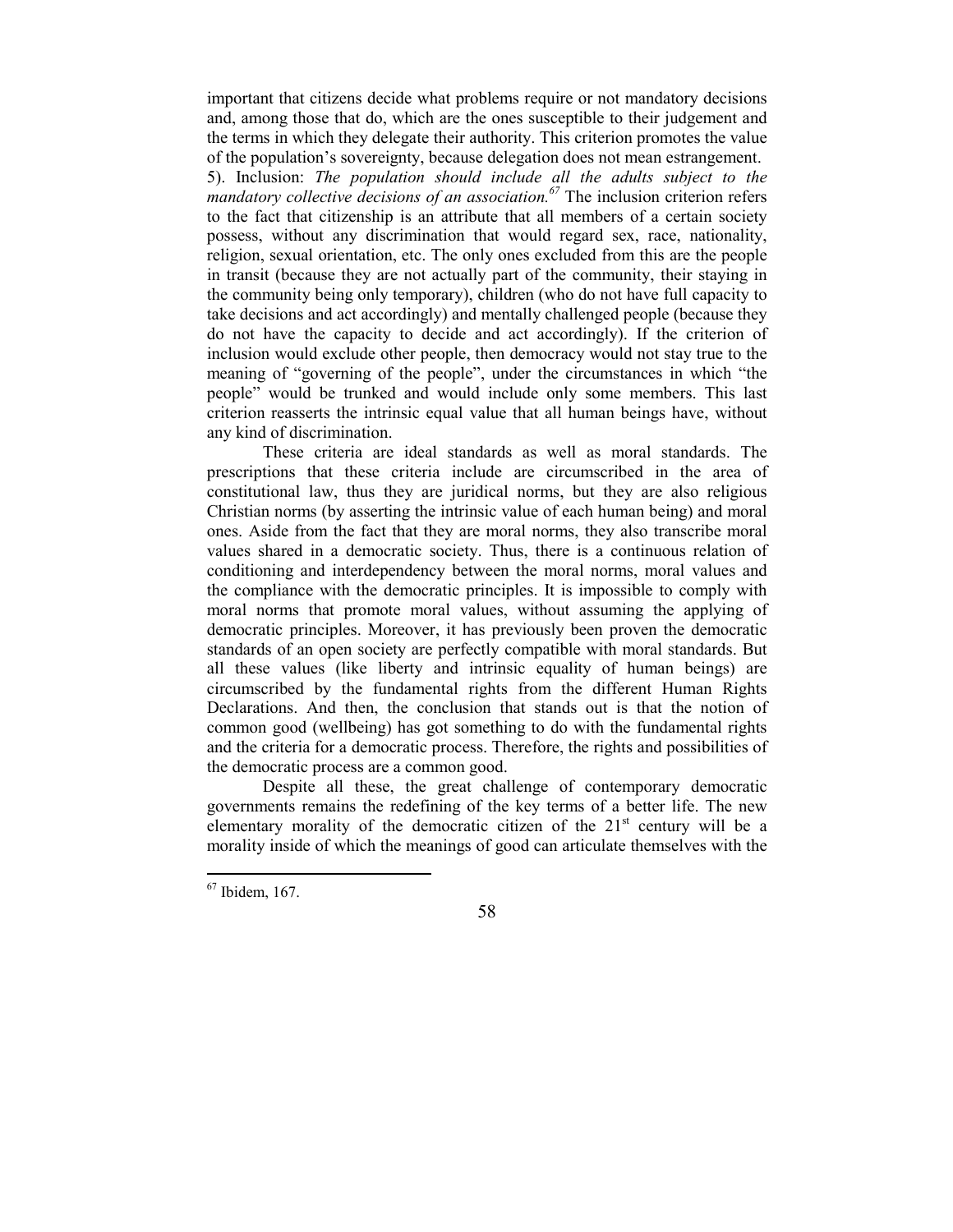identification of civic virtues in the terms of abiding the fundamental rights and criteria for a democratic process. If for the ancient Greeks a good life was a virtuous one, namely a life led in conformity with the Aristotelian virtues of the character, for the contemporary people a good life is one in which virtue stands for the abiding of rights and fundamental obligations, both personal and towards others, as well as for the actual participation in the democratic process and the compliance with the standards imposed by the criteria for a democratic process. The stress shifted from the private sector to the public one. The Aristotelian virtues celebrated a way of life that was aimed at the intimate, private area of the individual, whereas the contemporary civic virtues aim the outspoken, public area insisting on the involvement of the citizen in the life of the community. An argument in this sense is the actual obligation to contribute to the general wellbeing by contributions to social insurance, so that the rights to unemployment help, pensions, medical insurance, etc can be assured.

If there is a wish that the current governments be ethical and democratic ones, then these new governments should embrace the new meanings of good and reorganize their activity in such way that it best serves the public interest. Today it is felt more than ever the need for a conjunction between the moral values and the democratic standards, because only in this way it will be possible to … *identify moral behavior universally in the real context of the institutions of modern society.* 

#### **References**

- 1. AUDI, ROBERT, *The Good in the Right*. *A Theory of Intuition and Intrinsec Value,* Princeton University Press, 2004.
- 2. CONSTANT, BENJAMIN, *Despre libertate la antici şi moderni*, (*De la liberté des anciens comparée à celle des modernes*), romanian version, trans. by Corina Dimitriu, Institutul European, Iaşi, 1996.
- 3. CRĂCIUN, DAN; MORAR, VASILE; MACOVICIUC, VASILE, *Etica afacerilor*, (*Business Ethics*), Ed. Paideia, Bucureşti, 2005.
- 4. DAHL, ROBERT, *Democrația și criticii săi*, (Democracy and its Critics), romanian version, trans. by Petru Iamandi, Institutul European, Iaşi.
- 5. DAHL, ROBERT, *Poliarhiile. Participare și opoziție*, (Polyarchy. Participation and *Opposition*), romanian version, trans. by Mihaela Sadovschi, Institutul European, Iaşi, 2000.
- 6. FLANAGAN, OWEN; OKSENBERG RORTY, AMÉLIE, *Identity, Character and Morality,* The MIT Press, Cambridge, London, 1990.
- 7. FRANKFURT, HARRY G., *The importance of what we care about*, Cambridge University Press, 1998.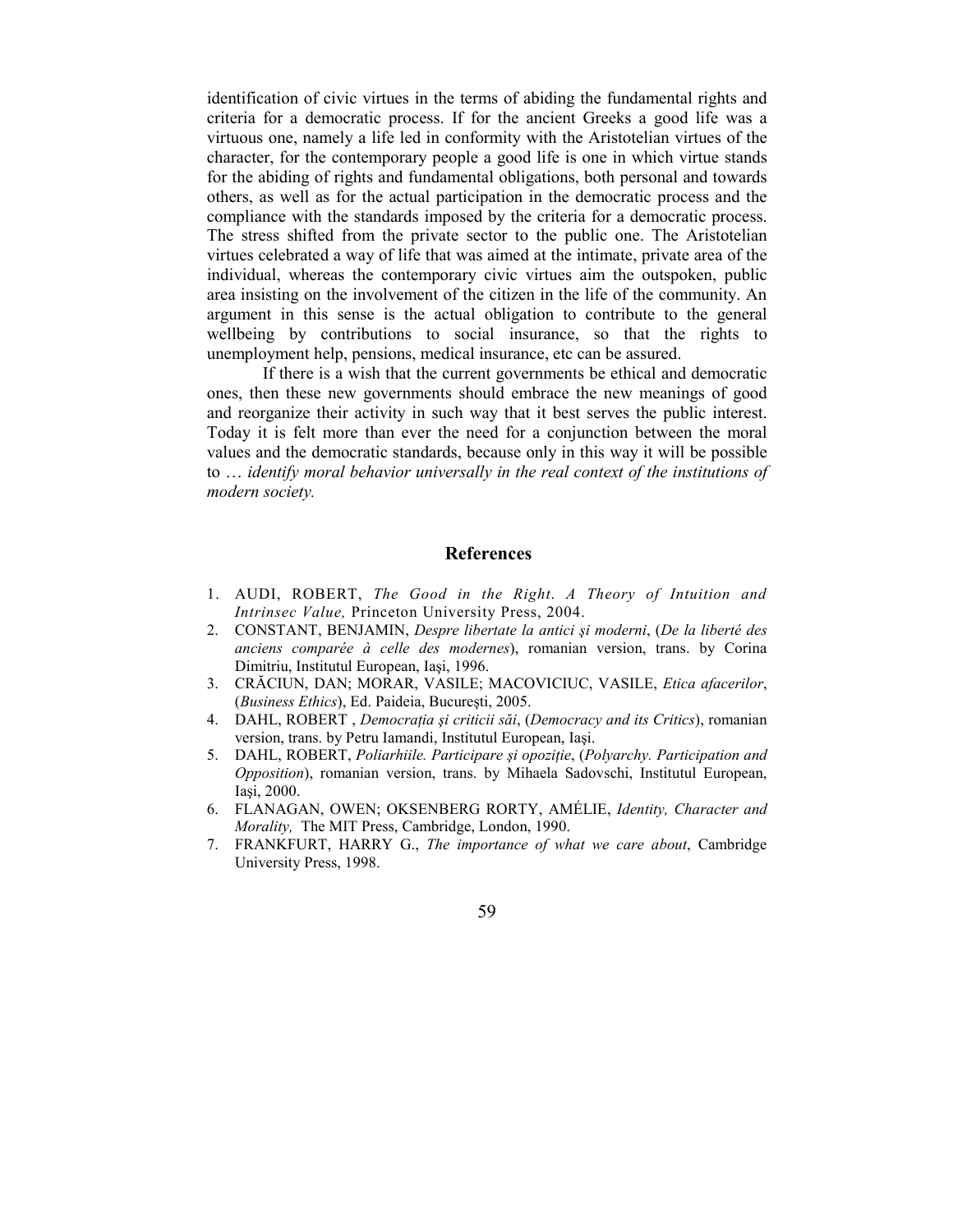- 8. FUKUYAMA,FRANCIS, *The End of History?*, National Interest, may 1989, www.wesjones.com/eoh.htm; decembrie 2008.
- 9. MORAR, VASILE, *Etică în afaceri şi politică*, (*Ethics in Businesses and Politics*) Ed. Universității din București, București, 2006.
- 10. PALEY, WILLIAM, *Moral and Political Philosophy*, Liberty Fund, Indianapolis, 2002.
- 11. POPPER, KARL, *Societatea deschisă şi duşmanii săi*, (*The Open Society and its Enemies*), romanian version, trans. by D. Stoianovici, Humanitas, Bucureşti, 2005.
- 12. STRAUSS, LEO, *Three waves of modernity*, in HILAEL GILDIN, ed. *Political Philosophy: Six Essays by Leo Strauss,* Indianapolis, 1975.
- 13. WEBER, MAX, *Etica protestantă şi spiritul capitalismului*, (*The Protestant Ethic and the Spirit of Capitalism*), romanian version, trans. by Ihor Lemnij, Humanitas, Bucureşti, 1993.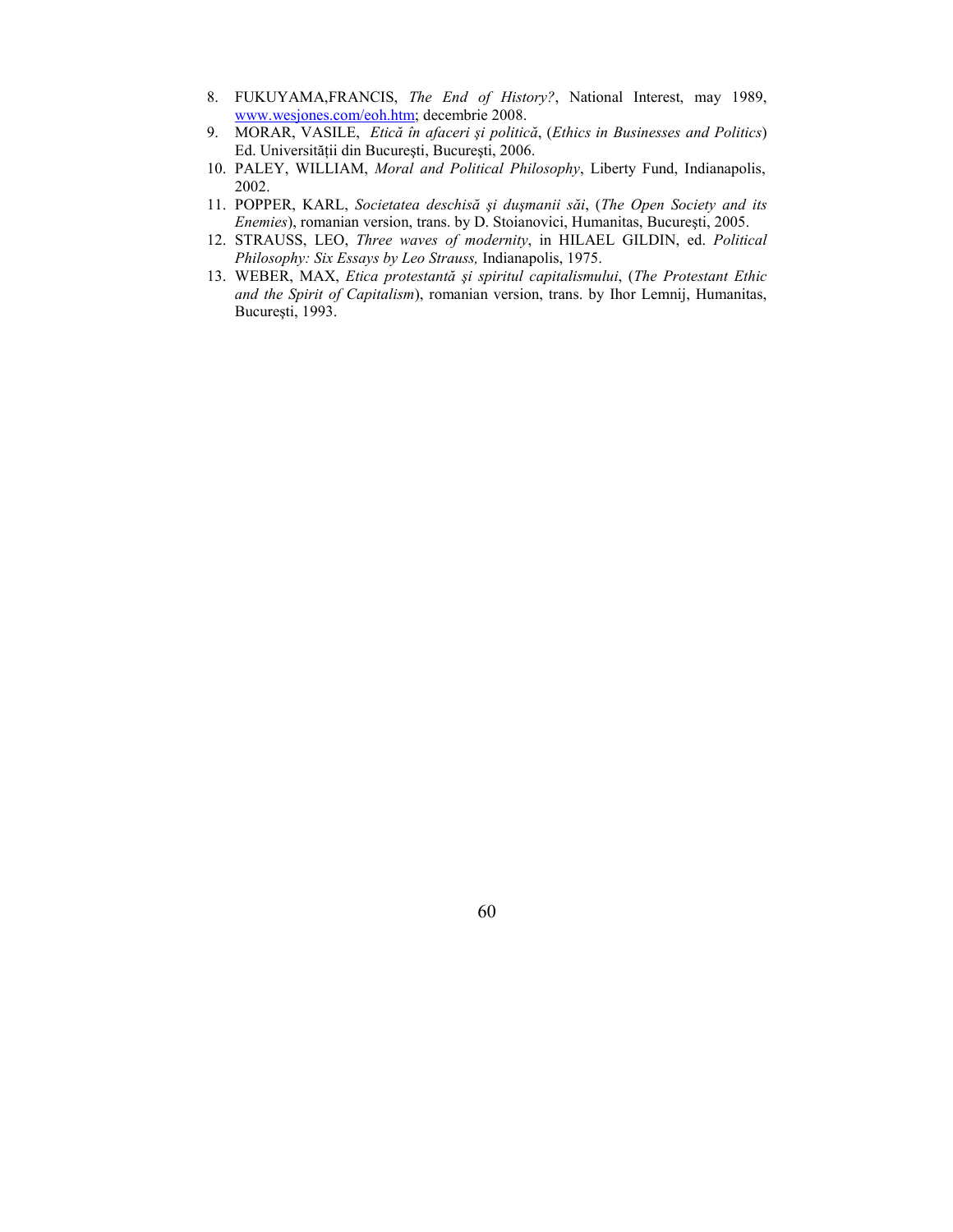# **INTEGRAREA ÎN ŞCOALA DE MASĂ A COPIILOR CU DEFICIENłE MINTALE**

*Asist. univ. drd. Oana MORCAN Universitatea de Vest "Vasile Goldiş" Arad*  Telefon: 0257/ 250609 E-mail: morcanoana@yahoo.com

> **ABSTRACT***. The integration in the normal school of children with mental illness (disease, deficiencies) is a complex process of integrate these children in a normal life and a measure of making every one clear of the importance of school witch make possible the access to education for all children.*

> *Beginning with the principle of the integrate education we have the possibility to interfere to modify or to improve some negative or unfavourable opinion witch are still exist in the community about children with mental deficiencies.*

# Keywords: deficiență mintală, incapacitate, handicap, educație *integrată, şcoală incluzivă.*

Copiii cu deficiente mintale au aptitudini și capacităti de învătare și instruire care trebuie să fie valorificate la maximum, iar ei, prin ceea ce fac sau prin ceea ce pot face pot fi utili societății. De asemenea, avem posibilitatea de a apăra și sustine dreptul acestor persoane la educație pe măsura potentialului de care dispun.

În acest sens se impune renunțarea la sistemele omogene de învățământ care, prin specificul lor, marginalizează copiii cu deficiente datorită unor prejudecăți care mai persistă încă. Trebuie să intervenim astfel încât să convingem părinții și cadrele didactice din scolile de masă de necesitatea și avantajele integrării acestor copiilor cu deficiențe mintale în sistemul obișnuit de învătământ.

O şcoală integrată care să-şi merite pe deplin denumirea ca atare, trebuie să treacă dincolo de simpla acceptare a elevilor cu nevoi speciale, asigurând o mai bună interactiune și interdependentă a tuturor beneficiarilor ei, în primul rând al celor cu deficiente.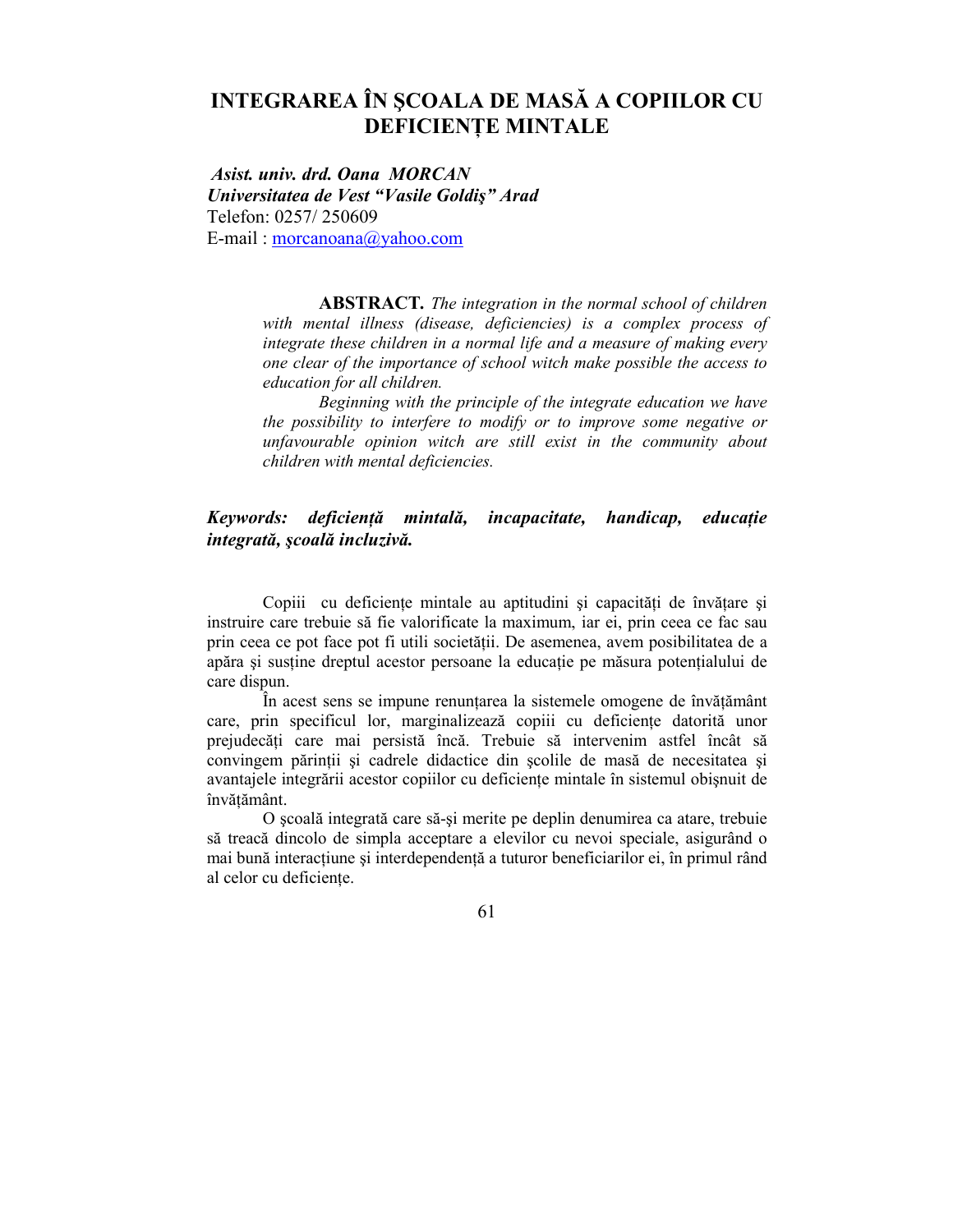Aplicarea programelor de educație integrată în școli trebuie percepută ca o oportunitate de egalizare a sanselor de acces la educatie pentru toti copiii. Astfel se creează un mediu educațional în care fiecare îl acceptă și îl respectă pe celălalt așa cum este și așa cum se poate exprima în diferite situații de viață, întrun mediu caracterizat prin acceptare, tolerantă și diversitate.

În domeniul sănătății, Organizația Mondială a Sănătății definește deficienta ca:,,orice pierdere sau anomalie a structurii sau funcției psihologice, fiziologice sau anatomice". $68$ 

"Întârzierea mintală se referă la limitări substanțiale ale nivelului de funcționare actual. Se caracterizează prin funcționare intelectuală semnificativ sub medie, care se manifestă concomitent cu limitări asociate în doua sau mai multe dintre următoarele arii de abilități adaptative: comunicare, autoservire, viața în mediu de familie, abilități sociale, viața în comunitate, autodirecționarea, sănătatea și securitatea personală, capacitatea de învătare teoretică, timpul liber și munca. Întârzierea mintală se manifestă înainte de vârsta de 18 ani."<sup>69</sup> .

Potrivit acestei definiții, handicapul mintal nu mai este văzut ca o boală (deși poate fi consecința ei), ci este considerat pur și simplu un mod diferit de organizare și funcționare mintală. Boala mintală este diferită de handicapul mintal, dar, multă vreme şi chiar şi în prezent se mai face confuzie între ele. Spre deosebire de persoana cu deficientă mintală, o persoană bolnavă mintal poate avea o inteligență obișnuită sau chiar peste medie, dar, din diferite motive, comportamentul se modifică semnificativ.

# **Observații generale privind integrarea și educația copiilor cu** deficiente mintale. Operationalizarea conceptelor

Integrarea copiilor cu deficiente mintale la structurile sociale reprezintă un mare interes, mai ales din punctul de vedere al practicii sociale. În întreaga lume sunt organizate, aplicate în raport cu înțelegerea naturii umane, cu respectarea drepturilor copilului, a drepturilor la educatie și instruire.

Integrarea semnifică faptul că relațiile dintre indivizi sunt bazate pe o recunoaștere a integrității lor, a valorilor și drepturilor pe care le au. Integrarea se referă la relatia stabilită între individ și societate; din acest punct de vedere putem diferentia:

l

<sup>68</sup> Vezi, în acest sens Raportul O.M.S, cu privire la sănătatea mintală.

<sup>69</sup> American Association on Mintal Retardation, 1992, *Mental Retardation, Definition, Classification and Systems of Support*, 9th Edition, p.68.

<sup>62</sup>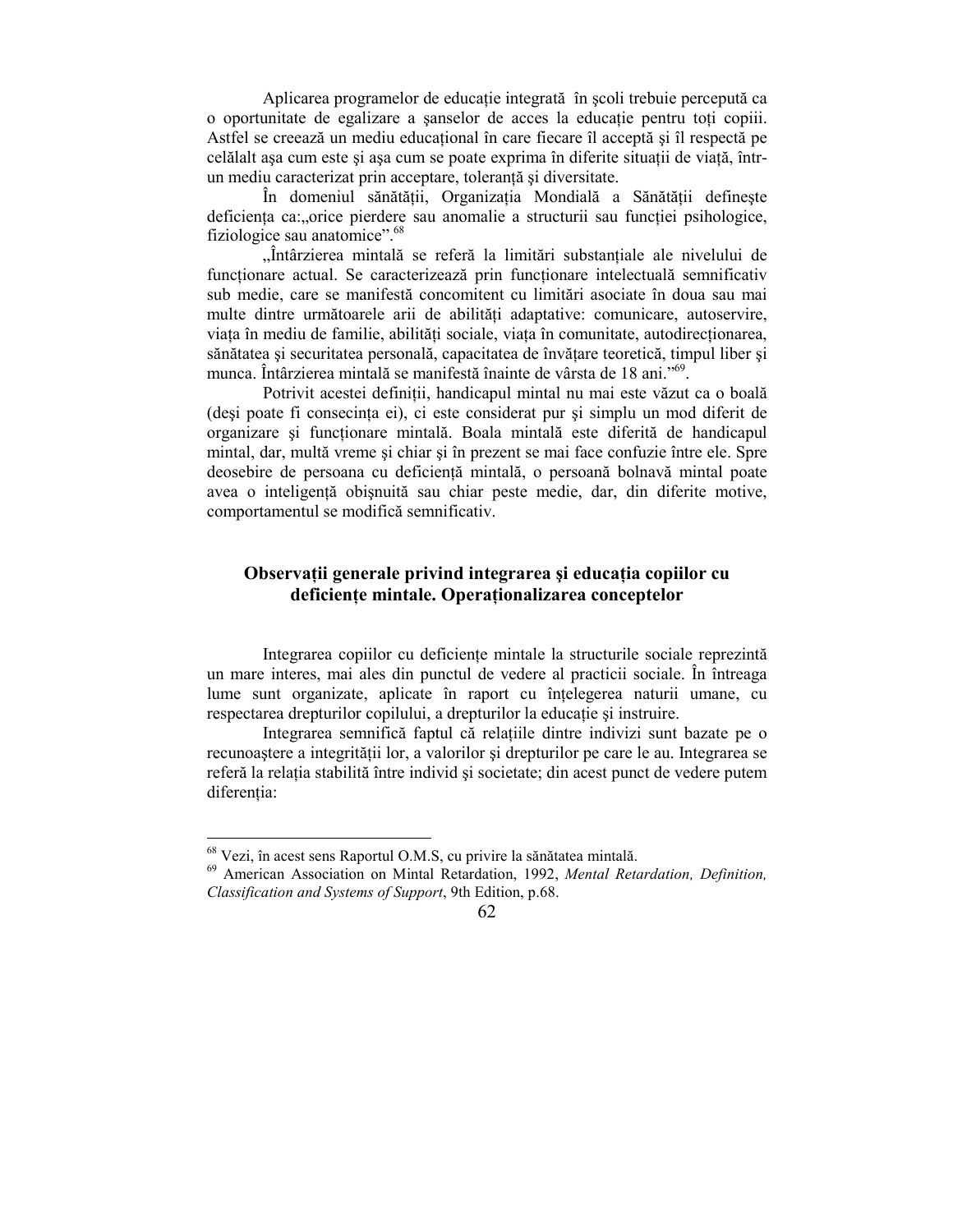- Integrarea fizică permite persoanelor cu deficiențe satisfacerea nevoilor de bază ale existenței lor: o locuință, organizarea claselor în școli obișnuite, profesionalizarea în domenii diverse, locuri de muncă, etc., făcând în acest sens referire la prezenta copiilor cu deficiente alături de ceilalti, reducerea distanței fizice dintre copii. Prin intermediul acestei integrări se facilitează familiarizarea şi cunoaşterea reciprocă.
- $\bullet$  Integrarea socială se referă la ansamblul relațiilor sociale stabilite între persoanele cu deficiențe și ceilalți membrii ai comunității, are în vedere aspectele legate de includerea copilului în toate activitățile comune din viața scolii, din pauze, de joc, activități cotidiene.
- $\bullet$  Integrarea funcțională se referă la posibilitatea accesului persoanelor deficiente la utilizarea tuturor facilitătilor și serviciilor oferite de societate pentru asigurarea unui minim de confort (folosirea mijloacelor de transport în comun, facilități privind accesul în diferite institutii, etc.).
- Integrarea personală este reprezentată de relațiile de interacțiune cu diferite persoane în cursul vieții. Aceste relații sunt diverse, în funcție de perioada de interactiune cu alte persoane.
- Integrarea în societate se referă la asigurarea drepturilor şi a autodeterminării persoanei deficiente; apare atunci când copilul integrat dobândește sentimentul de apartenență și participare deplină la comunitate. Acest tip de integrare presupune asumarea unor responsabilităti sociale, acceptarea deplină de către ceilalti membrii ai comunității și existenta sentimentului de încredere în sine și în ceilalți.
- Integrarea organizațională face referire la structurile organizationale care sprijină integrarea, pentru ca serviciile publice oferite să satisfacă necesitățile tuturor indivizilor.
- Integrarea şcolară reprezintă procesul de includere în şcolile de masă, în clase obișnuite, la activitățile educative formale și nonformale, a copiilor considerați ca având cerințe educative speciale.

# **Perspectiva pedagogică a integrării**

Având ca scop primar pregătirea pentru integrarea în societate precum şi dezvoltarea maximă a potențialului, școala trebuie să-i ajute pe tineri să se cunoască şi să se accepte, să-şi asume responsabilitatea pentru a se implica în dezvoltarea societății. Semnificativ pentru viziunea actuală asupra deficienței mintale este opinia larg răspândită că persoanele cu dizabilități de învătare sunt mai întâi ființe umane, care au foarte lucruri comune cu ceilalți oameni. Educația obișnuită a oferit foarte mult timp, o "omogenitate" a elevilor, un conținut unic al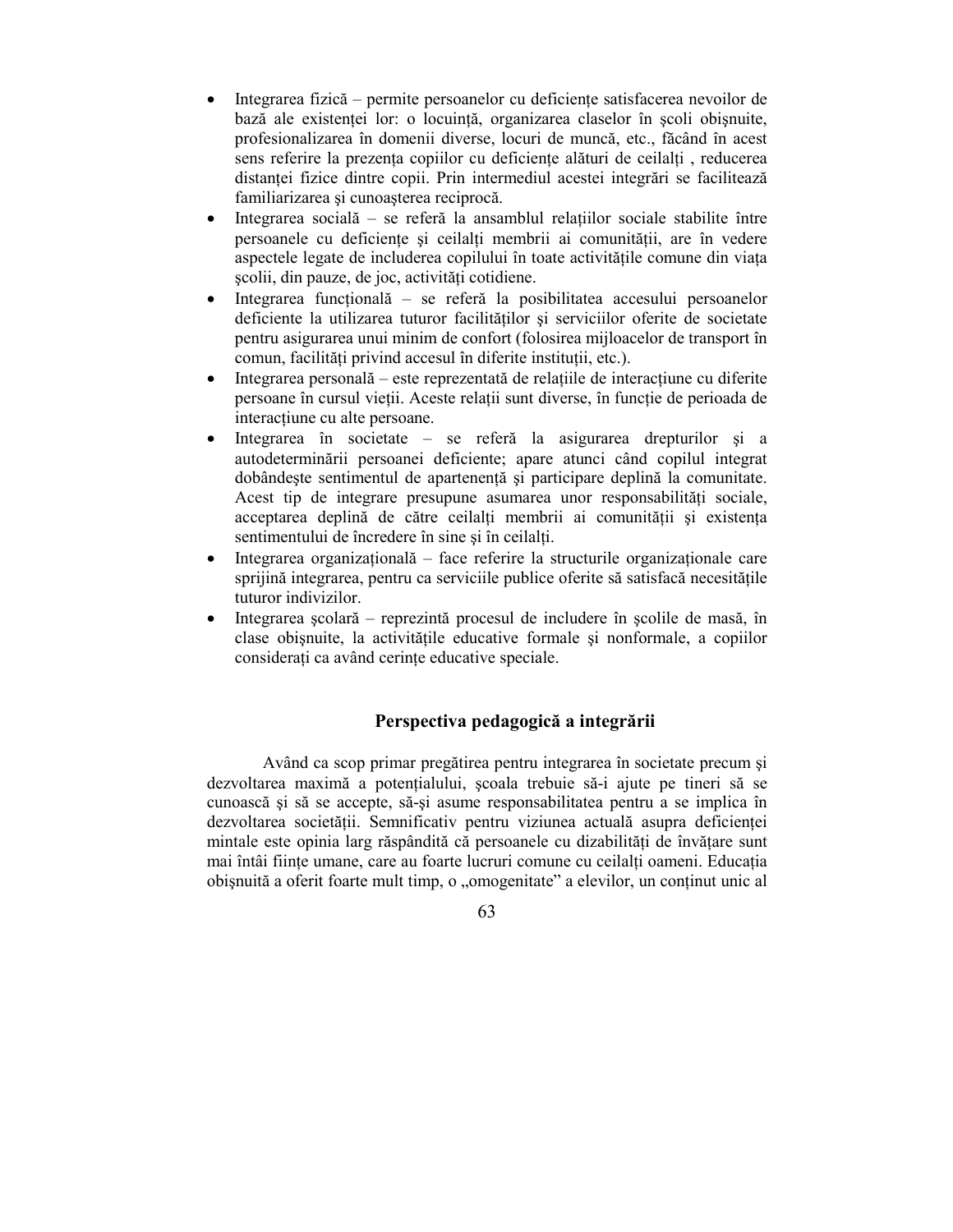învățării, pe care să-l însușească toți copii la fel, indiferent de capacitatea cognitivă/intelectivă a fiecărui elev.

În unele domenii ale dezvoltării și învățării, acești copii au realizări comparabile cu ale semenilor de vârstă. Studiile au indicat faptul că, de multe ori, dificultătile de învătare la acesti copii se datorează inabilității lor de a-si dezvolta strategii de mediere a învătării, decât unor deficiente inerente. Aceste deficiente pot fi adeseori ameliorate, prin strategii adecvate de instruire.

Tendința în educația copiilor cu deficiențe mintale vizează transferul rezultatelor obținute în urma cercetărilor, în principii și strategii de predareînvătare cu aplicabilitate în clasă. Deoarece scolii îi revine sarcina de a prelua și prelucra o parte a mesajelor educatiei informale, integrarea institutiilor educaționale în sistemul instituțiilor sociale dobândește o semnificație și sarcini foarte mari.

Perspectiva pedagogică a integrării este fundamentată în mare parte pe conceptia holistică în abordarea problematicii educației, care a devenit o perspectivă atât pentru cercetători, cât și pentru educatori. Potrivit concepției holistice, frontierele dintre tipurile de educații cunoscute nu sunt rigide, între ele trebuind să existe o interdependentă, educația formală având de câștigat dacă va reusi să integreze influentele datorate modalităților de educație nonformale și informale.

Necesitatea unui curriculum adaptat şi individualizat este evidentă din perspectiva esecului școlar la deficienții mintali. Una din direcțiile de decompensare a personalității deficientului aste cea a eșecului, a nereușitei. Solicitarea deficientului la nivelul copilului normal (de pildă pe linie de inteligentă) duce la determinarea unui nivel de aspiratie echivalent cu usor din scala normală. Acest nivel este însă atins cu mari dificultăți, resimțite ca un dezechilibru, pentru că deficientul își fixează pentru sine un nivel de aspiratie foarte apropiat de cel al copilului nedeficient. "El are tendinte de a merge spre nivelul de aspirație dorit, dar limita capacității sale îi deviază forțele în sens contrar – spre limita inferioară a capacității individuale<sup> $n/0$ </sup>. Se creează astfel o mare discordanță între reușita copilului nedeficient și a celui deficient. Unii cercetători susțin că școala trebuie să se deschidă spre conținuturile susceptibile de a fi asimilate de elevi în afara şcolii, să le valorifice şi să furnizeze elevilor criterii pentru selectionarea și interpretarea informatiilor.

O importanță deosebită trebuie acordată relației profesor-elev. Profesorul nu mai reprezintă doar o sursă de informații, el devine un organizator, îndrumător al activității elevilor, iar aceștia încetează a fi doar receptori ai informației, ci

l



<sup>&</sup>lt;sup>70</sup>Păunescu, Constantin, 1977, *Deficiența mintală și organizarea personalității,* Editura Didactică şi Pedagogică, Bucureşti, p.347.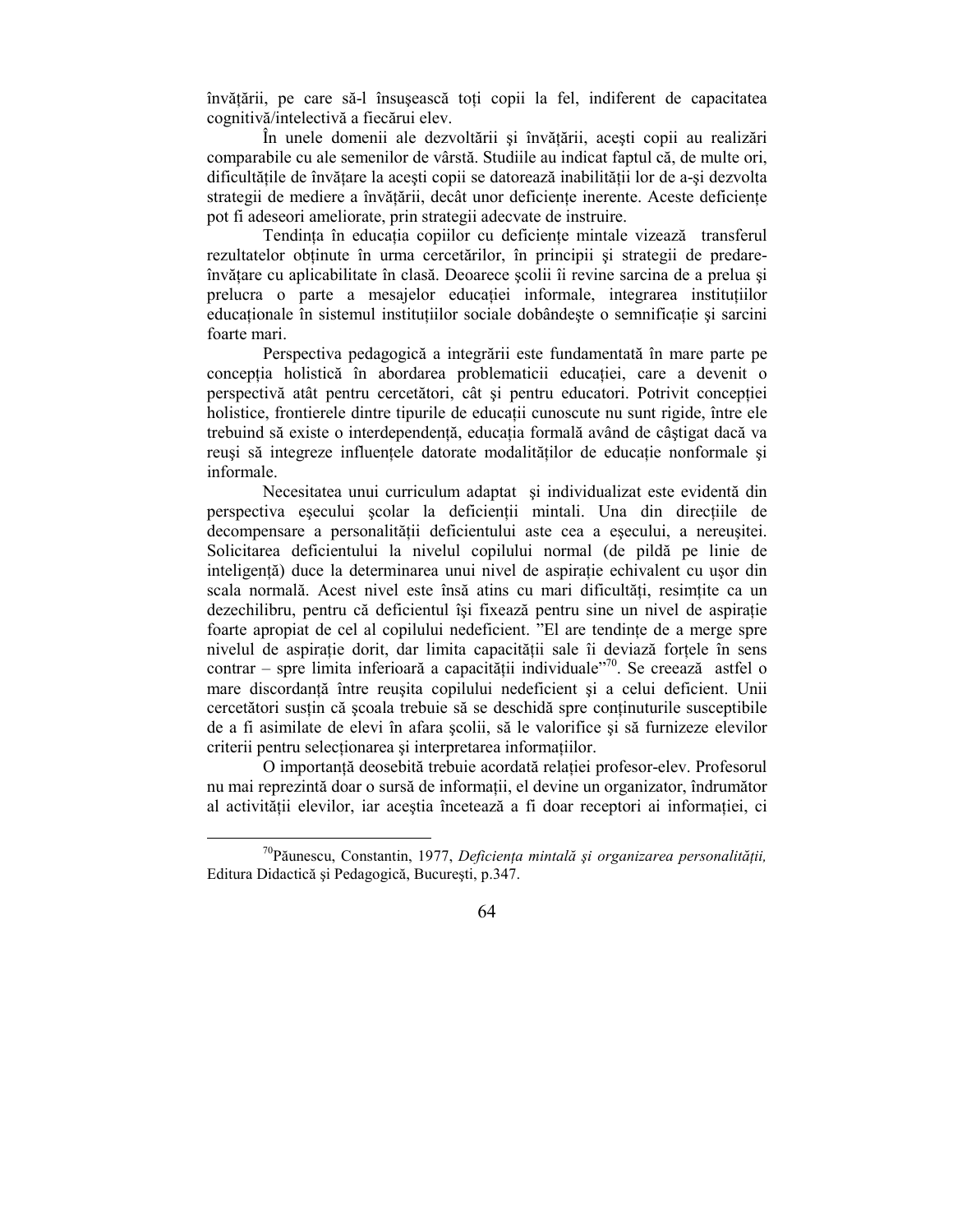devin la rândul lor participanti activi și coparticipanti la propriul proces de formare. Modernizarea relatiei pedagogice presupune lărgirea statusurilor atât din perspectiva profesorului cât şi a elevului, cu o serie de atribute care să faciliteze o cooperare reală între ei.

Nu în ultimul rând, o atentie deosebită trebuie acordată și perfectionării profesionale a cadrelor didactice. Experienta și pregătirea lor își vor pune amprenta asupra evoluției și calității relațiilor cu elevii.

## **Resursele educației integrate**

Conceptul de "resurse", ce poate fi regăsit în toate domeniile vietii, corelează cu acela de "nevoi". Resursele apar și se manifestă și în sfera educatiei, în raport cu toți educabilii, dar și în raport cu educatorii, instituțiile și sistemele de învățământ.

Integrarea educativă recurge la trei mari categorii de resurse: şi anume resursele materiale, cele actional – suportive și umane.

Nucleul resurselor umane îl constituie corpul profesoral; corpul profesoral de educatie integrată grupează trei categorii de cadre didactice specializate în abordarea integrativ-educativă a educabililor unei şcoli integrative:

- profesorul-tutore
- profesorul de sprijin
- profesorul itinerant.

Profesorul de sprijin și profesorul itinerant pot fi considerați ca parte integrată în acest proces de educație.

#### **Educatia pentru toti – Declaratia de la Salamanca**

Educația pentru toți poate să fie un mijloc de îmbunătățire a educației în general prin reconsiderarea sprijinului care se acordă anumitor copii.

Modalitatea prin care o serie de particularităti de dezvoltare și învătare determină împărțirea copiilor în categorii determinate, se dorește a fi înlocuită, de o metodă diferențiată ca stil de intervenție, care să fie adaptat particularităților fiecărui copil în parte. "Fiecare copil are dreptul fundamental la educatie și fiecărui copil trebuie să i se ofere şansa de a ajunge la şi de a se putea păstra la un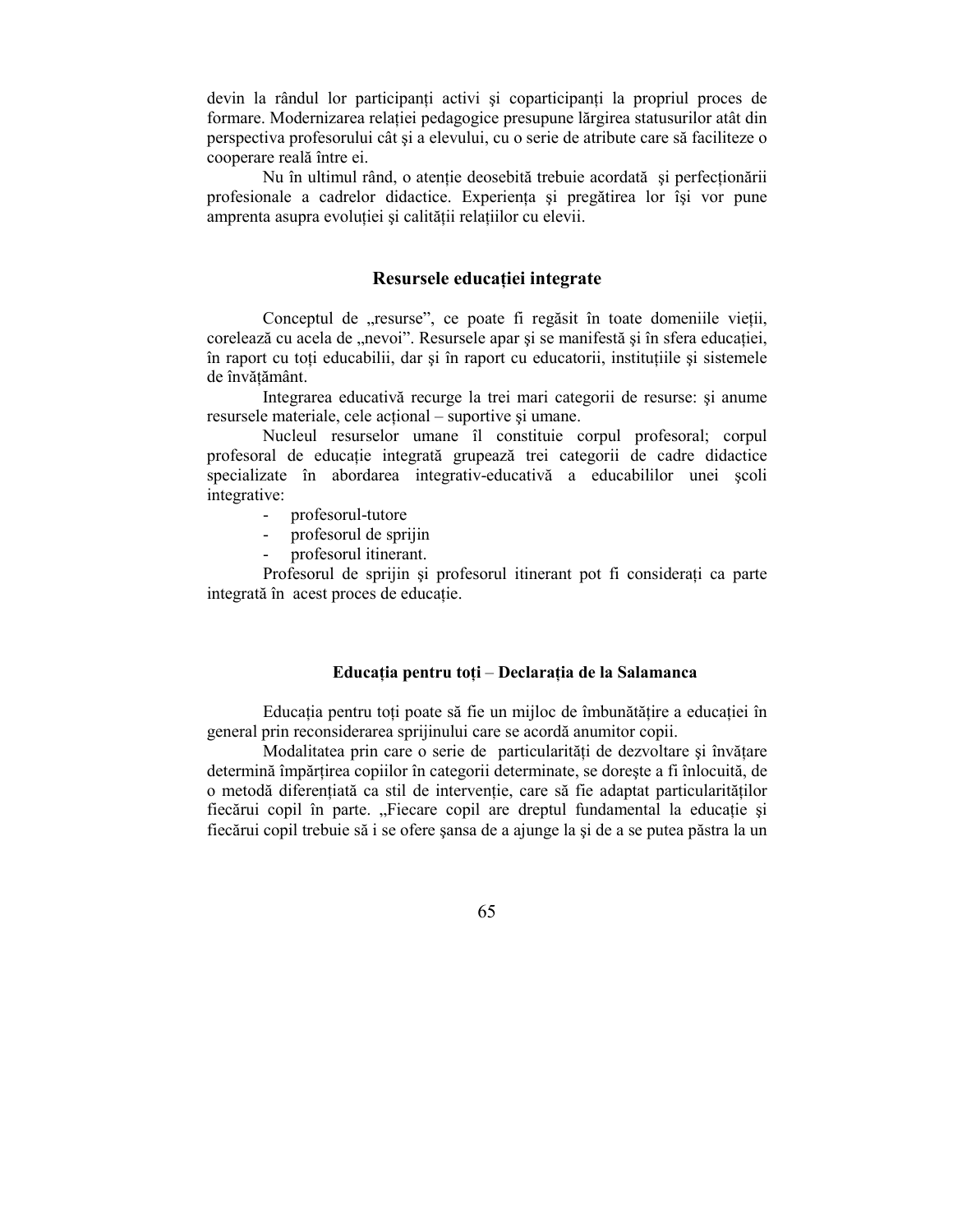nivel acceptabil de învățare"<sup>71</sup>. Conferința mondială asupra educației pentru persoanele cu cerințe speciale de la Salamanca a condus la un nou cadru conceptual, dar mai ales de acțiune, în vederea atingerii obiectivului – *educație pentru toți* - care implică reforma școlii și societății, care să răspundă nevoilor și aspiratiilor tuturor copiilor, deci și celor cu nevoi educative speciale. Scoala publică trebuie să permită incluziunea în sistemul de învătământ general a cât mai multor copii cu cerințe educative speciale.

In Declarația de la Salamanca se spune că "Școala obișnuită cu o orientare incluzivă reprezintă mijlocul cel mai eficient de combatere a atitudinilor de discriminare, un mijloc care creează comunităti primitoare, construiesc o societate incluzivă și oferă educatie pentru toti; mai mult, ele asigură o educatie eficientă pentru majoritatea copiilor și îmbunătățesc eficiența și, până la urmă, chiar și rentabilitatea întregului sistem de învățământ."

Educația pentru toți a fost definită (Salamanca, 1994) ca acces la educație și calitate a acesteia pentru toți copiii. S-au identificat două obiective generale :

1. Asigurarea posibilităților participării la educație a tuturor copiilor, indiferent de cât de diferiți sunt ei și se abat prin modelul personal de dezvoltare de la ceea ce societatea a denumit normal. Participarea presupune în primul rând acces și apoi găsirea căilor ca fiecare să fie integrat în structurile care facilitează învătarea socială și individuală, să-și aducă contribuția și să se simtă parte activă a procesului.

Accesul are în vedere posibilitatea copiilor de a ajunge fizic la influențele educative ale unei societăți (familie, școală, comunitate), de a se integra în şcoală şi de a răspunde favorabil solicitărilor acesteia.

2. Calitatea educației se referă la a găsi acele dimensiuni ale procesului și calități ale agentilor educationali care să sprijine învătarea tuturor, să asigure succesul, să facă sistemul deschis, flexibil şi eficient.

Educația pentru toți este o cerință atât pentru politicile cât și pentru practicile educaționale. Dacă pentru politicile educaționale se pot determina direcțiile și recunoaște nevoile acestei orientări, pentru practici, schimbările cerute sunt de profunzime şi în acelaşi timp de orientare.

# **Şcoala integrată**

Şcoala integrată este acea şcoală care admite şi cuprinde în efectivele sale, între beneficiarii serviciilor sale educative curente, elevi de mare diversitate,

 $71$  Declarația de la Salamnca și Direcțiile de acțiune în domeniul educației speciale, 1994, Spania, 7-10 iunie.

<sup>66</sup>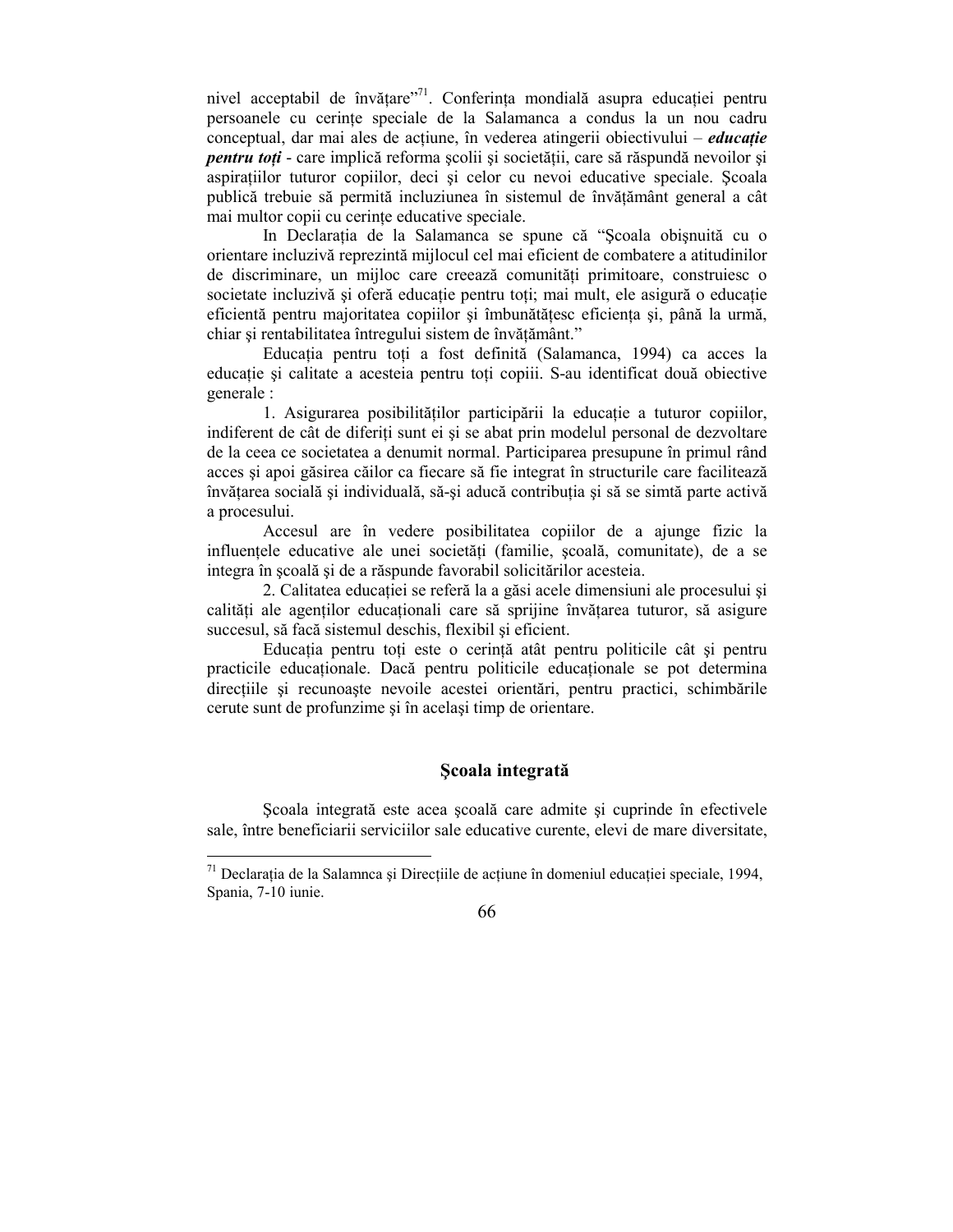între care şi pe cei cu nevoi speciale, cărora încearcă să le identifice şi să le satisfacă cerințele educative speciale. În acest fel grupurile educaționale apar ca eterogene, firești, renunțându-se la relativa "omogenitate" a educației tradiționale. Eterogenitatea elevilor unei școli integrate înseamnă recunoașterea diversității educabililor normali considerati până atunci în mod fortat ca omogeni pe vârste scolare. "Asa cum educatia obisnuită se sprijină pe scoala de masă, tot așa și educația integrată devine realitate și practică integrativ-educativă efectivă prin intermediul scolii integrate". $^{72}$ 

Elevul vine la școală cu un anumit stil de învățare, propriu experienței sale anterioare. Acest stil poate să nu fie cel mai eficient pentru el. Rolul profesorului este de a identifica stilul eficient, care se potriveşte cel mai bine elevului și să-l sprijine să-l folosească. El poate realiza acest lucru ținând cont de faptul că reținem acele informații care au o relevanță afectiva și reușesc să ne capteze atentia.

În ceea ce privește integrarea copiilor cu deficiență mintală în clasele mai mari (clasele V-VII) sau în finalul procesului de şcolarizare, atunci când solicitările depășesc cu mult capacitățile lor de utilizare a gândirii formale, iar dezideratul unei calificări și al integrării sociale, prin participare la activitățile productive, depăşesc limitele ergoterapiei.

Actuală formă de pregătire profesională pentru această categorie de deficienți este ineficientă, nu răspunde cerințelor existente pe piața muncii, unde oricum acestia nu pot intra în concurentă cu absolventii scolilor profesionale obişnuite, fapt ce determină ca marea majoritate dintre ei să ajungă şomeri sau să lucreze în diverse sectoare, altele decât cele pentru care s-au pregătit. O posibilă soluție pentru rezolvarea acestei situații, pe lângă clasicele ateliere protejate, este reprezentată de integrarea acestor copii în şcolile obişnuite de ucenici unde pot învăta o meserie cu cerere pe piata muncii, urmată de angajarea sau integrarea în unități productive apartinând unor asociații de tip familial sau în mici ateliere meşteşugăreşti.

Educația copiilor cu deficiențe pune cu totul alte probleme decât educația tradițională deosebirea regăsindu-se în adaptarea structurii și organizării școlare la nevoile copilului, activitatea şcolară, adică formarea este aceea care trebuie ajutată după particularitățile psihofiziologice ale copilului și nu invers. Nu elevul este acela care trebuie să se adapteze scolii, ci mai degrabă cerintele scolare să fie adaptate în mai mare măsură particularităților individuale.

Asistența socială își face tot mai mult loc în ultima perioadă în școală. Scopul fundamental al asistenței sociale în cadrul școlii urmărește să creeze condițiile necesare pentru ca elevii să-și satisfacă trebuințele educative de bază,

<sup>&</sup>lt;sup>72</sup> Ungureanu, Dorel, 2000, *Educația integrată și școala inclusivă*, Editura De Vest, Timişoara, p.73.

<sup>67</sup>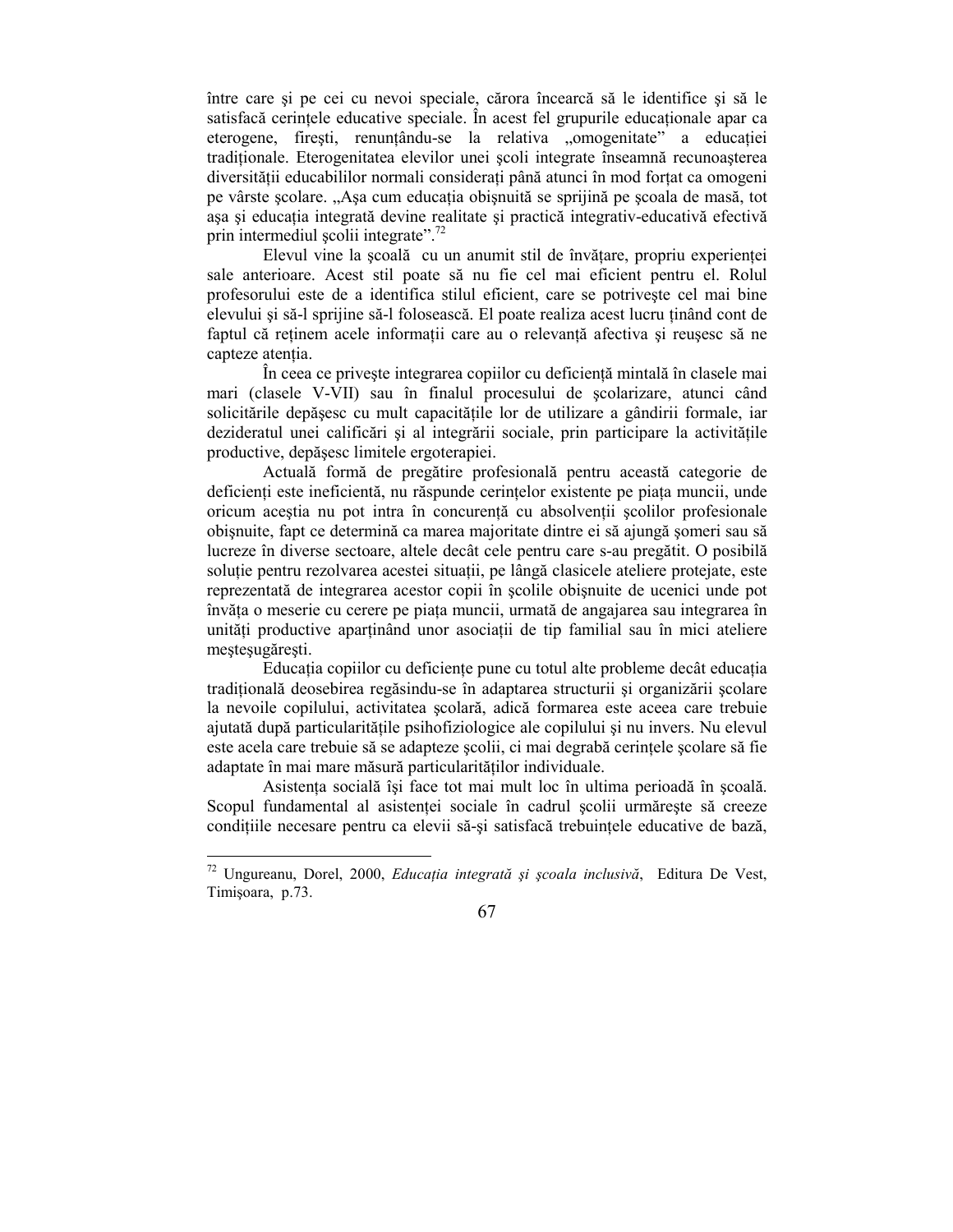să-şi dezvolte abilitatea de a lua decizii şi de a rezolva probleme, de a se adapta la schimbare şi nu în ultimul rând de a-şi asuma responsabilitatea pentru propria conduită. Elevii care sunt susținuți să găsească satisfacții în procesul învățării, dezvoltă o autonomie personală şi socială definitorie pentru integrarea în comunitate. Tocmai de aceea, obiectivul general al asistentei sociale în scoală urmărește "identificarea barierelor învătării și îndepărtarea acestora..<sup>" 73</sup> În acest cadru asistentului social îi revine rolul de facilitator, de egalizator de şanse, care să promoveze drepturi și oportunități egale cu a fiecărui individ.

### **1. Scopul, ipotezele şi obiectivele lucrării**  *Scopul lucrării:*

Scopul lucrării este să demonstreze necesitatea creşterii gradului de receptivitate şi interes în ceea ce priveşte integrarea în şcoala de masă a copiilor cu deficiențe mintale în rândul părinților, elevilor și profesorilor, precum și necesitatea organizării programului școlar la cerințele școlii integrate.

### *Ipotezele lucrării:*

### **Ipoteza 1**

*Dacă în școli educația copiilor s-ar face într-un mod care să respecte individualitatea fiecăruia, atunci nu ar exista diferențe în ceea ce privește nivelul* de integrare al elevilor cu deficiențe mintale.

# **Ipoteza 2**

Dacă părinții și elevii nu ar avea prejudecăți în ceea ce privește copiii cu deficiențe și integrarea lor în școala de masă, atunci aceștia ar fi integrați cu mai multă usurință.

### **Ipoteza 3**

 $\overline{a}$ 

*Dacă în rândul profesorilor nu ar fi prejudecăți și diferențe privitoare la* integrarea elevilor cu deficiențe mintale și a elevilor fără deficiențe în școala de *masă, atunci integrarea ar fi facilitată.* 

### *Obiectivele lucrării:*

1. Identificarea elevilor cu deficiențe mintale în cadrul Scolii Generale Numărul 1 Timişoara

2. Identificarea nivelului de integrare al copiilor cu deficiente mintale din perspectiva profesorilor

<sup>&</sup>lt;sup>73</sup> Neamțu George , 2003,*Tratat de Asistență Socială* , Editura Polirom, Iași, p. 831.

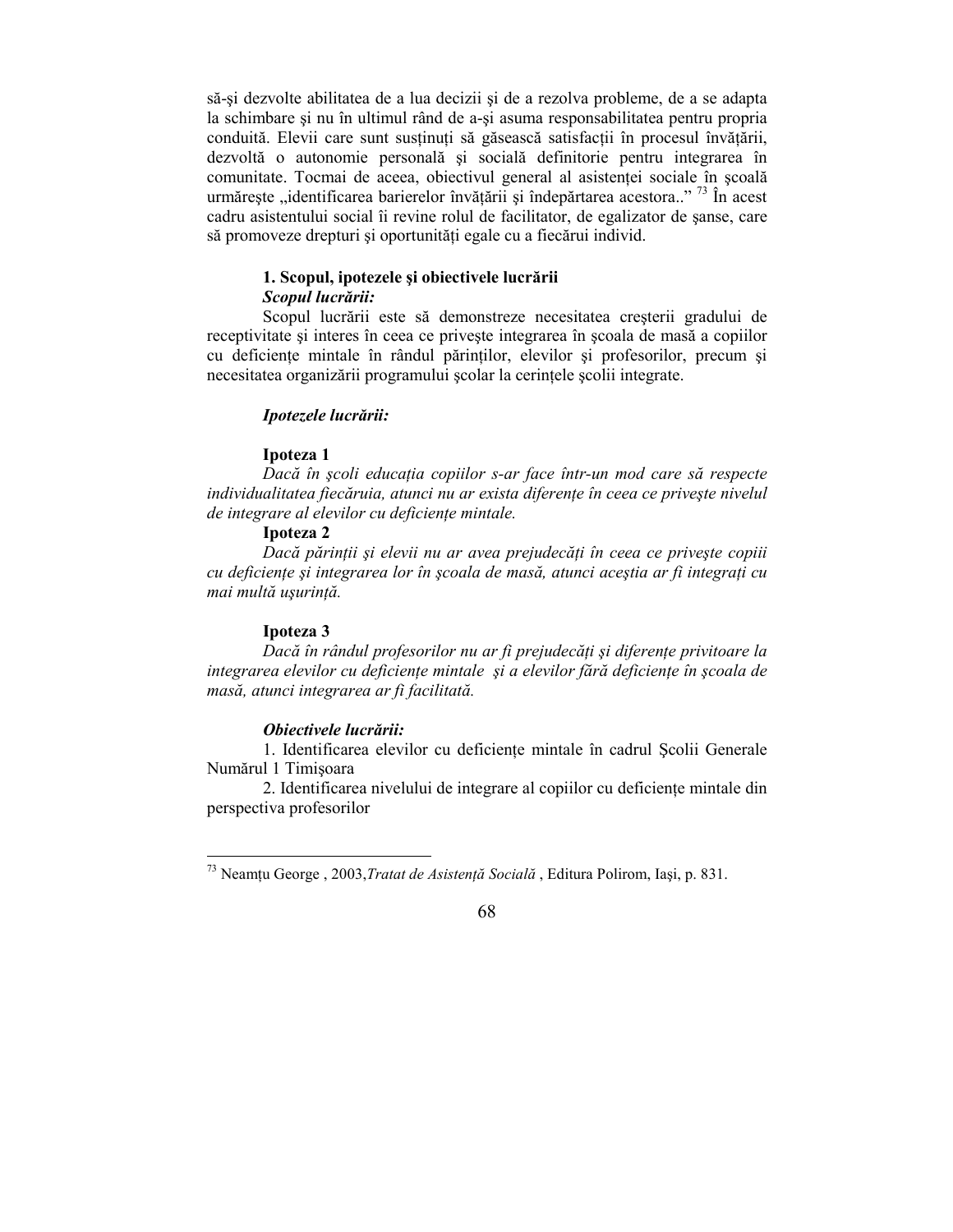3. Identificarea nivelului de integrare al copiilor cu deficiente mintale din perspectiva elevilor

4. Identificarea nivelului de integrare al copiilor cu deficiente mintale din perspectiva părinților

5. Identificarea motivelor pentru care integrarea copiilor cu deficiente mintale în şcoala de masă este îngreunată

#### **2. Metodologia**

În analiza fenomenului de integrare în şcoala de masă a copiilor cu deficiențe mintale am ales ca instrument de lucru chestionarul.

Pentru a se confirma sau infirma ipotezele cercetării am administrat chestionare structurate pe două categorii: cele administrate profesorilor şi cele administrate părinților.

Aceste chestionare sunt structurate pentru obtinerea unor date factuale și a unor opinii din partea celor chestionati.

Din punctul de vedere al datelor factuale s-au urmărit, în cazul profesorilor obținerea unor date care să reflecte vârsta și sexul celor chestionați, studiile efectuate, specialitatea și unitatea unde profesează, iar în cazul părinților obținerea unor date care să reflecte sexul, vârsta, studiile efectuate și profesia celor chestionati.

### **3. Populatia de referintă**

Populația de referință aleasă pentru cercetare o reprezintă părinți care au integrati în scoala de masă copii cu deficiențe mintale și cadrele didactice care, în cariera lor profesională, au avut/au printre elevi și elevi cu deficiențe mintale, din cadrul Şcolii Generale Numărul 1 din Timişoara.

Esantionul ales este constituit din 30 de părinți ai elevilor cu deficiente mintale integrati în Scoala Generală Numărul 1 din Timișoara și 30 de profesori ce profesează în cadrul Şcolii Generale Numărul 1 din Timişoara.

#### **4. Prelucrarea şi interpretarea rezultatelor**

### **Ipoteza 1**

*Dacă în școli educația copiilor s-ar face într-un mod care să respecte individualitatea fiecăruia, atunci nu ar exista diferențe în ceea ce privește nivelul* de integrare al elevilor cu deficiențe mintale.

La verificarea *ipotezei 1* s-au folosit răspunsurile întrebărilor 1, 9, 13 din chestionarul aplicat părinților și 16, 17, 18 din chestionarul aplicat profesorilor.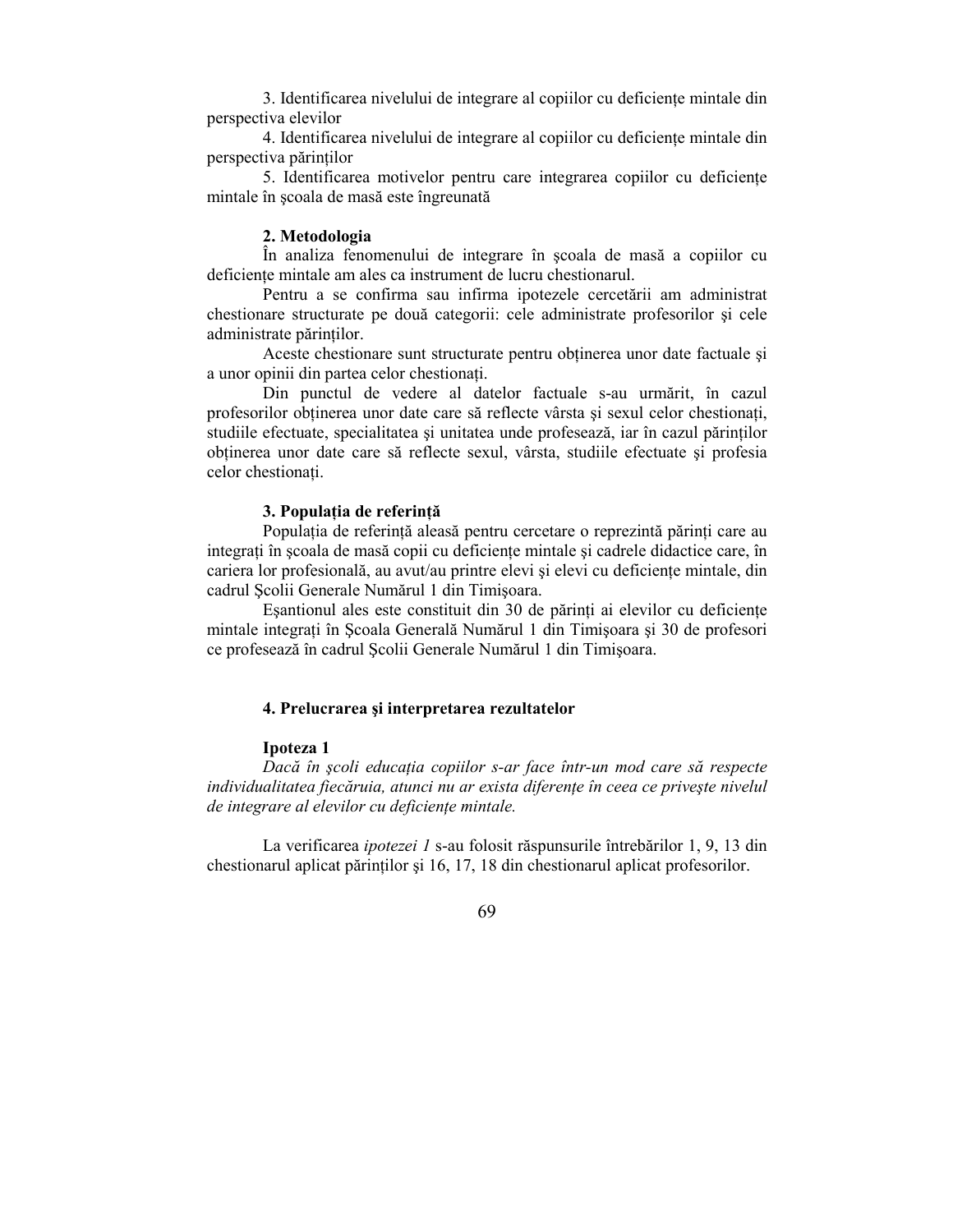

Prin prelucrarea răspunsurilor din chestionarele aplicate părinților, am observat că reorganizarea programei care să respecte individualitatea elevilor este principala modificare din sistemul de învățământ pentru o mai bună integrare a copiilor cu deficiențe mintale(49% - Graficul 1.). Graficul 9. arată că părinții consideră că elevii cu deficiente trebuie să fie educati la fel ca toti ceilalti dar  $t$ inându-se cont de individualitatea lor $(63%)$ . Existenta scolilor integrate este considerat a fi o necesitate în sistemul actual de învățământ de un procentaj foarte mare de părinți(80% - Graficul.13.).

Prin prelucrarea răspunsurilor din chestionarele cadrelor didactice ce profesează în scoală, s-a dovedit că respectarea individualității elevilor este o caracteristică necesară într-o şcoală integrată din perspectiva profesorilor. Astfel, Graficul 32. demonstrează că 87% dintre profesori consideră că toți elevii trebuie să fie educați la fel dar, în același timp, trebuie să se țină cont de individualitatea fiecăruia dintre ei. În ceea ce priveste respectarea individualității elevilor în sistemul actual de învățământ, 77% dintre profesori au răspuns că aceasta este respectată într-o mică măsură(Graficul 33.). Printre motivele pentru care integrarea copiilor cu deficiențe mintale în școala de masă este îngreunată, 53% dintre profesori au fost de părere că principalul motiv este lipsa unei programe axată pe individualitatea elevilor(Graficul 34).

Necesitatea unui curriculum adaptat și individualizat este evidentă din perspectiva esecului scolar la deficienții mintali. În acest fel, deficiențele pot fi adeseori ameliorate, prin strategii adecvate de instruire.

Ipoteză confirmată.

### **Graficul 37. Individualitatea elevilor**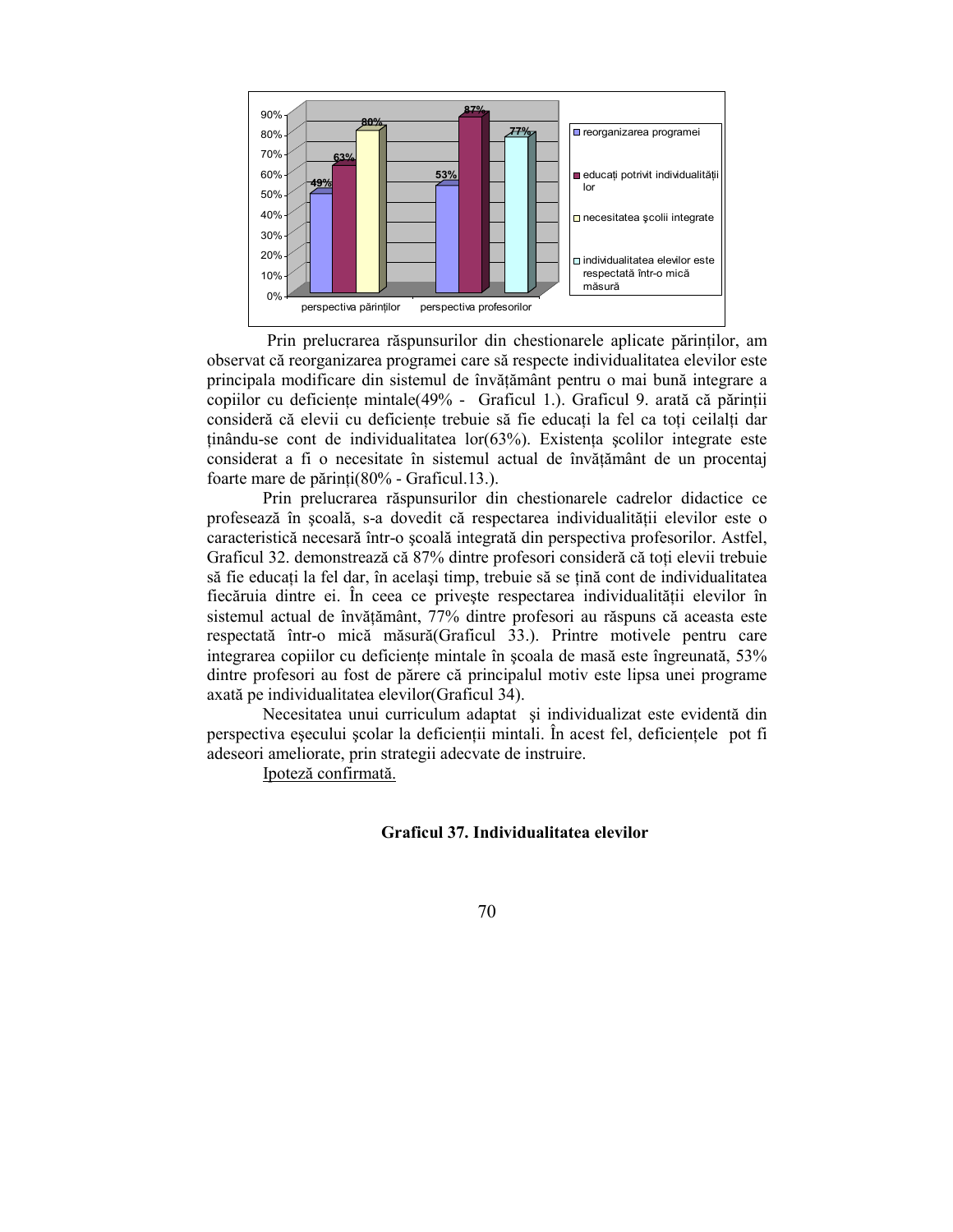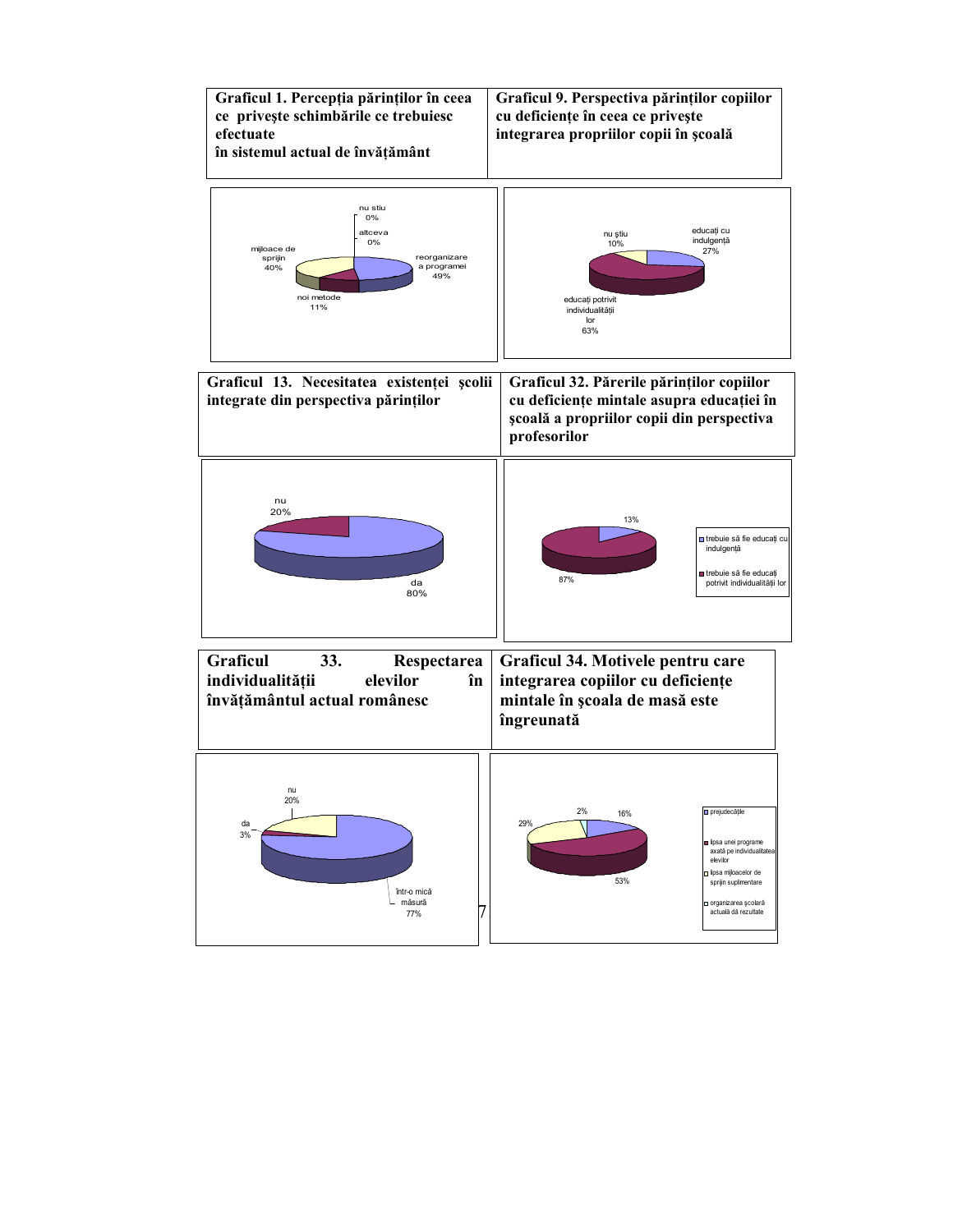### **Ipoteza 2**

Dacă părinții și elevii nu ar avea prejudecăți în ceea ce privește copiii cu deficiențe și integrarea lor în școala de masă, atunci aceștia ar fi integrați cu mai multă usurintă.

La verificarea *ipotezei 2* s-au folosit răspunsurile întrebărilor 2,4,7,8,12  $\sin$  chestionarul aplicat părintilor și 7,12,14,din chestionarul aplicat profesorilor.

Prin prelucrarea răspunsurilor din chestionarele aplicate părinților, am observat că majoritatea părinților încă mai consideră că un copil cu deficiente trebuie să se adapteze cerințelor școlii pe care o frecventează $(53% - Gradient 2)$ . De asemenea, o mare parte a părinților au fost de părere că un copil cu deficiențe trebuie să urmeze o şcoală specială(56%), şi doar 37% au fost de părere că o şcoală de masă este mai potrivită pentru educarea lui(Graficul 4). În ceea ce privește percepția celorlalți copii și acceptarea copiilor cu deficiențe în clasele normale, părinții au observat o tendință de izolare a elevilor cu deficiente mintale de către ceilalți elevi(54% - Graficul 7). În ceea ce privește părerile cadrelor didactice, profesorii au observat acelaşi comportament de izolare din partea elevilor normali(46% - Graficul 29.). Adaptarea copiilor cu deficiențe la colectivul clasei este deficitară din perspectiva părinților, doar 29% au fost de părere că aceștia leagă prieteni cu ceilalți elevi, în timp ce majoritatea(53%) au observat un comportament de autoizolare din partea propriilor copii(Graficul 12.). Aceleași observații asupra autoizolării elevilor cu deficiențe mintale în mijlocul celorlalti elevi le au și un număr mare de profesori(56% - Graficul 30.). Ca o altă dovadă a slabei informări asupra problematicii integrării copiilor cu deficiente în scoală și a prejudecătilor care se întâlnesc atât în rândul elevilor cât și al părinților este faptul că elevii cu deficiențe mintale sunt priviți cu indiferență de către părinții elevilor normali $(45% - Gradient)$  8.). În acest sens, 93% dintre profesori au răspuns că prejudecătile resimtite de copiii cu deficiente sunt făcute atât de ceilalți elevi cât și de profesori(Graficul 24.).

Ipoteză confirmată.

# Graficul 38. Prejudecățile elevilor și părinților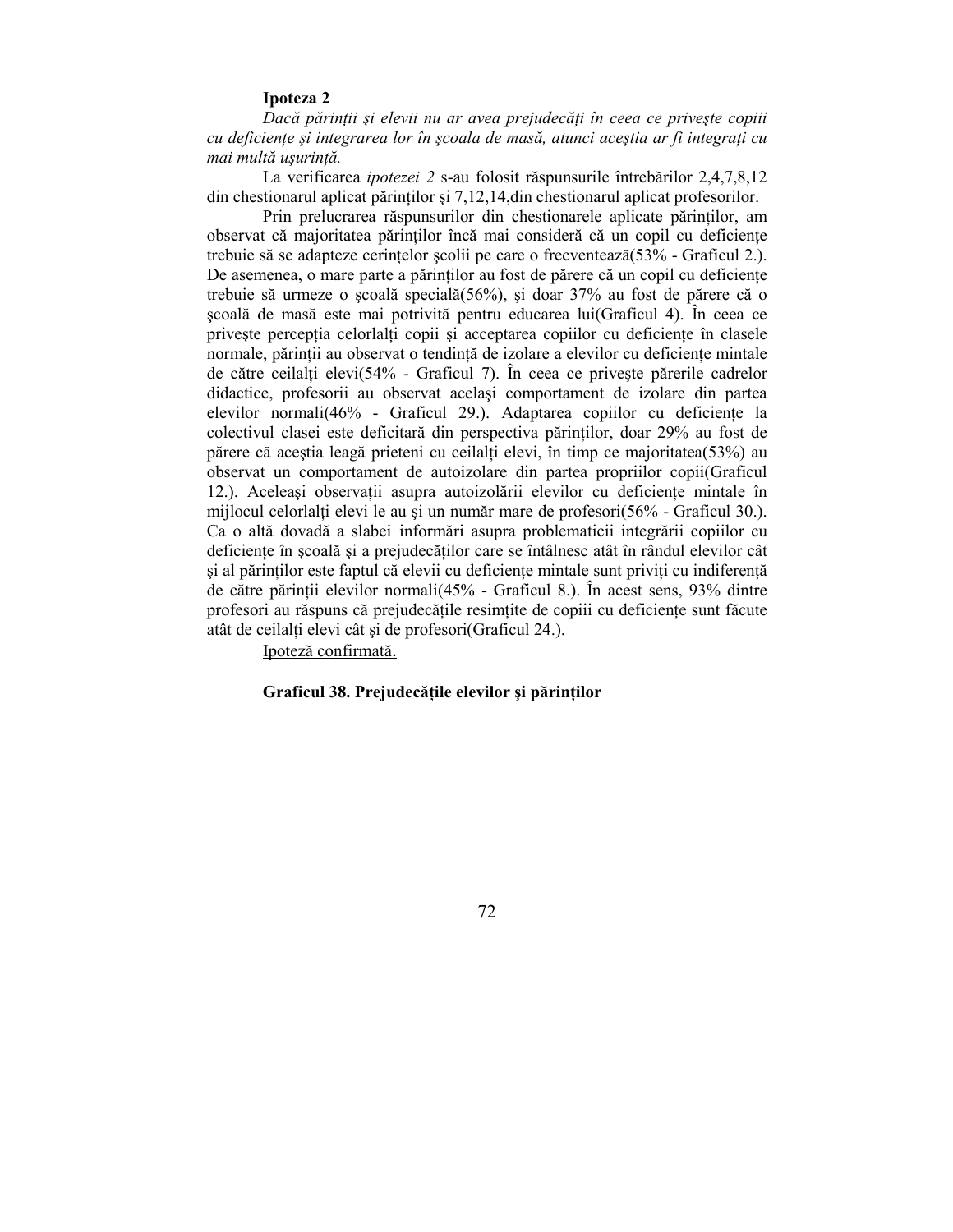

**Graficul 2. Percepția părinților privind nevoile adaptative ale** *adaptative* ale copilului la sistemul de învățământ **Graficul 4. Încadrarea copiilor cu**  deficiențe mintale în școală din perspectiva părinților





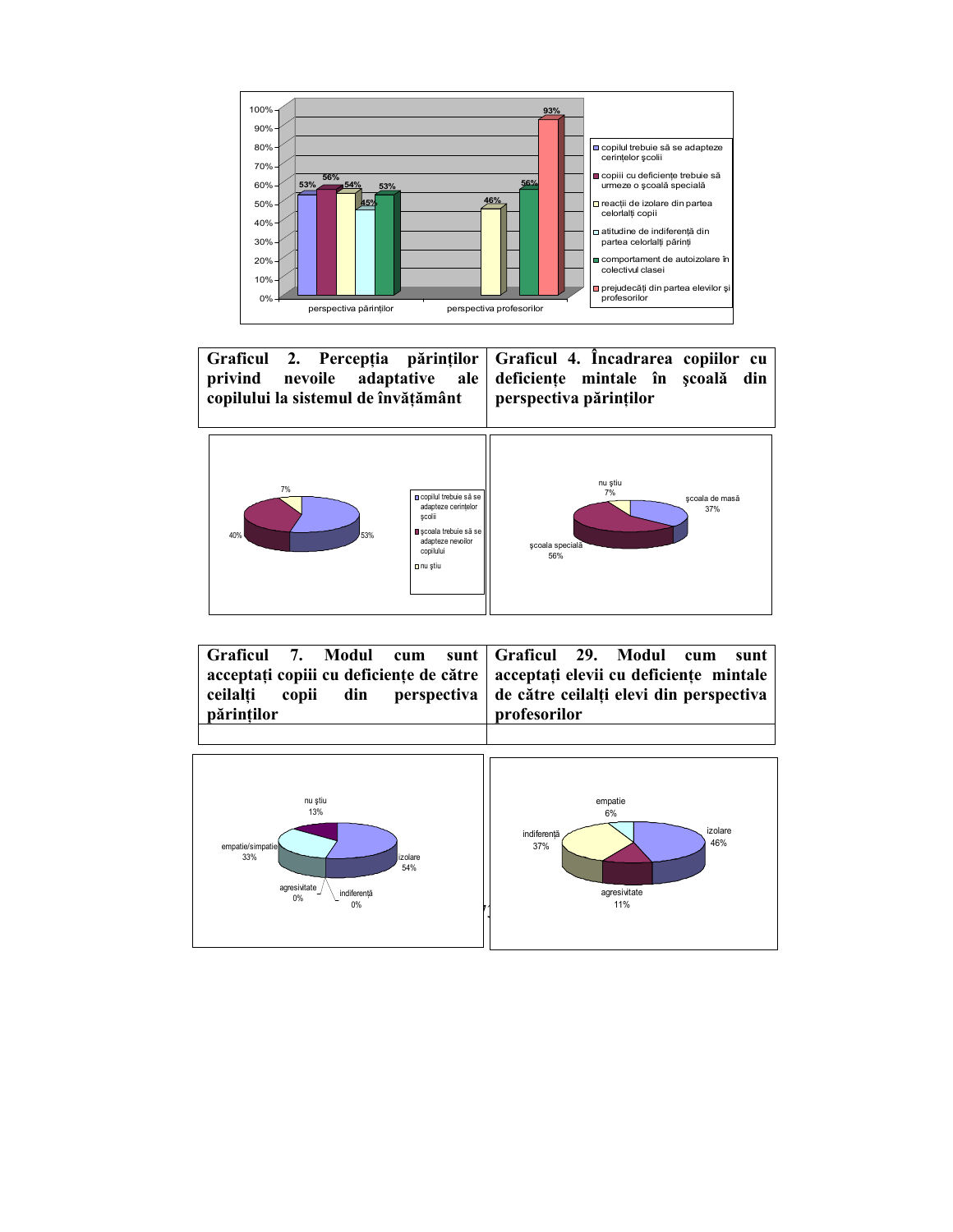

#### **Ipoteza 3**

*Dacă în rândul profesorilor nu ar fi prejudecăți și diferențe privitoare la* integrarea elevilor cu deficiențe mintale și a elevilor fără deficiențe în școala de *masă, atunci integrarea ar fi facilitată.* 

La verificarea *ipotezei 3* s-au folosit răspunsurile întrebărilor 2,3,5,6,7 din chestionarul aplicat cadrelor didactice.

Prin prelucrarea răspunsurilor din chestionarele aplicate profesorilor, această ipoteză a fost infirmată. Astfel, profesorii au dovedit că acceptă şi privesc cu normalitate integrarea în clasele obișnuite a copiilor cu deficiențe mintale dar consideră că încă mai este nevoie de putin ajutor pentru o mai bună integrare(73% - Graficul 22.). în ceea ce priveşte frecventarea unei şcoli speciale sau a uneia de masă, majoritatea au fost de părere că un copil cu deficiențe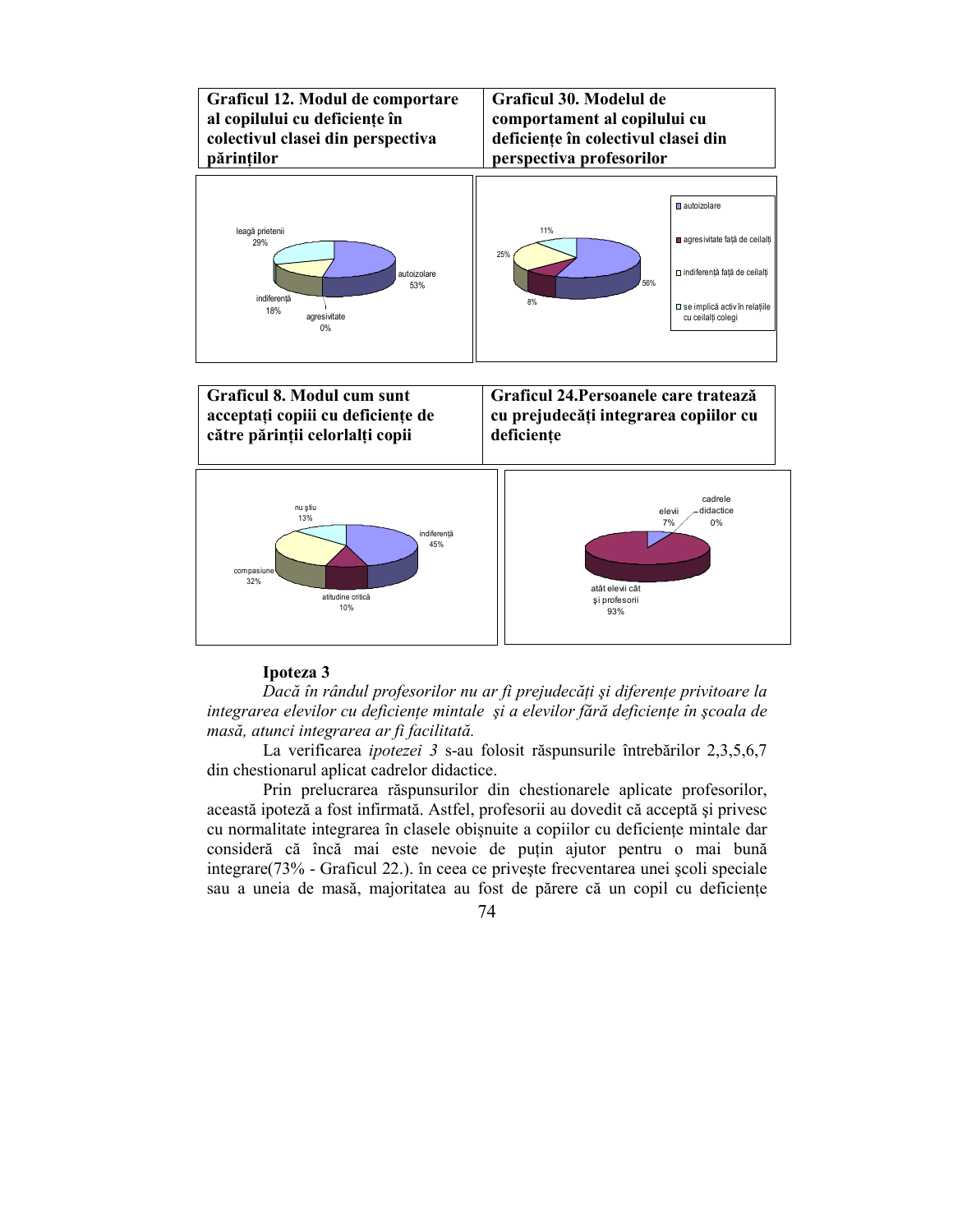mintale trebuie să urmeze o şcoală de masă(63% - Graficul 19.) şi doar în cazul unei deficiente severe ar trebui direcționați spre o scoală specială $(50\% - \text{Graf}$ icul 20.).

Totuși, marea majoritate a celor chestionați au fost de acord că prejudecățile și diferențele între copiii normali și cei cu deficiențe mintale sunt prezente în mediul şcolar(90% - Graficul 23.) şi că, în general, atât elevii cât şi profesorii au prejudecăți legate de copiii cu deficiente (93% - Graficul 24.).

**Ipoteză infirmată.** 



**Graficul 39. Prejudecățile profesorilor** 

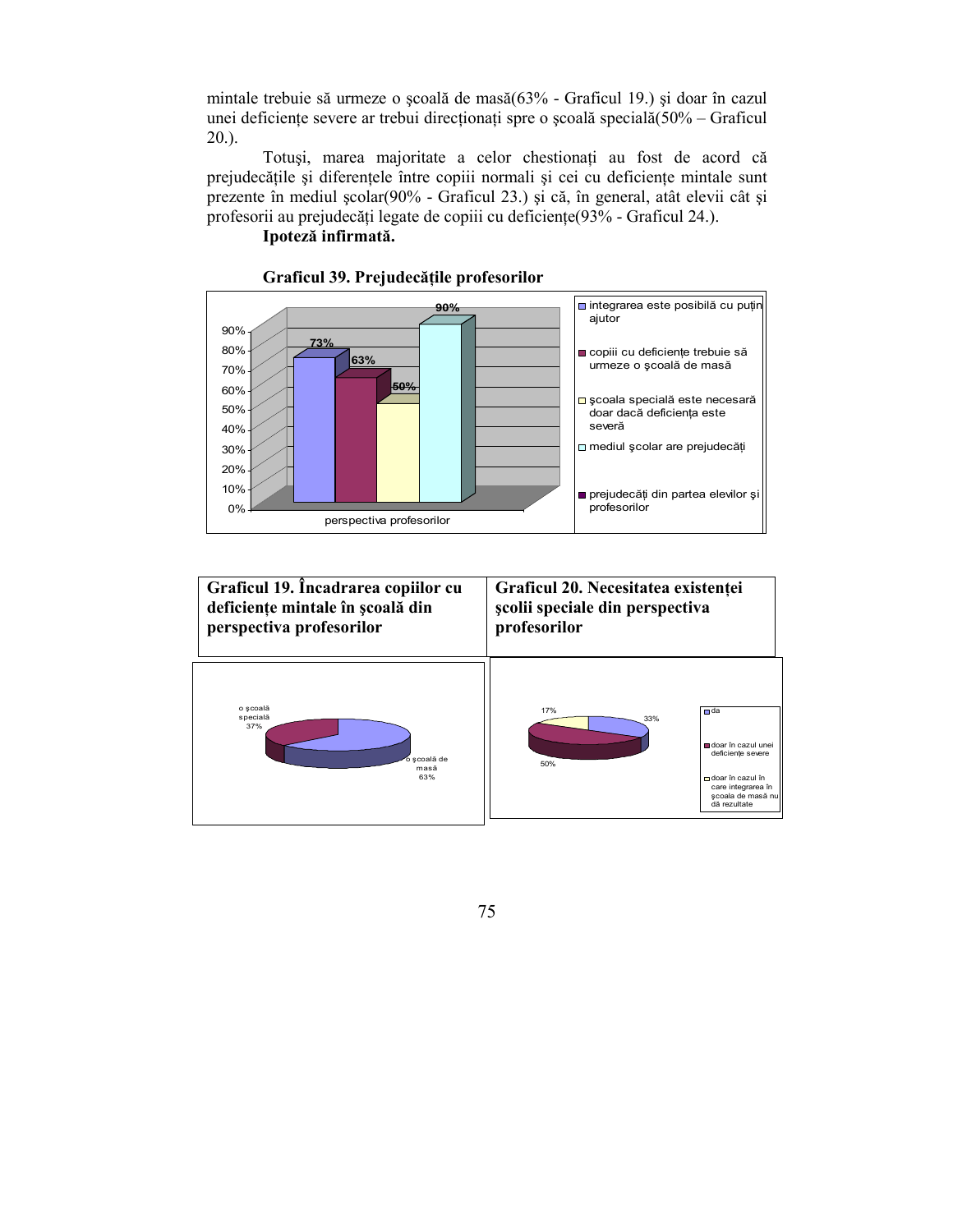

### Graficul 24. Persoanele care tratează cu prejudecăți integrarea copiilor cu deficiente



### **Concluzii**

Educația copiilor cu deficiențe pune cu totul alte probleme decât educația tradițională deosebirea regăsindu-se în adaptarea structurii și organizării școlare la nevoile copilului. Nu elevul este acela care trebuie să se adapteze şcolii, ci mai degrabă cerințele școlare să fie adaptate în mai mare măsură particularităților individuale.

Atunci când se discută problema integrării în şcolile obişnuite a copiilor cu deficiență mintală, accentul nu trebuie pus pe formele de organizarea claselor, ci pe problemele specifice fiecărui copil. Doar în acest fel se poate sprijini integrarea eficiență a copiilor cu deficiențe mintale în cadrul normal de desfăşurare al şcolii normale.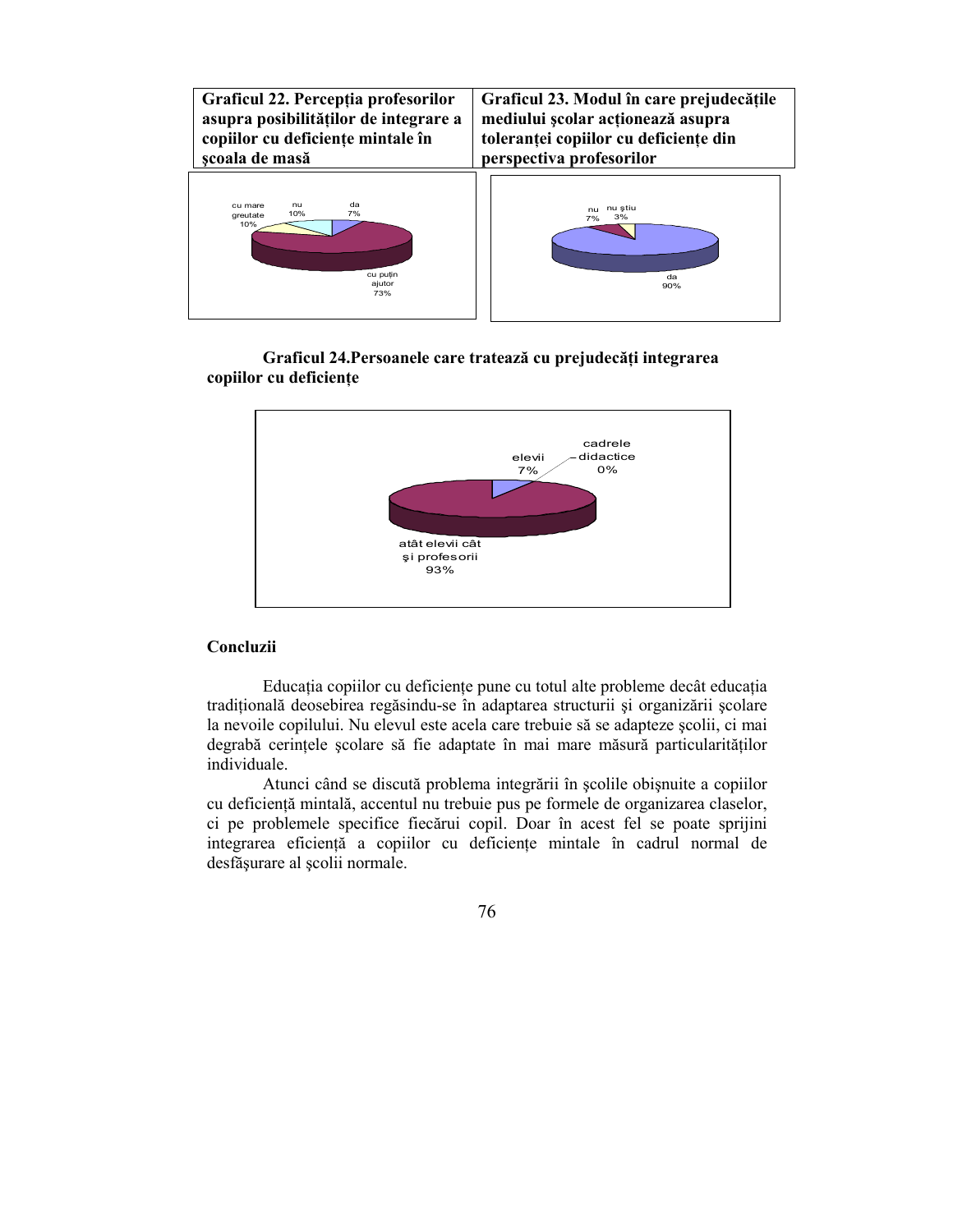Integrarea școlară reprezintă un proces de o importanță fundamentală în facilitarea integrării ulterioare în viața comunitară prin formarea unor conduite și atitudini, a unor aptitudini și capacități favorabile acestui proces. Educația integrată "obligă" elevul cu deficiență mintală să-și câștige treptat dar constant, un anumit grad de autonomie, prin plasarea lui într-un mediu normal, cu stimulări si provocări cărora copilul trebuie să le facă fată. Elevii cu deficiente au și ei aceleași trebuințe de bază în creștere și dezvoltare ca toți copiii: nevoia de afectiune și securitate, de apreciere, de încredere în sine, de responsabilitate și independență, etc., dar au în același timp și anumite necesități particulare, specifice.

Integrarea școlară a elevilor cu deficiențe mintale permite, sub îndrumarea atentă a cadrelor didactice, perceperea și înțelegerea corectă de către elevii normali a problematicii și a potențialului de relaționare și participare la viata comunitară a semenilor lor care, din motive independente de vointa lor, au nevoie de o abordare diferențiată a procesului de educație din scoală și de anumite facilități pentru accesul și participarea lor la serviciile oferite în cadrul comunității.

Studiul aplicativ probează încă o dată că adulții care manifestă un comportament opozant, dezvoltă o atitudine ostilă fată de copilul cu deficiente. Acesta este motivul pentru care asistentii sociali ar trebui să se implice activ în procesul de instruire al cadrelor și de sensibilizare a societății, să ofere o intervenție individualizată centrată pe nevoile acestora și nu în ultimul rând să fie promotorii unor proiecte legislative care să creeze oportunități și facilități cât mai adecvate privind accesul acestora la educatie.

### **Bibliografie**

- 1. Alois, Gherguṭ *Psihopedagogia persoanelor cu cerințe educative speciale: strategii de educare integrată* ,Editura Polirom, Iaşi, 2001.
- 2. American Association on Mintal Retardation, 1992, *Mental Retardation, Definition, Classification and Systems of Support*, 9th Edition, New York, 1992
- 3. Arcan, Petru, Ciumăgeanu, Dumitru, *Copilul deficient mintal* , Editura Facla, Timişoara, 1980. .
- 4. Neamțu, Cristina, Alois Gherguț, *Psihopedagogie specială*, Editura Polirom, Iaşi, 2000.
- 5. Neamțu, George, *Tratat de Asistență Socială*, Editura Polirom, Iași, 2003.
- 6. Neamțu, George, Stan, Dumitru, *Asistența socială*, Editura Polirom, Iași, 2005.
- 7. Păunescu Constantin, *Copilul deficient, cunoaşterea şi educarea lui*, Editura Stiințifică și Enciclopedică, București, 1983.
- 8. Păunescu Constantin, *Deficiența mintală și organizarea personalității*,Editura Didactică şi Pedagogică, Bucureşti, 1977.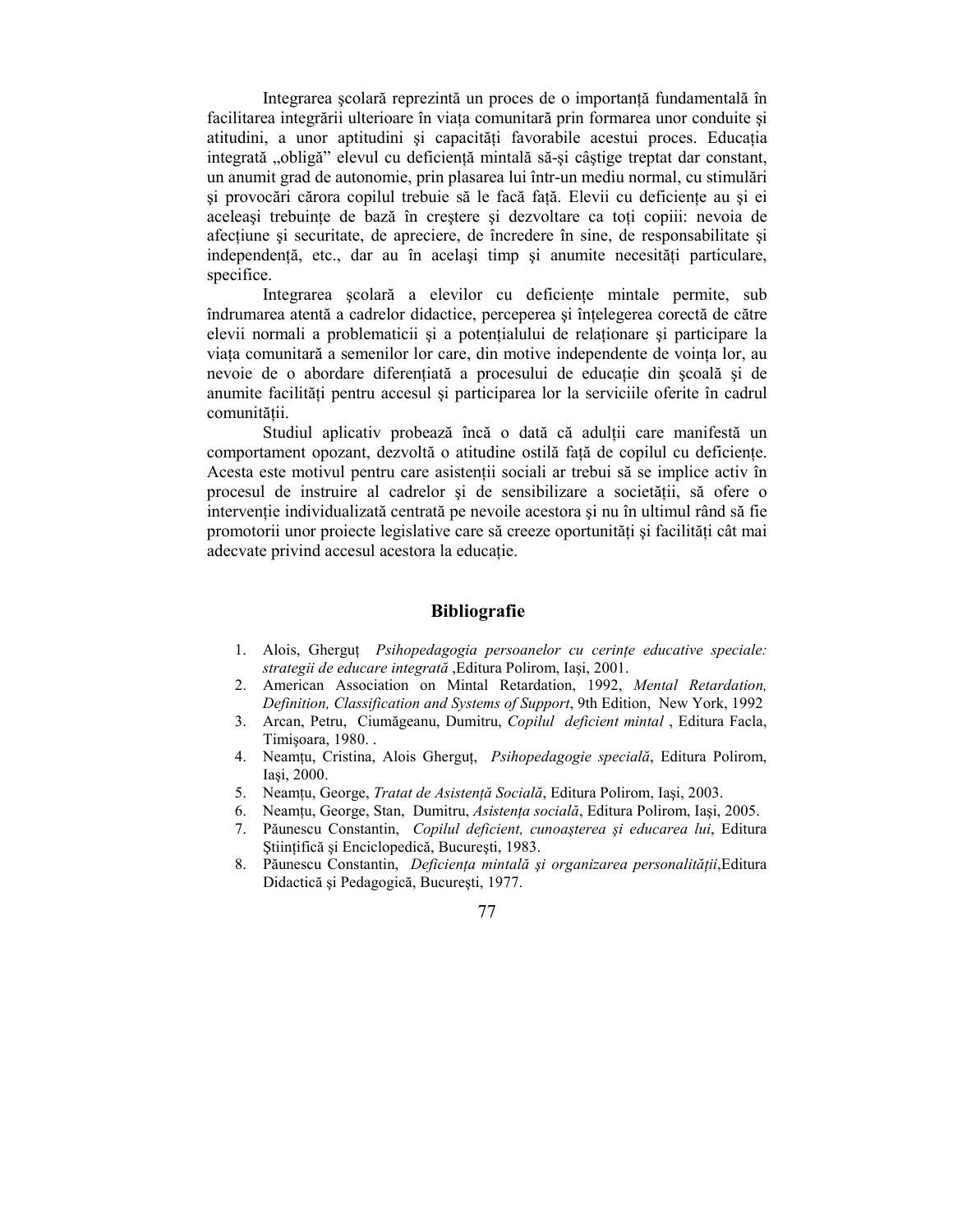- 9. Păunescu Constantin, *Deficiența mintală și procesul învățării*, Editura Medicală, Bucureşti, 1999.
- 10. Predescu Mihai, *Psihopedagogie specială*, Editura Timişoara, Universitatea din Timişoara, Catedra de Psihologie, 1994.
- 11. Prelici Viorel, *A educa înseamnă a iubi*, Editura Didactică şi Pedagogică, Bucureşti, 1997.
- 12. Roșca Mariana, Specificul diferențelor psihice dintre copiii întârziați mintali și *cei normali,* Editura Didactică şi Pedagogică, Bucureşti, 1965.
- 13. Rusu Constantin, *Deficiență, incapacitate, handicap*, Editura Pro-Humanitate, Bucureşti, 1997.
- 14. Ungureanu Dorel, Copii cu dificultăți de învățare, Editura Didactică și Pedagogică, Bucureşti, 1998.
- 15. Ungureanu Dorel, *Educația integrată și școala inclusivă* Editura de Vest, Timişoara, 2000.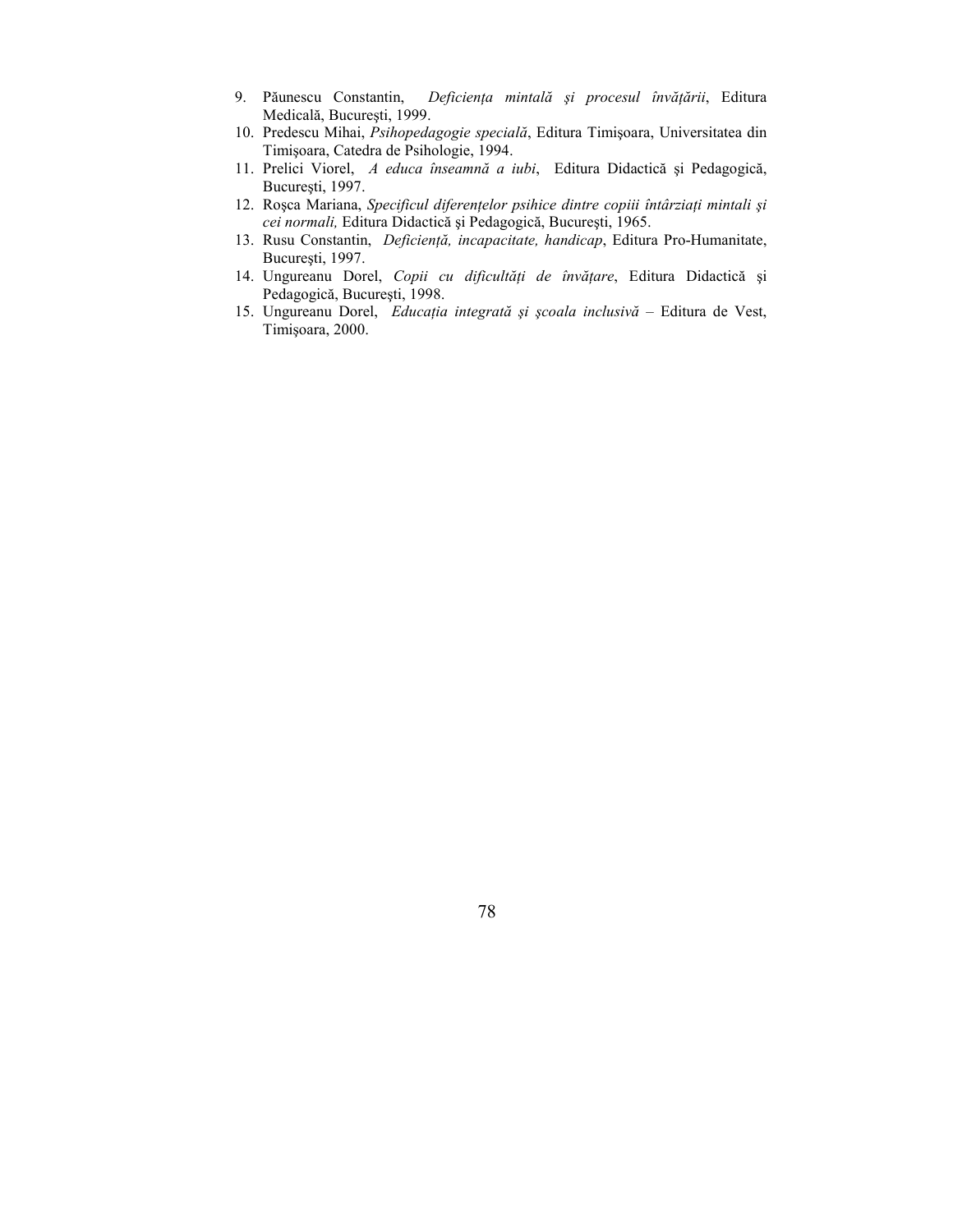# **PSYCHOSOCIAL IMPLICATIONS OF STATE OF DISEASE**

*Ph.D. univ. lecturer Roxana MAIER "Vasile Goldis" Western University of Arad*  Telephone: 0257 / 338533 E-mail: xamalian67@yahoo.com

> **ABSTRACT.** *The change from health state to illness state induces stress generating elements at all levels of one individual's existence. The distress can be crossed in several ways, both passive and active; the efficacy of its adequate crossing is time related and depends upon the subjective perception of each individual. So, the correct reference to the illness state becomes an essential factor in solving the problems occurred and in their management.*

#### *Keywords: stress, distress, health, illness, stress management.*

 "The extraordinary range enlargement of investigations conducted by psychologist, who needs psycho-diagnosis 'tools', is a general phenomenon in line with changes and trends," resetting "of psychology in the field of science, disciplines that build but also clear the human psychic. Perspectives suggested by dynamic changes in socio-economic and scientific and technical do not remain simple trends, but they become reality in a limited space and time." (Rascanu, 2004 pag.5). Thus psychologists concerns cover a wide range of activities aimed at increasing the well-being of the individual, prevention of failures occurring in the health but also the existential level, and addressing them adequately to restore balance.

 According to World Health Organization (WHO), quality of life depends on: the environment, the Community environmental quality and compliance with all requirements defining the human condition.

 Quality of life is the indicator of implementing an efficient management of life and human condition. Therefore life quality management has two dimensions very different one from each other (after Burcu, Oros, Avesalon, Kish, 2005):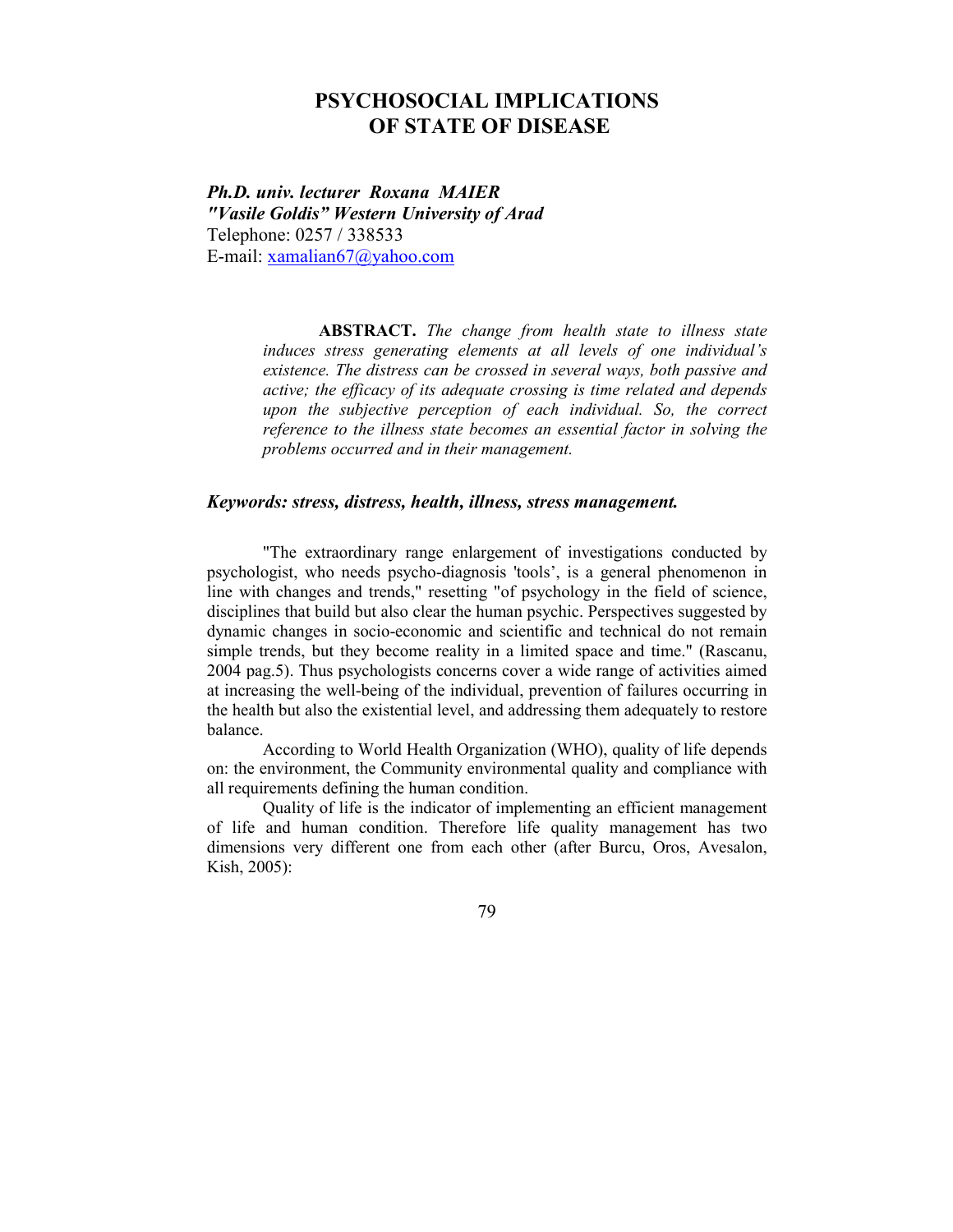- *Individual life quality management* - this is done by the individual irrespective of community, by updating all the factors of self-development equation. On the basis of this management, human beings can achieve selffulfillment in almost any environment, and therefore this management procedure is applicable to human and contemporary world.

- *Community life quality management* – this is achieved by updating the factors of community development equation: community development = the sum of human development, education paideia and management of resources flow. In this context, the last two factors play the central role, that is to ensure the creation and equitable distribution of resources within a authentic community system built on other ontological bases, due to take into account the cosmic nature of being human, as well as it's membership and its responsibilities to the universal ecosystem. On the basis of this community management developmental frameworks are drawn for the whole society and also for its transition to a higher level of reality: that of the community. For that, first it is necessary an investment in human development, by raising the understanding and assumption level of the condition, responsibility and identity of cosmic nature of the human being.

 Quality of life is inextricably linked to the well-being and health condition, but also to the existing balance between personal resources and individual life style. Change from healthy state to illness means experiencing a stress phase on all levels of individual existence, which more or less can result in a life existential crisis.

 The first observations, made by Hippocrates, argue that disease is pain and injury. From this and other previous studies, Hans Selye, while a medicine student at Prague, was concerned about the body's nonspecific responses to disease and thus decided to study it thoroughly. The first articles on the subject appeared in the journal "Nature" in 1936. He comes to define "the general adaptation syndrome" and, between 1946 and 1950, he developed his theory in which the first assumption was that so-called adaptation disorders could represent normal adjustment reactions occasioned by stress, later, in the first book published, called "Stress" used this term to describe the condition in which the body responds to certain stress agents. For Hans Selye, the stress is, fundamentally, a physiological response, but, none the less, he makes a difference among stress consequences – in eustress and distress - the first representing positive outcomes while other, negative ones (after Stora, 1999). Stressogenic effects of change from a health state are experienced on a subjective level, thus each one adapts to this change in accordance with his personal resources.

 Countless events cause stress - from minor everyday problems to natural disasters. After Atkinson (2002) events perceived as stressful can be classified into several categories: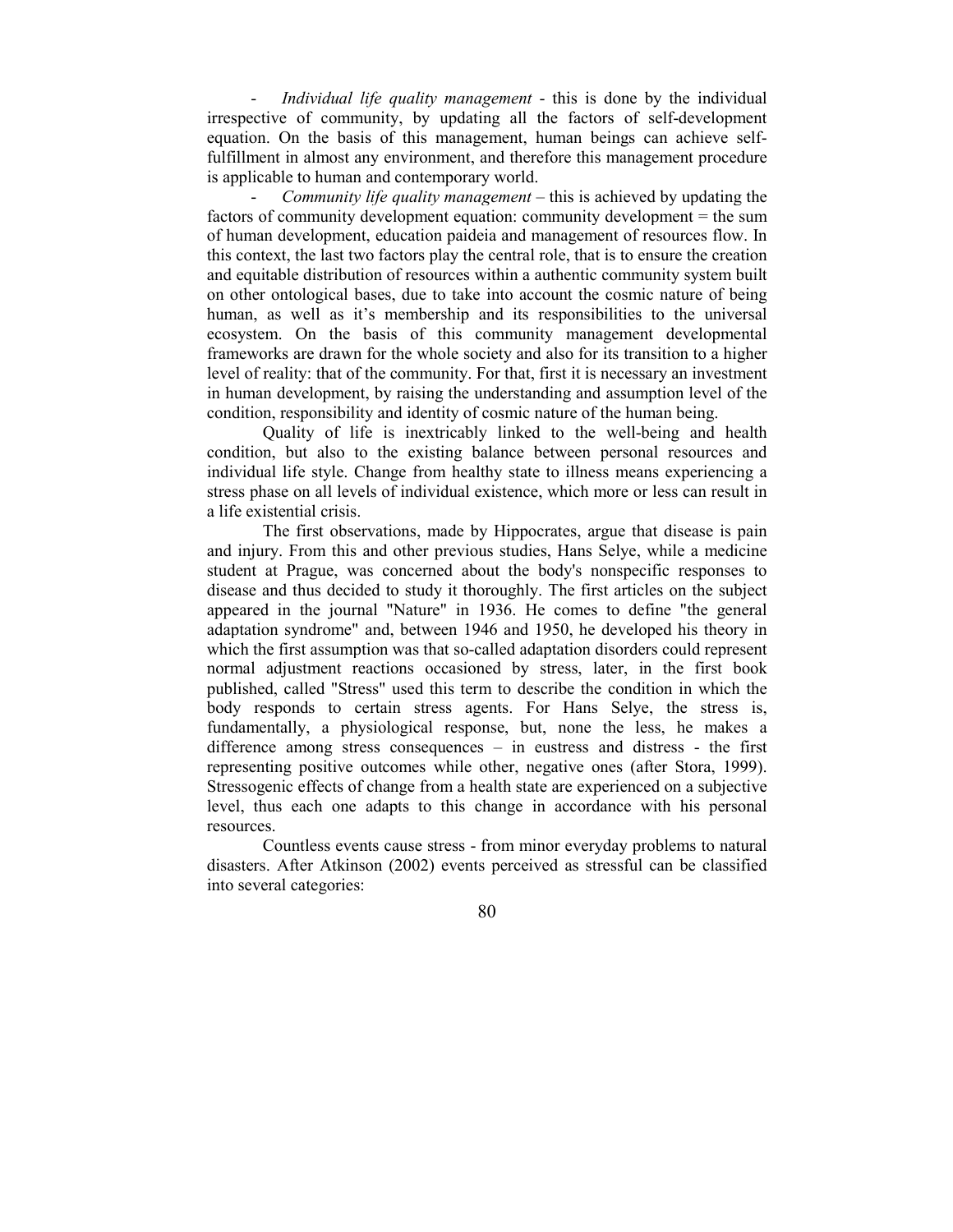- **Traumatic events** "extremely dangerous situations that fall outside normal human experience. These include natural disasters such as earthquakes and floods; man-made disasters such as wars and nuclear accidents; catastrophic events, such as car or plane crashes; physical aggression such as rape and murder attempt" (Atkinson., 2002, p. 674).
- **Controllability vs. uncontrollability** an event the more difficult to control or uncontrollable, the more likely it is perceived as stressful. Of major uncontrollable events one can list the following: the emergence of a serious illness, job loss, death of a loved one. The belief that we can control events even if in fact we never come to exert such a control reduces anxiety and perceived levels of stress. Control means *"the direction of our self-regulations in their circuits functioning and their intrinsic tendency to balance"*. (Piaget, 1973, p.61)
- **Predictability** the possibility to predict the occurrence of a stressful event, even if in fact it can not be controlled, often reduces the severity of stress.
- **Challenging their own limits** although some situations are predictable and manageable, they are felt to be stressful, because they test our limits and represent a challenge to the self-image. A good example of this is any situation where we need to adjust to new conditions arising (engaging in a new job, moving to a new house, marriage).

 In the change of health status or it's temporary or permanent loss, the main features from above in which the sharpest change are recorded is "controllability" and "predictability". The individual feels that he loses control over his own life, his health and is not able to foresee the end – which is to return to original state of health or even to a better state.

 Psychological and social adaptation in patients diagnosed with cancer is an ongoing process in which they try to master the emotional distress, solve problems of diagnosis and to monitor events related to the disease. In rare cases due to the negative impact one may find some problems, especially in the emotional sphere.

 One talks about a "normal" adaptation in patients who are able to minimize disruptive behavior, monitor their emotional suffering, stay active and involved in current issues of life.

 Ways of coping represent ways of adaptation namely those ways that are adopted most and long term, in a variety of life situations. They are used throughout the entire life of any of us in their various forms.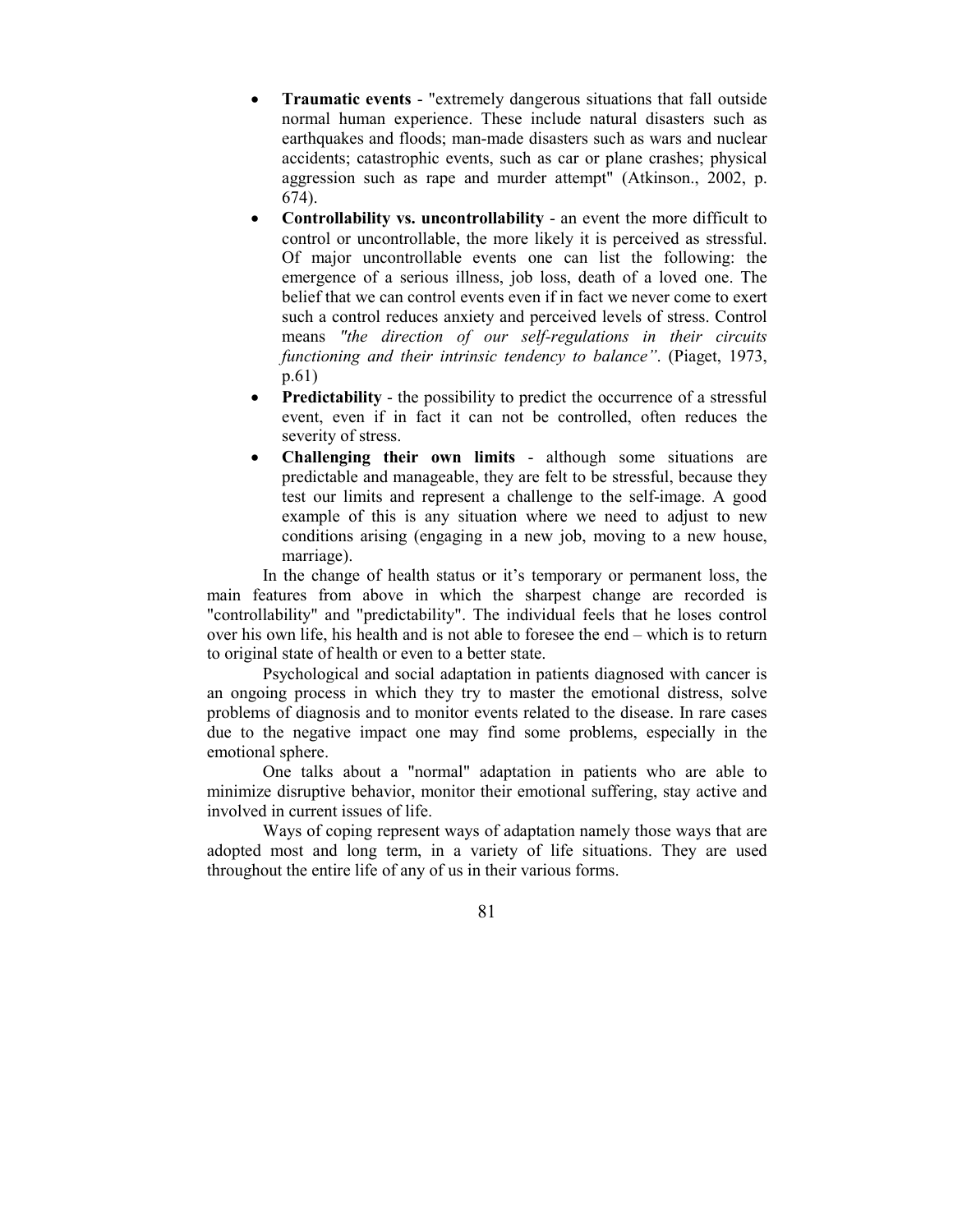We can actually define stress as an organism - environment interaction configuration. In this configuration, the body reacts to stress agents by developing reserves, methods of adaptation, but this can also lead to exhaustion or illness. The concept of "coping" - represents all arrangements and conducts which the individual puts between him and the events perceived as stressful in order to reduce and tolerate them and master their effects on his state of physical and / or psychological comfort.

Lazarus and Folkman (1984) define "the coping" as "the entire cognitive and behavioral efforts that are designed to control stressors threatening or exceeding the resources of an individual." (Jurcău, 2003, p.243)

This definition highlights four key features of coping:

- role of connective processes and action.
- coping process is always a transaction between person and environment (also requires interconnections between coping, assessment, emotion).
- points out the distinction between the mechanisms of adjustment and those innate of adaptation, effort being necessary.
- notes that there are effective and less effective forms of coping. Coping - stages:
- Anticipation (warning) when the situation can be weighed, delayed, prevented; when the person can prepare for confrontation.
- Confrontation when there is response, the redefining and reassessment of the situation.
- Post-confrontation when what happened is analyzed in terms of personal significance.

 Some authors include among coping mechanisms intra-psychic phenomena known in psychoanalysis as defense mechanisms, but the main difference between them is the involvement of conscious and voluntary effort. A coping strategy is a voluntary response and involves a conscious effort. If often used, it becomes automatic and can be activated with a minimum conscious control (or sometimes without).

 In the relationship between coping and personality, it is considered that personality factors are weak predictors for the adjustment behavior.

 The coping supports changes in relation to the context, the domain and age. Young people prefer problem oriented forms of adjustment compared to elderly people who prefer passive forms, oriented towards emotions.

 Many of the sources of stress can not be controlled but an efficient form of coping allows toleration or eventually even ignoring the stress factor. Coping functioning / malfunctioning depends on whom, when and how one uses a specific strategy, the type of threat and environmental factors.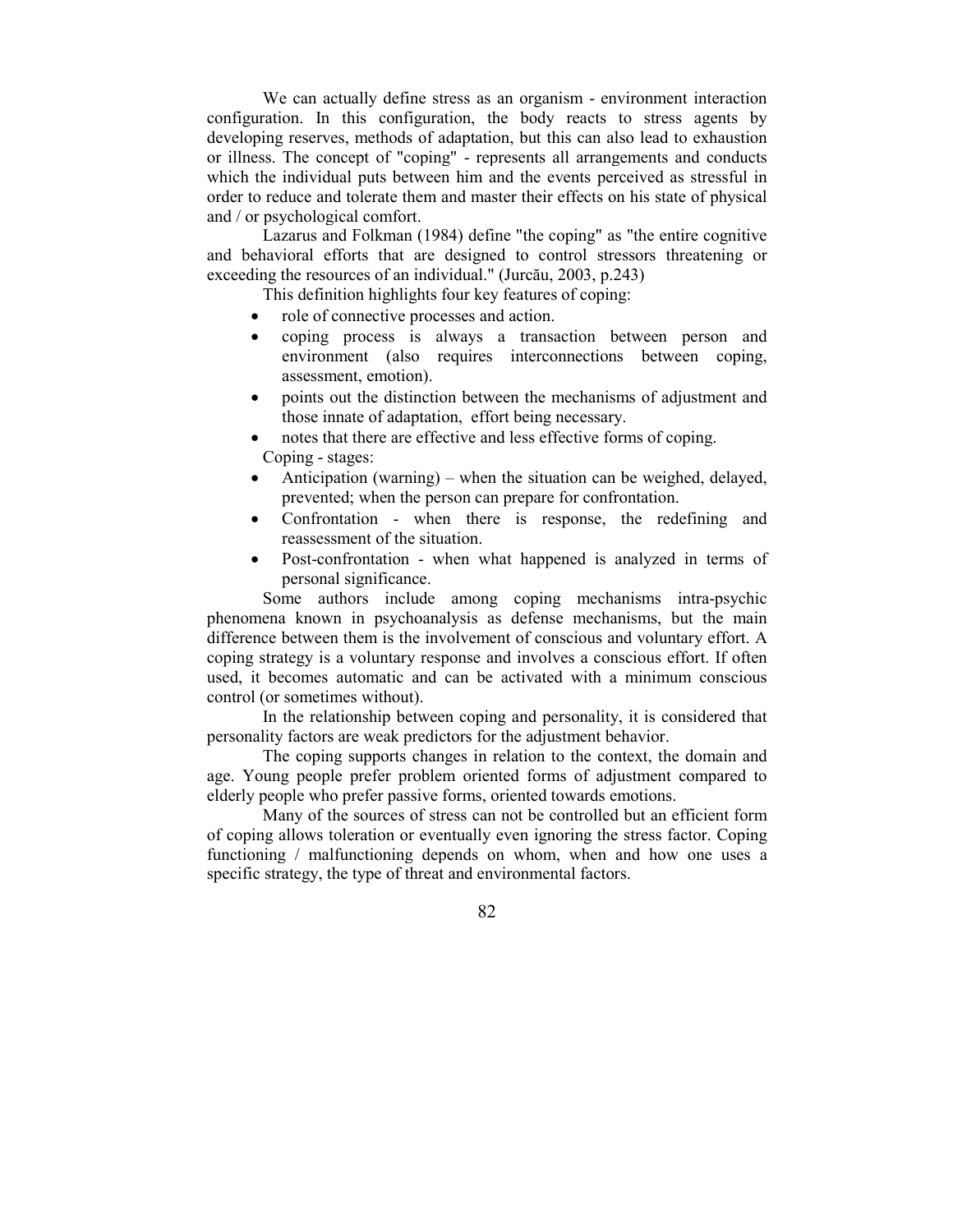Ways of coping are of two types - active and passive. The active ones involve the person more and thus become more effective. In the classification below the first seven are active and the last seven, passive:

**Active coping** - refers to specific actions aimed at removing the stressor or improving its consequences.

**Planning** - refers to the orientation of thought, the steps and ways of action.

**Removing competing activity** - evaluates the tendency of individuals to avoid distraction from the problematic situation in order to focus more on solving it.

**Retention of the action** – measures the opposite of impulsive and premature tendencies to act even if the situation does not allow it; is a form of active coping in the way that it focuses on stressor, but also a passive strategy, until the circumstances permit action.

**Search for instrumental social support** - assesses the tendency to seek advice, information, material assistance necessary in the action to improve the situation; it is considered as active form of coping.

**Seeking social-emotional support** - the extent to which people tend to seek understanding, company or moral support from friends, relatives, close people in order to reduce distress.

**Positive reinterpretation** - the tendency of people to extract a profit even from an undesirable situation; aims not only to reduce distress but can also be the starting point for a different type of action on the stressor.

**Acceptance** - includes 2 cases – acceptance of the stressor in order to act upon it or acceptance that one can do nothing against it.

**Denial** - refusal to believe the stressor is real or action that ignores the stressor as if it were unreal.

**Emotional discharge** – the tendency of the subject to reduce distress through manifesting negative emotions and affects.

**Turning towards religion** - the extent to which the subject appeals to divine help.

**Mental passivity** - avoiding confrontation with the problem by engaging in other activities.

**Passive behavior** - assesses the tendency to respond to stress by reducing effort, abandoning the commitment in fulfilling the assumed goals or in removing the stressor.

**The use of alcohol / drugs** - the desire to turn to anxiety medication or alcohol in cases of discomfort. (after Băban, 1998)

 Coping flexibility reflects personal attitudes about the effectiveness of coping in stressful situations encountered and the personal intention to have adequate behavior to those. Coping flexibility must rather be related to psychological adjustment to stressful situations than to the intention to give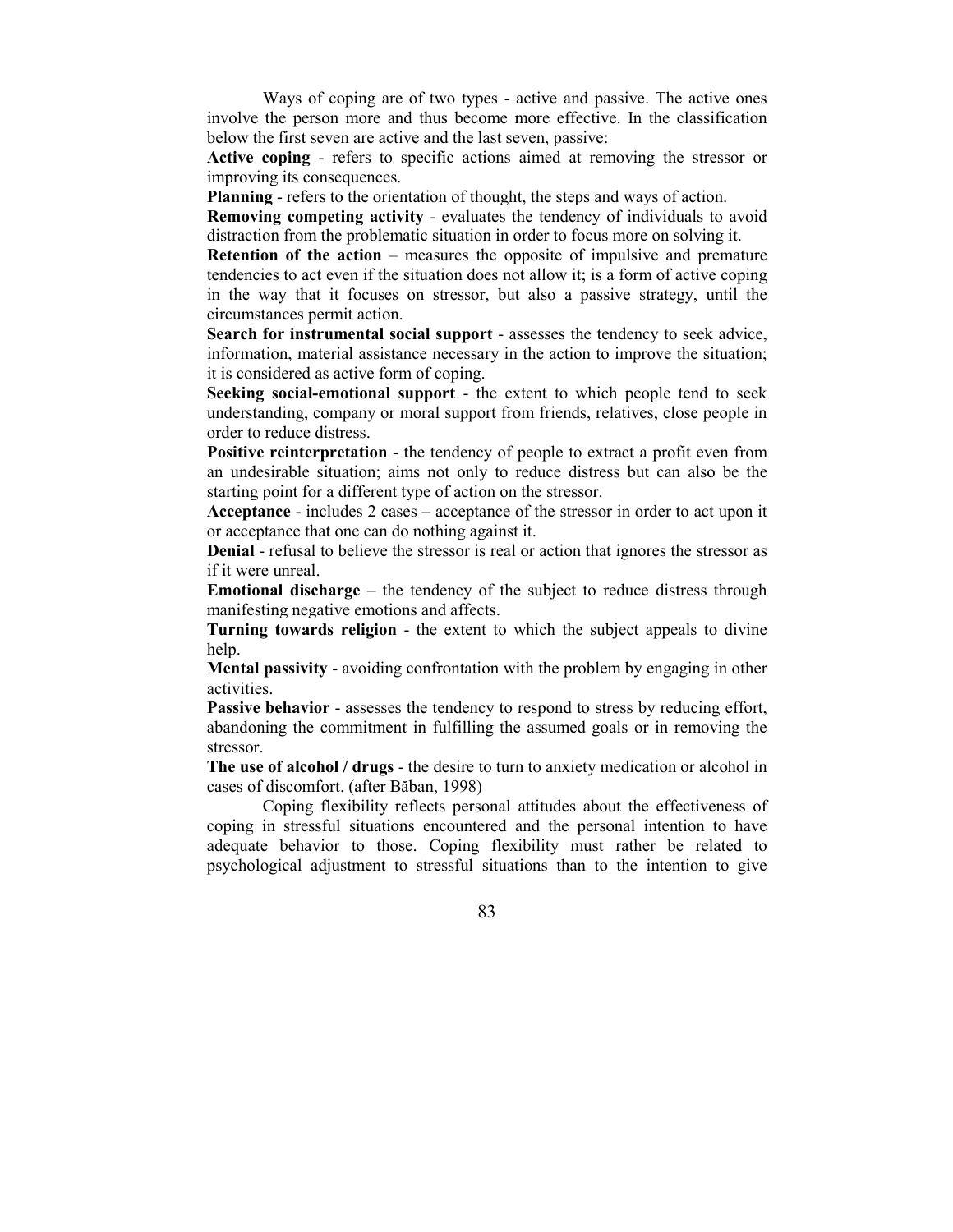social desirable responses (after Cheng, 2001). Existential life crises are present not only in cases of

traumatic events but also in everyday life, thus we can say that human existence is marked by such crises: birth, weaning, acceding into community kindergarten, school, college - with typical adaptation crisis, adolescence, marriage, birth of the first child, children leaving home, retirement, menopause and andropause, death of a loved one or close person.

 For German researchers, mental trauma (traumatic experience) is defined as a vital experience of discrepancy between menacing situational factors and individual control opportunities, experience accompanied by feelings of helplessness and defenseless abandonment, which thus produces a sustainable shock in the understanding of itself and the world.

 Generally speaking, conditions that are considered to be traumatic go beyond the common experience of the individual. Most people have not developed a repertoire of defense and adaptation mechanisms in order to know how to deal with such situations. In the initial phase, in general, the response of individuals appears to be expressed by a stereotyped emotional palsy, cognitive impairment. Although we are tempted to believe that the environmental impact in trauma is so great that there are few individual differences in reaction to it, a close examination of the literature in this area reveals significant differences in how individuals use coping in traumatic situations. After Aldwin and Yankura (2001) there are four ways in which the coping patterns used in traumatic situations differ from those for everyday stressors.

- In traumatic situations the individual feels that he lost control of his cognitions and behaviors.
- Disclosure is of great importance in traumatic situations. While seeking social support has a poor performance in case of everyday stressors in traumatic situations individuals seeking social support and disclosing to others with the same problem have improved result.
- In case of trauma the coping process is much more widespread, especially in people with post-traumatic disorders.
- The use of strategies of meaning searching has a particular utility in traumatic situations. (Aldwin, 2001).

 In general it is difficult to assess what person will adapt or not to the illness, but nevertheless psychosocial adaptation is influenced by three factors (after Baloescu, Grigorescu, 2009):

- Factors arising from the presence of cancer:
	- Type of cancer
	- Prognosis
	- State of the patient in relation to the disease
		- 84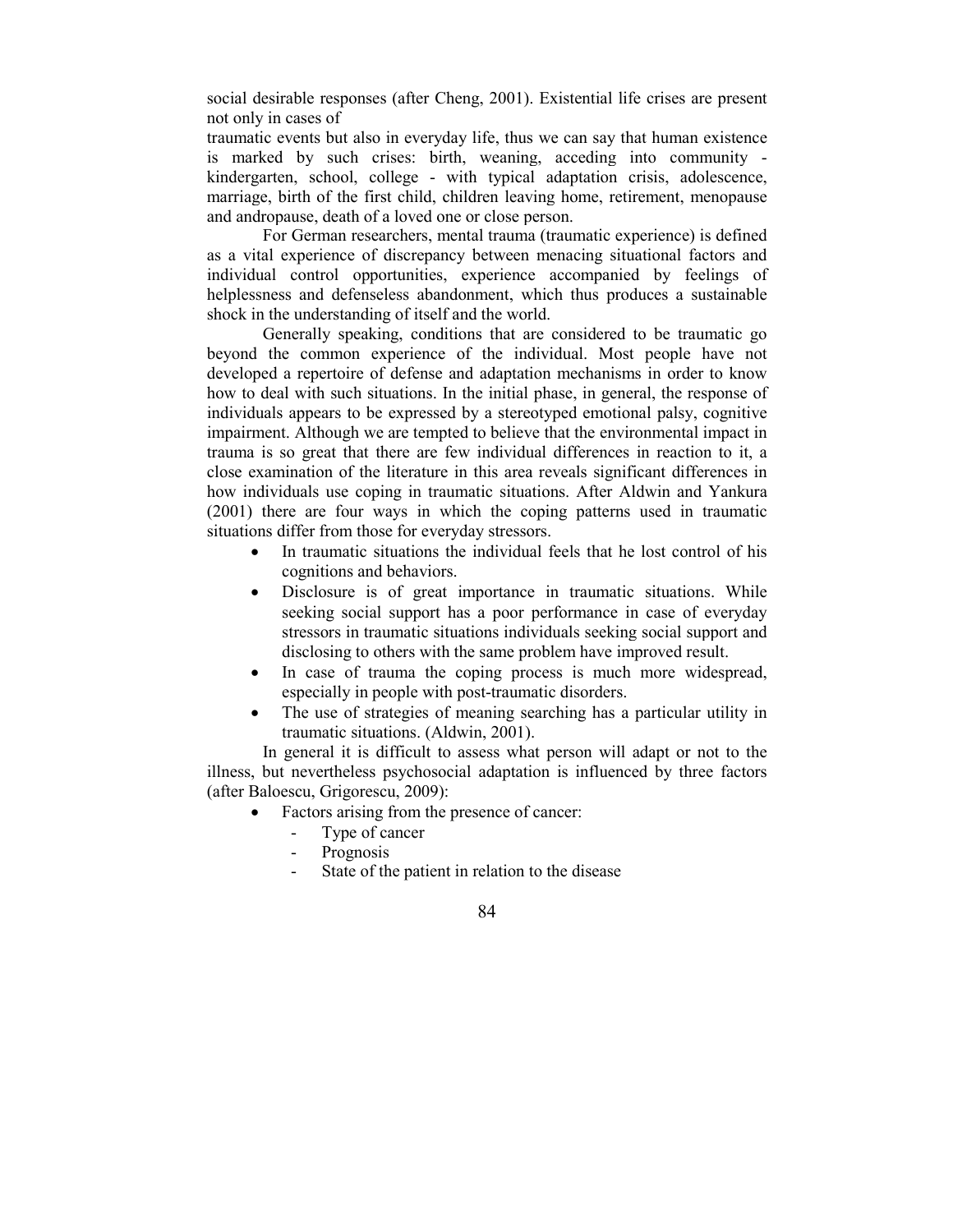- Patient related factors:
	- What personal resources the patient has
	- What social resources the patient has  $-$  includes entire support network - family, group of friends, all that falls within the social circle.
- Society related factors:
	- General views on the diagnosis and disease state.

 In fact the process of adapting to illness begins even before diagnosis communication, with the fact that the body has dysfunctional reactions and one understands that something has changed in the health state. From the first questions which arise concerning these changes felt in the body the individual is alerted and thus psychological preparation begins, and habituation to the idea that something changed, something is not working well determines the individual to go to the doctor as well as his future reactions.

 Communication of diagnosis when it is a very serious one has as immediate reaction occurrence of psychological and existential crisis (after Baloescu, Grigorescu, 2009):

- The first reaction may be: mistrust, denial, or even shock response. Especially here in the first phase, but even then it is good for the patient to be accompanied by someone because in such times of intense stress one may not actually understand what they are being told.
- The second phase is of dysphoria, a period that lasts for about 2 weeks, during which the patient is adjusting to the existence of the diagnosis. During this time patients begin to show varying levels of distress in the form of depressive mood, anorexia, insomnia, varying degrees of inability to perform daily tasks. The more information that the patients receive about treatment options and the more they are correctly processed increase the chances of a better adaptation to illness and of fighting against the disease.
- Phase Three: Long-term adaptation it takes a period of several weeks or even months and here patients can use a wide range of adjustment ways. In this stage the most effective are problem centered strategies.

Another facet of adaptation is the active treatment period:

- In this period adaptation is in particular centered on patients' coping to several stressors in relation to therapeutic methods chosen. Fears may be related to the effectiveness of the methods chosen, the pain related to certain methods, their side effects.
- An important period is also the post-treatment and remission although throughout this period patients expect positive results and
	- 85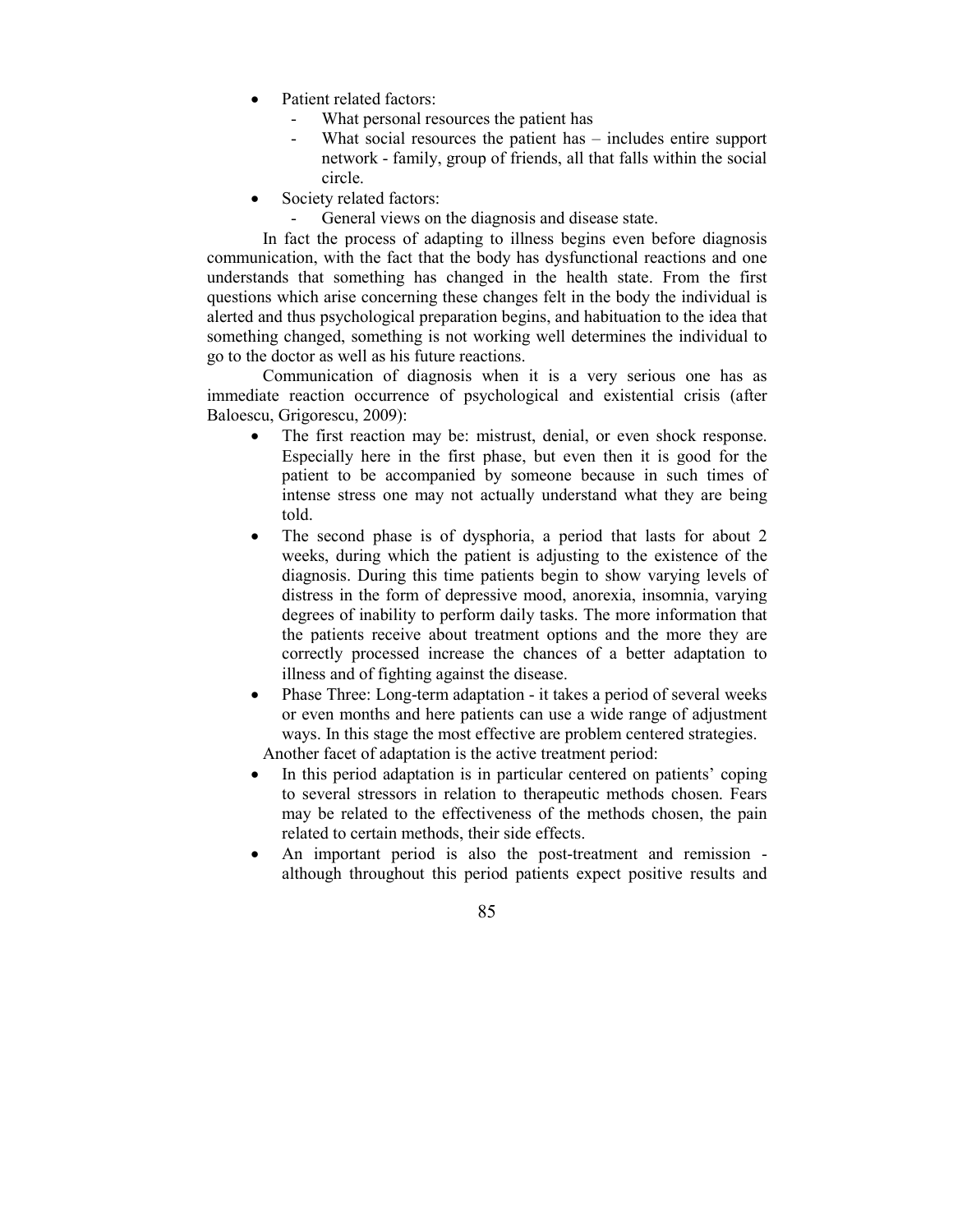thus their level of optimism is rising, they still show worries, uncertainty and fear about the possibility of a relapse into illness. In this period the adaptation strategies focused on emotion function better.

 Traumatic situations are ones to which an appropriate subjective reaction is not possible. These are situations which, for reasons of survival, emergency and an appropriate action are needed and yet they do not allow this reaction. Analysis of traumatic situations must take into consideration, in addition to situational trauma generating factors, also their objective collaboration into the central traumatic situational theme, which is formed from engaging objective data and subjective assignments of significance amid the personal history of life. Central traumatic situational theme concerns the central subjective significance that the traumatic situation has for the affected one: what struck and injured the person most profound. It is conditioned by personality factors and personal experiences of previous trauma, which generated some ways to defend the individual.

 In this intricate relation between the objective situational factors and personal interpretation of the situation the scheme of trauma is formed. The receptor-effectors scheme of the human individual is due to achieve, in a situation, the fine tuning between the individual and his surrounding environment. The traumatic scheme is an expression of the loss of that tuning in a traumatic situation. It is defined by a fall in the normal functions of the subject, in the assimilation of proper environmental factors and in defending of, or adaptation to problematic situations. The traumatic scheme stores memories of the event, the experience prior to trauma, but also the image of the subject in a helpless state, defenseless against a very threatening situation. Under pressure from pre-traumatic experience, successful processing functions of perception and experience are lost, in terms of a successful determination of the situational encircle between the subject and the environment. In the traumatic experience, the interaction between the receptor and effectors area stands up, but it is thoroughly hampered and shaken up.

 It can be concluded therefore that the physical and mental health are inter-conditioned, both being subject to the action of stress, but it must be viewed in light of a result such as an algebraic amount of fractals forming the stress experience.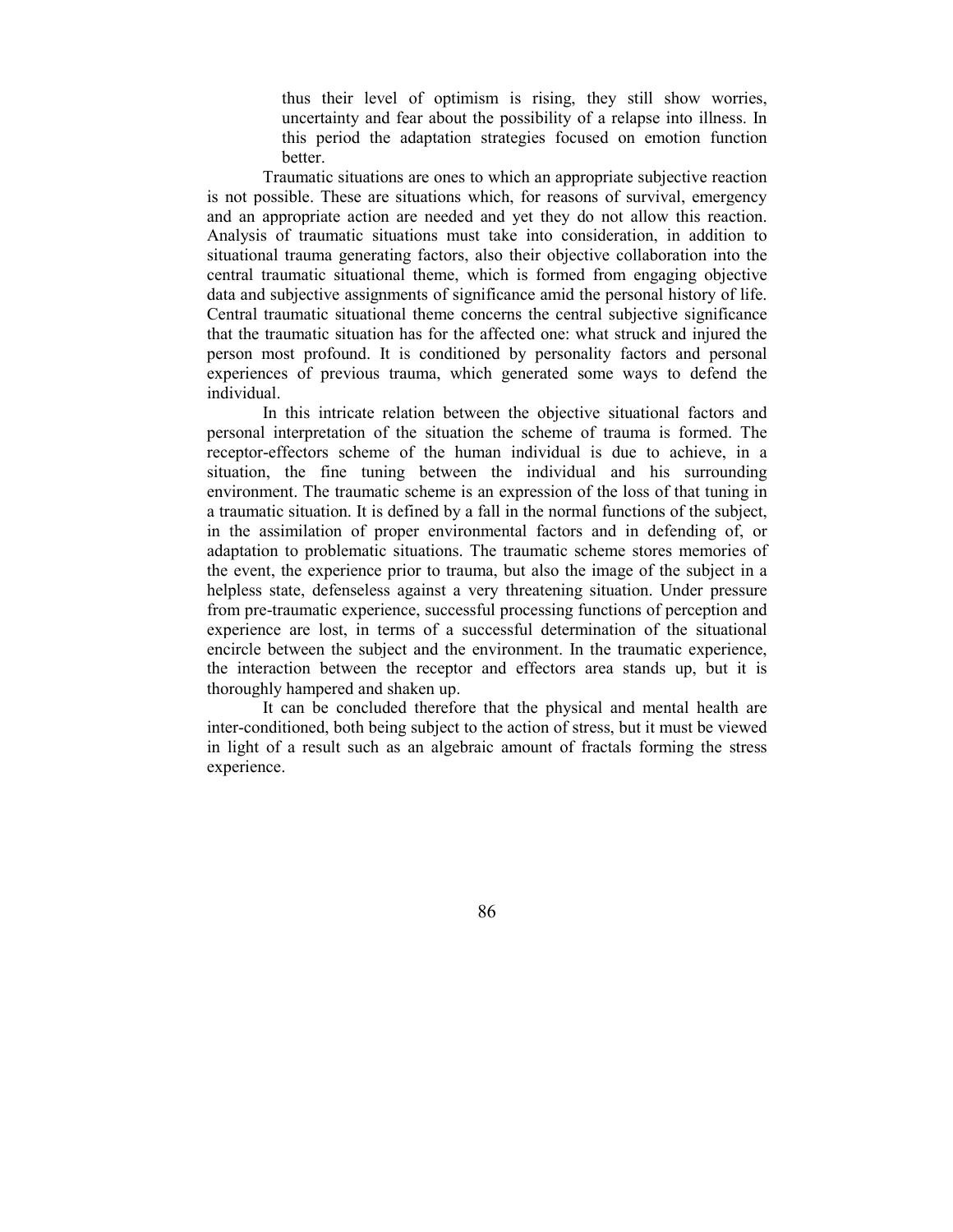### **References**

- 1. Aldwin, C. M. & Yancura (2002). *Coping and Health: A Comparasion of the Trauma Literatures*, in PP Schnurre & B.L. Green (eds.), Physical Health Consequences of Exposure to Extreme Stress. Washington, DC: A. P. A.
- 2. Aldwin, C. M. (1999). *Stress, coping, and development: An integrative approach.*  New York: Guilford Press.
- 3. Atkinson, R.L., Atkinson R. C. Smith, E. E., Bem. D. J. (2002). *Introduction to Psychology*, Technical Publishing House, Bucharest.
- 4. Baban, A. (1998). *Stress and personality*. Cluj University Press, Cluj-Napoca.
- 5. Baloescu, A., Grigorescu, G., (2009). *Psychiatric and psychological management in breast cancer*, Farmamedia Publisher, Targu Mures.
- 6. Burcu, A., Oros, A., Avesalon, D., Kish, N., (2005). *Determinant factors of the life quality: education, religion, culture, business, social and human values*, Argonaut Publisher.
- 7. Cheng, C. (2001). *Flexibility in coping Assesing Real-Life and Laboratory Settings: A Multimethod Approach.* Journal of Personality and Social Psychology, no. 80.
- 8. Jurcau, N. (2003). *Engineering Psychology*, UTPRE S, Cluj-Napoca.
- 9. Piaget, J. (1973). *Genetic epistemology*. Dacia Publisher, Cluj.
- 10. Rascanu. R., (2004). *Introduction to clinical psychodiagnosis.* University of Bucharest Publisher.
- 11. Stora, J.B. (1999). *Stress*, Meridiane Publisher, Bucharest.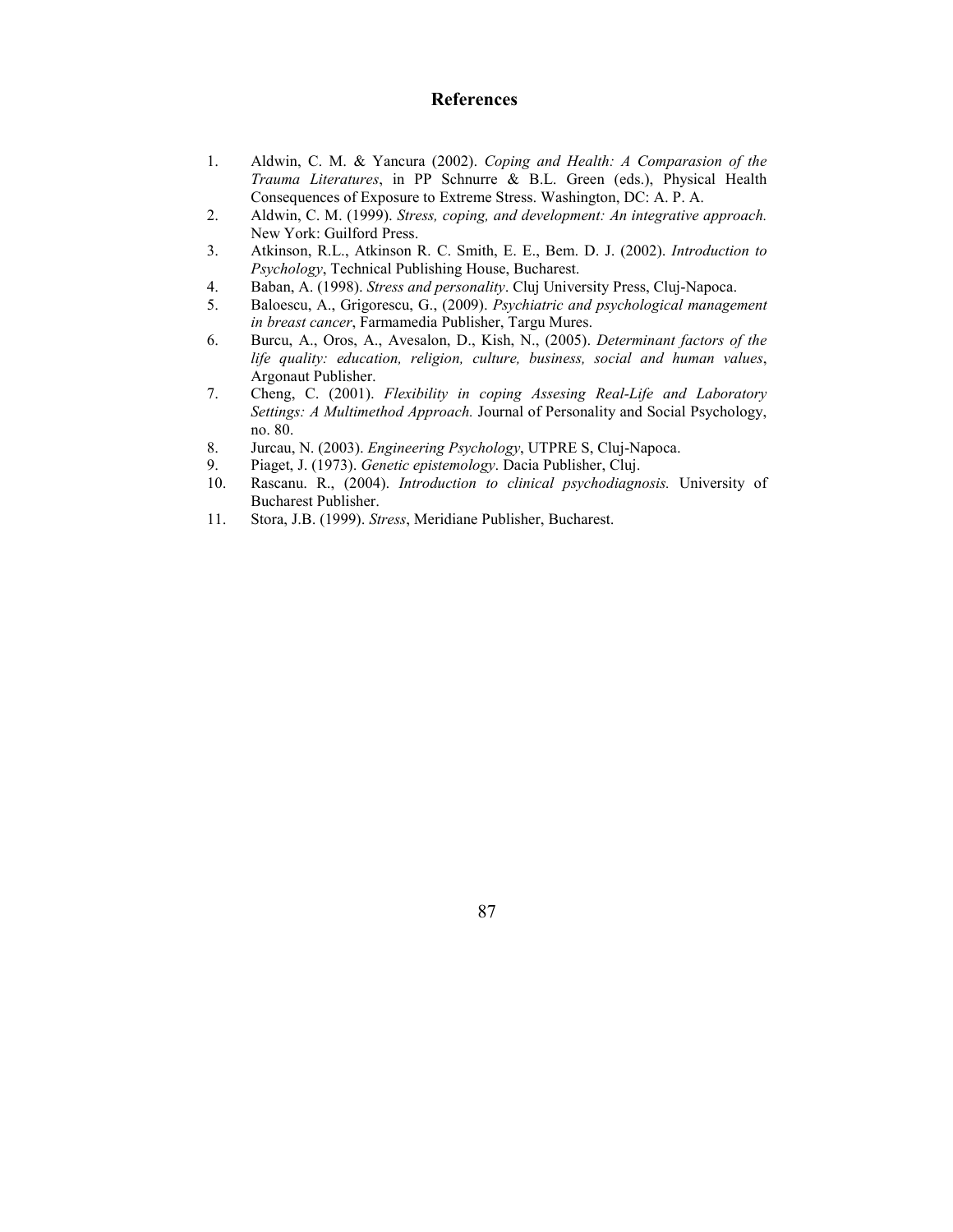# **EGALITATEA DE ŞANSE PENTRU TOTI – UN DEZIDERAT AL DEMOCRATIEI**

 *Prof. univ.dr. Aurora LUPAŞ Universitatea de Vest "Vasile Goldiş" din Arad*  Telefon: 0257/ 338533 E-mail:  $lupas$  andra@yahoo.com

> **ABSTRACT.** *The thesis is focused upon a subject of present interest in the contemporary Europe: equality of chances for all citizens, regardless of ethnicity, race, religion, sex, disability, age etc. All Europeans must have the same chances and opportunities. The laws adopted by the European Union in 2000 regarding equality condemn any discrimination as illegal. The promotion of the concept of equality of chances presupposes that at the level of the social system discriminating actions are being manifested against some individuals or groups of individuals, actions that are generally harmful to the entire society. In this respect, the most affected groups are the minorities (ethnic, religious etc.), women, elders, disabled persons and almost all poor people, persons with low income that do not have the capacity and do not fiind themselves in the position to have any influence upon and negotiate with power structures from the social system.*

> *In the labour market there is segregation between sexes in the case of occupations, being acknowledged that in the fields in which women are*  dominant, jobs are usually poorly paid. The "feminized" activities of the *national economy are health and education, fields in which the income is smaller than the national average. Furthermore, the massive drop in employment after 1990 affected especially the disabled people.*

### **Keywords**: *equality, discrimination, chance, structure, education*.

Cea mai prețioasă resursă a Europei este diversitatea deosebită a popoarelor sale. Totusi, prejudecătile și stereotipurile fac adesea ca nu toti oamenii din Europa să se bucure de tratamentul corect la care au dreptul. Multe persoane sunt private de şanse egale pe motive de sex, origine rasială sau etnică, religie ori credinŃă, handicap, vârstă sau orientare sexuală. Discriminarea are efecte devastatoare pentru persoanele direct afectate, implicând totodată costuri pentru societate şi economie în ansamblu.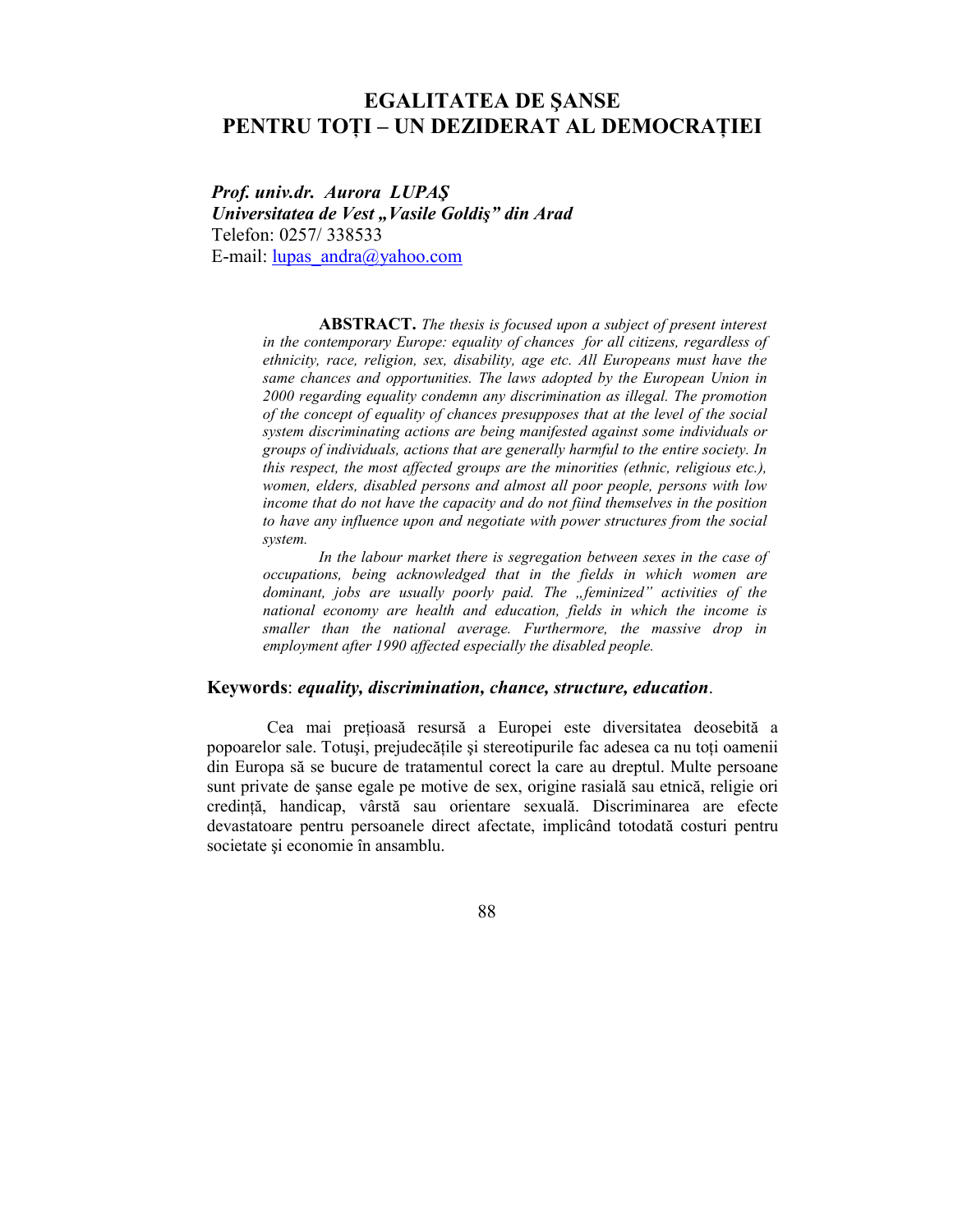Dacă Europa vrea să facă față provocărilor globalizării și să creeze locuri de muncă numeroase și de calitate, toți europenii trebuie să aibă aceleași șanse și oportunități. Diferențele dintre noi reprezintă punctul nostru forte. Într-un studiu realizat recent de către Comisia Europeană, 83 % din companiile care adoptă politici de diversitate afirmă că acestea le aduc avantaje reale, cum ar fi posibilitatea de selectie dintr-o gamă mai largă de potentiali angajati, de a îmbunătăți motivația personalului și de a beneficia de mai multă creativitate din partea angajatilor.

Legile referitoare la egalitate adoptate de U.E. în 2000 condamnă ca ilegală discriminarea pe motive de sex, origine rasială ori etnică, religie ori credintă, handicap, vârstă sau orientare sexuală. Aceste legi sunt fundamentate pe reglementările detaliate la nivel european pentru promovarea egalității între sexe. Deși esențiale, legile nu sunt suficiente pentru a eradica discriminarea. Mulți oameni sunt privati de sanse egale, iar societățile europene nu le pot folosi talentele.

Ceea ce așteaptă cei mai mulți oameni de la viață este să aibă șanse corecte, egale de a-și urmări și realiza propriile planuri de viață (H.J. Gans, 1991). Egalitatea șanselor presupune rezolvarea discrepanței dintre *dreptul* la auto-determinare și *experiența efectivă* a auto-determinării (D.E. Mithaug, 1996). Această discrepantă se datorează deficitului de capacități și oportunități ale unor indivizi pentru care multe circumstanțe de natură personală, socială și economică se află în afara controlului lor, ceea ce conduce la inegalitate prin inegalitatea şanselor. Cu alte cuvinte inegalitatea este o problemă derivată din perspective şi şanse inegale de succes în procesul de angajare şi urmărire a propriilor scopuri, şi deci de atingere a unui nivel optim de auto-determinare. Această situație conduce la pierderea controlului asupra unor circumstanțe de viață și în final asupra propriei vieti.

Măsurarea progresului în realizarea echitătii sociale solicită o abordare diferită în întelegerea conceptului de 'a fi o persoană' și ce înseamnă a avea o oportunitate. "În timp ce în trecut capacitatea unei persoane de a se adapta la circumstanțele vieții era văzută ca fiind invariabilă, astăzi această capacitate este considerată ca fiind variabilă, depinzând de *achizițiile persoanei sau pierderea unor variate resurse* în decursul diferitelor tranzacții cu mediul". În mod similar, conceptul de 'oportunitate' era considerat a fi independent de individ şi determinat de mediu. Acum, el este considerat ca fiind interdependent şi variabil, atât relativ la persoană cât şi la mediu, depinzând de optimalitatea valorii pe care individul i-o ataşează în judecarea şanselor corecte pentru atingerea unor variate scopuri relative la auto-determinare. (D.E. Mithaug, 1996).

Scopul final este atingerea stadiului de perfecțiune/ excelență de către toți indivizii, prin promovarea egalității și libertății. Aceasta presupune faptul că (a) existența unui cadru favorabil non-discriminativ este un *mijloc* și o condiție a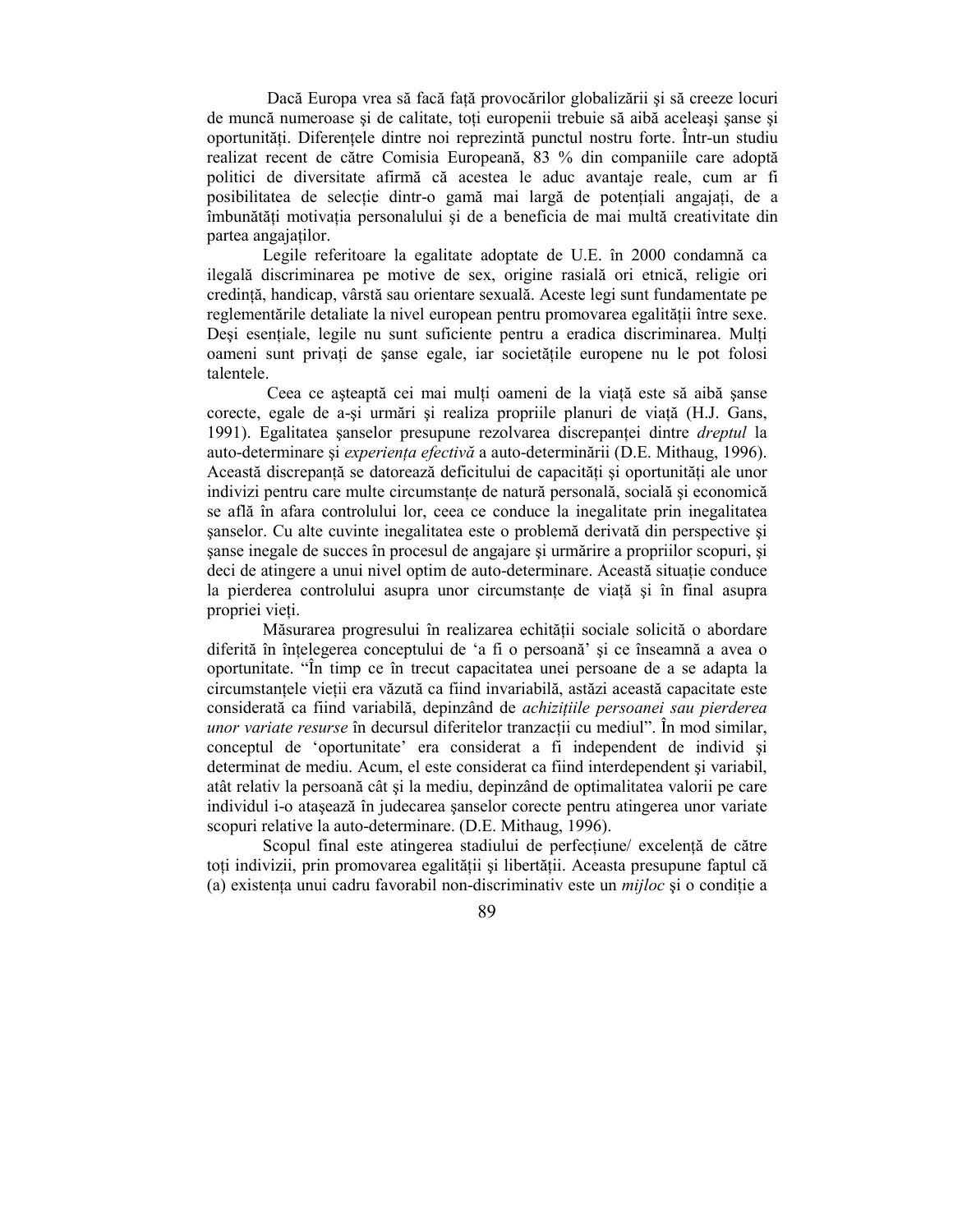auto-determinării, iar starea de perfectiune/ excelentă este un *rezultat* al acestei auto-determinări, (b) condiția necesară pentru obținerea acestui cadru nondiscriminativ pentru toți și în condiții de libertate pentru toți indivizii, reprezintă aceeași condiție care promovează starea de perfecțiune/ excelență.

Promovarea conceptului de egalitate a şanselor presupune în mod automat că la nivelul sistemului social se manifestă unele actiuni discriminative la adresa unor indivizi, acțiuni dăunătoare în general întregii societăți. În acest sens cele mai afectate grupuri sociale sunt cele din rândul minorităților (etnice, religioase, sexuale), femeile, bătrânii şi persoanele cu handicap, şi în mod quasigeneral - *săracii*, în general persoane cu slujbe şi venituri modeste care nu au capacitatea și nu se regăsesc în pozitia de a putea influenta și negocia cu diferitele structuri de putere cristalizate în cadrul sistemului social.

#### **Grupurile afectate de saracie**

Potrivit I.N.S. sunt câteva dimensiuni care diferențiază riscul de sărăcie:

#### Poziția socio-profesionala

Nivelul cel mai ridicat de sărăcie îl înregistrează lucrătorii pe cont propriu si şomerii (39,3% pentru şomeri în 2003), din prima categorie detaşânduse agricultorii atât ca risc de sărăcie (50,9%), cât si ca pondere în total săraci (aproape 1 sărac din 4). Pensionarii nu se plasează la un nivel semnificativ de sărăcie  $(20,7\%)$ , fiind sub media populației. Salariații, așa cum era de așteptat, prezintă gradul cel mai scăzut de sărăcie (9%).

### **Educatia**

Nivelul de educatie este cel mai important factor. Absolvirea liceului aproape anulează riscul de sărăcie. Fiecare ciclu suplimentar de învățământ absolvit marchează un salt semnificativ în reducerea persoane care au absolvit cel mult ciclul secundar de învățământ.

#### **Distributia teritoriala**

Aproape trei sferturi dintre săraci se afla în rural, iar riscul sărăciei este mult mai ridicat în cadrul acestui mediu de rezidenta (38%), însa în urban sărăcia este mai accentuata (deficitul de consum este mai ridicat în medie). Scăderea sărăciei şi a sărăciei severe a caracterizat ambele medii de rezidenta în ultimii ani.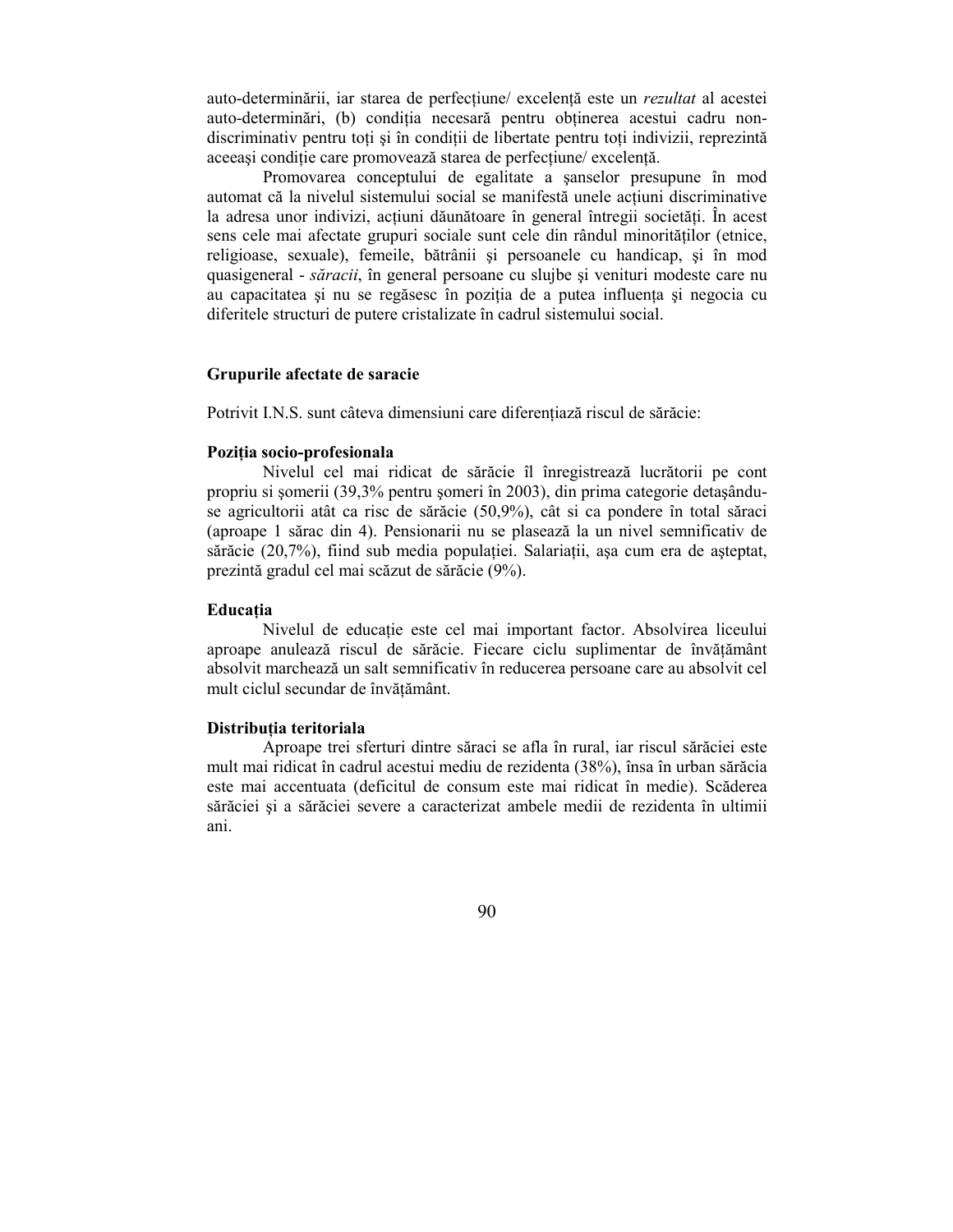### **Situatia femeilor**

În domeniul muncii există o segregare pe sexe a ocupațiilor, observânduse ca cele în care predomină femeile, sunt, în general, mai prost plătite. În România, bărbatii reprezintă mai mult de jumătate din populația activa. Activitățile "feminizate" ale economiei naționale sunt sănătatea și învățământul, domenii în care salariile sunt mai mici decât salariul mediu pe economie. În  $2005$ , rata de ocupare a femeilor intre 15-64 de ani a fost de 51,5% si a bărbaților (cuprinsi intre aceleași vârste) de  $63,9\%$ . În ceea ce privește diferențele salariale, domeniile in care indicele diferenței de salarizare este deosebit de mare se înregistra în industrie (30%), comert (23%), învătământ (15%) și sănătate (12%). Ponderea femeilor care realizează salarii mai mari decât salariul mediu pe economie este de 33,1% și a bărbaților este de 38,9%.

Referitor la participarea echilibrată a femeilor și a bărbaților la luarea deciziilor, alegerile generale din 2004 nu au adus schimbări importante în ceea ce priveşte reprezentarea femeilor în structurile parlamentare şi guvernamentale. Din 469 locuri de parlamentari, femeile detin 50 de locuri (10.66%). În Camera Deputaților, femeile reprezintă 11.2%, iar în Senat 9.4%. În Guvernul constituit după alegerile din 2004, din 22 de miniştri 3 sunt femei (13,6%). În ceea ce priveste functiile de conducere, la nivelul ministerelor acestea sunt ocupate în procent de 62% de bărbați și numai 38% de femei. La nivelul administrației publice locale femeile sunt slab reprezentate, din moment ce peste 80% din posturile de decizie sunt ocupate de bărbați. Femeile prefect sunt în procent de 7%, femeile sub-prefect de aproximativ 20%, femeile primar doar 4%, iar femeile consiliere județene sunt 16% din totalul consilierilor județeni.

#### **Situația femeilor rome**

Un studiu recent realizat de Programul pentru Participarea Romilor (RPP) din cadrul Open Society Institute "Broadening the agenda, the Status of Romani women in Romania" arată că, în proporție de 43%, femeile rome consideră că nu au drepturi egale cu bărbații iar motivul îl reprezintă inegalitățile ce rezultă din diferența de statut social dintre respondente și bărbații romi precum si din cauza traditiilor. De asemenea, studiul a relevat faptul ca 67,9% din femeile rome sunt casnice şi doar 11% sunt angajate cu toate formele legale. Motivul pentru care numărul de participante pe piața muncii este atât de mic se datorează discriminării multiple de care acestea suferă, au declarat 58,4% din femeile rome întrebate.

Diferentele de gen pe piața muncii, în cazul populației romă sunt evidențiate în cadrul studiului realizat de către U.N.D.P. "Faces of poverty, faces of hope" lansat în anul 2005 care arată că bărbații romi neangajați sunt în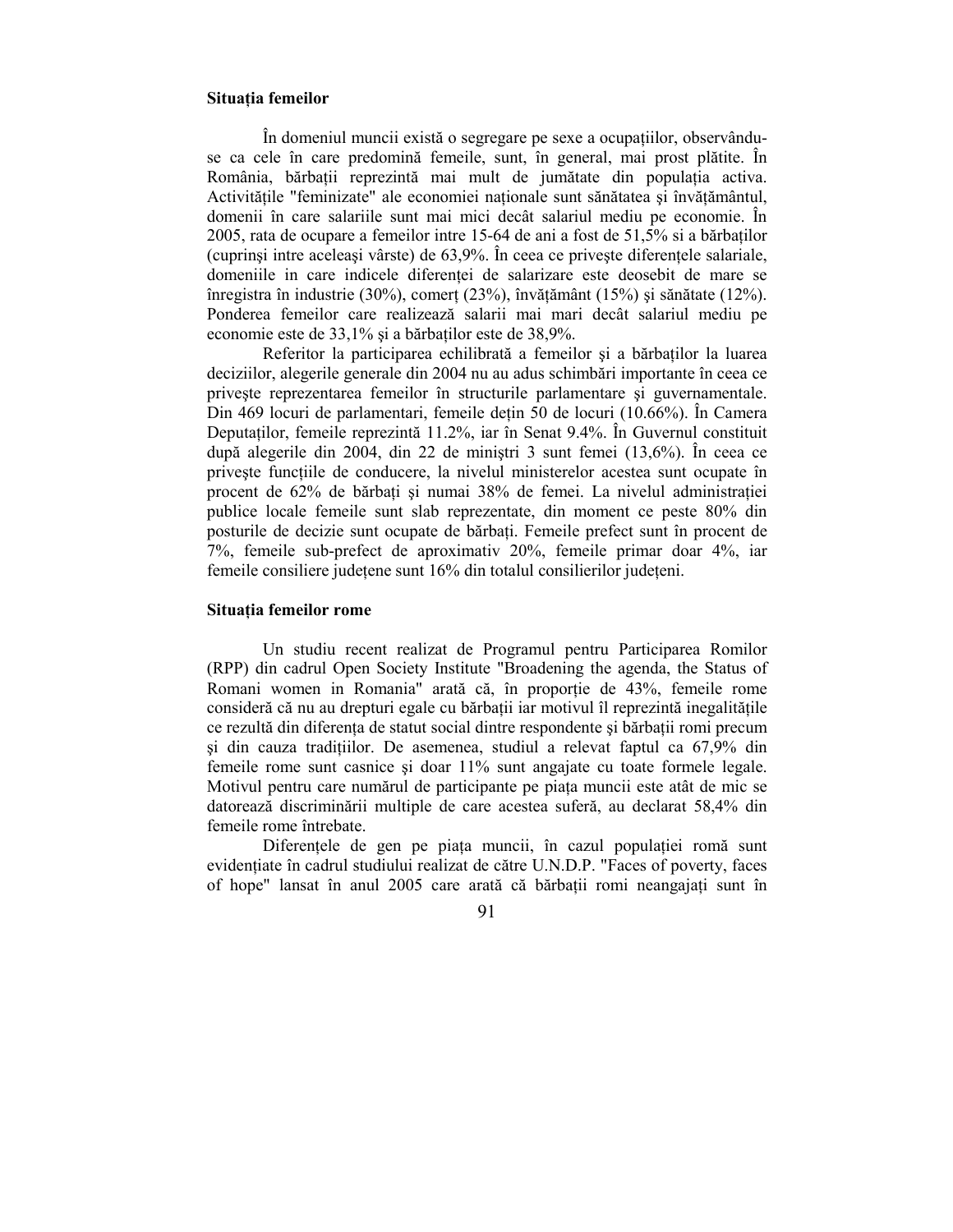proportie de 20%, în timp ce femeile rome în proportie de 35%. Diferentele între bărbații și femeile rome se accentuează și în funcție de tipul de activități prestate pe piața muncii, aceste diferențe fiind mai ales influențate atât de educația formală cât și de cea informală. În această privință, femeile rome în proporție de  $23\%$ ,cu vârste peste 16 ani,nu beneficiază de educatie formală precum și  $35\%$ dintre femeile din vechea generatie. Doar  $3.7\%$  urmează studii liceale. În privinta bărbaților romi cu vârsta de peste 16 ani,doar 14% au beneficiat de educație formală, respectiv 16% în cazul bărbaților din vechea generație. Motivul principal, aşa cum relevă şi studiul Băncii Mondiale este faptul ca 3 din 5 romi trăiesc în condiții de sărăcie extremă.

#### **Persoanele cu handicap**

Potrivit Autorității Naționale pentru Persoanele cu Handicap, la data de 30.06.2006, ponderea persoanelor cu handicap în populația României era de 2,16%. Din punct de vedere al repartiției pe sexe, din numărul total al persoanelor cu handicap, 250.851 sunt femei, dintre care 8,825 sunt femei cu handicap institutionalizate. Scăderea masivă a numărului locurilor de muncă salariate după 1990, a afectat în primul rând persoanele cu handicap, iar locurile de munca protejate s-au diminuat. Personalul din cadrul sistemului de protectie a persoanelor cu handicap este insuficient din punct de vedere numeric şi în general fără calificare profesională specifică.

Accesul la educație, asistență medicală, încadrarea în muncă, transportul public, conditiile de locuit și de mișcare în mediul fizic reprezintă domenii deloc sau insuficient rezolvate de autoritățile publice locale. Categoriile supuse celui mai mare risc de marginalizare sunt femeile, mame care fie îngrijesc copii sau adulti, fie sunt unicele îngrijitoare ale partenerilor de viată, fie au probleme de sănătate sau probleme sociale, fie locuiesc singure (nu au locuință și cu venituri foarte reduse sau absente), sau sunt persoane cu handicap.

#### **Minoritățile naționale**

Conform ultimului recensământ (2002), procentul reprezentat de cetătenii apartinând diferitelor minorităti nationale se ridica la peste 10% din totalul populației. Astfel, in România există 20 de minorități naționale, reprezentate în Parlament prin intermediul a 19 organizații (minoritățile cehă și slovacă au optat pentru o organizație comuna).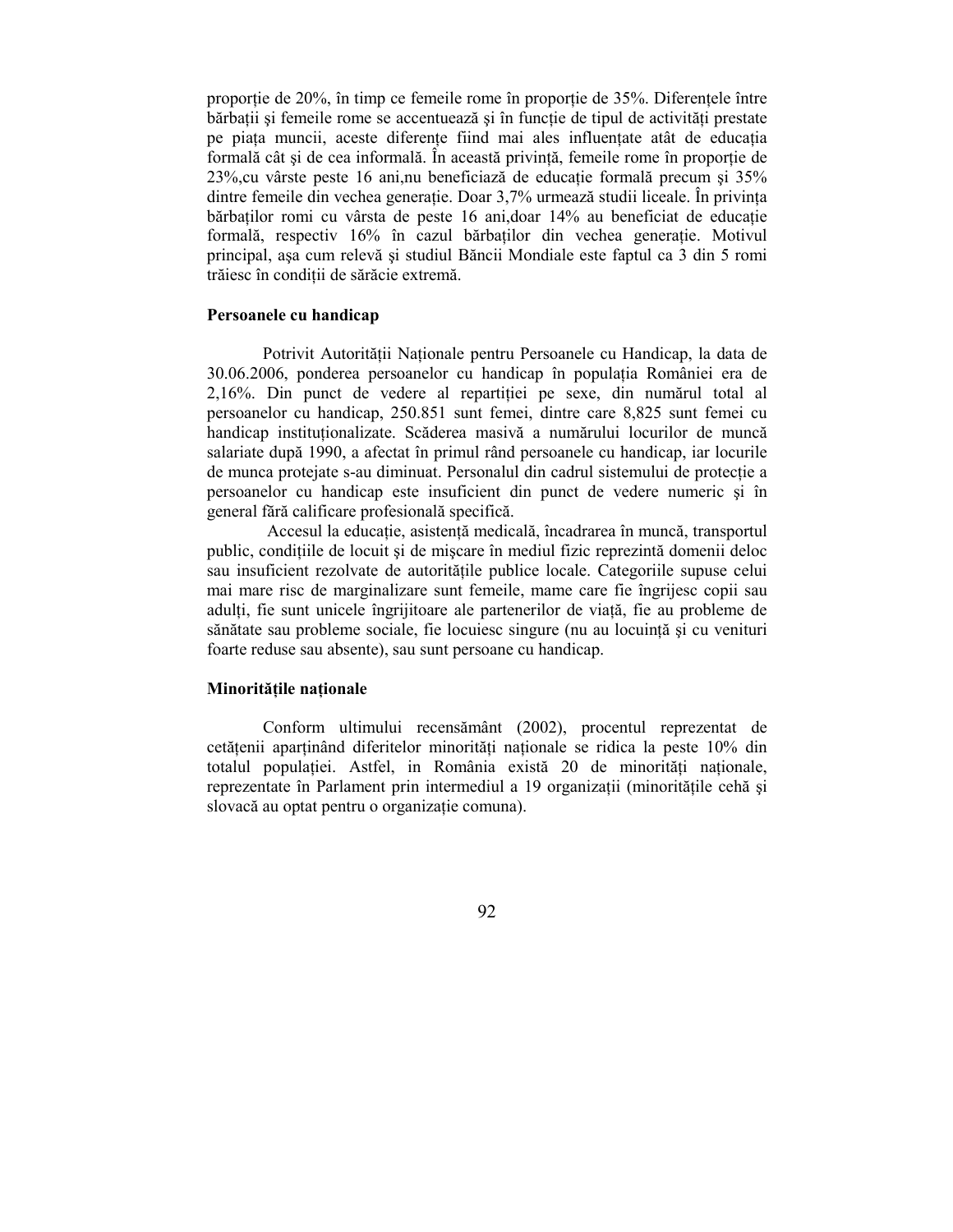#### **Categoria tinerilor între 15-29 ani**

Conform "Diagnozei 2005 - Situația tineretului si așteptările sale", totalul populației tinere, cu vârsta cuprinsa intre 15-29 de ani, reprezintă 23,7% din populația tarii, din care 51,1% este populație masculină și 48,9% feminină. 58,9% dintre tineri locuiesc în mediul urban şi 41,1% în mediul rural. În 2005, 43% din tinerii chestionați considerau că vor trăi mai bine, cei mai mulți tineri erau nemulțumiți de nivelul veniturilor (76%), de condițiile ca un tânăr să se poată realiza (65%), de viața politică (65%) și de piața forței de muncă (63%). Aproximativ 50% dintre tineri apreciau că se află în următoarele situații: se descurcă greu cu banii (58%), nu găsesc conditii favorabile sa se realizeze în tară  $(48%)$  iar  $1/3$  nu găsesc un loc de muncă  $(33%)$ . Situația locativă a tinerilor se prezenta astfel: cu părinții și/sau alte rude - 73,1%, cu familia proprie (partenerul de viață și copiii) - 17,4%, cu familia de bază (părinții și/sau socrii) și familia proprie - 3,5%, singuri - 3,3%, iar cu prietenii/în cămin -2,4%.

### Populația vârstnică

 $\hat{\text{In}}$  prezent, din cele 21,6 milioane de locuitori, 10,5 milioane sunt adulti, 5 milioane tineri şi copii şi 6 milioane sunt vârstnici. În anul 2006 rata de activitate a femeilor între 55-64 de ani este de 33,5%, comparativ cu cea a bărbaților de 48,4%. Aceeaşi statistică relevă faptul ca nivelul de ocupare al femeilor între 55- 64 de ani este de 33%, în timp ce al bărbaților este de 46,7%. Principalele probleme sunt dificultățile de percepere de către societate a persoanelor vârstnice ca reprezentând o importantă resursă culturală şi profesională; slaba conștientizare de către societate a importanței îmbătrânirii active ca element de bază în asigurarea unei egalități de șanse, pe parcursul întregii vieți.

#### **Minoritățile sexuale**

Odată cu abrogarea articolului 200 Cod Penal și introducerea legislației anti-discriminare în România, situația actuală poate fi considerată stabilă din punct de vedere legal. Discriminarea lesbienelor, homosexualilor, bisexualilor şi trans-sexualilor (LGBT) este o realitate prezentă în domenii precum serviciile publice, relatiile de muncă, comportamentul și practicile angajatilor Politiei Române, sistemul penitenciar, reflectarea în mass-media, chiar și în relațiile de familie. De asemenea, există prejudecați și stereotipuri privind persoanele LGBT din România. Studiul Institutului de Politici Publice "Intoleranță, discriminare și autoritarism în opinia publica", publicat în 2003 indică cu claritate faptul că minoritățile sexuale ocupă primul loc între grupurile minoritare cel mai puternic respinse. Astfel, 40% dintre respondenți nu ar fi de acord ca în România să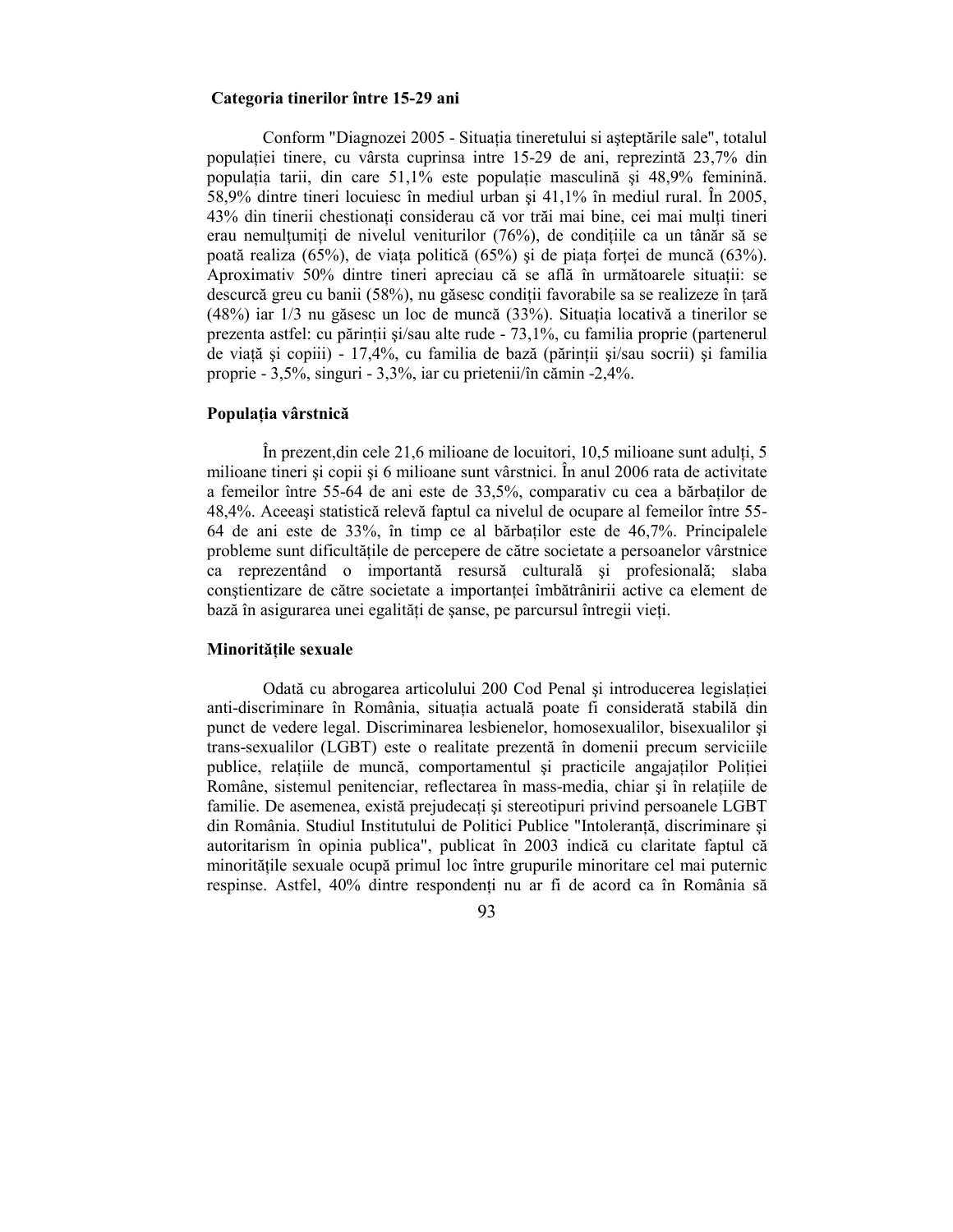trăiască homosexuali sau lesbiene, iar 93% nu ar accepta să lucreze cu un homosexual sau o lesbiană. Majoritatea europenilor cred că originea etnică, religia, handicapul sau vârsta unei persoane pot constitui un obstacol în găsirea unui loc de muncă, în pofida calificărilor egale; principalul mesaj consta in faptul ca europenii considera ca discriminarea este înca foarte răspândită în tările lor  $(64%)$  si sunt pregătiti să schimbe acest lucru. O vastă majoritate a europenilor sunt de părere ca persoanele cu dizabilități (79%), romii (77%), persoanele în vârstă de peste 50 de ani (69%) sau persoanele care au o origine etnica diferită  $(62%)$  sunt dezavantajate în cadrul societății în care trăiesc.

• în medie, femeile din Europa sunt încă plătite cu 15 % mai putin decât bărbatii pentru aceeasi muncă; Ele ocupă în continuare mai putin de un sfert din locurile parlamentare în UE;

• persoanele în vârstă cunosc o rată de angajare de 40 % în comparație cu **media de 62 % la nivel european; Şomajul în rândul tinerilor este mai mult**  decât dublu fată de rata generală în Europa;

 $\cdot$  10 % din populația UE are un handicap;

· mai mult de jumătate din populația tânără europeană cu orientare sexuală diferită de a majorității (lesbiene, homosexuali, bisexuali sau transsexuali) este încă tinta prejudecătilor sau a discriminării la scoală ori în familie;

• emigrantii sau minoritățile etnice care trăiesc în zone urbane defavorizate sunt adesea expuşi unui risc dublu de excludere socială – atât din cauza locului în care trăiesc, cât şi a originii etnice.

#### **Ce putem face noi pentru prevenirea marginalizării sociale ?**

 Fiecare dintre noi poate juca un rol. Astfel trebuie sa ne analizam propriul comportament și propriile atitudini fată de grupurile defavorizate, să avem in vedere respectul diferentelor, educatia non violentă, implicarea activă în viata socială, a categoriilor defavorizate, informarea acestor categorii despre drepturile pe care le au si despre instituțiile create special ca să-i ajute.

### **Bibliografie**

1. Banton, M., *Discriminarea,* Bucureşti, 1998.

2. \*\*\*Date statistice conform Autorității Nationale pentru Persoanele cu Handicap, (2006), Institutul Național de Statistică.

3.\*\*\**Intoleranța, discriminarea și autoritarism în opinia publică* – Institutul de Științe Politice şi Administrative, Bucureşti, 2003.

4.\*\*\**Memorandumul comun în domeniul incluziunii sociale*, România, 2005.

5. Miftode, Vasile (coord.), Populații vulnerabile și fenomene de automarginalizare, Editura Lumen, Iaşi, 2002.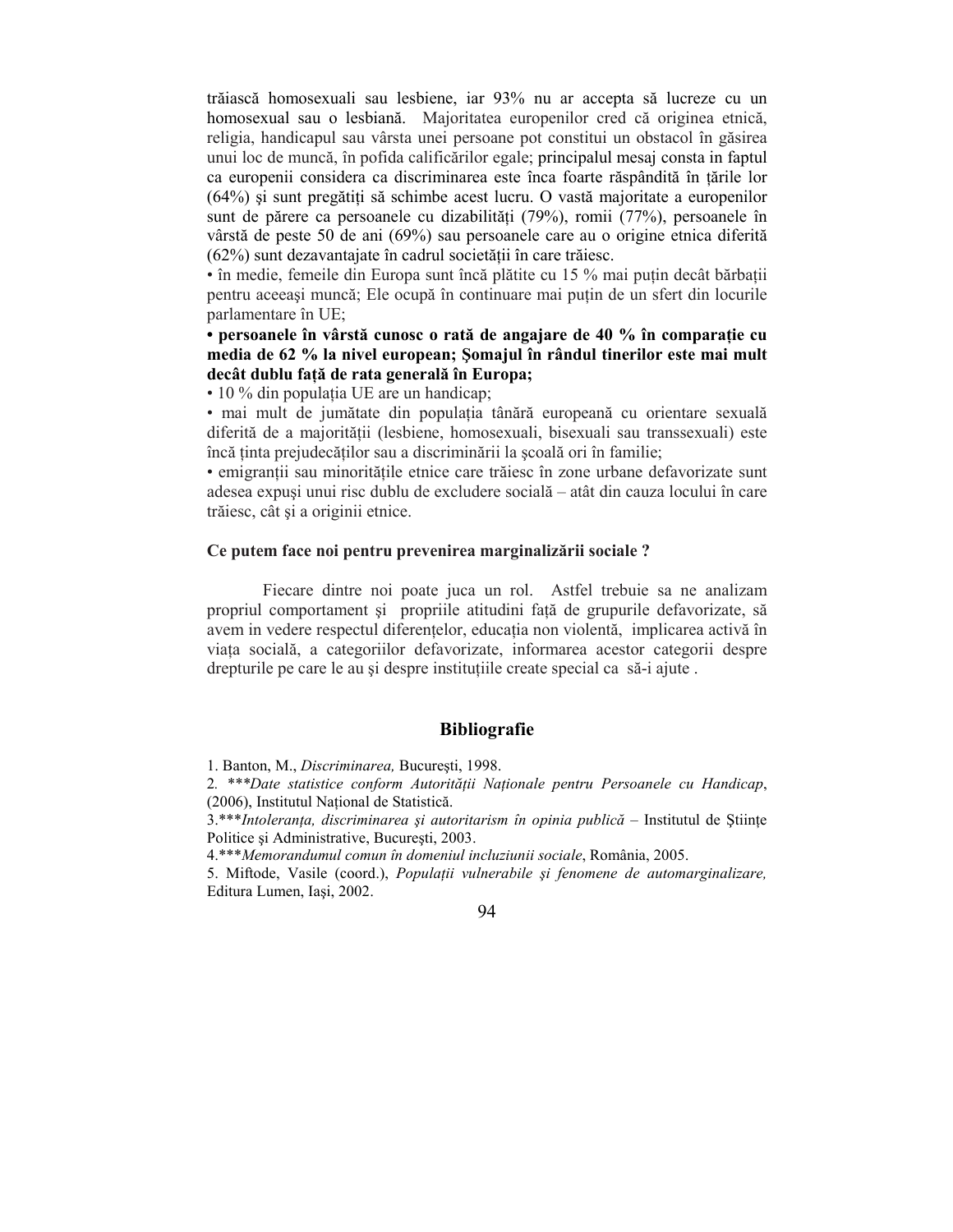6.Mithaug, D., E., *Equal Opportunity Theory*, Sage Publication, London, 1996.

- 7. Neamțu, George (coord.), Tratat de asistență socială, Editura Polirom, Iași, 2003.
- 8.Paşoi, R., *Drepturile omului*, Bucureşti, 2001.
- *9. Programul pentru participarea romilor (PPR)* Open Society Institute (2005).
- 10 .Recensământul populației din România (2002), București, 2002.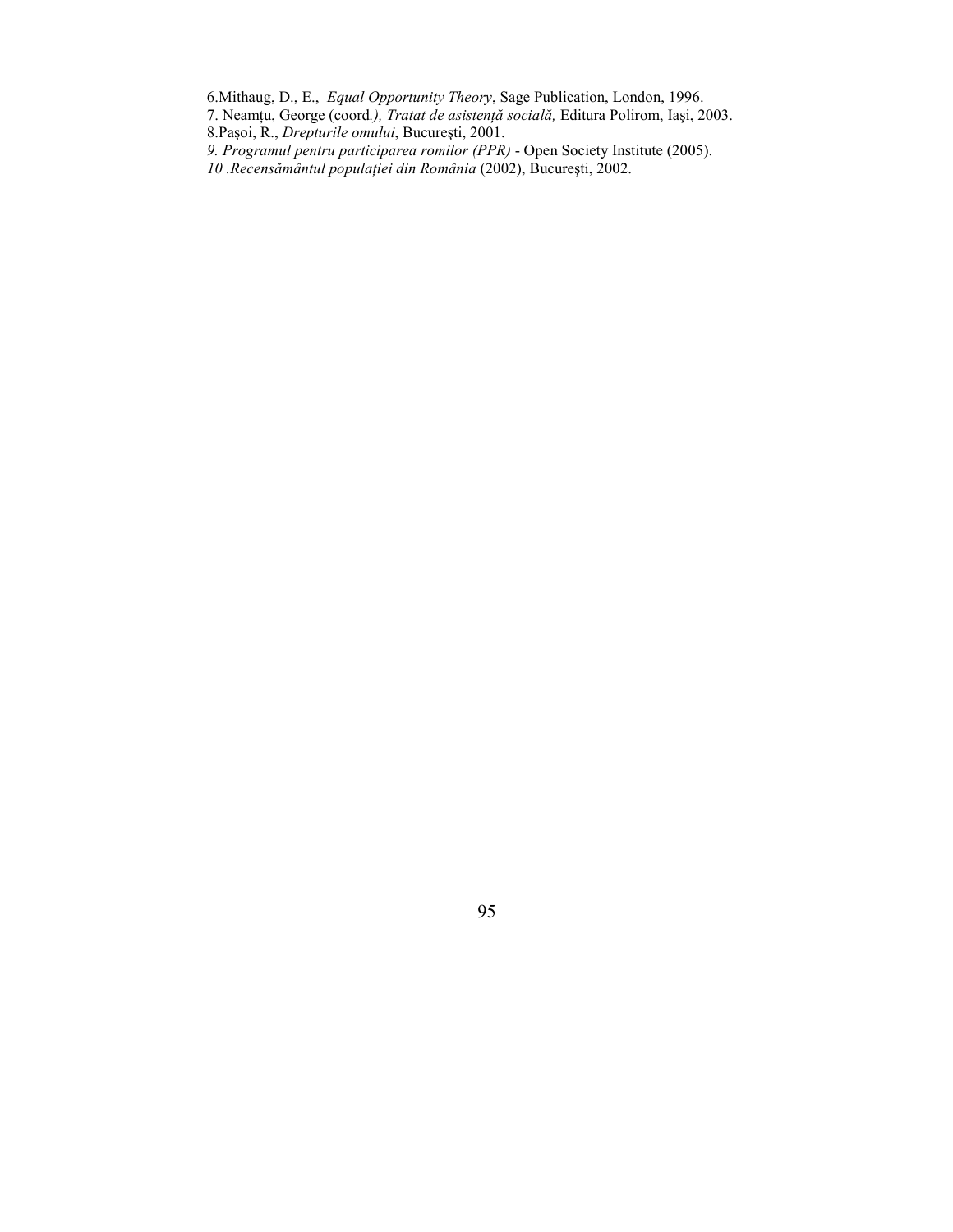# **POLITICA AGRICOLĂ COMUNĂ A UNIUNII EUROPENE ŞI APLICAREA ACESTEIA ÎN ROMÂNIA**

*Conf. univ. dr. Claudiu PORUMBĂCEAN Universitatea de Vest "Vasile Goldiş" din Arad*  Telefon: 0257 / 282324 E-mail: *claudiupp@yahoo.com* 

**ABSTRACT**. *Romania's negotiations to become a European Union member were officially inaugurated on February 15, 2000. Agriculture is the largest negotiation chapter. The enlargement had and will certainly have positive effects upon the Romanian agriculture: stimulation of trade exchanges as a consequence of the dropping up of the customs duties, the increase of the agricultural products and, consequently, of the farmers' income, the access to a much bigger market, of 450 million inhabitants.* 

 *In order for the Romanian agricultural and food sector to become a competitive one, priority measures and steps are necessary both in the vegetal sector and in the animal-breeding and meat and diary products processing sectors. Once the enlargement achieved, Romanian agriculture is taking the advantage of different types of assistance within the framework of the Common Agricultural Policy, but in order to absorb these*  funds it is important to know the governing principles. The basic principle of the *community policy is to stimulate the farmers to adjust to the market signals, to produce what it is required to be produced on the market. Thus, the farmer will be determined to adjust the target with every quantity required, depending upon cost and quality competitiveness. This concept is called "decoupling", meaning the decoupling of the production subsidies and their connection to the surface.* 

 *Romania's tradition in animal-breeding for milk production may be an advantage for the implementation of chances to become an active participant to the intracommunity trade. But tradition is not enough for Romania to be able to take advantage of the export opportunities. For this, we will have to improve the raw material milk quality and also of the products resulting from the processing, in order to allow the adjustment*  to the EU standards. Achieving the quality and cleaning parameters shall be performed *by steps, until the end of the year 2009, mainly by adjusting the race structure and the coordination of this sector to the milk production farms and the stimulation of the processing animals per exploitation. Every month, the farmers'meetings are to be held in order to follow the adjustment of the production and processing units to EU standards.* 

### *Keywords:Common Agricultural Policy, decoupling, trade exchanges, intracommunity trade.*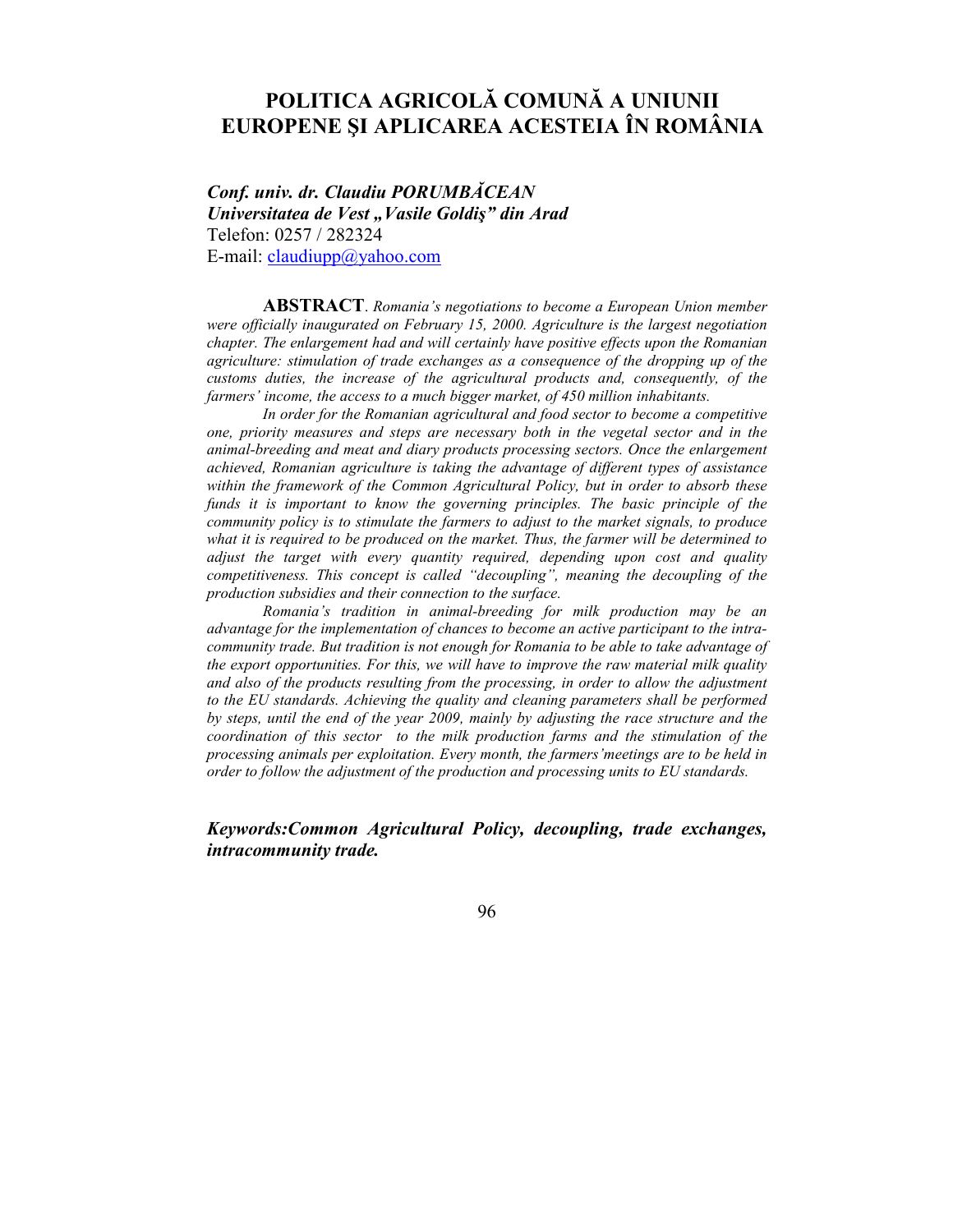### **Politica Agricolă Comună (PAC)**

 Politica Agricolă Comună este printre primele politici comune adoptate de Uniunea Europeană, pe atunci, Comunitatea Economică Europeană (Tratatul de la Roma 1957). Geneza ei a fost o reactie la problemele alimentare care au urmat celui de-al doilea război mondial.

Trebuie precizat că termenul de "politică comună" reflectă una dintre trăsăturile definitorii ale PAC, aceea că, pentru circa 90% din produsele agricole, decizia nu mai aparține statelor membre, ci Uniunii Europene. Sunt două motive care au condus la apariția acestei politici:

Primul, a fost nevoia unei "fluidizări" a comertului european cu produse agricole, si mai ales dorinta tărilor exportatoare de a se asigura de certitudinea plasamentului produselor lor.

Al doilea motiv, a fost o anumită temere față de situația în care forța de muncă eliberată din agricultură ca urmare a mecanizării n-ar fi putut fi absorbită în acelaşi timp de celelalte sectoare ale economiei, caz în care veniturile agricole ar fi scăzut și mai mult relativ la cele din industrie<sup>74</sup>.

 Între politicile Uniunii Europene, politica agricolă comună (PAC) este privită ca una din cele mai importante. Aceasta nu numai din cauza bugetului acordat de Uniune pentru finanțarea acestei politici (care este de aproximativ 50% din bugetul total al Uniunii) a numărului de persoane afectate şi a teritoriului implicat, ci și a importanței istorice și a atributelor suverane delegate de statele membre către nivelul comunitar de decizie. Importanța politicii agricole comune derivă și din legăturile strânse cu piața unică și cu uniunea economică şi monetară, două domenii cheie ale integrării europene.

 Politica agricolă comună este alcătuită dintr-o serie de reguli şi mecanisme ce reglementează producția, procesarea și comerțul cu produse agricole în Uniunea Europeană, accentul punându-se, din ce în ce mai mult, pe dezvoltarea rurală<sup>75</sup>.

În domeniul agriculturii, rolul UE a fost întotdeauna acela de a ajuta la:

- Asigurarea unei aprovizionări stabile a populației cu alimente sigure și la prețuri convenabile;
- · Asigurarea unui nivel de viață rezonabil pentru fermierii UE, permițând totodată agriculturii să se modernizeze şi să se dezvolte;
- Asigurarea continuării practicării agriculturii în toate regiunile UE

 $\overline{a}$ 

<sup>74</sup> *Politica agricolă*, Institutul European din România, Ed. Blueprint International, Bucureşti, 2003, pag. 5.

<sup>75</sup> *Agricultură*, Centrul de resurse juridice, Ed.a 2-a.- Pipera Dacris, Bucureşti, 2004, pag. 11.

<sup>97</sup>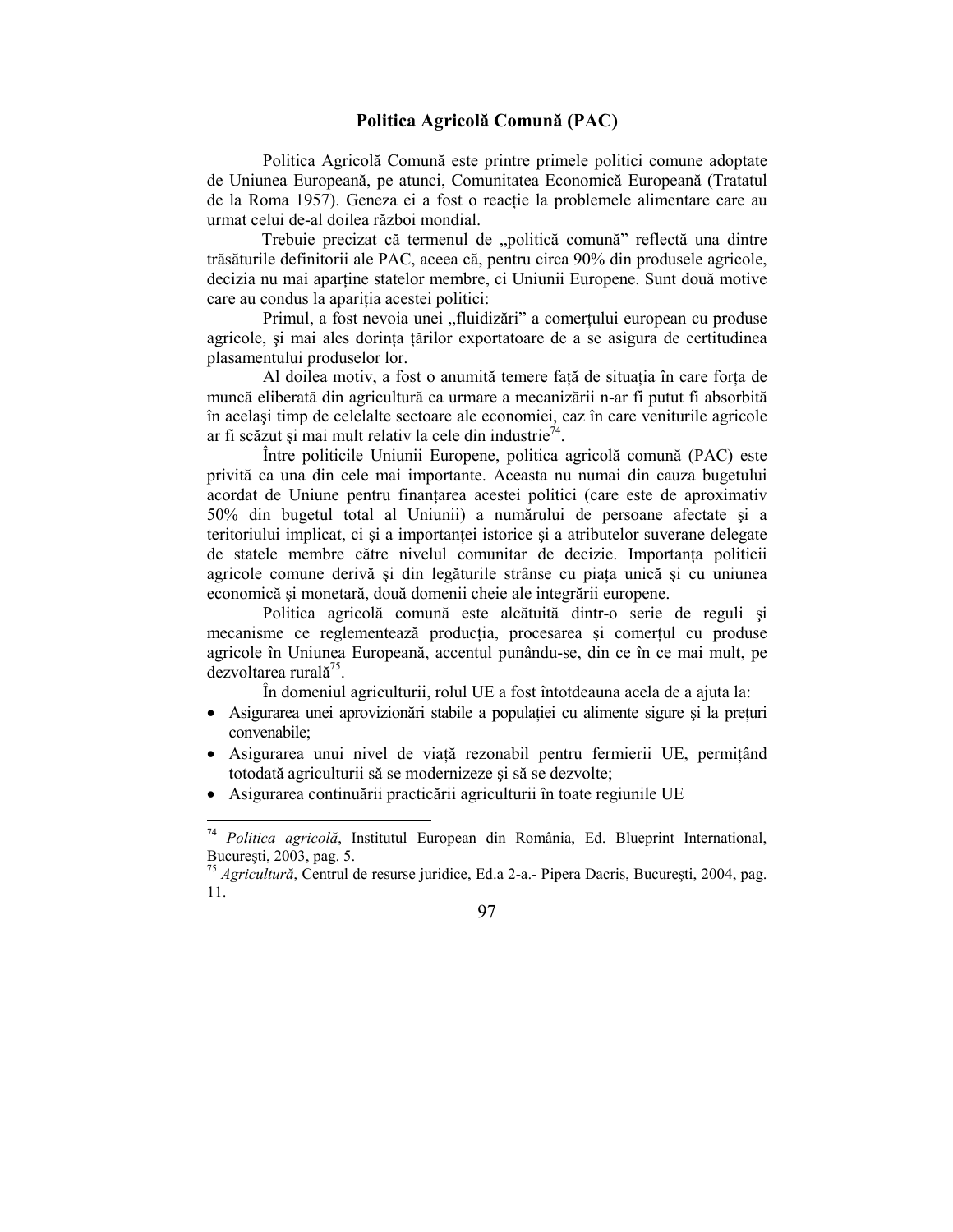Pe măsură ce PAC s-a dezvoltat şi a devenit tot mai complexă, în concordantă cu cerintele cetătenilor UE, următorii factori au căpătat o importanță mai mare: grija pentru bunăstarea societății rurale; îmbunătățirea calității hranei în Europa; garantarea siguranței alimentelor; asigurarea protejării mediului pentru generatiile viitoare asigurarea unor conditii mai bune pentru sănătatea și protectia animalelor; realizarea tuturor celor de mai sus cu cheltuieli minime pentru bugetul UE (care este finanțat în principal de contribuabilii, respectiv cetățenii obișnuiți).

PAC și alte politici UE au condus la crearea unei mari piețe unice de produse agricole în UE şi au ajutat UE să devină unul din actorii mondiali principali în domeniul agriculturii și alimentației<sup>76</sup>.

#### **Obiectivele politicii agricole comune**

Initial, obiectivele PAC, stabilite prin Tratatul de la Roma din 1957, au fost următoarele:<sup>77</sup>

- *creșterea productivității în agricultură* prin promovarea progresului tehnic, prin asigurarea dezvoltării producției agricole și prin utilizarea optimă a factorilor de producție, în special a forței de muncă;
- asigurarea unui nivel de trai echitabil pentru populația ocupată în *agricultură*, în special prin creşterea veniturilor individuale ale persoanelor din sectorul agricol;
- $stabilizarea piețelor;$

 $\overline{a}$ 

- *asigurarea unei aprovizionări constante cu produse alimentare;*
- *asigurarea aprovizionării consumatorilor la preturi rezonabile.*

O dată cu reformarea PAC şi obiectivele acesteia s-au modificat. În conformitate cu **Agenda 2000, obiectivele PAC sunt următoarele:**

- continuarea proceselor de reformă începute în 1992 prin *reducerea prețurilor și creșterea valorii plăților compensatorii;*
- *îmbunătățirea competitivității produselor din UE prin scăderea*  $$
- garantarea sigurantei și calității alimentelor pentru consumatori prin îmbunătățirea procesării și marketingului produselor agricole;

Claudiu Porumbăcean, *Poiliticile și instituțiile Uniunii Europene*, Ed. "Vasile Goldiș" Univerity Press, Arad, 2009, pag. 143-144.



<sup>&</sup>lt;sup>76</sup> Politica Agricolă Comună pe înțelesul tuturor, Comisia Europeană, Direcția Generală pentru agricultură, 2004, pag.33.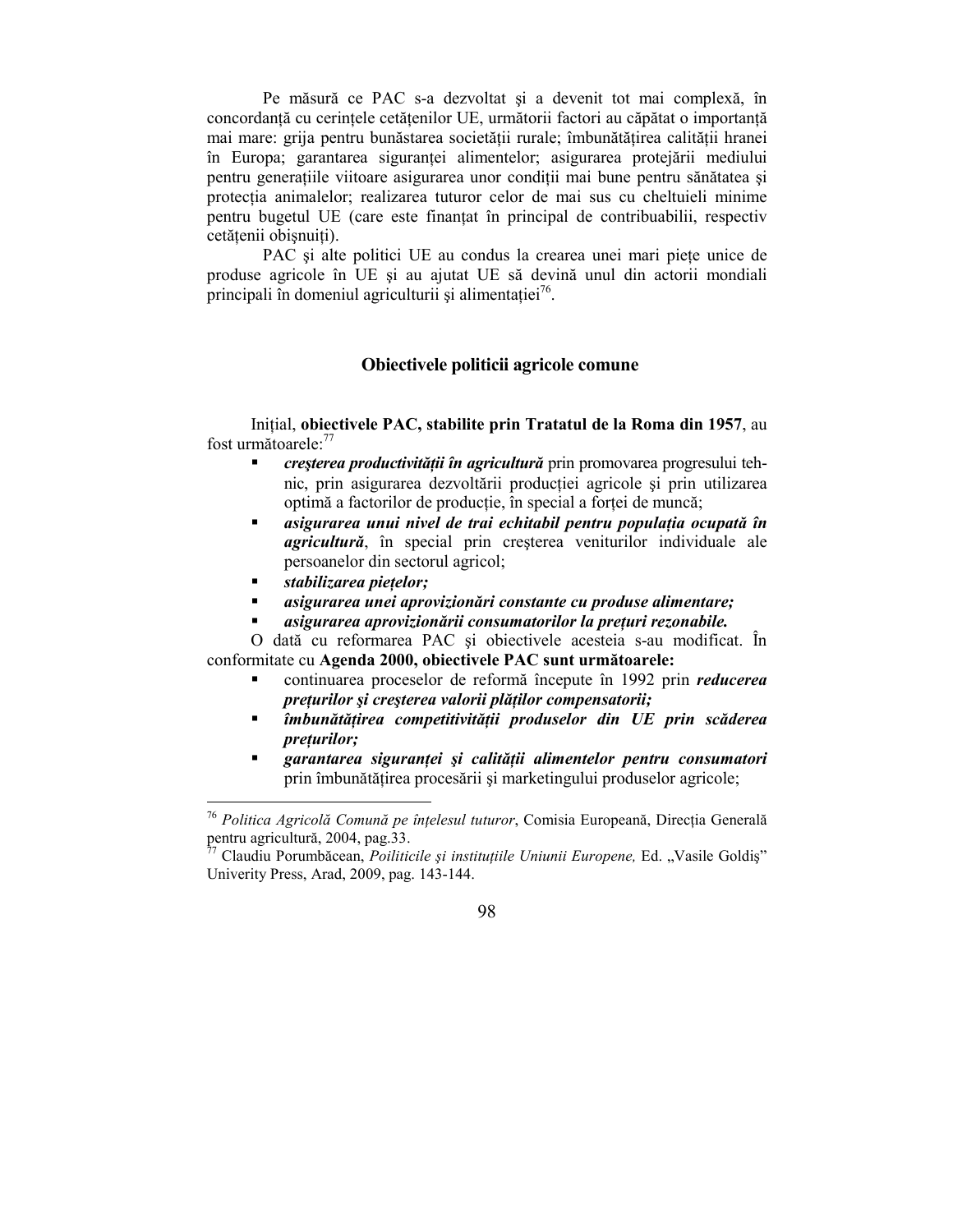- *îmbunătățirea sistemului de producție* prin protejarea mediului înconjurător și respectarea condițiilor de bunăstare pentru animale printr-o politică mai exigentă în acest sens;
- *integrarea componentei de mediu în instrumentele şi obiectivele politicii agricole comune;*
- *introducerea* în cadrul PAC a *unei politici complexe de dezvoltare rurală*, care:
	- să permită asigurarea unor venituri stabile şi a unui standard de viață echitabil pentru populația ocupată în agricultură;
	- să creeze oportunități și alternative de angajare fermierilor și familiilor lor;
- $simplificarea legislatiei;$
- *flexibilitate în domeniul alocării sprijinului PAC în statele membre.*

### **Principiile politicii agricole comune**

PAC include următoarele principii:<sup>78</sup>

### *a*) Unitatea pieței

Unitatea pieței, definită prin articolul 7a al Tratatului CEE înseamnă **liberul tranzit al produselor agricole între statele membre.** Comertul cu produsele agricole trebuie să se desfăşoare la fel de nestânjenit ca şi în interiorul unui stat. Taxele vamale, restrictiile de ordin cantitativ și subvenționările nocive comerțului sunt interzise.

Pentru a crea o piață unică a acestor produse era necesar să se instituie prețuri comune și reguli competiționale, relații de schimb stabile (asa-numitii "green-money") şi **să se adapteze regulile statelor membre privind problemele de ordin administrativ**, din domeniul igienic şi veterinar.

La sfârsitul anilor '60, Comunitatea a adoptat un **sistem de protectie și** sprijin pentru produsele agricole, care a izolat piața internă de piața externă. În 1962, Consiliul de Miniştri a stabilit **metodele de bază ale Organizării Comune de PiaŃă** (OCP) în domeniul culturilor vegetale şi animale. **Principalele**  elemente ale Organizării Comune de Piață a produselor sunt:

 $\overline{a}$ 

<sup>78</sup> *Ibidem,* pag. 144-146.

<sup>99</sup>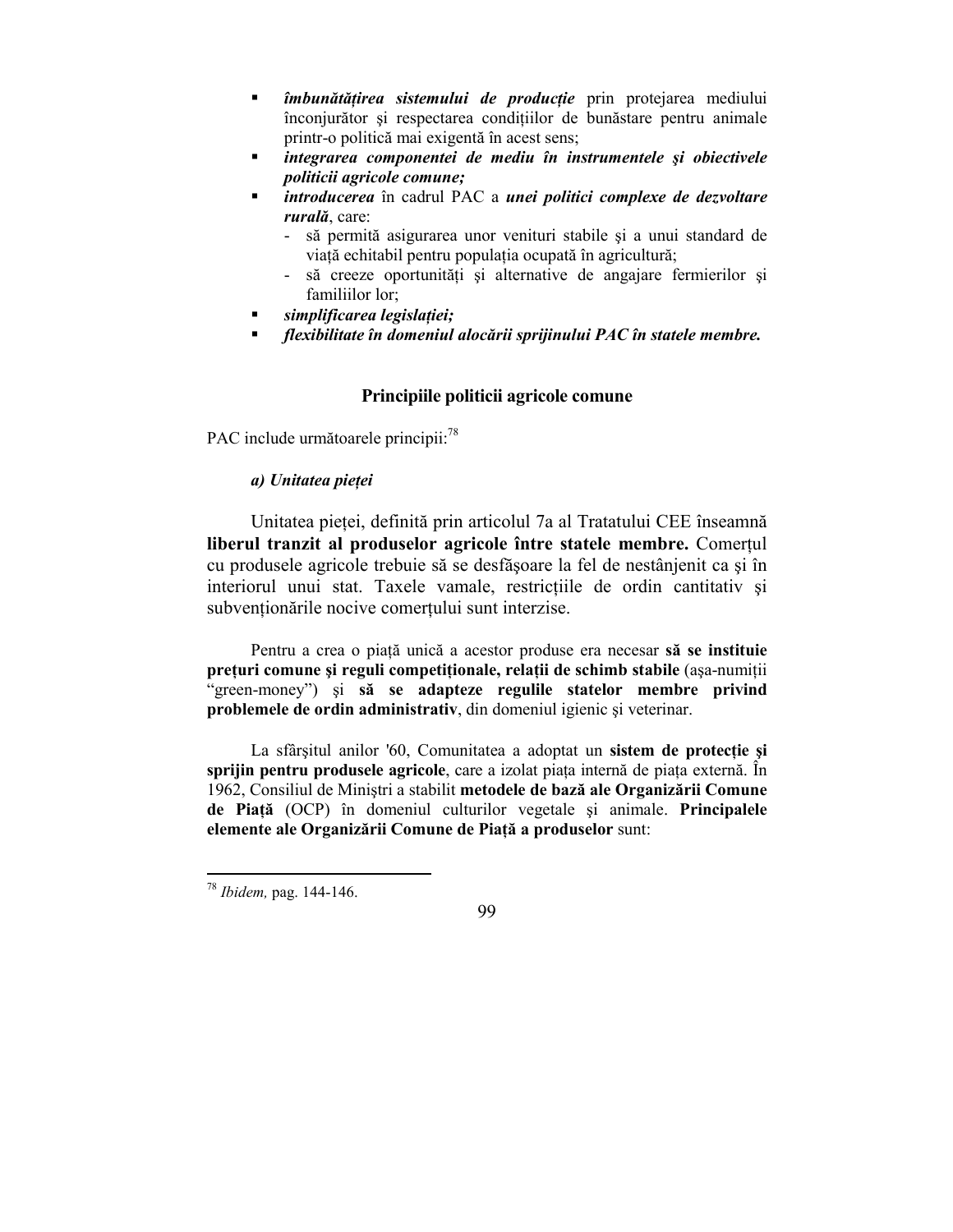- un *sistem de preturi* (cu un număr variabil în funcție de tipul de OCP). În cadrul acestui sistem, *prețurile de intervenție joacă un rol* deosebit în susținerea prețului pe piața comunitară, garantând o parte din veniturile producătorilor. *Scăderea acestor prețuri*, o dată cu reforma Mac Sharry, *a indus necesitatea acordării unor plăți compensatorii directe*, în funcție de terenul cultivat și numărul de animale și *compensări* mai *substanțiale* pentru terenul lăsat necultivat. Intensitatea aplicării acestor mecanisme de garantare a depins în mare măsură de condițiile impuse de negocierile OCP. *Ultima reformă* (Agenda 2000) *a introdus o serie de alte măsuri legate de protecția mediului înconjurător*, cum ar fi ajutorul pentru suprafetele de teren lăsate necultivate și pentru împădurire, finanțate din bugetul de garantare Fondul European pentru Orientare şi Garantare Agricolă (FEOGA);
- *mecanisme de garantare*.

#### *b)* Preferința pentru produsele comunitare

Produsele Comunității ar trebui să aibă întâietate în fata bunurilor de **import.** Pentru a preveni înlocuirea acestor produse cu altele de proveniență străină, era necesar un sistem de protecție împotriva importului la prețuri scăzute. Cum nivelul pieței internaționale era mai scăzut decât cel al Uniunii, a fost institui un pachet de măsuri în cadrul PAC care proteja producția Comunității. **Taxele vamale,** ajutoarele pentru producție, suprafața cultivată și primele individuale au atras **preferinta consumatorilor pentru produsele statelor membre.** 

#### *c) Solidaritatea financiară*

În principiu, cheltuielile pentru PAC sunt suportate în mod colectiv de către statele membre. În 1962 a fost creat Fondul European de Orientare şi Garantare Agricolă. Cheltuielile aferente PAC sunt suportate de acest Fond care administrează circa 50% din totalul cheltuielilor bugetului Comunității.

FEOGA finanțează în întregime mecanismele de susținere a prețurilor, restituțiile la export și intervenția publică de piață și, parțial, fondurile structurale destinate dezvoltării rurale.

Dacă, totuşi, facem suma cheltuielilor pentru agricultură ale Comunității și a cheltuielilor fiecărui stat membru, observăm că numai aproximativ 2% din bu-getul total al UE şi al statelor membre este folosit pentru agricultură.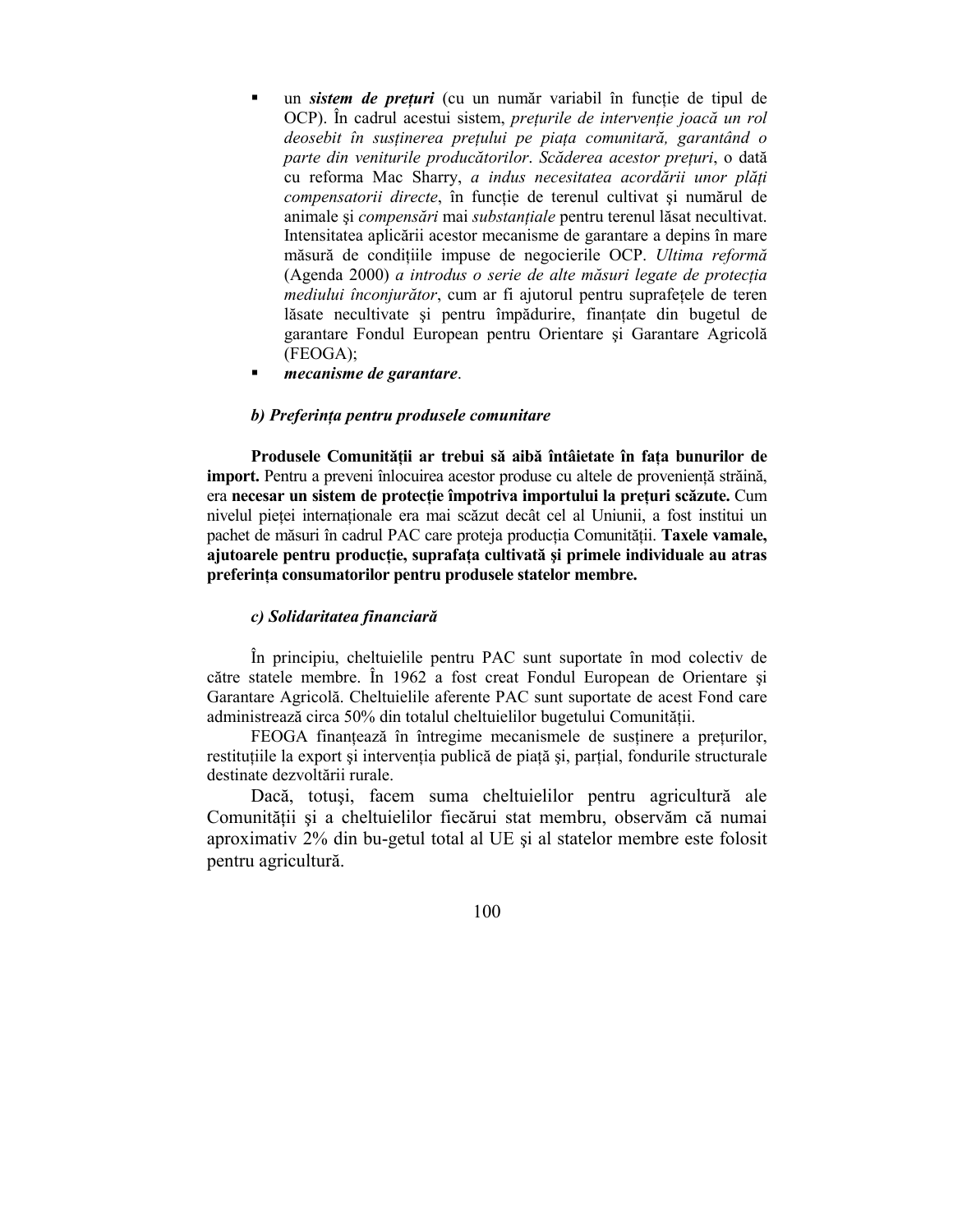### **Politica agricolă în România**  Situația agriculturii românești în perioada de tranziție la economia de piață

 După anul 1990, sectorul agricol din România nu s-a bucurat de o perceptie prea favorabilă. Agricultura a fost o activitate ineficientă sau pre putin eficientă, ocolită de investitori, dar, totuși, punct de atracție pentru o pondere însemnată a populației. Ea joacă un important rol social, constituind o "plasă de siguranță" pentru persoanele care nu pot găsi de lucru sau nu pot obține salarii satisfăcătoare în alte sectoare ale economiei.

Mulți fermieri români practică o agricultură de subzistență, peisajul agricol fiind dominat de un număr mare de ferme mici, familiale, care exploatează fâșii înguste de teren, fără a putea obtine o productie însemnată. Mai mult, o mare parte a rezultatelor activității agricole a acestor ferme este destinată autoconsumului.

Piața agricolă, la rândul său, nu este deplin funcțională, multe din produsele de bază ale agricultorilor şi fermierilor nu pot fi vândute adesea decât pe sume derizorii unor intermediari, de multe ori deținând monopol local.

Fermierii contestă adesea nivelul scăzut al subventiilor-de care au nevoie în cazul în care se confruntă cu costuri de producție prea mari față de prețurile la care reusesc să își desfacă produsele. Ei solicită și protectie comercială fată de concurentii din afară. Se ajunge la o situație dramatică: producătorii naționali nu rezistă concurenței străine, se confruntă cu o serie de lipsuri, dar totuşi nu părăsesc activitatea agricolă pentru că, spun ei, nu au altă alternativă.

 Slaba activitate a sectorului agricol din România şi-a impus amprenta şi asupra calității unora dintre produsele obținute, iar acest aspect va deveni foarte important în condițiile în care România va deveni membră a UE și va aplica PAC.

| Anul                               | 1994 | 1995 | 1996 | 1997 | 1998 | 1999 | 2000 | 2001 |
|------------------------------------|------|------|------|------|------|------|------|------|
| Ponderea<br>agriculturii<br>în PIB | 20,6 | 20,7 | 20,1 | 19,5 | 15,8 | 14,8 | 12,6 | 14,6 |

Ponderea producției agricole în PIB a scăzut semnificativ: Ponderea producției agricole în PIB în intervalul 1994-2001

În România, scăderea ponderii producției agricole în PIB a fost însoțită de o creștere importantă a ponderii populației agricole în totalii populației civile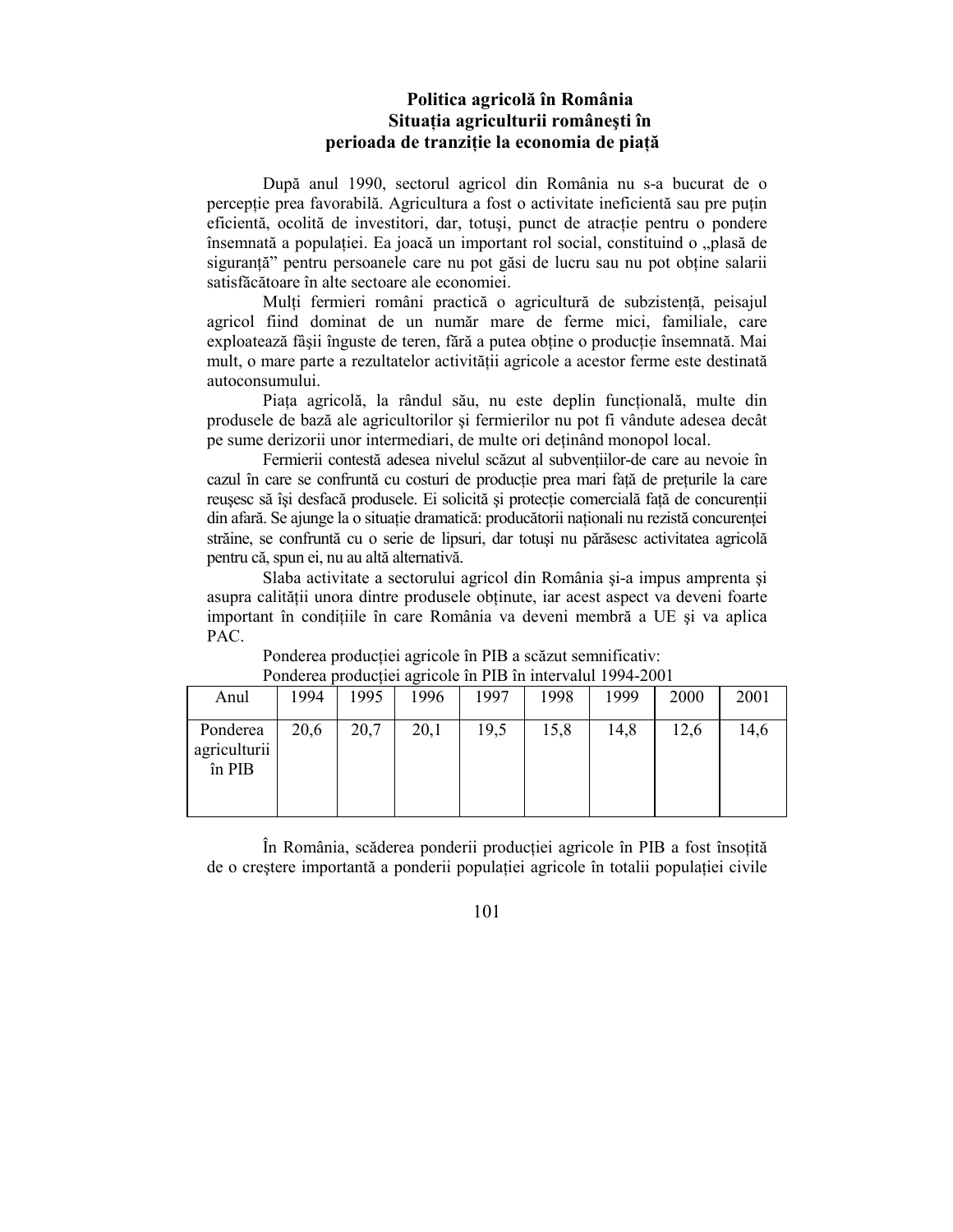| Anul                   | 1990 | 1995 | 1996 | 1997 | 1998 | 1999 | 2000 | 2001 |
|------------------------|------|------|------|------|------|------|------|------|
| Ponderea<br>populației | 28,2 | 40,3 | 38,0 | 39,0 | 40,0 | 41,7 | 42,8 | 44,4 |
| agricole în            |      |      |      |      |      |      |      |      |
| totalul                |      |      |      |      |      |      |      |      |
| populației             |      |      |      |      |      |      |      |      |
| ocupate                |      |      |      |      |      |      |      |      |

ocupate. Evident o astfel de corelație nu poate sugera decât scăderea eficienței producției agricole<sup>79</sup>.

Structura populației agricole din România nu constituie o premisă favorabilă unei exploatări agricole eficiente: populația națională este îmbătrânită şi, în general, slab calificată.

Chiar și în valoare absolută, producția agricolă din România a scăzut față de anul 1989. Indicii producției agricole pentru perioada 1989-2000 reflectă acest trend:

| Indicii            | 1989 | 1992 | 1996  | 2000 |
|--------------------|------|------|-------|------|
| Producția agricolă | 100  | 84,4 | 99,2  | 85,7 |
| - sector vegetal   | 100  | 82,5 | 101,7 | 89,2 |
| - sector zootehnic | 100  | 88,0 | 95,0  | 82,2 |

Scăderea producției nu a fost însoțită de o scădere proporțională a consumului de produse agricole, ceea ce s-a tradus prin indici subunitari ai autosuferinței pentru o serie de produse agricole. O scădere a indicilor de autosuferință până la valori subunitare determină o creștere a importurilor și, în lipsa unei creșteri la fel de mari a exporturilor, la accentuarea deficitului balanței comerciale pentru produse agricole.

 România este al doilea producător agricol din Europa centrală şi de est, după Polonia, fiind avantajată în acest sens și de suprafața agricolă importantă

 $\overline{a}$ 

<sup>79</sup> *Politica agricolă*, Institutul European din România, pag. 21.

<sup>102</sup>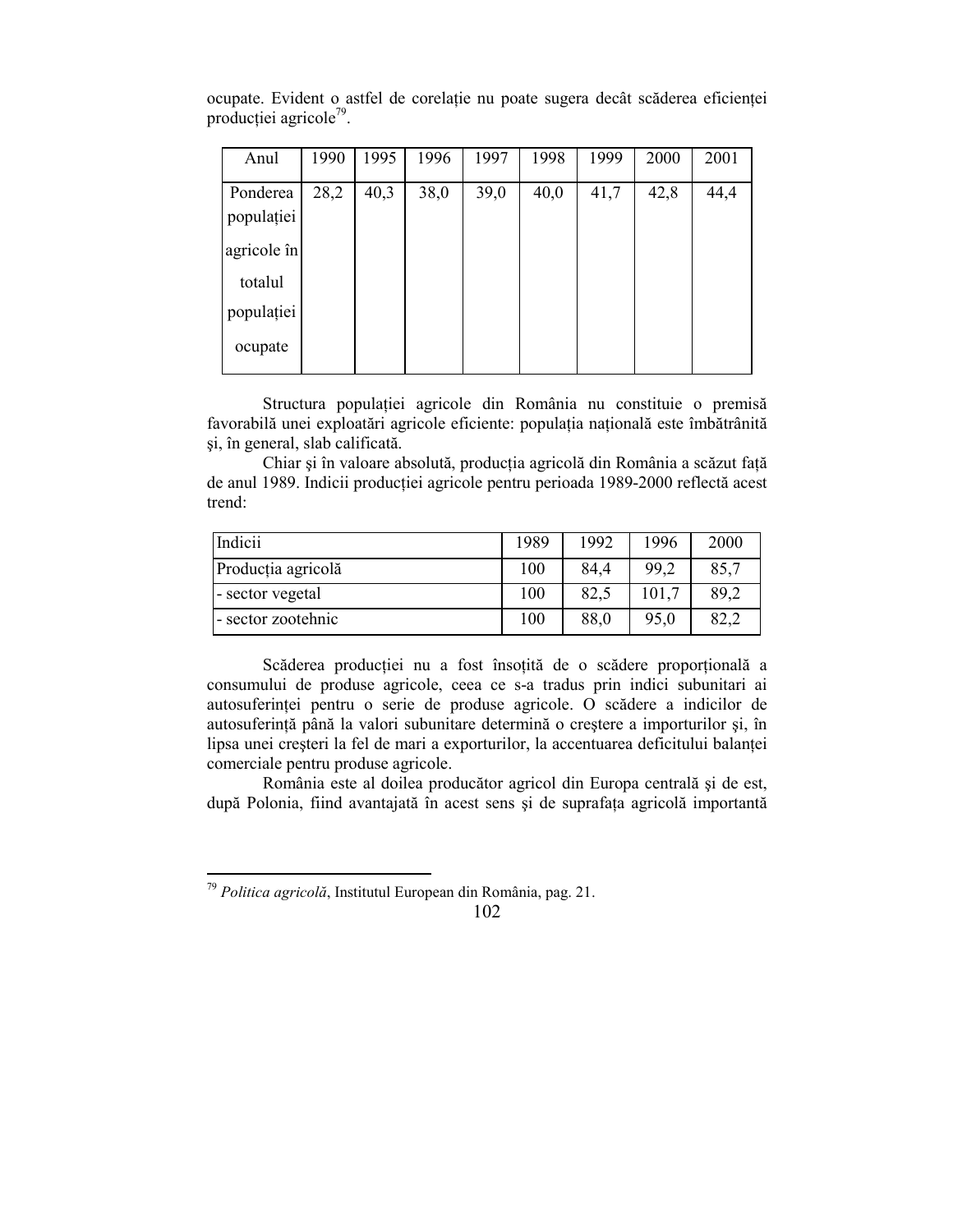deținută, respectiv 14,8 milioane hectare. Atât solul, cât și clima din România favorizează o exploatare agricolă eficientă<sup>80</sup>.

## **Politica agricolă a României în**  perioada de tranzitie la economia de piată

 Măsurile de politică agricolă adoptate în acest interval de timp au variat ca sferă de cuprindere şi intensitate. Politica agricolă românească poate fi caracterizată succint, pe trei etape, fiecare dintre acestea prezentând anumite particularități ce urmează a fi evidențiate. În linii generale, se poate spune că debutul a fost destul de lent și destul de puțin cuprinzător, procesul de reformă fiind îmbogățit și accelerat cu deosebire în ultimii ani. Sigur la această evoluție a contribuit şi presiunea exercitată de preconizata aderare a României la UE în anul 2007.

 Perioada anilor 1990-1996 nu s-a caracterizat printr-o paletă largă a problemelor supuse reformei agricole, şi nici printr-o încercare de apropiere a mecanismelor nationale de intervenție de mecanismele specifice PAC. Punctul central al măsurilor adoptate în acest interval de timp îl constituie, reforma funciară.

O altă direcție de acțiune a politicii agricole din România în acest interval de timp a avut în vedere prețurile. în primii ani de tranzacție (1990-1993), s-a optat pentru o politică a prețurilor agricole mici, pentru a minimiza cheltuielile consumatorilor si pentru a tine sub control inflatia. Preturile agricole au fost liberalizate treptat în anii următori (1993-1996), fiind exceptate de la acest regim unele produse de "importanță națională".

În acest interval, relația României cu UE a fost marcată de intrarea în vigoare, la 1 februarie 1995, a Acordului de asociere a României la UE. Acordul prevede ca părtile să aplice principiul liberalizării progresive a comertului bilateral cu produse agricole<sup>81</sup>.

 $\overline{a}$ <sup>80</sup> *Ibidem*, pag. 22.

<sup>81</sup> *Ibidem*, pag. 23-24.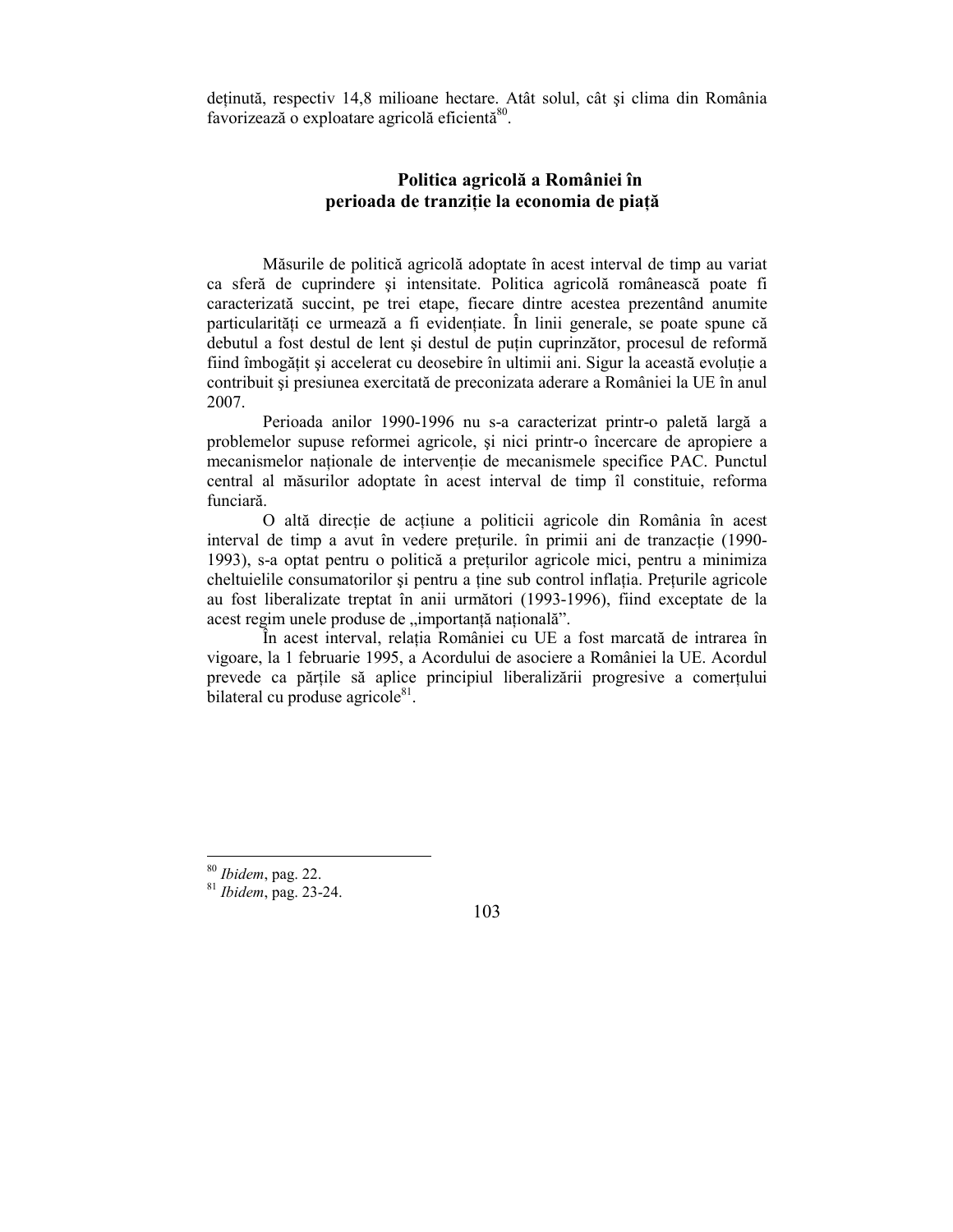### **Rezultatele negocierilor la capitolul 7 - Agricultura**

 Negocierile de aderare a României la UE au fost lansate oficial la 15 februarie 2000. Agricultura este cel mai vast capitol de negociere. Cu exceptia legislației în domeniul veterinar și fitosanitar, capitolul este compus în mare parte din regulamente, respectiv legislatia va fi direct aplicabilă la data aderării și care nu necesită transpunerea din partea țărilor candidate. Accentul în cadrul pregătirilor se va pune așadar pe capacitatea țării candidate de a aplica și pune în vigoare acquis-ul comunitar. În domeniul veterinar și fitosanitar, legislația comunitară constă în principal din directive.

Transpunerea completă a acquis-uluidin din acest domeniu în legislația națională reprezintă o sarcină majoră pentru țările candidate.

 Capitolul de negociere referitor la agricultură acoperă următoarele domenii principale:

- a. aspecte orizontale: garantarea şi orientarea, mecanisme de schimb comercial, politica în domeniul calității, agricultura organică, rețeaua de date contabile specifice, subvenții de stat.
- b. organizarea pietei comune: culturile arabile, cereale, seminte oleaginoase si culturi

proteice; cereale ne-alimentare prelucrate, amidon din cartofi, substituenți cerealieri,

orez, zahăr, culturi de plante pentru producția de fibre.

- c. culturi specializate: fructe şi legume; vin şi alcool;banane, ulei de măsline, tutun;
- d. produse alimentare: lapte şi produse lactate, carne de vacă, carne de oaie; carne de porc;
- e. dezvoltarea rurală

 $\overline{a}$ 

- f. legislația în domeniul veterinar sistemul de control de pe piața internă; identificarea și recensământul animalelor, protectia sănătătii publice; asigurarea conditiilor corespunzătoare de viată pentru animale; legislatia specifică zootehniei;
- g. legislația în domeniul fitosanitar: organisme dăunătoare, calitatea semințelor şi a materialului săditor, drepturi privind varietatea plantelor, produse utilizate pentru

protecția plantelor/pesticide; nutriția animalelor $^{82}$ ;

<sup>&</sup>lt;sup>82</sup> http://ec.europa.eu/romania/information/publications/

<sup>104</sup>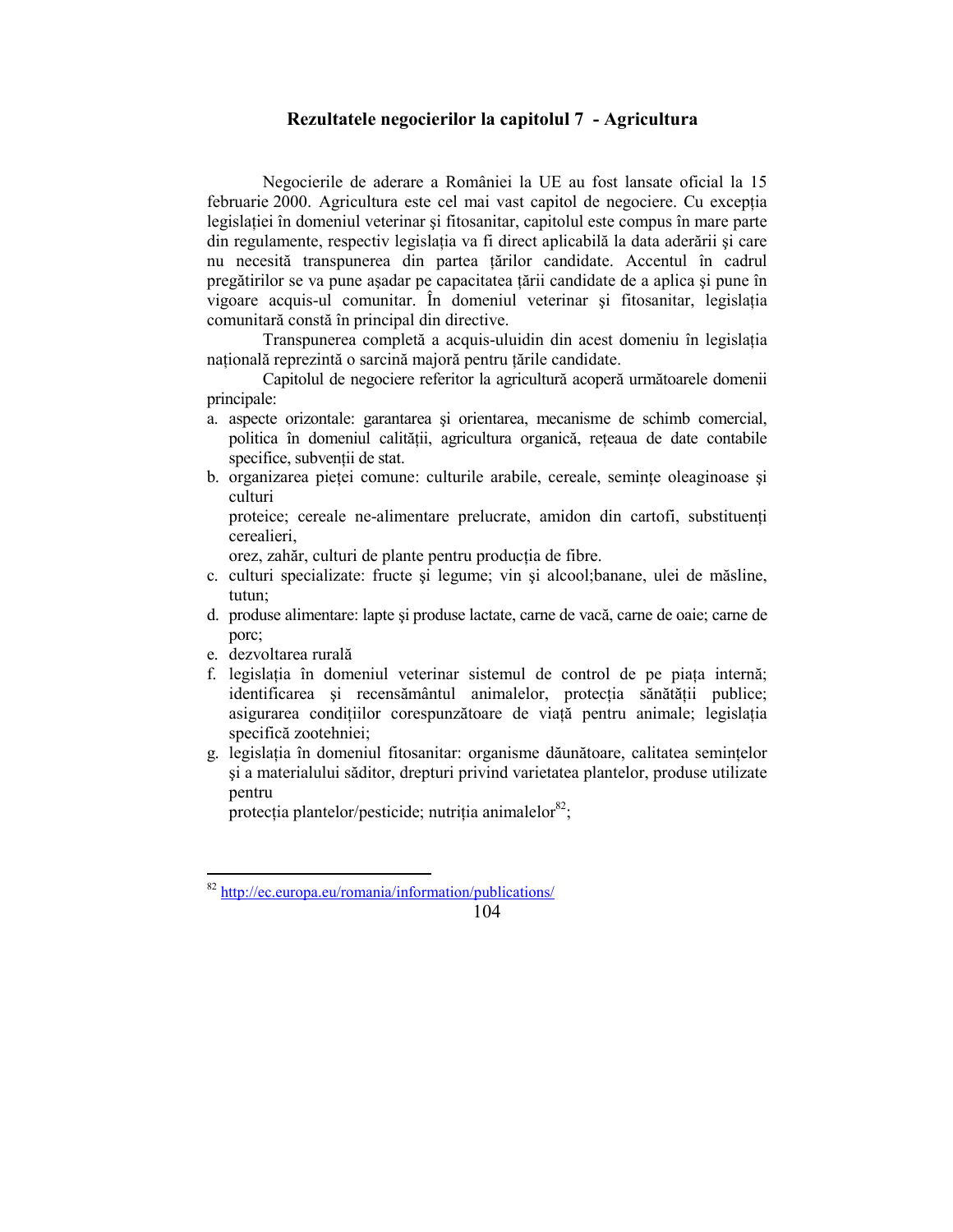### **Finantare**

În urma negocierilor s-au obținut finanțări comunitare de 4,721 miliarde euro pentru perioada 2007-2009, din care:

-1,613 miliarde euro sunt alocate pentru mecanismele Politicii Agricole Comune (0,881 miliarde euro plăti directe și 0,732 miliarde euro pentru măsuri de piață)

- 2,308 miliarde euro pentru dezvoltarea rurală

- aproximativ 0,800 miliarde euro pentru măsuri structurale în domeniul dezvoltării rurale şi pescuitului.

Rezultatele se concretizează în: perioade de tranziție; drepturi acordate și rezultate cu impact financiar.

### **Perioade de tranzitie**

- 1. 3 ani, până la 31.12.2009 pentru modernizarea, retehnologizarea unităților de tăiere și alinierea la cererile europene a 28 de unități pentru producția cărnii proaspete și a produselor din carne (carne roșie-26 de unități, carne pasăre – 2 unități)
- 2.  $\overline{3}$  ani, până la  $\overline{31.12.2009}$  pentru modernizarea și retehnologizarea unitătilor de procesare a laptelui (28 unități), precum și pentru organizarea centrelor de colectare şi a celor de standardizare a laptelui.
- 3. 3 ani până la 31.12.2009 pentru conformarea la cerintele comunitare a fermelor de animale, de lapte și la calitatea laptelui crud obținut.
- 4. 2 ani, până la 31.12.2008 pentru utilizarea produselor de protecție a plantelor, omologate în prezent în România, care conțin substanța activă 2,4 D, incluse în Anexa I a Directivei 91/414.
- 5. 3 ani, până la 31.12.2009 pentru utilizarea produselor de protectie a plantelor, omologate în prezent în România, și care contin următoarele substante active active

incluse în Anexa I a Directivei 91/414/CEE: sulf, acetoclor, dimetoat.

6. 8 ani, până la  $31.12.2014$  pentru defrisarea suprafetelor de  $30.000$  ha ocupate cu hibrizi şi replantarea acestora se va face cu soiuri din specia Vitis vinifera, cu recunoașterea dreptului de plantare<sup>83</sup>.

### **Drepturi acordate**

 $\overline{a}$ 

- 1. România a obținut drepturi suplimentare de plantare a viței de vie pentru vinuri de calitate cu denumire de origine controlată şi struguri de masă, de 1,5% din suprafața totală cultivată cu viță de vie.
- 2. S-a obținut dreptul de adăugare a zaharozei pentru îmbogățirea musturilor în

<sup>83</sup> Parlamentul României, Direcția Generală Implementare, 2005, pag. 1.

<sup>105</sup>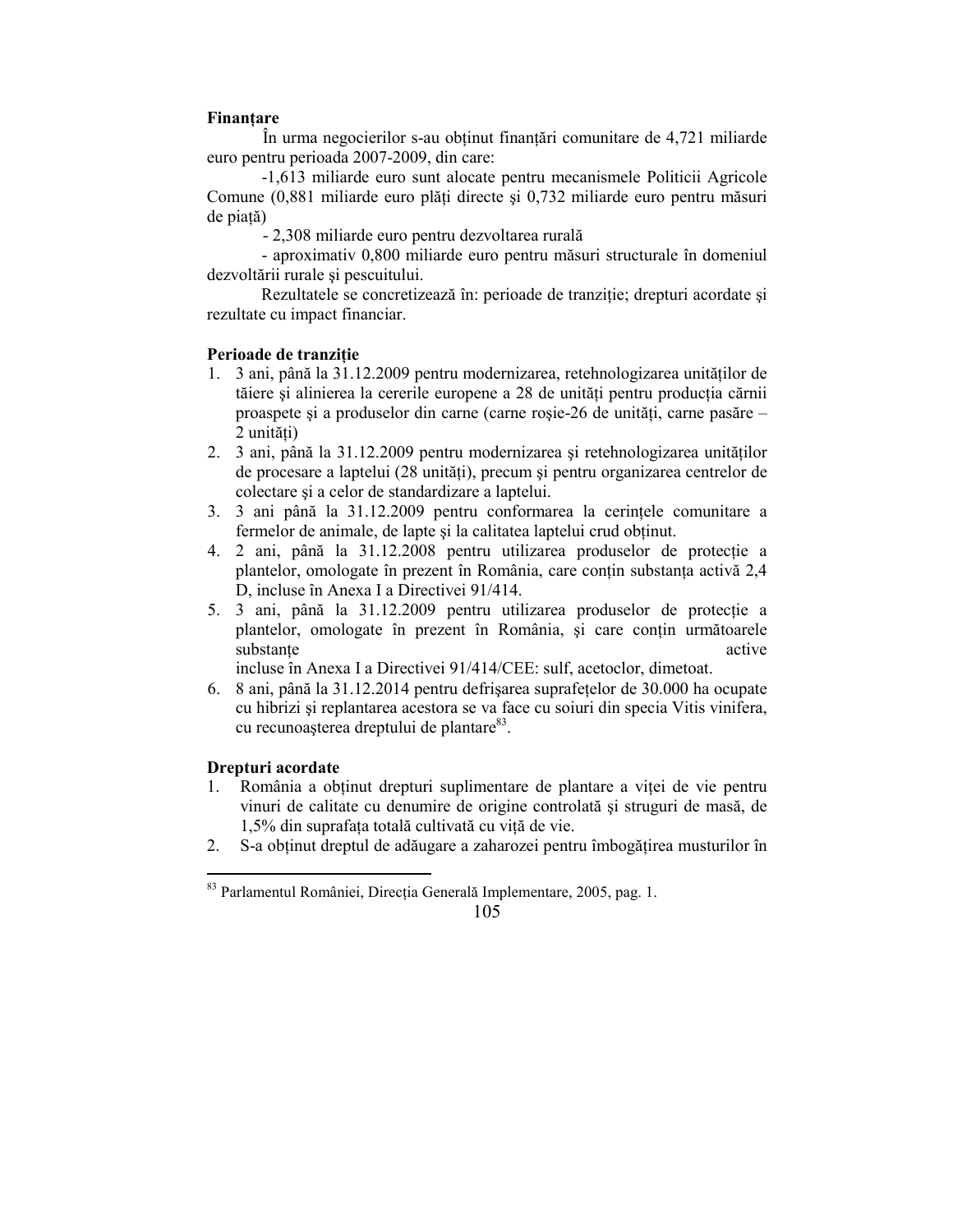zahăr în vederea ridicării potențialului alcoolic al vinurilor.

- 3. S-a obtinut recunoașterea și protecției denumirilor de origine și geografice pentru:
	- 13 băuturi spirtoase din prune, respectiv: țuică, horincă și turț
	- 5 băuturi spirtoase din distilat de vin, respectiv vinars
	- 7 tipuri de lapte
	- 3 tipuri de iaurt
	- 1 lapte bătut
	- 4 tipuri de caş
	- 21 de tipuri de brânză
	- 26 de tipuri de cascaval
	- 8 tipuri de telemea
	- 1 tip de salam (Sibiu)
	- 1 tip de cârnați (Plescoi)
	- 2 tipuri de pâine
	- 2 tipuri de covrigi
	- 1 plăcintă
	- 1 magiun.

4. Recunoașterea și protecția denumirii generice pentru băutura spirtoasă palincă

- 5. România a obținut derogarea de la normele sanitar-veterinare, pentru producerea prin mijloace tradiționale pentru 58 de tipuri de brânză și produse lactate de vacă, oaie, capră și bivoliță.
- 6. România a obținut posibilitatea utilizării a 20% din fondurile destinate dezvoltării rurale pentru finanțarea suplimentării plăților directe<sup>84</sup>. Rezultate cu impact financiar $85$

|  | ezunale cu impact imanciar |           |  |
|--|----------------------------|-----------|--|
|  |                            | $\cap$ TE |  |

| Lapte (total: 3.245.000) | 3.057.000, din care: 1.093.000 t livrate la<br>fabrici și 1.964.000 t vânzări directe +<br>Rezerva: 188.000 tone |
|--------------------------|------------------------------------------------------------------------------------------------------------------|
| Zahăr (total 448.781)    | Zahăr alb: 109.164 tone<br>Izoglucoza: 9.981 tone<br>Cota de procesare: 329.636 tone (din<br>trestie de zahăr)   |

 $\overline{a}$ <sup>84</sup> *Ibidem*, pag. 2.

<sup>85</sup> *Ibidem,* pag. 3.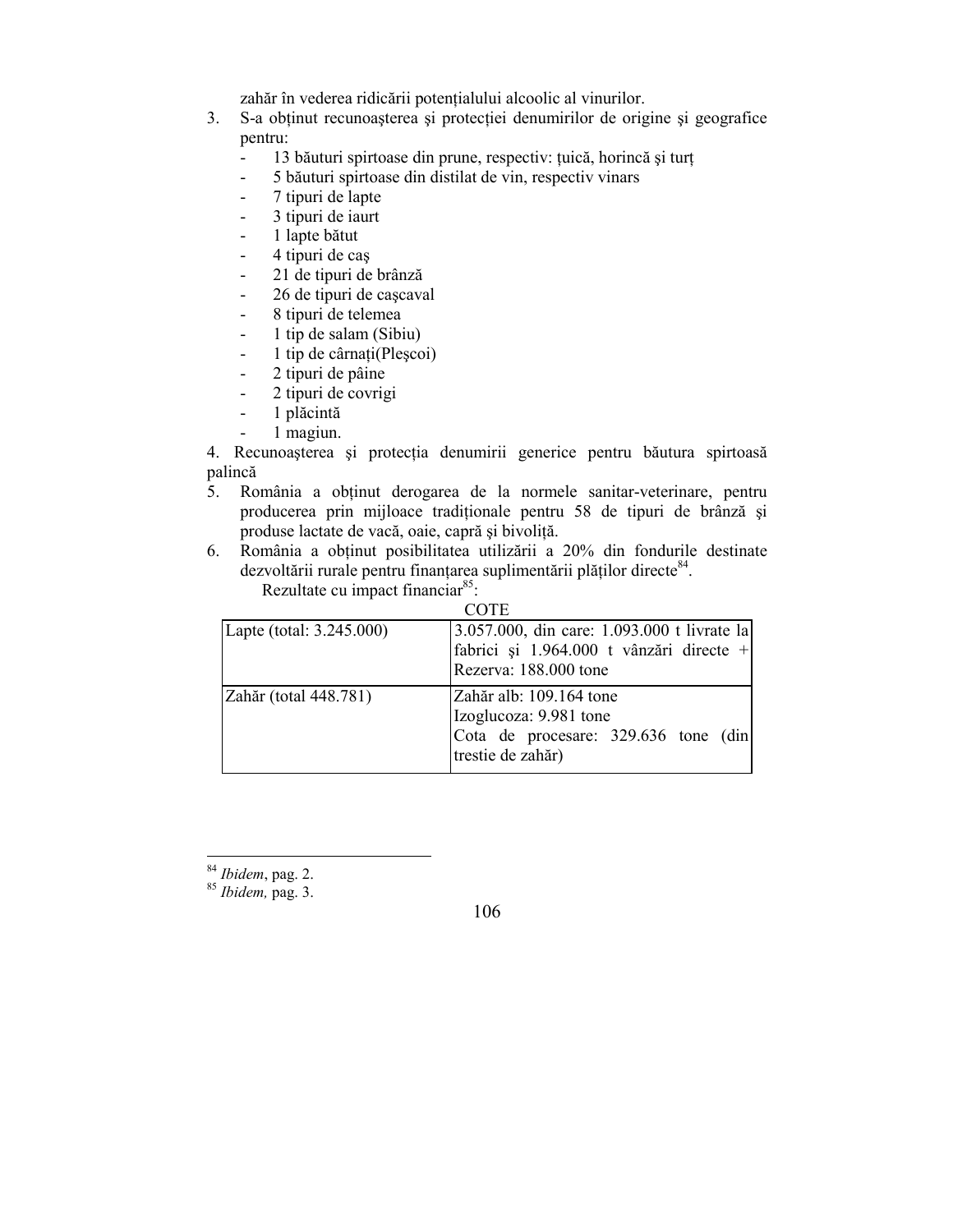| Plafoane animale (capete) |                  |  |  |  |
|---------------------------|------------------|--|--|--|
| Vaci la alăptat           | 150.000 capete   |  |  |  |
| Bovine pentru abatorizare | 1.233.000 capete |  |  |  |
| Primă îngrășat bovine     | 452.000 capete   |  |  |  |
| Plafon national ovine     | 5.880.620 capete |  |  |  |

| Plată suplimentară bovine | 858.260 Euro   |
|---------------------------|----------------|
| Plată suplimentară ovine  | 6.216.782 Euro |

| Suprafața de referință - Culturi arabile-           | - suprafața de referință: 7.012.666 |  |  |
|-----------------------------------------------------|-------------------------------------|--|--|
| eligibila plată directă                             | ha                                  |  |  |
|                                                     | - randament de referință: 2.65      |  |  |
| Nuci-suprafața garantată                            | 1.645 ha                            |  |  |
| Hamei - suprafața garantată                         | 198 ha                              |  |  |
| Tomate-calitate<br>garantată<br>pentru<br>procesare | 50.390 tone                         |  |  |

| Piersici - calitate garantată pentru | 523 tone    |  |  |
|--------------------------------------|-------------|--|--|
| Tutun-cantitate garantată            | 12.312 tone |  |  |
| Orez - suprafață garantată           | 500 ha      |  |  |
| In și cânepă - cantitate garantată   | 963 tone    |  |  |

Seminte

| Orez - Ajutoare pentru producție | 100 tone   |
|----------------------------------|------------|
| Altele                           | 2.294 tone |

# **Rezultate comparative cu celelalte state candidate**

România a obținut 50 de perioade de tranziție și aranjamente tranzitorii, acestea fiind cele mai multe perioade de tranziție dintre toate statele care fac parte din actualul val de extindere

- $\bullet$  Polonia a obținut 48 de perioade de tranziție
- Ungaria. 35
- $\bullet$  Malta  $.47$

Capitolul 7. Agricultura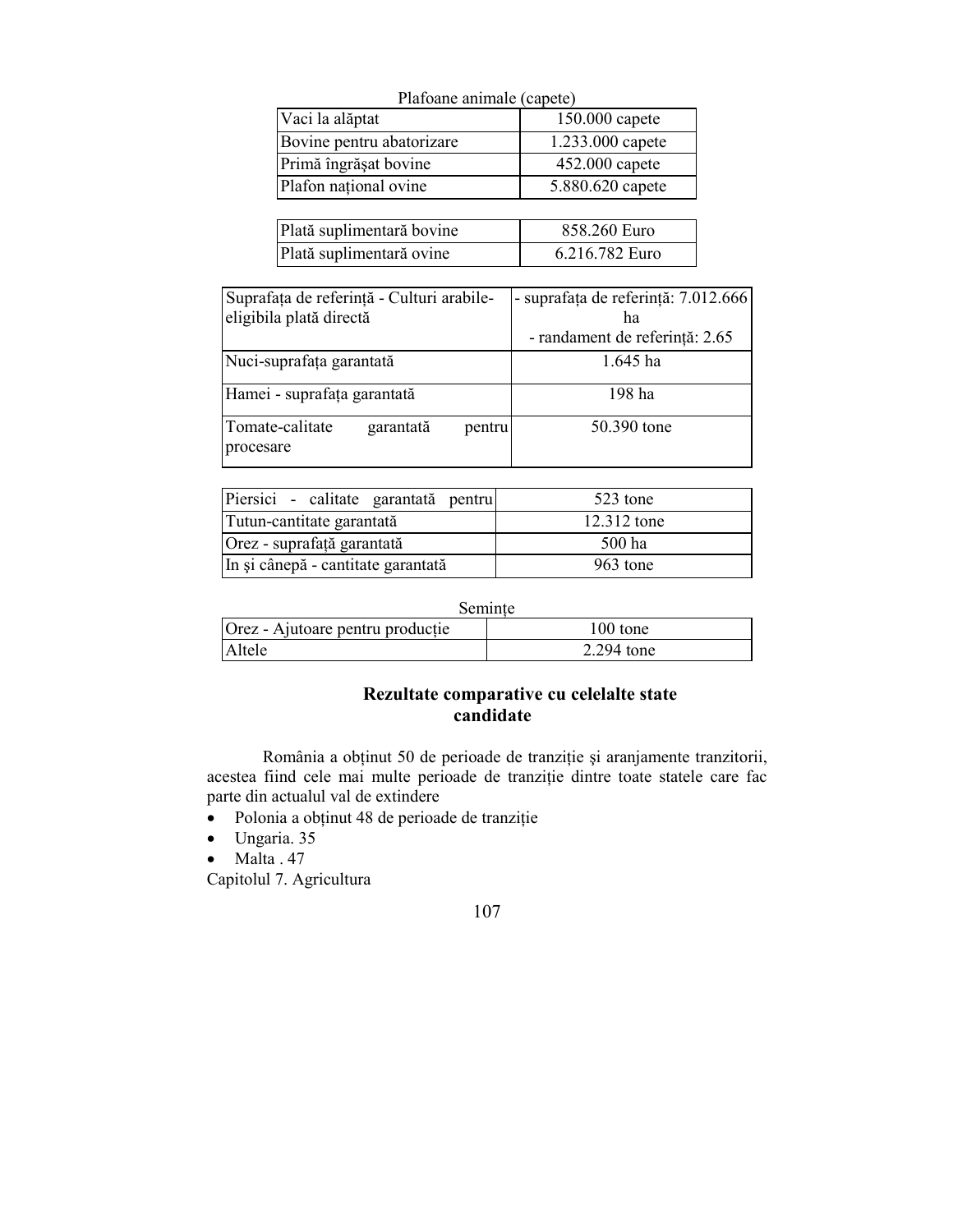- România a obținut cele mai multe perioade de tranziție și aranjamente la acest capitol, dintre toate statele candidate (13, față de Polonia, care a obtinut  $12$ )
- România a obtinut în negocieri o perioadă de tranzitie de 3 ani pentru modernizarea unităților de prelucrare a laptelui și cărnii, cu introducerea, în Tratat, a unui mecanism

de actualizare până la data aderării

- Dat fiind specificul acestui sector agricol, România a obtinut perioadă de tranzitie de 8 ani pentru eliminarea din cultură a viilor hibride de pe o suprafața de 30.000 ha (față de 130.000 ha inițial) și replantarea acestora cu soiuri din specia Vitis vinifera, cu recunoaşterea dreptului de replantare (nici un alt stat nu a mai obținut această perioadă de tranziție)
- România a obtinut alte perioade de referintă pentru negocierea cotelor de productie

decât celelalte state candidate (2000-2002 față de 1997-1999), ceea ce i-a permis

obtinerea de cote bune, apropiate de potențialul de producție al țării. La aceste cote, principala problemă este realizarea, până la data aderării, a unor producții apropiate de cote, pentru că altfel, există riscul diminuării acestor cote<sup>86</sup>. România s-a orientat spre dezvoltare rurală (pentru a rezolva problema suprapopulării din agricultură și a fermelor de subzistență) și spre sectoarele unde avea potențial de dezvoltare (zootehnie, cereale, viță-de-vie, lapte, zahăr); Polonia s-a orientat cu prioritate spre plăți directe, iar Bulgaria, spre produse cu caracter traditional, în special sectorul legumicol;

- România a obținut posibilitatea suplimentării cu până la 20% a plăților directe din fondurile pentru dezvoltare rurală
- La cereale s-a obtinut în negocieri o suprafată de bază pentru culturi arabile (cereale, oleaginoase, proteaginoase, în pentru ulei, în fibră, cânepă fibră) de 7,01266 milioane de hectare pentru care România va primi subventii de la Uniunea Europeană.
- Pentru restul de 2,4 milioane ha de teren (cultivate cu culturi furajere, de cartofi, sfeclă, legume, tutun, pepeni, plante medicinale, etc), se vor primi subvenții, în cuantumurile prevăzute de acquis-ul comunitar pentru cultura respectivă. România a obtinut o cotă de zahăr care practic acoperă consumul intern, formată din cota de zahăr din sfeclă (109.164 t), o cotă de procesare a zahărului din trestie de 329.636 t (în conditiile în care Slovenia a reusit să obtină o cotă similară, de doar 20.000 t, iar pe piata europeană există o

 $\overline{a}$ 

<sup>&</sup>lt;sup>86</sup> http://www.euractiv.ro.

<sup>108</sup>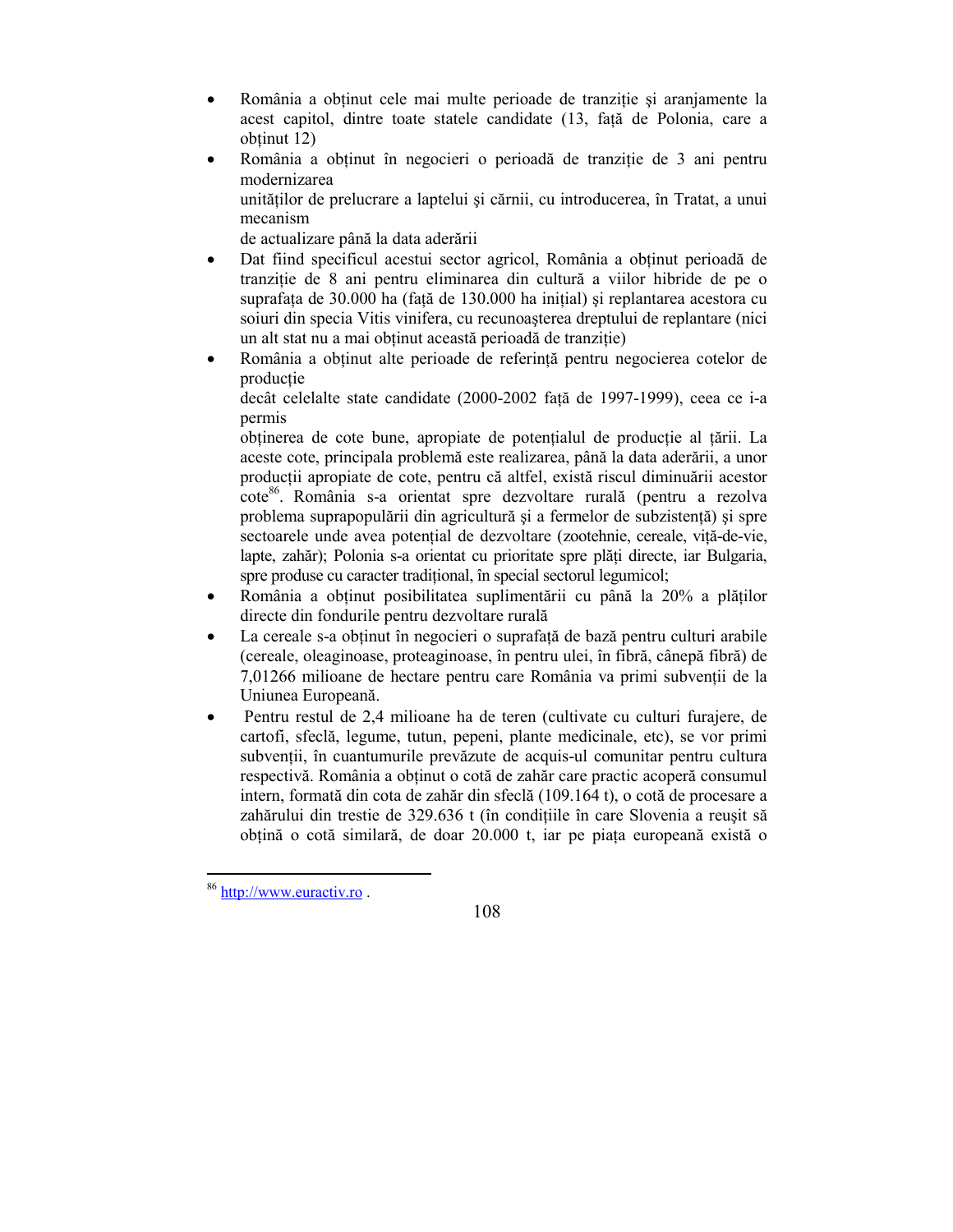supraproducție de zahăr) și o cotă de izoglucoză (aproape 10.000 t).

- România a obținut cea mai mare cotă între cei 12 candidați din solicitarea initială (94,3%), Polonia obtinând 89,5%, din solicitarea initială
- Am obtinut 3,9 miliarde la capitolul Agricultură (la care se adaugă 800 de milioane fonduri structurale); Polonia a obtinut 4,6 miliarde pt agricultură, iar Bulgaria 1,552 miliarde euro<sup>87</sup>.

\* \* \*

Integrarea României în Uniunea Europeană presupune şi dezvoltarea unui sistem agricol modern, care să asigure un nivel de viată echitabil populației rurale si o aprovizionare la preturi rezonabile consumatorilor, cu garantarea liberei circulații a mărfurilor pe teritoriul Comunității Europene.

România a acceptat acquis-ul în vigoare la data de 1 aprilie 2004, solicitând 6 perioade de tranziție, care vizează modernizarea fermelor zootehnice si a unităților de procesare carne-lapte, defrișarea plantațiilor de vii hibride și folosirea unor produse de protecție a plantelor.

Aderarea a avut și va avea, în mod cert, efecte pozitive asupra agriculturii româneşti: stimularea schimburilor comerciale ca urmare a eliminării taxelor vamale, creșterea prețurilor produselor agricole și implicit, a veniturilor fermierilor, accesul pe o piață mult mai mare, de 450 milioane locuitori.

Pentru ca sectorul agroalimentar românesc să devină competitiv, sunt necesare măsuri și acțiuni prioritare, atât în sectorul vegetal, cât și în cel zootehnic și al prelucrării cărnii şi laptelui.

A fost negociată o perioadă de tranziție de 8 ani pentru defrisarea suprafetelor ocupate cu hibrizi interzisi și replantarea acestora cu soiuri din specia Vitis Vinifera, cu recunoaşterea dreptului de replantare. De asemenea, o condiție de aderare a reprezentat-o introducerea sistemului obligatoriu de distilare a subproduselor vinicole, precum şi implementarea sistemelor de intervenție pentru stocarea vinurilor de masă, astfel încât toate mecanismele de piată vitivinicole să functioneze la 1 ianuarie 2007.

În ceea ce privește suprafețele cultivate cu cereale, acestea vor trebui diminuate cu cel puțin 2 500 ha, în favoarea cultivării cu legume și plante tehnice, cum ar fi: floarea soarelui, tutun, sfeclă de zahăr, soia.

A trebuit avută în vedere și redresarea pomiculturii, prin înființarea de noi plantatii de pomi și arbuști fructiferi pe suprafața de 30 ha, până în anul 2007.

 $\overline{a}$ 

<sup>&</sup>lt;sup>87</sup> http://www.gov.ro.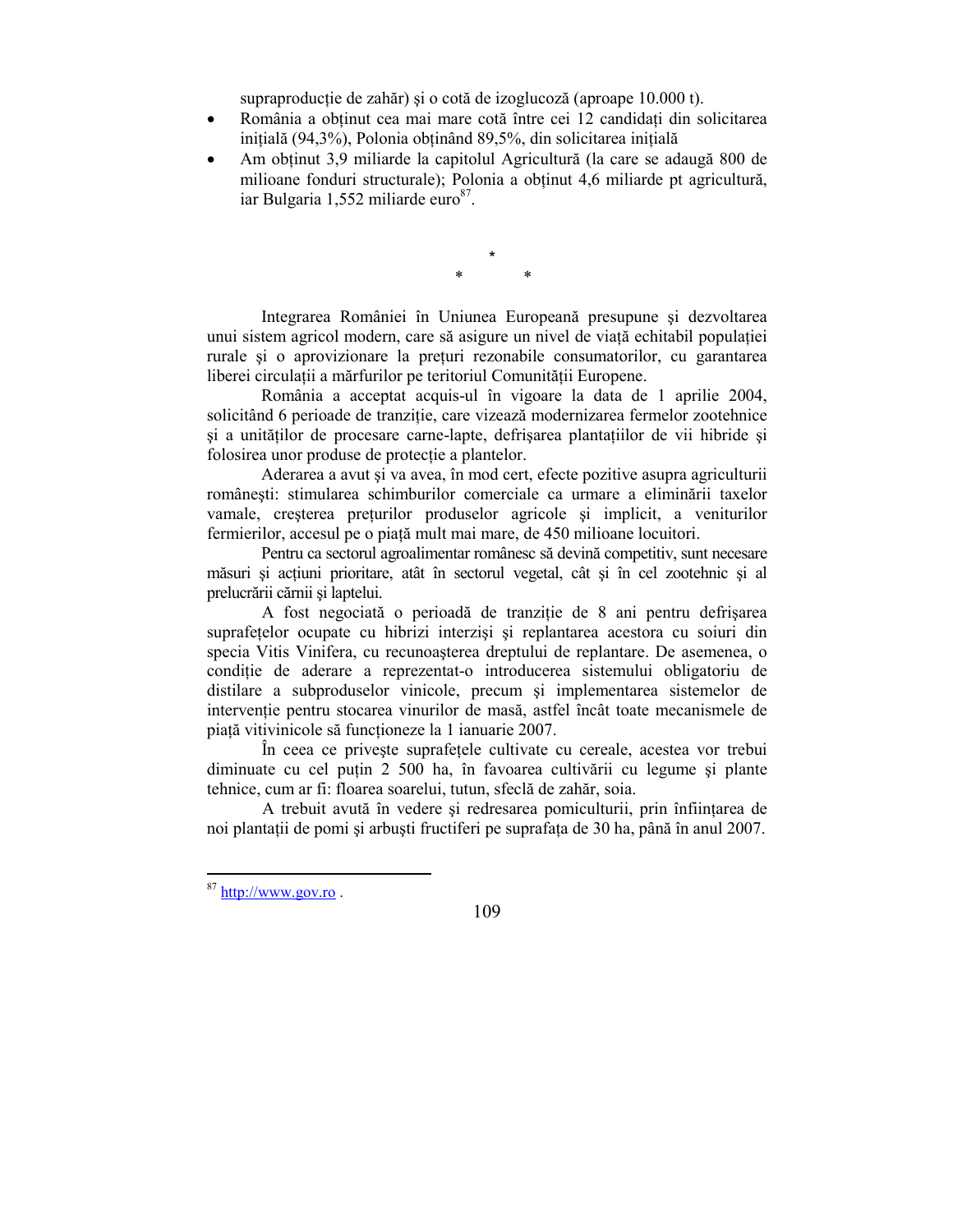Odată cu integrarea, agricultura românească beneficiază de diferitele forme de ajutor din cadrul Politicii Agricole Comune, dar pentru a absorbi aceste fonduri este important să cunoaștem mecanismele de funcționare. Ideea de bază a politicii comunitare este motivarea fermierului de a se racorda la semnalele pieții, de a produce ceea ce se cere pe piaŃă. Astfel, el va fi determinat să-şi schimbe tinta de la cantitate la cantitate cerută, competitivitate a costurilor și calitate. Acest concept se numeste "decuplare", adică decuplarea subvențiilor de producție și legarea lor de suprafață.

Fermierul european primește subvenția doar în anumite condiții: dacă utilizează o suprafață de pământ eligibilă, dacă deține pentru această suprafață de pământ un drept de plată, dacă îndeplinește anumite conditii de mediu și dacă a făcut cerere în ultimii trei ani. în prezent, în UE, subvențiile care se acordă sub formă de plăți directe se ridică la aproximativ 63 Euro/hectar.

Tările noi membre nu vor primi de la început același nivel al plăților pe hectar. Ele vor ajunge la nivelul amintit treptat, începând cu 25% din nivelul mediu european la data de 30 aprilie 2003 (când s-a aprobat perspectiva financiară) şi crescând anual cu câte 5% în primii 3 ani după aderare, după care cu 10% anual, până la atingerea nivelului respectiv. România a negociat un pachet financiar de 881 milioane Euro pentru plăti directe în 2007 și 2008.

Angajamentele asumate de tara noastră în cadrul negocierilor de aderare la Uniunea Europeană, vizează și domeniul alimentar și al siguranței alimentelor. Un loc important în procesul de aderare îl ocupă crearea unui sistem pentru identificare şi înregistrarea animalelor, care trebuie să cuprindă următoarele elemente: mijloace de identificare (crotaliere sau transponder), o bază de date computerizată și registre de exploatație completată de către deținătorul de animale. Prin aplicarea acestui sistem se vor facilita monitorizarea şi controlul miscărilor de animale, al comertului cu animale și produse de origine animală.

Este de la sine înteles că de functionarea unor astfel de programe depinde obtinerea de produse alimentare mai sigure, deoarece ele permit supravegherea și controlul fiecărei verigi a lanțului alimentar (se va putea cunoaște proveniența produselor, condițiile de creștere și de furajare, acțiunile veterinare aplicate animalelor respective etc).

După implementarea sistemului de identificare şi înregistrare a animalelor, toate activitățile care se referă la premii, subvenții, despăgubiri, precum și la sistemul de asigurare-reasiguarare a animalelor vor functiona prin intermediul informațiilor furnizate de baza națională de date.

Acțiunea de identificare și înregistrare a animalelor nu implică cheltuieli din partea proprietarilor de animale.

Tradiția României în creșterea animalelor pentru producția de lapte se poate constitui într-un atu pentru valorificarea şanselor de a deveni un participant activ la comerțul intracomunitar. Tradiția însă, nu este suficientă pentru ca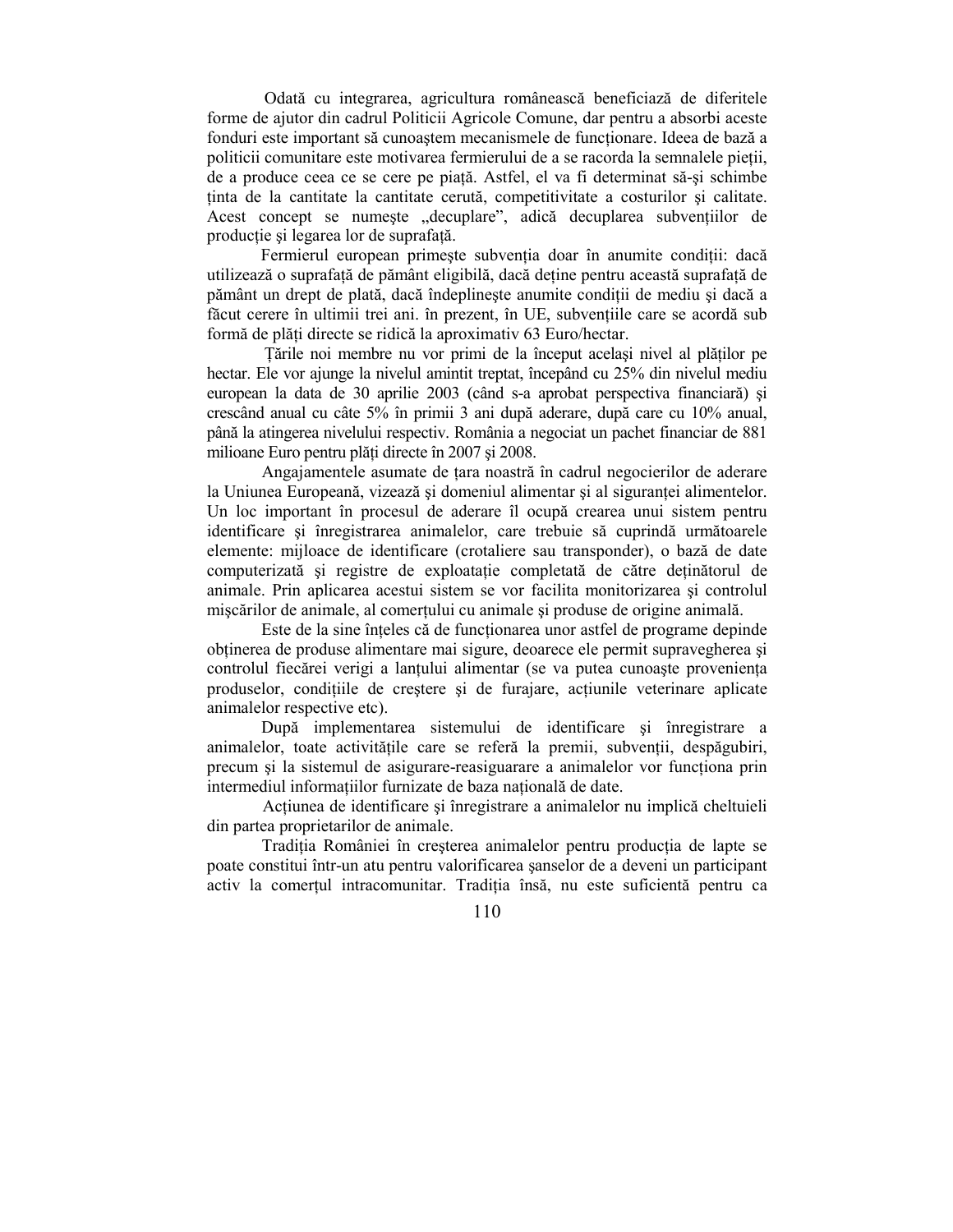România să poată valorifica disponibilitățile pentru export. Pentru aceasta, va trebui să îmbunătățim calitatea laptelui materie primă și a produselor rezultate din procesarea acestuia, care să permită alinierea la standardele comunitare.

Atingerea parametrilor de calitate şi salubritate se va face etapizat, până la sfârşitul anului 2009, în principal prin modificarea structurii de rasă şi canalizarea acestui sector spre specializarea fermelor pentru productia de lapte si stimularea numărului de animale pe exploatație. în fiecare lună se vor organiza întâlniri cu fermierii pentru a se urmări alinierea unităților de producere și procesare la standardele Uniunii Europene.

În prezent, începând cu data aderării, producătorii trebuie să se încadreze în criteriile comunitare de acordare a primei de lapte stabilite pe exploatatie, pe tona de lapte și pe an. E foarte important de știut că subvenția se acordă numai dacă vor fi respectate plafoanele de cantitate, cota individuală fiind stabilită în funcție de cota pe țară și numărul de producători.

Aceştia nu mai pot produce lapte ca materie primă doar pentru a putea beneficia de subvenție, fără să-și pună problema desfacerii. Mai mult, în cazul în care depășesc cotele stabilite, vor fi penalizați, considerându-se că prin astfel de practici influențează oferta de lapte pe piață și creează o presiune în sensul diminuării prețului de piață al laptelui.

Producătorul trebuie să ştie că intrarea în Uniunea Europeană înseamnă că nu-și mai poate vinde laptele direct în piață, în sticlă de plastic și că, fără a detine o cotă individuală, nu-și va mai putea valorifica producția pentru procesare sau vânzare direct consumatorilor. Nici procesatorul nu va mai putea vinde lapte la pungă, după 2007, pentru că în tările UE laptele este ambalat în cutii de tip tetrapack.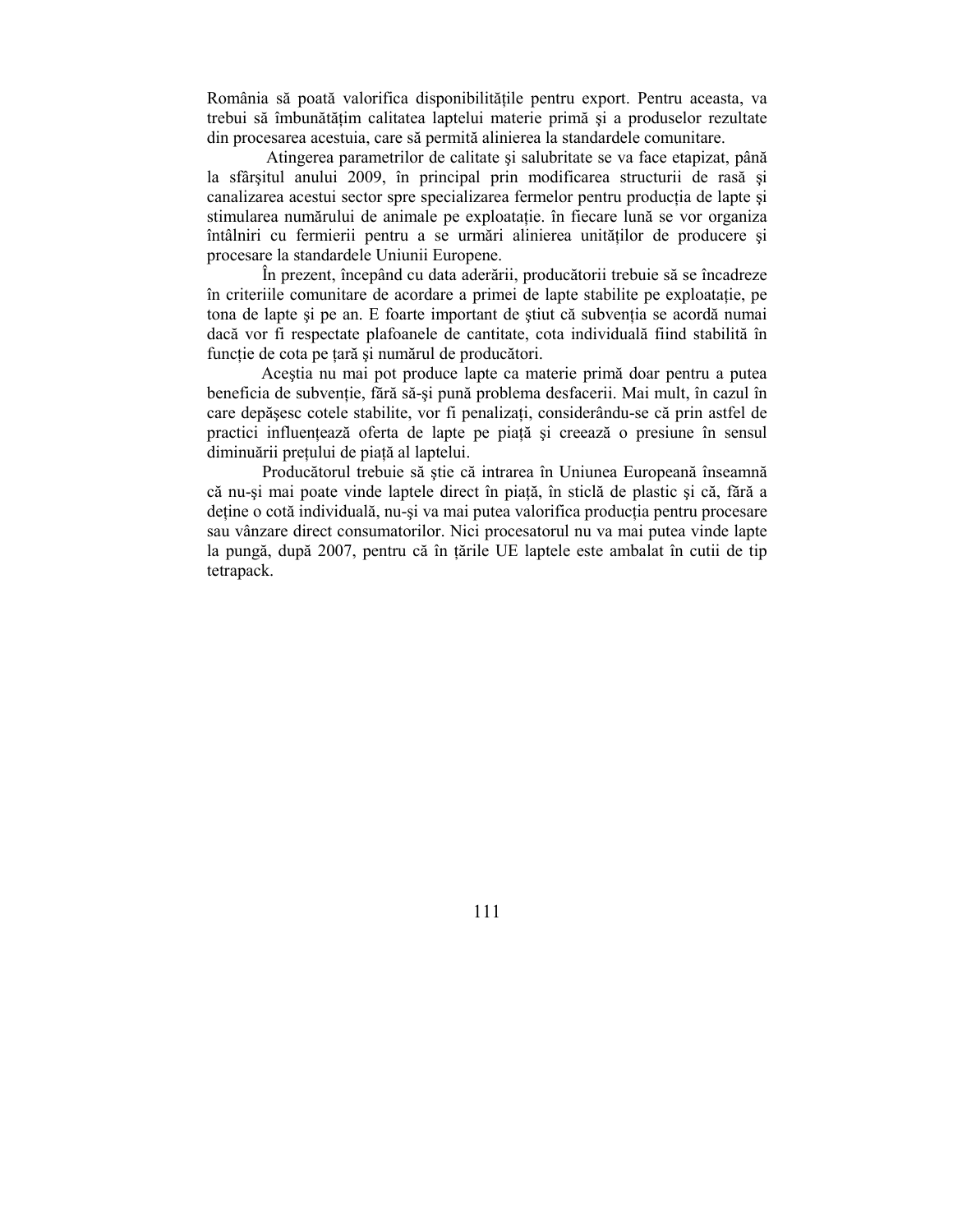# **A GUIDE FOR AUTHORS**

The quarterly journal *Society and Politics*, issued by the Western University "Vasile Goldiş" of Arad, evaluated by the National Council for Scientific Research in Higher Education, category C, indexed in the CEEOL (www.ceeol.com) International Database (IDB) in Frankfurt, Germany, Index Copernicus International - Poland (www.indexcopernicus.com) and DOAJ - Sweden (www.doaj.org), with the print ISSN: 1843- 1348 and on-line ISSN: 2067-7812, publishes original research papers, scientific works validated during international conferences, studies and reviews, written by authors from within the country and abroad.

The articles shall be submitted in both Romanian and English. The editorial staff shall not consider articles that are not easily readable in English.

## **1. Important specifications**

- Through the publication of a work in the journal, the copyright is transferred to the journal and, consequently, the work can no longer be sent for integral or partial publication to another journal, unless the Editorial Committee approves of this. Likewise, the journal does not publish works having appeared in other journals in the country or abroad.
- The journal is issued twice a year, in the months of April and November. In order to be published in the April issue, manuscripts must be submitted until January 15, and in order for them to be published in the November issue, they must be submitted until September 15.
- The works must be around 10-15 A4 pages long (including graphs and tables), written in Times New Roman, font size 11, single spacing. The use of diacritics is obligatory.
- Submitted works must be formatted in Word 2003, with the ".doc" extensions.
- Articles failing to comply with the requirements mentioned in this guide shall be rejected before being given to *peer review.*

## **2. Text editing recommendations**

**Title**: The title must reflect the content of the article.

**Abstract**: The abstract must comprise sufficient information for readers to appreciate the nature and significance of the subject. It must underline the objectives of the article, the research method, the data collection and processing procedures and the main results.

**Key words:** The work shall contain  $4 - 6$  key terms (words or phrases) indicating the essence of the work, while ensuring the correspondence to the title and abstract of the article.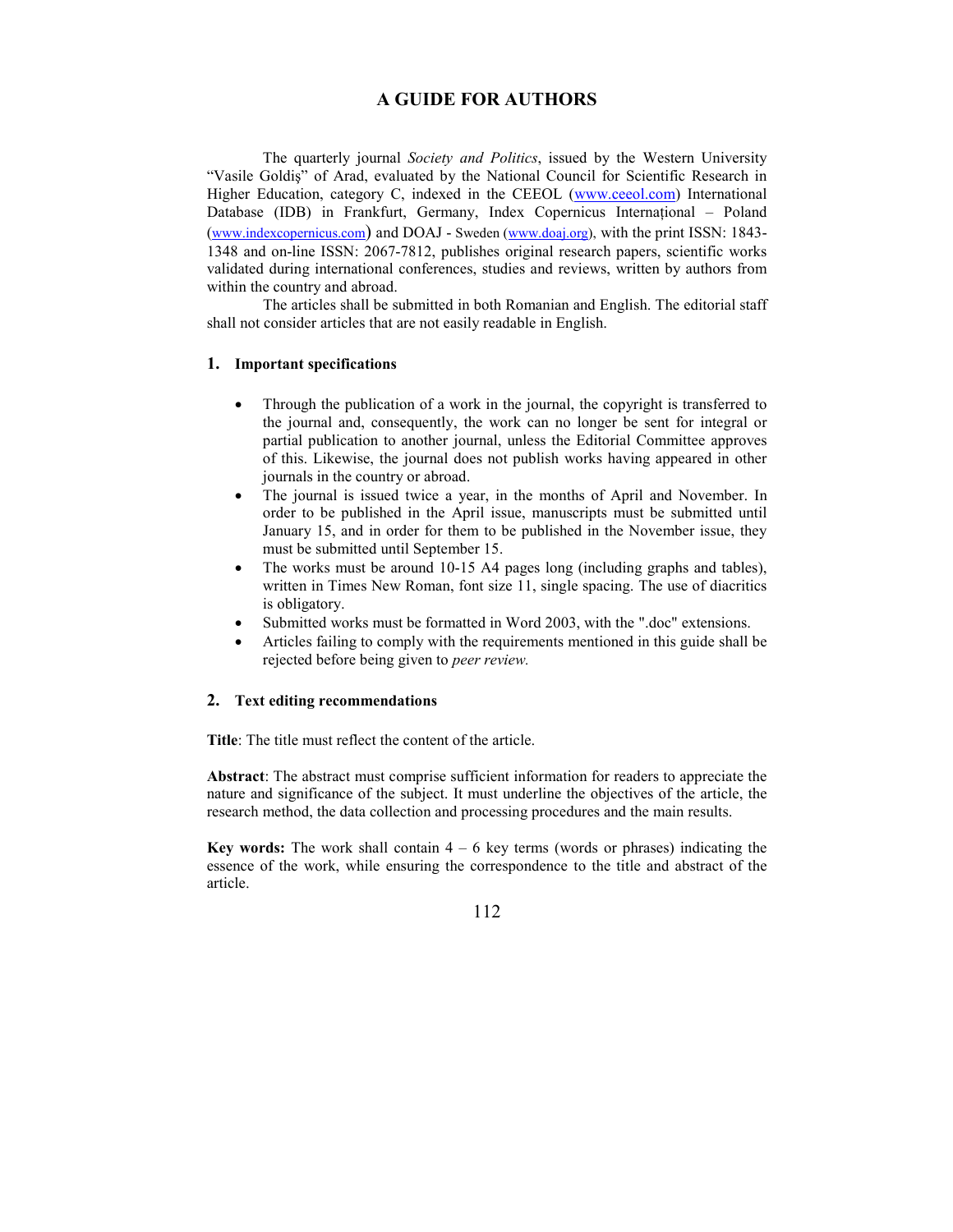**Introduction**: The introduction must reflect the current phase of knowledge, the research being undertaken in the field and the purpose of the article.

**The body of the work**: The structure of the article must be logical and clearly emphasised in titles and subtitles with an appropriate hierarchy. In order for readers to be able to understand the purpose of the article, the following requirements shall be met: the use of the recognized terminology in the field; a detailed description of the methods employed; the clear enunciation of results and the emphasis of implications.

**Conclusions**: Conclusions have the role of summarizing the contributions of the work, of highlighting its importance and of indicating future research directions.

## **3. Rules regarding the format of the article**

**The title of the article** shall be written in capital letters, in Times New Roman, font size 14, bold, centred, on the top of the page.

**The authors' names** shall be written on the left of the page, single-spaced, while specifying: the scientific title, the university or institution to which they are affiliated, their city and country of residence, their telephone number and email address. This will be written in Times New Roman, font size 12, bold, italic.

**The abstract in English** shall be written in Times New Roman, in 100-200 words, font size 10, italic, justified, single-spaced. No abbreviations shall be used in the abstract.

**Keywords**, between 4 and 6, font size 12, italic, centred.

**The body of the work** shall be written in Times New Roman, font size 11, single-spaced.

**Tables and figures**: Their content shall be written in Times New Roman, font size 10, and the title of a table's columns shall be written in Times New Roman, font size 10, bold. The titles and numbers of tables shall be placed above them, and the titles and numbers of figures below them. The numbers of tables and figures shall be positioned within the body of the text, in a parenthesis, where reference is made to them, for example: (fig. 1), (table 1).

**Equations and formulas** shall be numbered, and their corresponding numbers placed in parentheses, on the right.

**Abbreviations and acronyms** shall be explained the first time they are used in the text of the article.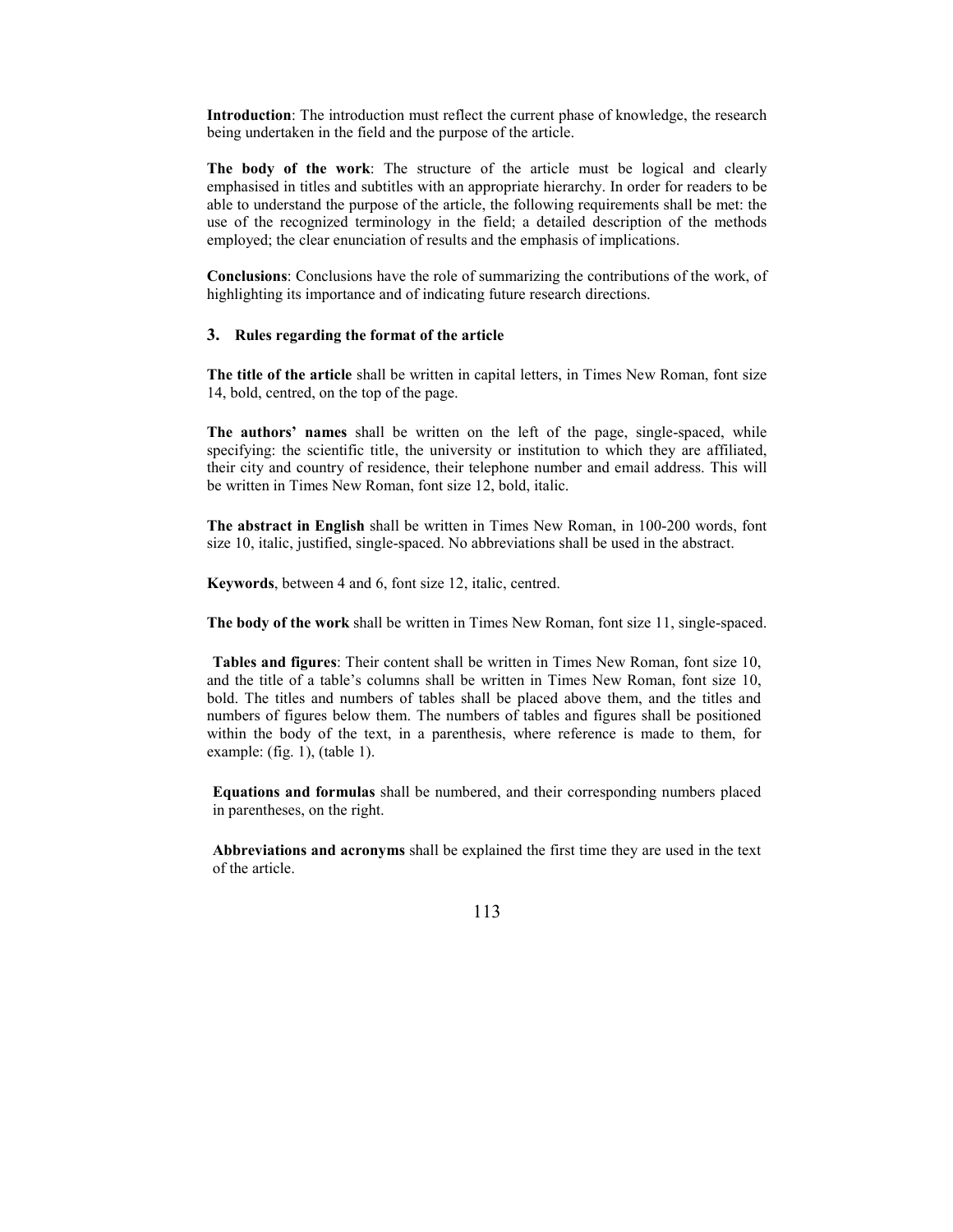#### **References, quotations and bibliography**:

## **Quotation rules**

All articles that are submitted for reviewing must meet the quotation requirements listed below. This is one of the conditions for the acceptance of the manuscript for publication.

The Harvard referencing system is used within the text.

Example: (Popescu 2004, p.7) or (Popescu 2006, pp.7-9). At the end of the article, all quotations used in the text must be introduced in the 'Reference' section.

Example: (Reference section)

Popescu, I., *Reforma administrației*, Cluj-Napoca: Accent, 2004.

All bibliographical references must be numbered.

If there are any explanations that you do not wish to include in the main text, use footnotes (no footnotes are accepted in the case of titles or reference lists). All footnotes must end in a full stop (.).

# **1. Books**

Author, *Title,* publishing house, year, page.

Example: Veblen, T., Popescu, I. and Valea, M., *The Place of Science in Modern Civilization*, New York: Huebusch, 1919, p. 132.

### **2. Articles**

Author, *Titlu*, year, *Journal*, number/issue (if applicable), and the interval of pages in the journal where the article is found.

Example: Marais, E., and Gregor, S., *The Police Service in South Africa*, 1996, New Law Journal, 146, p. 1235-1245.

## **3. Contributions to collective volumes**

Author, *Title*, In [the name of the editor] (ed.), Title of the collective volume, publishing house, year, page or pages that were quoted.

Example: Dubinskas, F. A., *Janus Organizations: Scientists and Managers in Genetic Engineering Firms,* in Dubinskas (ed.), Making Time, PA: Temple University Press, 1988,pp. 147-182.

#### **4. Newspaper articles**

Author (if known), *Title*, Newspaper, date, page.

Example: A. Lewis, *The War Crimes Tribunal Works*, International Herald Tribune, 31 July 1995, p. 5.

### **5. Documents of international organizations**

- Documents of the European Union

Directive 7/23/EC, OJ L 181, 9.7.1997, p. 1

Regulation (EC) number 2027/95

- Other documents

For all other types of documents please refer to the official referencing style used by the organizations that issued those documents.